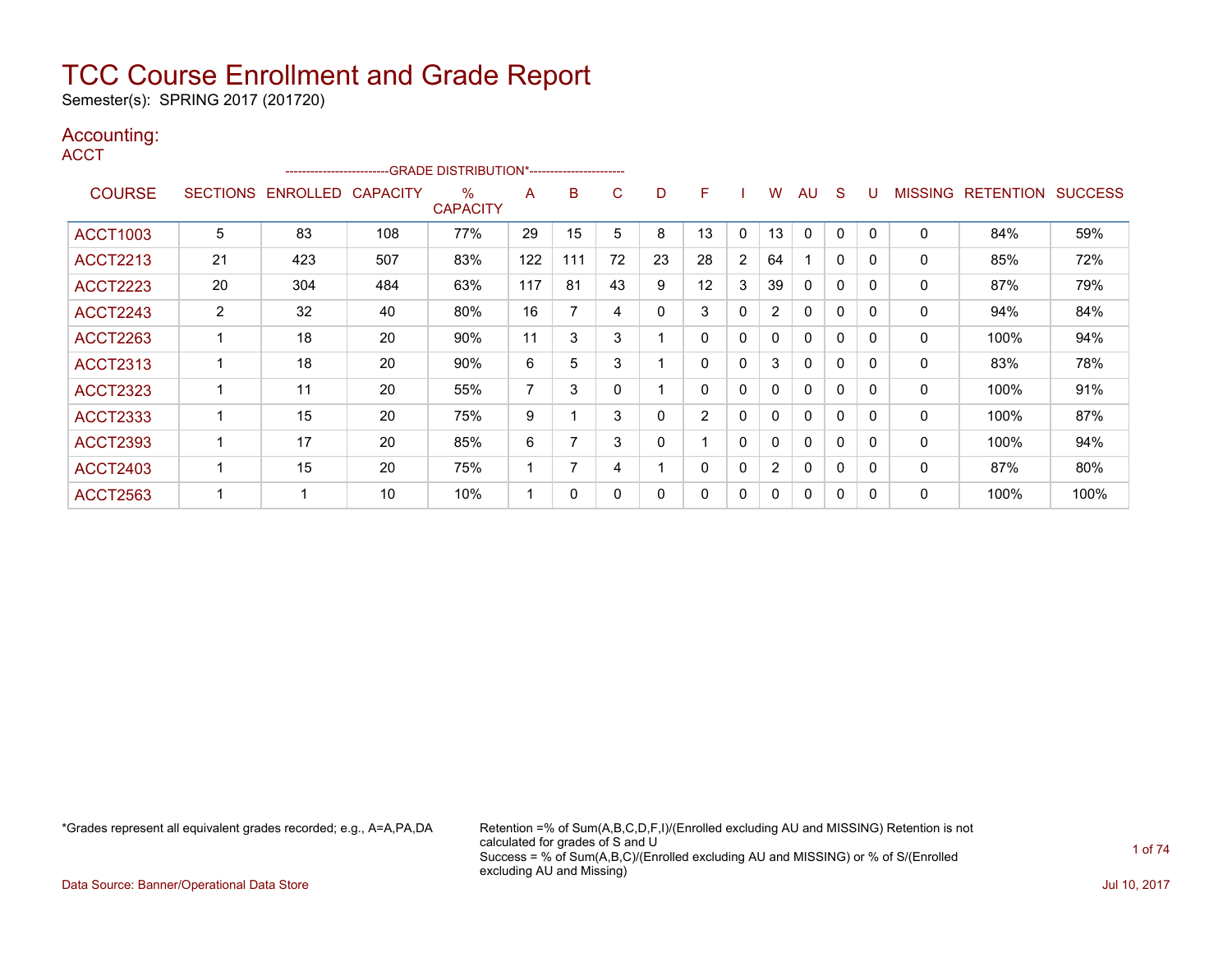Semester(s): SPRING 2017 (201720)

### Allied Health:

ALDH

|                 |    | ------------------------   |     | --GRADE DISTRIBUTION*----------------------- |     |    |    |   |   |    |              |   |   |                           |      |
|-----------------|----|----------------------------|-----|----------------------------------------------|-----|----|----|---|---|----|--------------|---|---|---------------------------|------|
| <b>COURSE</b>   |    | SECTIONS ENROLLED CAPACITY |     | %<br><b>CAPACITY</b>                         | A   | B. |    |   |   | W  | AU.          | S | U | MISSING RETENTION SUCCESS |      |
| <b>ALDH1013</b> |    | 50                         | 50  | 100%                                         | 31  | 16 |    |   |   |    | $\mathbf{0}$ |   |   | 100%                      | 100% |
| <b>ALDH1323</b> | 13 | 249                        | 307 | 81%                                          | 104 | 64 | 37 | o | ົ | 25 | 0            |   |   | $90\%$                    | 82%  |

\*Grades represent all equivalent grades recorded; e.g., A=A,PA,DA Retention =% of Sum(A,B,C,D,F,I)/(Enrolled excluding AU and MISSING) Retention is not calculated for grades of S and U Success = % of Sum(A,B,C)/(Enrolled excluding AU and MISSING) or % of S/(Enrolled excluding AU and Missing)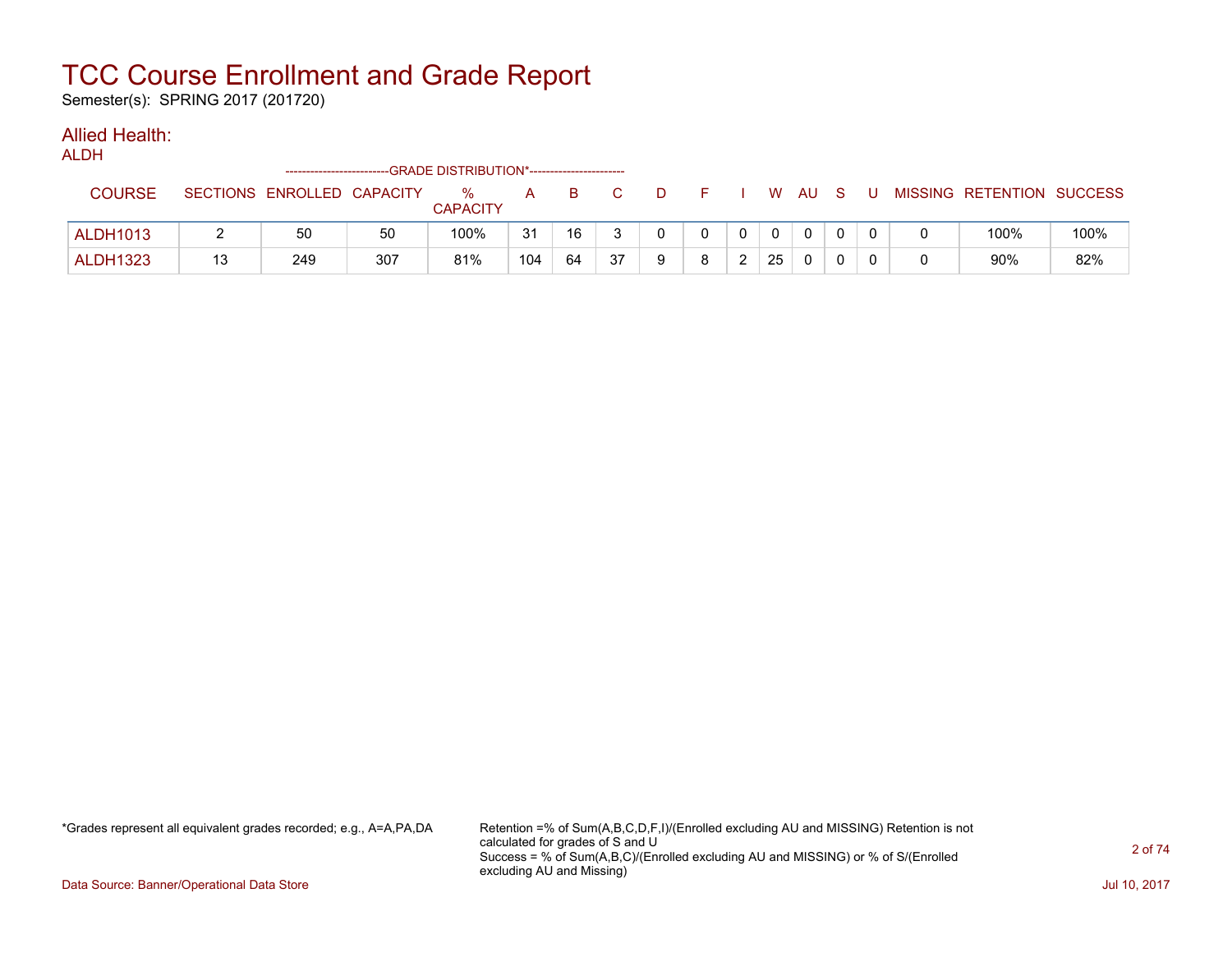Semester(s): SPRING 2017 (201720)

#### Art: ART

| .              |                |                            |     | -GRADE DISTRIBUTION*------------------ |              |              |                |              |                |              |                |              |              |              |              |                           |      |
|----------------|----------------|----------------------------|-----|----------------------------------------|--------------|--------------|----------------|--------------|----------------|--------------|----------------|--------------|--------------|--------------|--------------|---------------------------|------|
| <b>COURSE</b>  |                | SECTIONS ENROLLED CAPACITY |     | $\frac{0}{0}$<br><b>CAPACITY</b>       | A            | в            | $\mathsf{C}$   | D            | F              |              | W              | <b>AU</b>    | <sub>S</sub> | U            |              | MISSING RETENTION SUCCESS |      |
| <b>ART1013</b> | 5              | 56                         | 60  | 93%                                    | 26           | 19           | 4              | $\mathbf{1}$ | 0              | 0            | 6              | 0            | 0            | 0            | $\mathbf{0}$ | 89%                       | 88%  |
| <b>ART1053</b> | 3              | 51                         | 60  | 85%                                    | 15           | 13           | 6              | 3            | $\overline{2}$ | $\mathbf{0}$ | 12             | $\mathbf{0}$ | $\Omega$     | 0            | 0            | 76%                       | 67%  |
| <b>ART1063</b> | $\overline{2}$ | 32                         | 35  | 91%                                    | 9            | 10           | 3              | 1            | 4              | 0            | 5              | 0            | 0            | 0            | 0            | 84%                       | 69%  |
| <b>ART1083</b> | 2              | 21                         | 24  | 88%                                    | 9            | 9            | $\Omega$       | 0            | 0              | $\Omega$     | 3              | $\mathbf{0}$ | $\Omega$     | $\Omega$     | $\mathbf{0}$ | 86%                       | 86%  |
| <b>ART1113</b> | 8              | 130                        | 150 | 87%                                    | 66           | 25           | 11             | 3            | 11             | 0            | 14             | 0            | 0            | $\mathbf{0}$ | 0            | 89%                       | 78%  |
| <b>ART1123</b> | 1              | 12                         | 11  | 109%                                   | $\mathbf{0}$ | 12           | 0              | 0            | 0              | $\Omega$     | 0              | $\mathbf{0}$ | $\Omega$     | 0            | 0            | 100%                      | 100% |
| <b>ART1133</b> | $\mathbf{1}$   | $\overline{2}$             | 3   | 67%                                    | 2            | $\mathbf{0}$ | $\mathbf{0}$   | 0            | 0              | $\mathbf{0}$ | $\mathbf{0}$   | $\mathbf{0}$ | $\mathbf{0}$ | 0            | $\mathbf{0}$ | 100%                      | 100% |
| <b>ART2063</b> | 1              | 11                         | 10  | 110%                                   | 8            | 1            | 0              | 0            | 0              | 0            | $\mathbf{1}$   | $\mathbf 1$  | 0            | 0            | $\mathbf{0}$ | 90%                       | 90%  |
| <b>ART2073</b> | 1              | 3                          | 3   | 100%                                   | $\mathbf{0}$ | 0            | 0              | 0            | 0              | 0            | 0              | 3            | $\mathbf{0}$ | 0            | 0            |                           |      |
| <b>ART2143</b> | $\mathbf 1$    | 10                         | 10  | 100%                                   | 3            | 7            | 0              | 0            | 0              | 0            | $\Omega$       | 0            | $\mathbf{0}$ | 0            | $\mathbf{0}$ | 100%                      | 100% |
| <b>ART2153</b> | 1              | 3                          | 5   | 60%                                    | 3            | 0            | 0              | 0            | 0              | 0            | 0              | 0            | 0            | 0            | 0            | 100%                      | 100% |
| <b>ART2223</b> | $\mathbf{1}$   | 10                         | 10  | 100%                                   | 2            | 6            | 0              | 0            | 0              | 0            | $\mathbf{1}$   | $\mathbf 1$  | $\mathbf{0}$ | 0            | 0            | 89%                       | 89%  |
| <b>ART2233</b> | $\mathbf{1}$   | 3                          | 5   | 60%                                    | $\mathbf{0}$ | 1            | $\mathbf 1$    | 0            | 0              | $\mathbf{0}$ | 0              | $\mathbf{1}$ | $\mathbf{0}$ | 0            | $\mathbf 0$  | 100%                      | 100% |
| <b>ART2263</b> | $\mathbf{1}$   | 11                         | 11  | 100%                                   | 9            | 0            | $\mathbf{0}$   | 0            | 0              | 0            | $\overline{2}$ | 0            | 0            | 0            | 0            | 82%                       | 82%  |
| <b>ART2273</b> | $\mathbf{1}$   | 4                          | 5   | 80%                                    | 2            | 0            | $\overline{2}$ | 0            | 0              | $\Omega$     | $\mathbf{0}$   | $\mathbf{0}$ | $\Omega$     | $\Omega$     | $\mathbf 0$  | 100%                      | 100% |
| <b>ART2283</b> | $\mathbf{1}$   | 4                          | 5   | 80%                                    | 4            | 0            | 0              | 0            | 0              | 0            | 0              | 0            | $\mathbf{0}$ | $\mathbf{0}$ | 0            | 100%                      | 100% |
| <b>ART2413</b> | $\mathbf{1}$   | 8                          | 14  | 57%                                    | 2            | 4            | $\mathbf 1$    | $\mathbf 1$  | 0              | $\mathbf{0}$ | $\mathbf{0}$   | $\mathbf{0}$ | $\Omega$     | $\Omega$     | 0            | 100%                      | 88%  |
| <b>ART2423</b> | $\mathbf 1$    | 8                          | 14  | 57%                                    | 6            | 1            | 1              | 0            | 0              | $\Omega$     | $\mathbf{0}$   | $\Omega$     | $\Omega$     | $\Omega$     | 0            | 100%                      | 100% |
| <b>ART2503</b> | $\mathbf{1}$   | 15                         | 15  | 100%                                   | 12           | 3            | $\mathbf{0}$   | 0            | 0              | $\mathbf{0}$ | $\mathbf{0}$   | $\mathbf{0}$ | $\mathbf{0}$ | 0            | 0            | 100%                      | 100% |
| <b>ART2543</b> | 1              | 8                          | 9   | 89%                                    | 8            | 0            | $\Omega$       | 0            | $\Omega$       | $\Omega$     | 0              | $\Omega$     | $\Omega$     | 0            | $\mathbf{0}$ | 100%                      | 100% |
| <b>ART2813</b> | $\mathbf 1$    | 18                         | 20  | 90%                                    | 13           | 1            | $\overline{2}$ | 0            | 0              | 0            | 2              | 0            | $\mathbf{0}$ | 0            | 0            | 89%                       | 89%  |
| <b>ART2823</b> | 1              | 21                         | 21  | 100%                                   | 17           | 1            | 0              | 0            | 0              | 0            | 3              | 0            | 0            | 0            | 0            | 86%                       | 86%  |

\*Grades represent all equivalent grades recorded; e.g., A=A,PA,DA Retention =% of Sum(A,B,C,D,F,I)/(Enrolled excluding AU and MISSING) Retention is not calculated for grades of S and U Success = % of Sum(A,B,C)/(Enrolled excluding AU and MISSING) or % of S/(Enrolled excluding AU and Missing)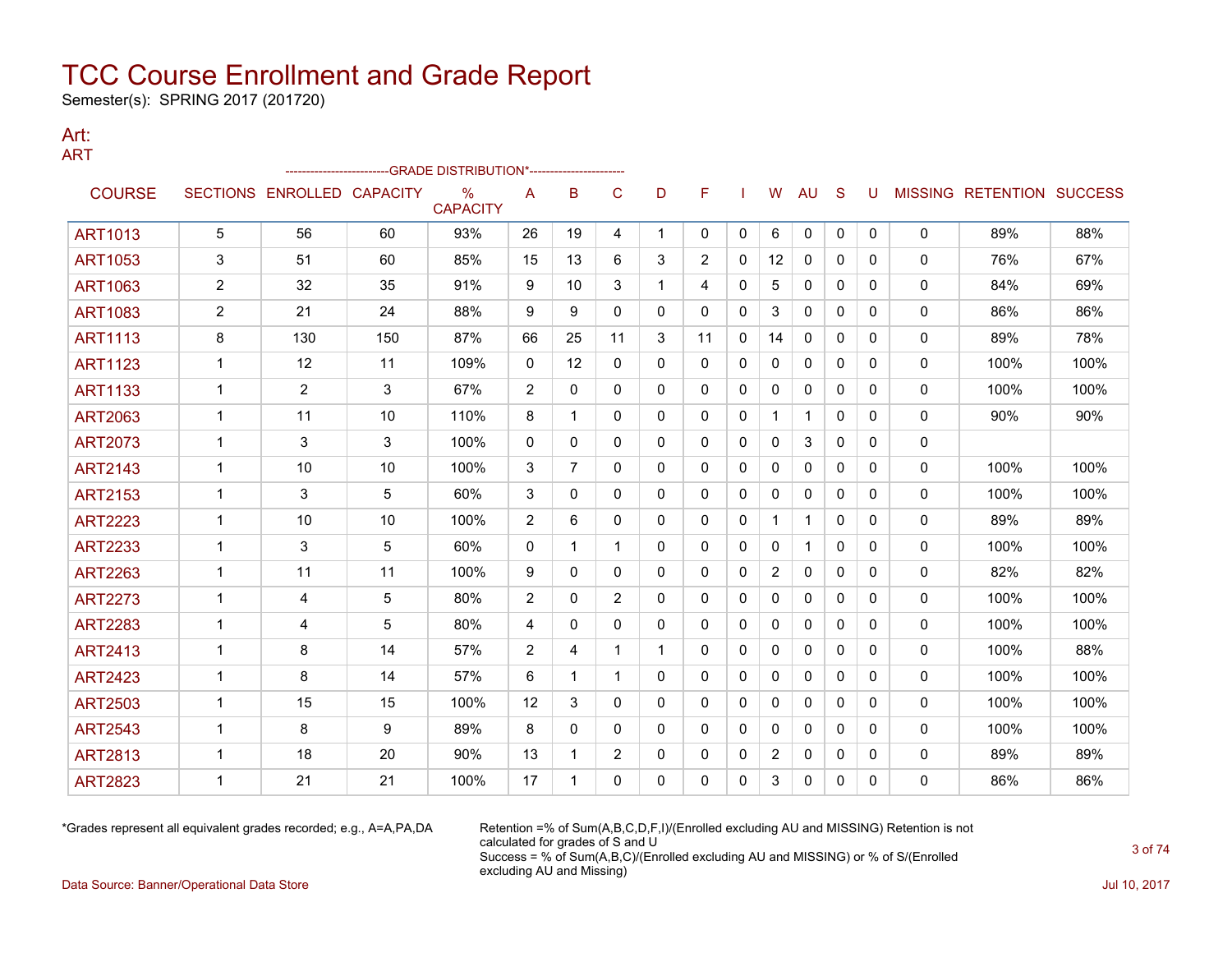Semester(s): SPRING 2017 (201720)

#### Art: **ADT**

| AIN I          |                            |    | ------------------------GRADE DISTRIBUTION*----------------------- |    |          |    |         |  |              |     |                           |      |
|----------------|----------------------------|----|--------------------------------------------------------------------|----|----------|----|---------|--|--------------|-----|---------------------------|------|
| <b>COURSE</b>  | SECTIONS ENROLLED CAPACITY |    | $\%$<br><b>CAPACITY</b>                                            | A  | <b>B</b> | C. | DFIWAUS |  |              | . U | MISSING RETENTION SUCCESS |      |
| <b>ART2853</b> | 19                         | 24 | 79%                                                                | 11 |          |    |         |  | $\Omega$     |     | 95%                       | 79%  |
| <b>ART2993</b> |                            |    | 100%                                                               |    |          |    |         |  | $\mathbf{0}$ |     | 100%                      | 100% |

\*Grades represent all equivalent grades recorded; e.g., A=A,PA,DA Retention =% of Sum(A,B,C,D,F,I)/(Enrolled excluding AU and MISSING) Retention is not calculated for grades of S and U Success = % of Sum(A,B,C)/(Enrolled excluding AU and MISSING) or % of S/(Enrolled excluding AU and Missing)

Data Source: Banner/Operational Data Store **July 10, 2017 Contract Store July 10, 2017**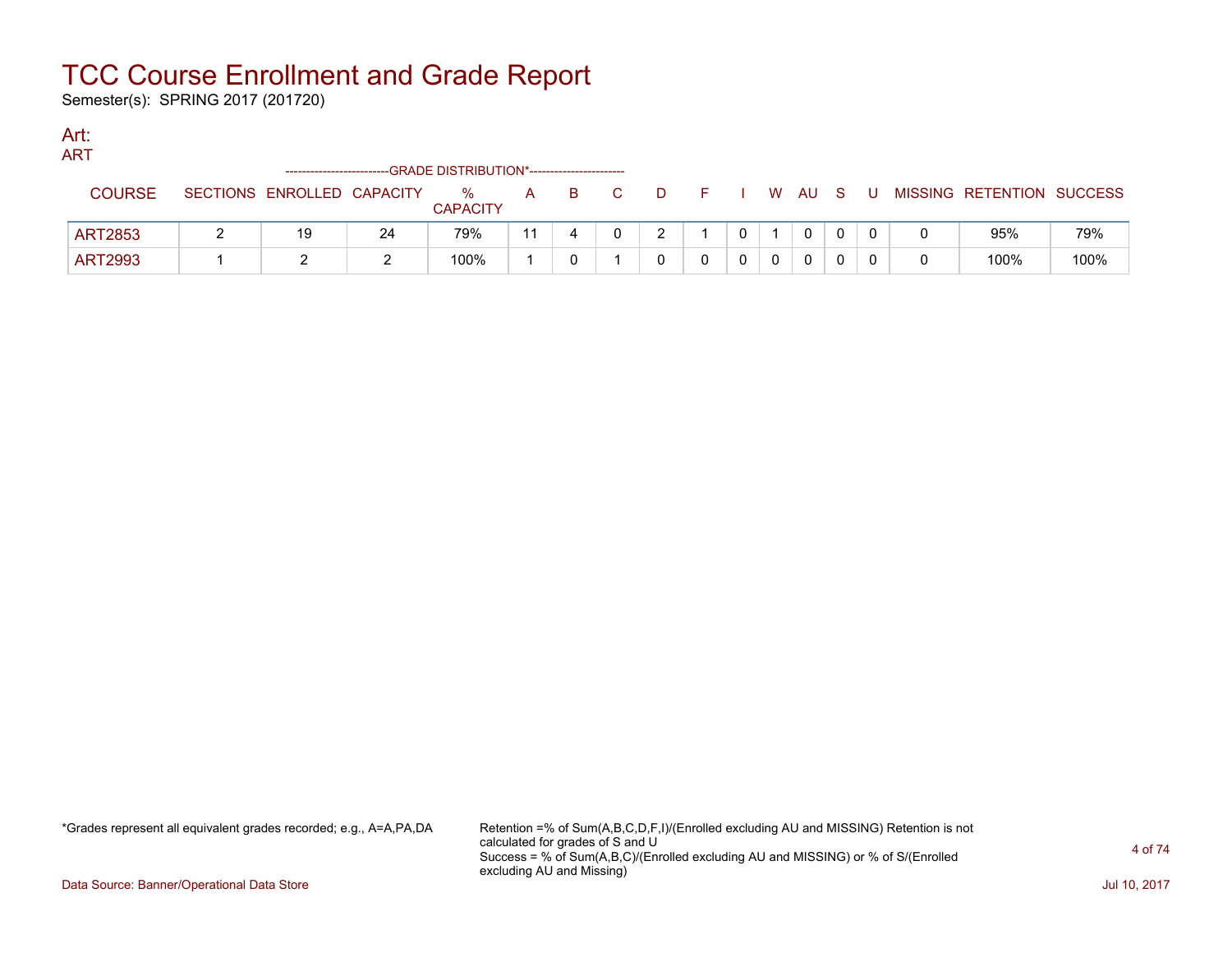Semester(s): SPRING 2017 (201720)

#### American Sign Language Ed: ASLE

| . |                 |                 | ----------------------- |                 | --GRADE DISTRIBUTION*----------------------- |    |                 |    |   |   |              |   |    |              |              |   |                                  |     |
|---|-----------------|-----------------|-------------------------|-----------------|----------------------------------------------|----|-----------------|----|---|---|--------------|---|----|--------------|--------------|---|----------------------------------|-----|
|   | <b>COURSE</b>   | <b>SECTIONS</b> | <b>ENROLLED</b>         | <b>CAPACITY</b> | $\%$<br><b>CAPACITY</b>                      | A  | в               | C  | D | н |              | W | AU | -S           | U            |   | <b>MISSING RETENTION SUCCESS</b> |     |
|   | <b>ASLE1363</b> |                 | 88                      | 94              | 94%                                          | 37 | 21              | 8  | 8 | 6 | $\mathbf 0$  |   |    |              | $\Omega$     | 0 | 92%                              | 76% |
|   | <b>ASLE1373</b> | 4               | 49                      | 60              | 82%                                          | 17 | 12 <sup>2</sup> | 13 | 2 | 2 | $\mathbf{0}$ | 3 | 0  | 0            | 0            | 0 | 94%                              | 86% |
|   | <b>ASLE1413</b> | າ               | 36                      | 40              | 90%                                          | 14 | 6               | 5  |   | 8 | $\mathbf{0}$ | 2 | 0  |              | $\mathbf{0}$ | 0 | 94%                              | 69% |
|   | <b>ASLE2414</b> |                 | 8                       | 15              | 53%                                          | 3  | $\mathcal{D}$   |    | 0 |   | 0            |   | 0  | $\Omega$     | 0            | 0 | 88%                              | 75% |
|   | <b>ASLE2524</b> | າ               | 19                      | 30              | 63%                                          |    |                 | 4  |   | 0 | $\mathbf{0}$ | 0 | 0  | $\mathbf{0}$ | 0            | 0 | 100%                             | 95% |

\*Grades represent all equivalent grades recorded; e.g., A=A,PA,DA Retention =% of Sum(A,B,C,D,F,I)/(Enrolled excluding AU and MISSING) Retention is not calculated for grades of S and U Success = % of Sum(A,B,C)/(Enrolled excluding AU and MISSING) or % of S/(Enrolled excluding AU and Missing)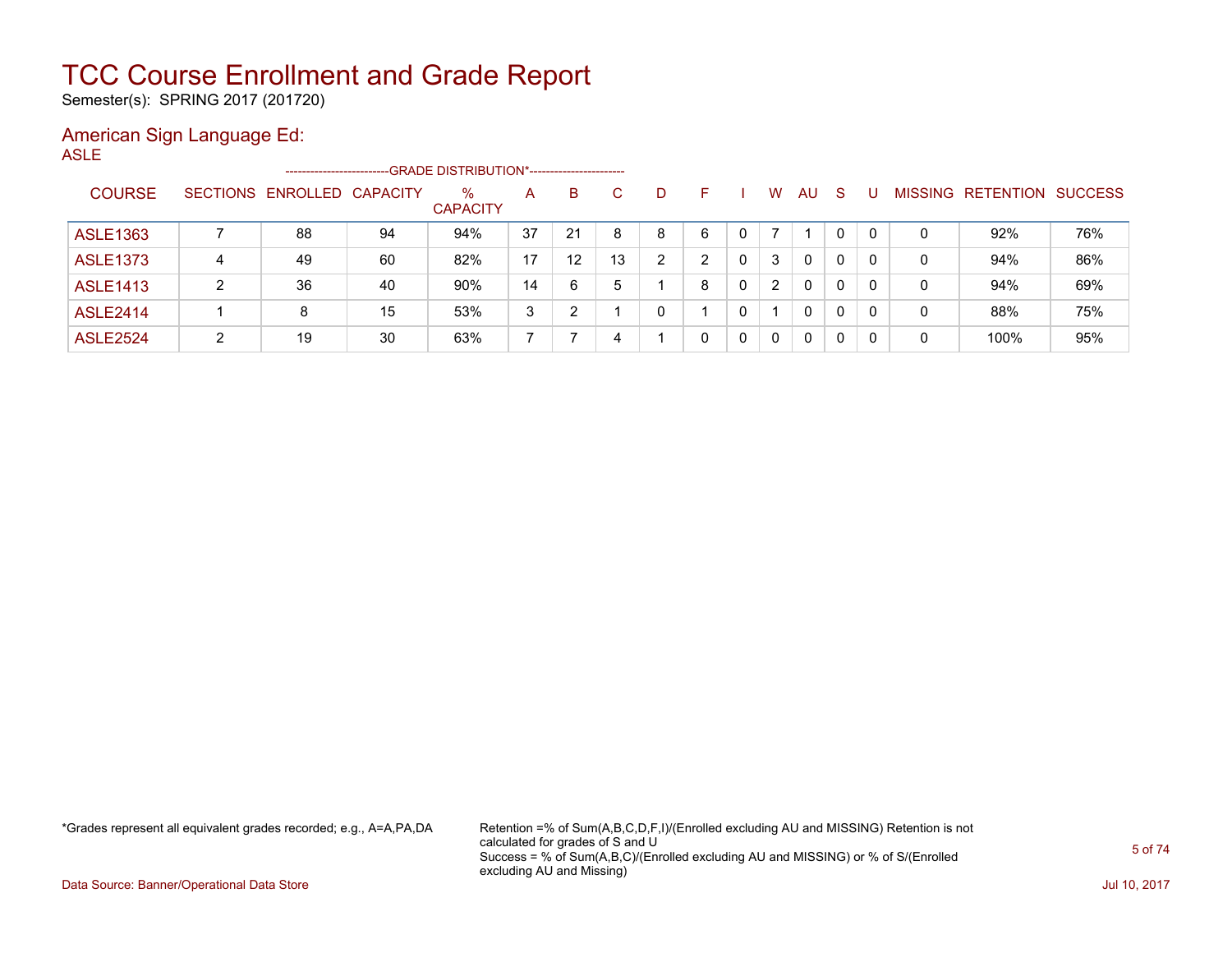Semester(s): SPRING 2017 (201720)

### Astronomy:

| <b>ASTR</b>     |    |    | --GRADE DISTRIBUTION*---------------------- |    |    |               |                |                |  |                                                                             |     |
|-----------------|----|----|---------------------------------------------|----|----|---------------|----------------|----------------|--|-----------------------------------------------------------------------------|-----|
|                 |    |    | <b>CAPACITY</b>                             |    |    |               |                |                |  | SECTIONS ENROLLED CAPACITY % A B C D F I W AU S U MISSING RETENTION SUCCESS |     |
| <b>ASTR1104</b> | 60 | 67 | 90%                                         | 20 | 13 | $\mathcal{D}$ | 0 <sup>1</sup> | $\overline{0}$ |  | 88%                                                                         | 73% |

\*Grades represent all equivalent grades recorded; e.g., A=A,PA,DA Retention =% of Sum(A,B,C,D,F,I)/(Enrolled excluding AU and MISSING) Retention is not calculated for grades of S and U Success = % of Sum(A,B,C)/(Enrolled excluding AU and MISSING) or % of S/(Enrolled excluding AU and Missing)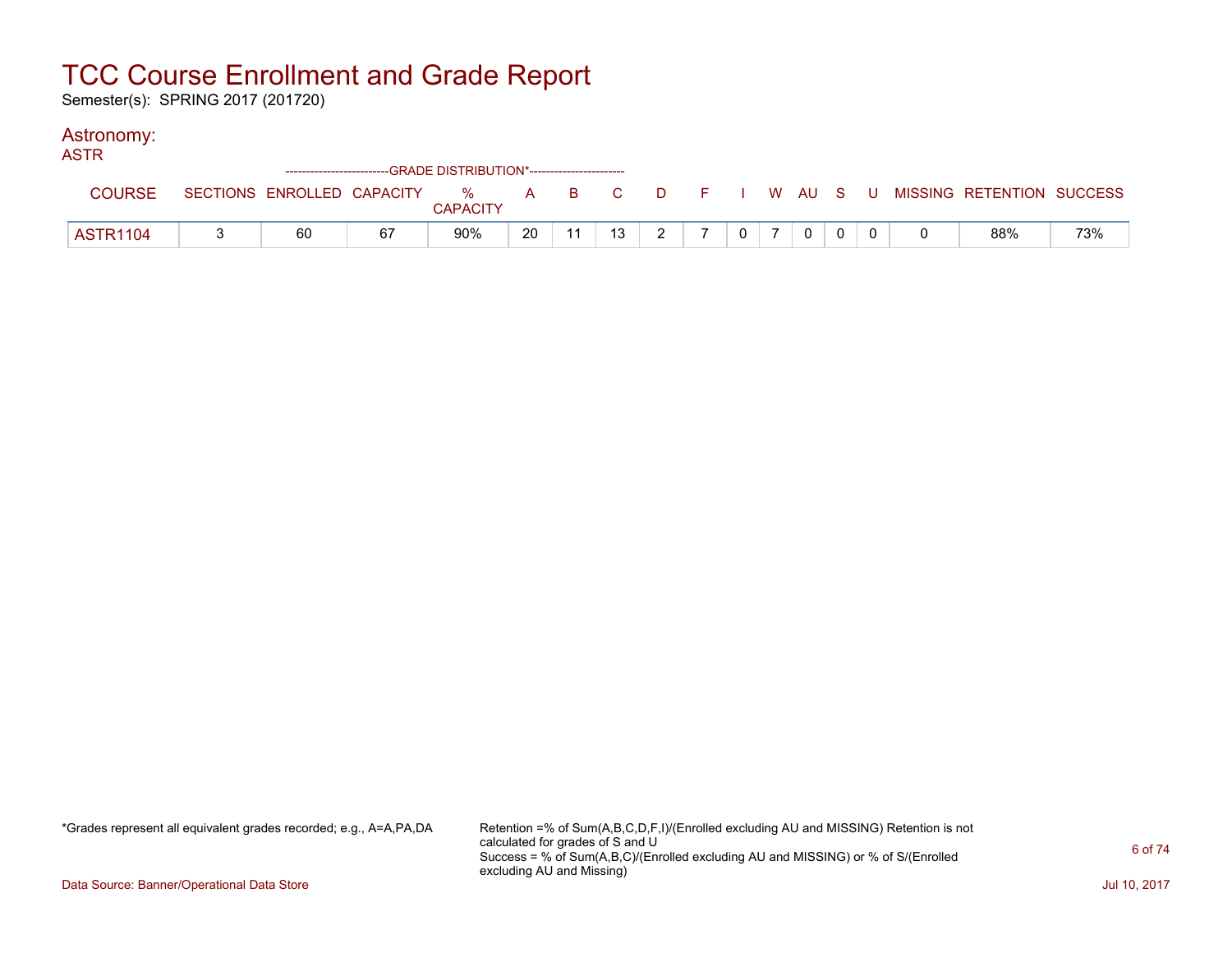Semester(s): SPRING 2017 (201720)

### Aviation Sciences Technology:

AVST

|                 |                 |                          | -------------------------GRADE DISTRIBUTION*----------------------- |                         |                |                |                |    |              |   |   |              |              |              |                |                  |                |
|-----------------|-----------------|--------------------------|---------------------------------------------------------------------|-------------------------|----------------|----------------|----------------|----|--------------|---|---|--------------|--------------|--------------|----------------|------------------|----------------|
| <b>COURSE</b>   | <b>SECTIONS</b> | <b>ENROLLED CAPACITY</b> |                                                                     | $\%$<br><b>CAPACITY</b> | A              | B              | C              | D  | F            |   | W | AU           | S            | U            | <b>MISSING</b> | <b>RETENTION</b> | <b>SUCCESS</b> |
| <b>AVST1113</b> | 4               | 15                       | 20                                                                  | 75%                     | 13             | $\overline{2}$ | 0              | 0  | $\mathbf{0}$ | 0 | 0 | 0            | $\mathbf{0}$ | $\mathbf{0}$ | $\mathbf{0}$   | 100%             | 100%           |
| <b>AVST1222</b> |                 | 4                        | 20                                                                  | 20%                     | $\mathbf{0}$   | 0              | 0              | 0  | 0            | 3 |   | $\mathbf{0}$ | 0            | 0            | $\mathbf{0}$   | 75%              | 0%             |
| <b>AVST1232</b> |                 | 8                        | 20                                                                  | 40%                     | 5              | 0              | 0              | 0  | 0            | 3 | 0 | 0            | $\Omega$     | $\Omega$     | $\mathbf{0}$   | 100%             | 62%            |
| <b>AVST1354</b> |                 | 13                       | 20                                                                  | 65%                     | 5              | 6              | $\overline{2}$ | 0  | $\mathbf{0}$ | 0 | 0 | $\mathbf{0}$ | 0            | $\Omega$     | $\mathbf{0}$   | 100%             | 100%           |
| <b>AVST1403</b> |                 | 8                        | 20                                                                  | 40%                     | 8              | $\Omega$       | 0              | 0  | $\Omega$     | 0 | 0 | $\Omega$     | 0            | 0            | $\mathbf{0}$   | 100%             | 100%           |
| <b>AVST2113</b> |                 | 17                       | 20                                                                  | 85%                     | 13             | $\overline{2}$ | $\overline{2}$ | 0  | $\Omega$     | 0 | 0 | $\Omega$     | $\Omega$     | 0            | $\mathbf{0}$   | 100%             | 100%           |
| <b>AVST2132</b> | 1               | 4                        | 20                                                                  | 20%                     | $\mathbf{0}$   | 0              | 0              | 0  | $\mathbf{0}$ | 4 | 0 | 0            | 0            | $\Omega$     | $\mathbf{0}$   | 100%             | 0%             |
| <b>AVST2152</b> |                 | $\overline{2}$           | 20                                                                  | 10%                     | 1              | 0              | 0              | 0  | 0            |   | 0 | $\mathbf{0}$ | 0            | 0            | $\mathbf{0}$   | 100%             | 50%            |
| <b>AVST2162</b> |                 |                          | 20                                                                  | 5%                      | 1              | 0              | 0              | 0  | $\mathbf{0}$ | 0 | 0 | $\mathbf{0}$ | $\Omega$     | $\Omega$     | $\mathbf{0}$   | 100%             | 100%           |
| <b>AVST2181</b> | 1               |                          | 10                                                                  | 10%                     | $\mathbf{0}$   | 0              | $\Omega$       | 0  | $\mathbf{0}$ |   | 0 | $\mathbf{0}$ | $\Omega$     | 0            | $\mathbf{0}$   | 100%             | 0%             |
| <b>AVST2182</b> |                 | $\overline{2}$           | 20                                                                  | 10%                     | 1              | 0              | $\Omega$       | 0  | $\Omega$     |   | 0 | $\mathbf{0}$ | $\Omega$     | $\Omega$     | 0              | 100%             | 50%            |
| <b>AVST2213</b> |                 | 16                       | 20                                                                  | 80%                     | 8              | 6              | $\overline{2}$ | 0  | 0            | 0 | 0 | $\mathbf{0}$ | 0            | 0            | $\mathbf{0}$   | 100%             | 100%           |
| <b>AVST2246</b> | 1               | 11                       | 20                                                                  | 55%                     | 8              |                |                | 1. | 0            | 0 | 0 | 0            | 0            | 0            | $\mathbf{0}$   | 100%             | 91%            |
| <b>AVST2253</b> | 4               | 6                        | 20                                                                  | 30%                     | $\overline{2}$ | 4              | 0              | 0  | 0            | 0 | 0 | $\mathbf{0}$ | 0            | $\Omega$     | $\mathbf{0}$   | 100%             | 100%           |
| <b>AVST2262</b> |                 | 12                       | 20                                                                  | 60%                     | 6              | 5              |                | 0  | $\mathbf{0}$ | 0 | 0 | $\mathbf{0}$ | 0            | 0            | $\mathbf{0}$   | 100%             | 100%           |
| <b>AVST2413</b> |                 | 4                        | 15                                                                  | 27%                     | 0              | 4              | 0              | 0  | 0            | 0 | 0 | 0            | 0            | 0            | 0              | 100%             | 100%           |

\*Grades represent all equivalent grades recorded; e.g., A=A,PA,DA Retention =% of Sum(A,B,C,D,F,I)/(Enrolled excluding AU and MISSING) Retention is not calculated for grades of S and U Success = % of Sum(A,B,C)/(Enrolled excluding AU and MISSING) or % of S/(Enrolled excluding AU and Missing)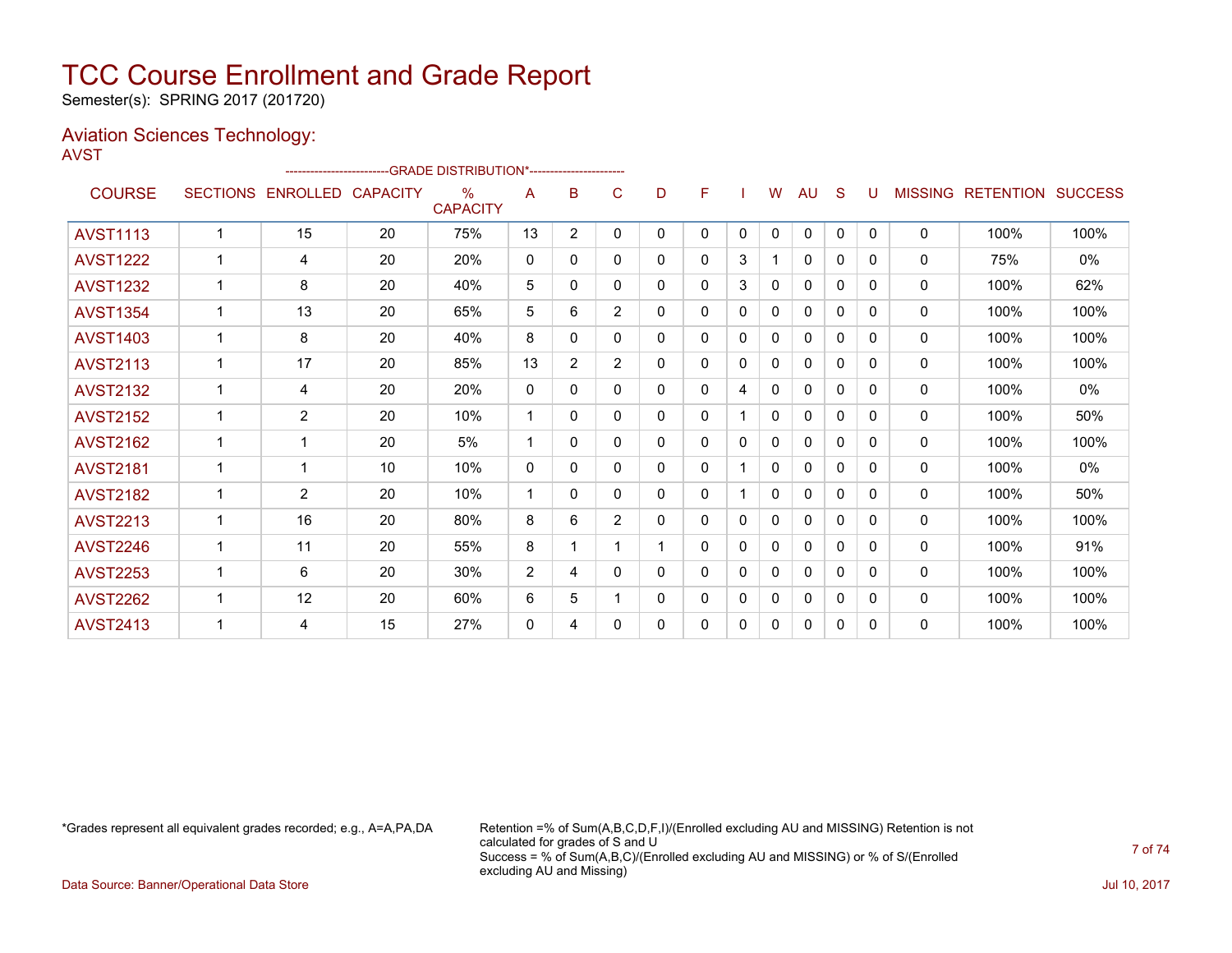Semester(s): SPRING 2017 (201720)

### Biology: BIOL

|                 | -GRADE DISTRIBUTION*---------------------- |                 |                 |                                  |                |                |                |                |                |                |    |              |              |              |                |                  |                |
|-----------------|--------------------------------------------|-----------------|-----------------|----------------------------------|----------------|----------------|----------------|----------------|----------------|----------------|----|--------------|--------------|--------------|----------------|------------------|----------------|
| <b>COURSE</b>   | <b>SECTIONS</b>                            | <b>ENROLLED</b> | <b>CAPACITY</b> | $\frac{0}{0}$<br><b>CAPACITY</b> | A              | B              | C              | D              | F              |                | W  | AU           | <sub>S</sub> | U            | <b>MISSING</b> | <b>RETENTION</b> | <b>SUCCESS</b> |
| <b>BIOL1114</b> | 28                                         | 583             | 620             | 94%                              | 163            | 183            | 84             | 30             | 35             |                | 87 | $\mathbf{0}$ | 0            | $\mathbf{0}$ | $\Omega$       | 85%              | 74%            |
| <b>BIOL1224</b> | 26                                         | 590             | 620             | 95%                              | 183            | 186            | 103            | 23             | 27             | 0              | 68 | $\mathbf{0}$ | 0            | $\Omega$     | 0              | 88%              | 80%            |
| <b>BIOL1314</b> | 13                                         | 288             | 312             | 92%                              | 118            | 67             | 40             | 4              | 11             | 0              | 47 |              | 0            | 0            | 0              | 84%              | 78%            |
| <b>BIOL1324</b> | $\mathbf{1}$                               | 17              | 24              | 71%                              | $\overline{2}$ | 8              | $\overline{2}$ | $\overline{2}$ | 0              | 0              | 3  | $\mathbf{0}$ | 0            | $\Omega$     | 0              | 82%              | 71%            |
| <b>BIOL1383</b> | 46                                         | 991             | 1,121           | 88%                              | 361            | 263            | 175            | 52             | 64             | 2              | 74 | $\mathbf{0}$ | 0            | $\Omega$     | $\mathbf{0}$   | 93%              | 81%            |
| <b>BIOL1404</b> |                                            | 21              | 24              | 88%                              | 10             | 5              |                | 0              | 0              | 0              | 5  | $\mathbf{0}$ | 0            | $\mathbf{0}$ | $\Omega$       | 76%              | 76%            |
| <b>BIOL1604</b> | 3                                          | 65              | 70              | 93%                              | 20             | 24             | 9              | $\overline{2}$ | $\mathbf 1$    | $\mathbf{0}$   | 9  | $\mathbf{0}$ | 0            | $\Omega$     | $\mathbf{0}$   | 86%              | 82%            |
| <b>BIOL2123</b> | 1                                          | 16              | 20              | 80%                              | 8              | 3              | 3              | 0              | $\overline{2}$ | 0              | 0  | 0            | 0            | 0            | $\mathbf{0}$   | 100%             | 88%            |
| <b>BIOL2134</b> | 19                                         | 431             | 452             | 95%                              | 109            | 119            | 83             | 23             | 29             | $\overline{2}$ | 66 | $\mathbf{0}$ | 0            | 0            | $\mathbf{0}$   | 85%              | 72%            |
| <b>BIOL2154</b> | 13                                         | 285             | 312             | 91%                              | 120            | 88             | 48             | 6              | 4              | 0              | 19 | $\mathbf{0}$ | 0            | $\Omega$     | $\mathbf{0}$   | 93%              | 90%            |
| <b>BIOL2164</b> | 13                                         | 292             | 312             | 94%                              | 82             | 106            | 53             | 11             | 10             | 0              | 30 | $\mathbf{0}$ | 0            | $\Omega$     | $\mathbf{0}$   | 90%              | 83%            |
| <b>BIOL2213</b> |                                            | 5               | 10              | 50%                              | 1              | $\overline{2}$ |                | 0              | 1              | 0              | 0  | $\mathbf{0}$ | 0            | $\Omega$     | $\mathbf{0}$   | 100%             | 80%            |
| <b>BIOL2313</b> | $\overline{2}$                             | 40              | 40              | 100%                             | 13             | 10             | 4              | 3              | 0              | 0              | 10 | 0            | 0            | 0            | 0              | 75%              | 68%            |
| <b>BIOL2991</b> |                                            |                 | 0               |                                  | 1              | $\mathbf{0}$   | 0              | 0              | 0              | 0              | 0  | $\mathbf{0}$ | $\Omega$     | $\Omega$     | $\mathbf{0}$   | 100%             | 100%           |

\*Grades represent all equivalent grades recorded; e.g., A=A,PA,DA Retention =% of Sum(A,B,C,D,F,I)/(Enrolled excluding AU and MISSING) Retention is not calculated for grades of S and U Success = % of Sum(A,B,C)/(Enrolled excluding AU and MISSING) or % of S/(Enrolled excluding AU and Missing)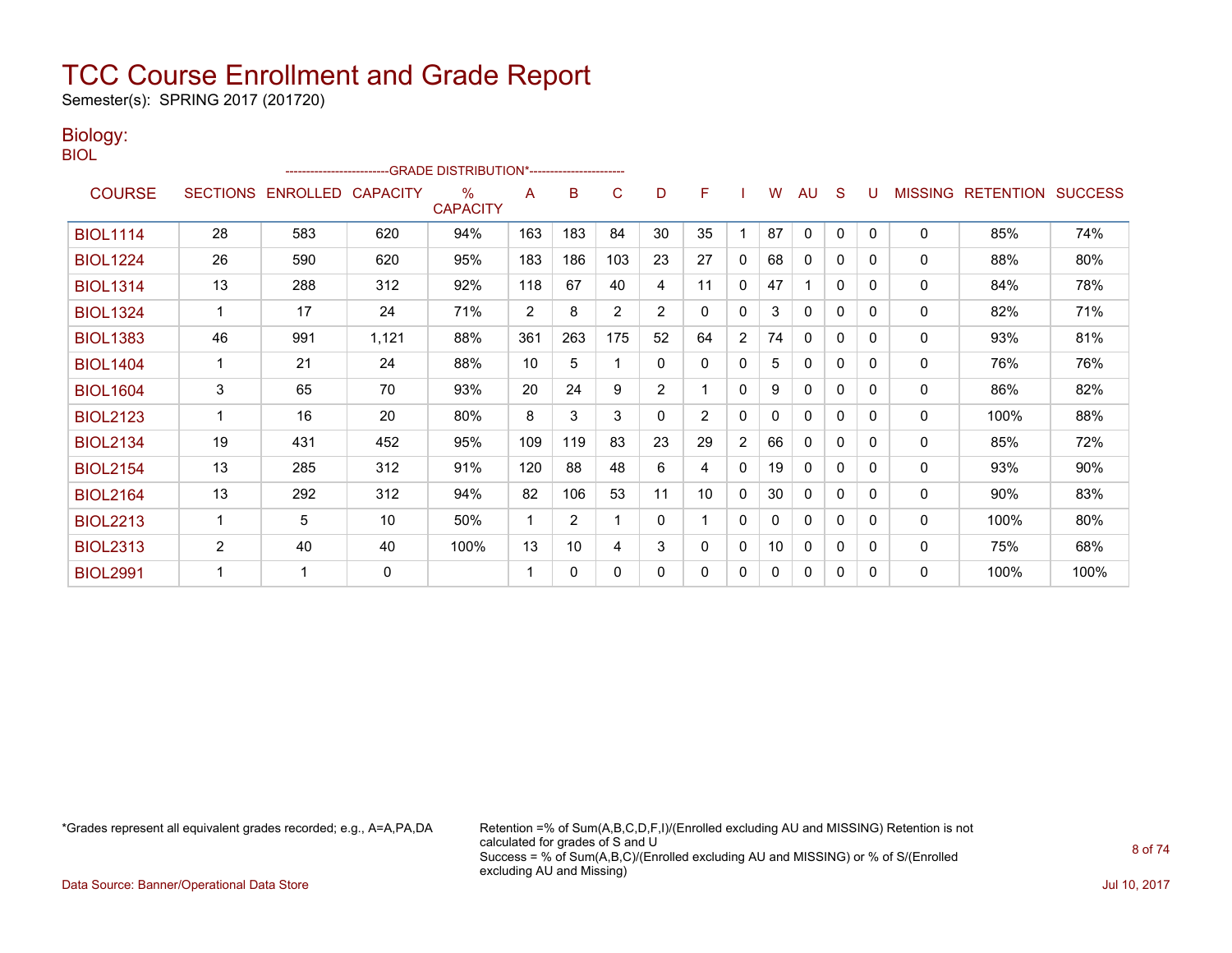Semester(s): SPRING 2017 (201720)

#### Biotechnology: **BIOT**

| - -             | ----------------------     |                   | -GRADE DISTRIBUTION*----------------------- |   |   |   |    |   |                      |              |   |   |                |                          |      |
|-----------------|----------------------------|-------------------|---------------------------------------------|---|---|---|----|---|----------------------|--------------|---|---|----------------|--------------------------|------|
| <b>COURSE</b>   | SECTIONS ENROLLED CAPACITY |                   | $\%$<br><b>CAPACITY</b>                     | A | B |   | D. | F | W                    | AU           | S |   | <b>MISSING</b> | <b>RETENTION SUCCESS</b> |      |
| <b>BIOT1113</b> | 19                         | 28                | 68%                                         | 6 | 5 | 4 | ⌒  | 0 | $\mathbf{2}^{\circ}$ | 0            | 0 |   | 0              | 89%                      | 79%  |
| <b>BIOT1315</b> | 9                          | $12 \overline{ }$ | 75%                                         | 3 | 6 |   |    | 0 | $\mathbf{0}$         | $\Omega$     | 0 |   | 0              | 100%                     | 100% |
| <b>BIOT2101</b> | 8                          | $12 \overline{ }$ | 67%                                         |   |   |   |    | 0 | 0                    | $\Omega$     | 0 | 0 | 0              | 100%                     | 100% |
| <b>BIOT2335</b> |                            | $12 \overline{ }$ | 58%                                         | 3 | 3 |   |    | 0 | 0                    | $\mathbf{0}$ | 0 | 0 | 0              | 100%                     | 100% |
| <b>BIOT2512</b> |                            |                   | 100%                                        | 0 | 0 |   |    | 0 | 0                    | $\Omega$     | 0 |   | 0              | 100%                     | 100% |

\*Grades represent all equivalent grades recorded; e.g., A=A,PA,DA Retention =% of Sum(A,B,C,D,F,I)/(Enrolled excluding AU and MISSING) Retention is not calculated for grades of S and U Success = % of Sum(A,B,C)/(Enrolled excluding AU and MISSING) or % of S/(Enrolled excluding AU and Missing)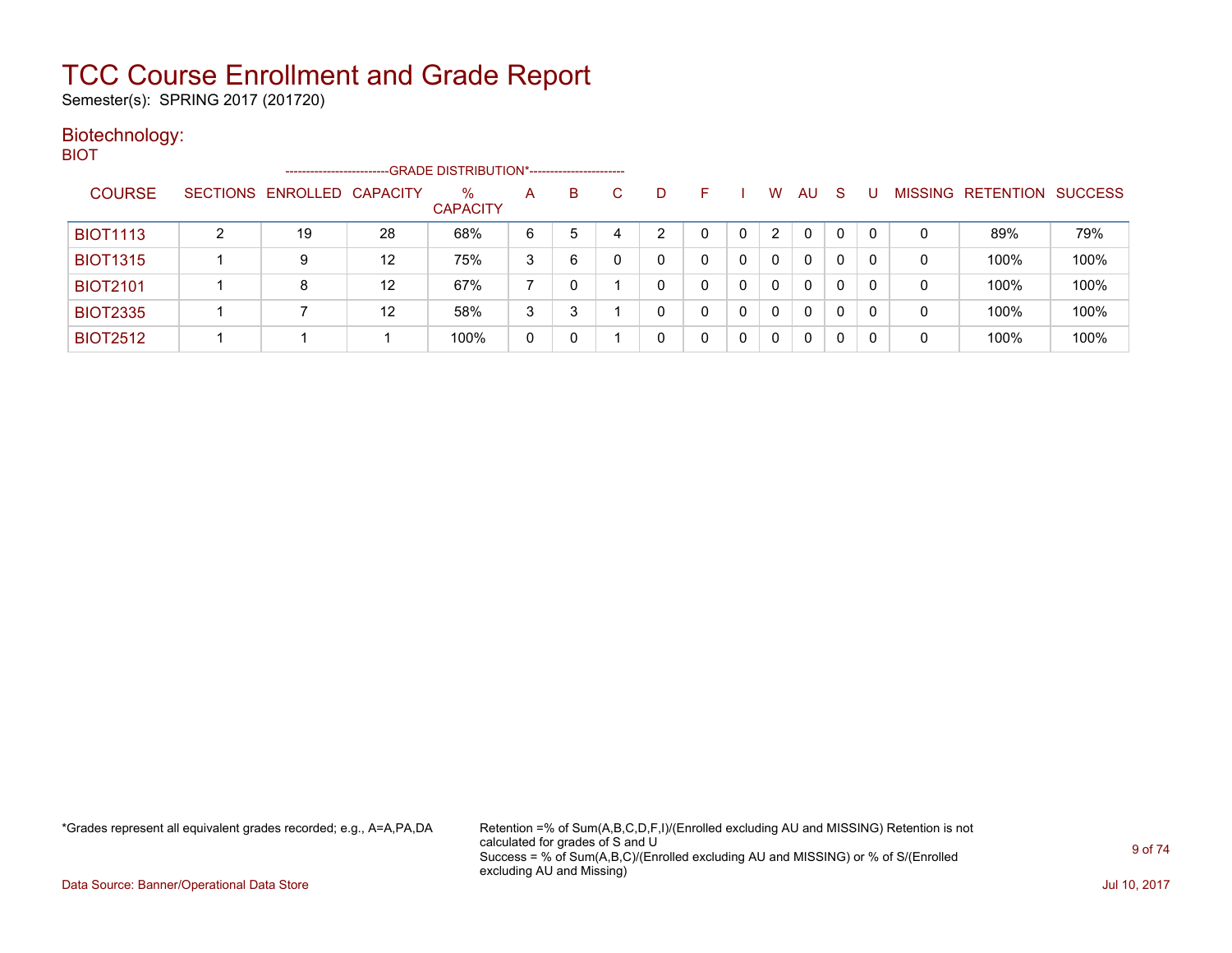Semester(s): SPRING 2017 (201720)

### Biomedical Equipment Technolog:

BMET

|                 |                            | ------------------------GRADE DISTRIBUTION*----------------------- |               |   |    |  |  |          |    |   |   |                           |      |
|-----------------|----------------------------|--------------------------------------------------------------------|---------------|---|----|--|--|----------|----|---|---|---------------------------|------|
| <b>COURSE</b>   | SECTIONS ENROLLED CAPACITY |                                                                    | %<br>CAPACITY | A | B. |  |  | W        | AU | s | U | MISSING RETENTION SUCCESS |      |
| <b>BMET1304</b> |                            | 14                                                                 | 29%           |   |    |  |  | $\Omega$ | 0  |   |   | 100%                      | 100% |

\*Grades represent all equivalent grades recorded; e.g., A=A,PA,DA Retention =% of Sum(A,B,C,D,F,I)/(Enrolled excluding AU and MISSING) Retention is not calculated for grades of S and U Success = % of Sum(A,B,C)/(Enrolled excluding AU and MISSING) or % of S/(Enrolled excluding AU and Missing)

Data Source: Banner/Operational Data Store Jul 10, 2017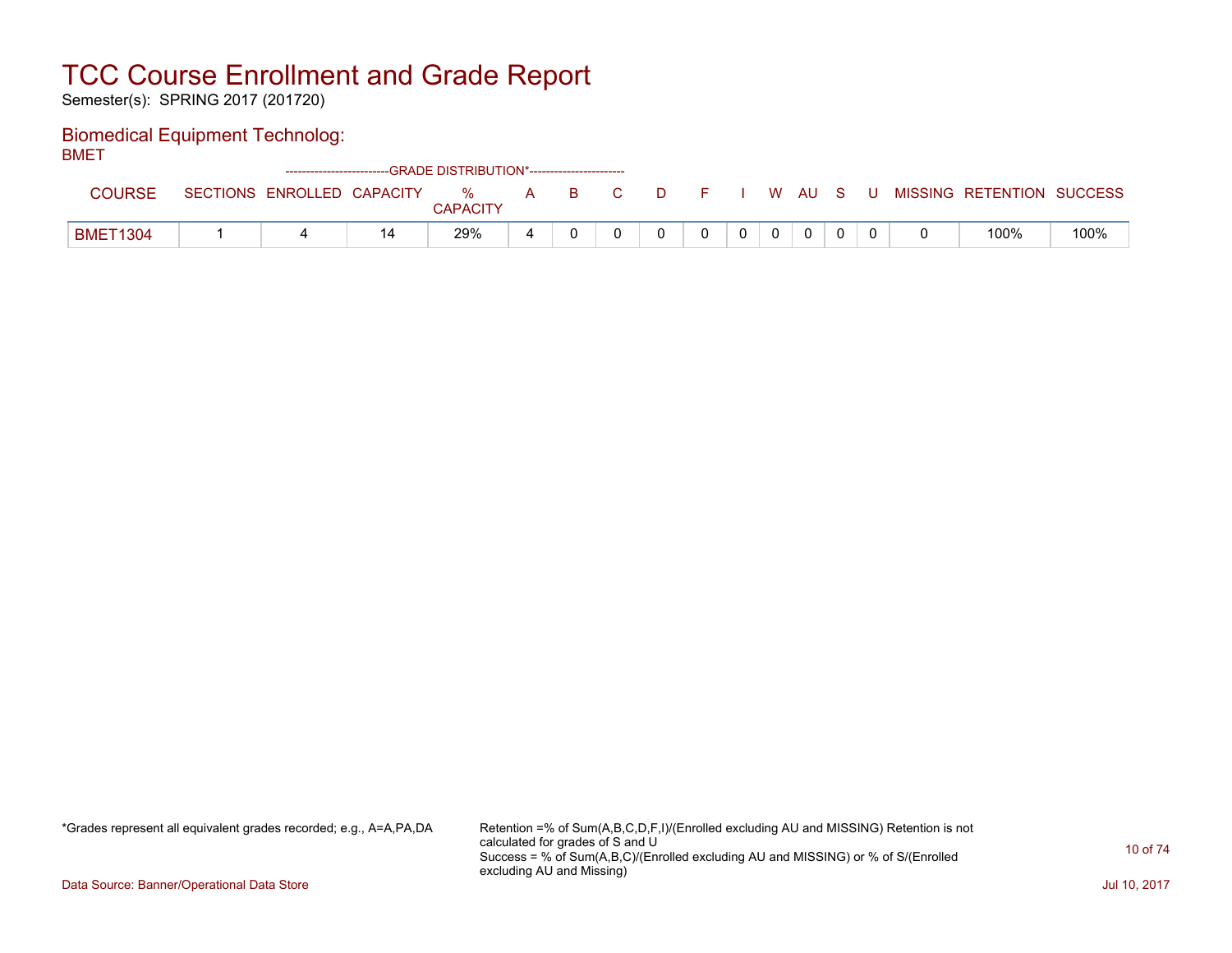Semester(s): SPRING 2017 (201720)

### Business: **BUSN**

|                 |                 | ------------------------ |     | --GRADE DISTRIBUTION*------------------------ |                |          |              |                |    |              |                |              |              |          |                |                  |                |
|-----------------|-----------------|--------------------------|-----|-----------------------------------------------|----------------|----------|--------------|----------------|----|--------------|----------------|--------------|--------------|----------|----------------|------------------|----------------|
| <b>COURSE</b>   | <b>SECTIONS</b> | ENROLLED CAPACITY        |     | %<br><b>CAPACITY</b>                          | A              | B        | C            | D              | F  |              | W              | AU           | <sub>S</sub> | U        | <b>MISSING</b> | <b>RETENTION</b> | <b>SUCCESS</b> |
| <b>BUSN1053</b> | 17              | 324                      | 383 | 85%                                           | 130            | 71       | 43           | 15             | 36 | 3            | 26             | $\mathbf{0}$ | $\mathbf{0}$ | $\Omega$ | $\mathbf{0}$   | 92%              | 75%            |
| <b>BUSN1123</b> | 2               | 38                       | 40  | 95%                                           | 17             | 3        | 3            |                |    | $\mathbf{0}$ |                | $\mathbf{0}$ | $\mathbf{0}$ | $\Omega$ | 0              | 82%              | 61%            |
| <b>BUSN1143</b> | 6               | 59                       | 134 | 44%                                           | 37             | 8        | 3            |                | 5  | $\mathbf{0}$ | 5              | $\mathbf{0}$ | $\mathbf{0}$ | 0        | 0              | 92%              | 81%            |
| <b>BUSN1153</b> | $\overline{1}$  | 11                       | 20  | 55%                                           | 3              |          | 2            | $\overline{2}$ |    | $\mathbf{0}$ | $\overline{2}$ | $\mathbf{0}$ | $\mathbf{0}$ | 0        | 0              | 82%              | 55%            |
| <b>BUSN1353</b> | 3               | 46                       | 60  | 77%                                           | 6              | 18       | 9            | $\overline{2}$ | 3  | $\mathbf{0}$ | 8              | $\mathbf{0}$ | $\mathbf{0}$ | $\Omega$ | 0              | 83%              | 72%            |
| <b>BUSN2053</b> | $\overline{1}$  | 8                        | 20  | 40%                                           | $\overline{2}$ | 5        | $\mathbf{0}$ | $\Omega$       | 0  | $\mathbf{0}$ |                | $\Omega$     | $\mathbf{0}$ | $\Omega$ | $\mathbf{0}$   | 88%              | 88%            |
| <b>BUSN2213</b> | 3               | 53                       | 65  | 82%                                           | 18             | 25       | 6            | 0              |    | $\Omega$     | 3              | $\Omega$     | $\mathbf{0}$ | 0        | $\mathbf 0$    | 94%              | 92%            |
| <b>BUSN2313</b> | $\overline{7}$  | 116                      | 182 | 64%                                           | 39             | 37       | 18           | 6              |    | $\Omega$     | 9              | 0            | $\mathbf{0}$ | $\Omega$ | 0              | 92%              | 81%            |
| <b>BUSN2363</b> | 1               | 19                       | 20  | 95%                                           | $\overline{7}$ | 7        | 3            | 0              | 0  | $\Omega$     | $\overline{2}$ | 0            | $\mathbf{0}$ | $\Omega$ | $\mathbf 0$    | 89%              | 89%            |
| <b>BUSN2433</b> | 3               | 59                       | 60  | 98%                                           | 23             | 14       | 4            |                | 6  | $\mathbf{0}$ | 11             | $\mathbf{0}$ | $\mathbf{0}$ | 0        | 0              | 81%              | 69%            |
| <b>BUSN2633</b> | 1               | $\overline{2}$           | 30  | 7%                                            | 1              | $\Omega$ | 0            | $\Omega$       |    | $\Omega$     | 0              | 0            | $\mathbf{0}$ | $\Omega$ | 0              | 100%             | 50%            |
| <b>BUSN2733</b> |                 | 18                       | 20  | 90%                                           | 3              | 2        | 2            | $\overline{2}$ | 5  | 0            | 4              | 0            | 0            | 0        | 0              | 78%              | 39%            |

\*Grades represent all equivalent grades recorded; e.g., A=A,PA,DA Retention =% of Sum(A,B,C,D,F,I)/(Enrolled excluding AU and MISSING) Retention is not calculated for grades of S and U Success = % of Sum(A,B,C)/(Enrolled excluding AU and MISSING) or % of S/(Enrolled excluding AU and Missing)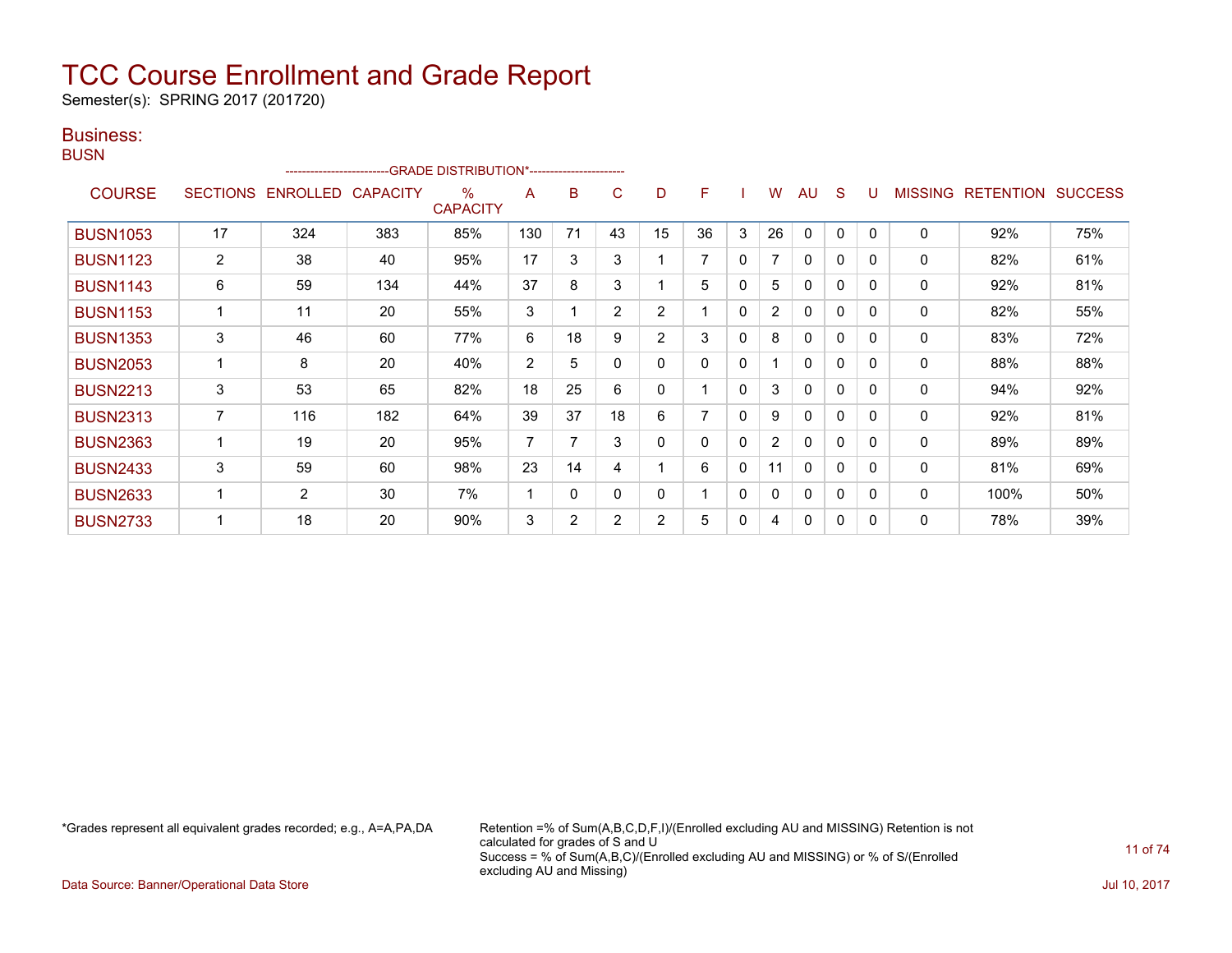Semester(s): SPRING 2017 (201720)

### Chemistry:

| <b>CHEM</b>     |                 |                         |     |                         |     |     |                   |                 |                   |              |                |              |              |          |   |                   |                |
|-----------------|-----------------|-------------------------|-----|-------------------------|-----|-----|-------------------|-----------------|-------------------|--------------|----------------|--------------|--------------|----------|---|-------------------|----------------|
|                 |                 | ----------------------- |     |                         |     |     |                   |                 |                   |              |                |              |              |          |   |                   |                |
| <b>COURSE</b>   | <b>SECTIONS</b> | ENROLLED CAPACITY       |     | $\%$<br><b>CAPACITY</b> | A   | B   | C                 | D               | F                 |              | W              | <b>AU</b>    | -S           | U        |   | MISSING RETENTION | <b>SUCCESS</b> |
| <b>CHEM1114</b> | 13              | 260                     | 296 | 88%                     | 70  | 85  | 37                | 14              | 21                | 0            | 33             | $\Omega$     | $\Omega$     | $\Omega$ | 0 | 87%               | 74%            |
| <b>CHEM1134</b> | 2               | 37                      | 48  | 77%                     | 13  |     | 6                 |                 | 3                 | 0            | $\overline{ }$ | $\mathbf{0}$ | 0            | $\Omega$ | 0 | 81%               | 70%            |
| <b>CHEM1315</b> | 20              | 456                     | 476 | 96%                     | 153 | 122 | 79                | 24              | 32                | $\mathbf{0}$ | 46             | $\mathbf{0}$ | $\Omega$     | $\Omega$ | 0 | 90%               | 78%            |
| <b>CHEM1415</b> | 10              | 206                     | 236 | 87%                     | 69  | 46  | 44                | 10 <sup>1</sup> | $12 \overline{ }$ | 0            | 25             | $\mathbf{0}$ | $\mathbf{0}$ | $\Omega$ | 0 | 88%               | 77%            |
| <b>CHEM2145</b> | 5               | 59                      | 60  | 98%                     | 19  | 18  | $12 \overline{ }$ | 5               |                   | 0            | 4              | $\mathbf{0}$ | 0            | $\Omega$ | 0 | 93%               | 83%            |
| <b>CHEM2245</b> | 3               | 28                      | 36  | 78%                     | 9   | 9   | 6                 | 0               |                   | 0            | 3              | $\Omega$     | 0            | $\Omega$ | 0 | 89%               | 86%            |

\*Grades represent all equivalent grades recorded; e.g., A=A,PA,DA Retention =% of Sum(A,B,C,D,F,I)/(Enrolled excluding AU and MISSING) Retention is not calculated for grades of S and U Success = % of Sum(A,B,C)/(Enrolled excluding AU and MISSING) or % of S/(Enrolled excluding AU and Missing)

Data Source: Banner/Operational Data Store Jul 10, 2017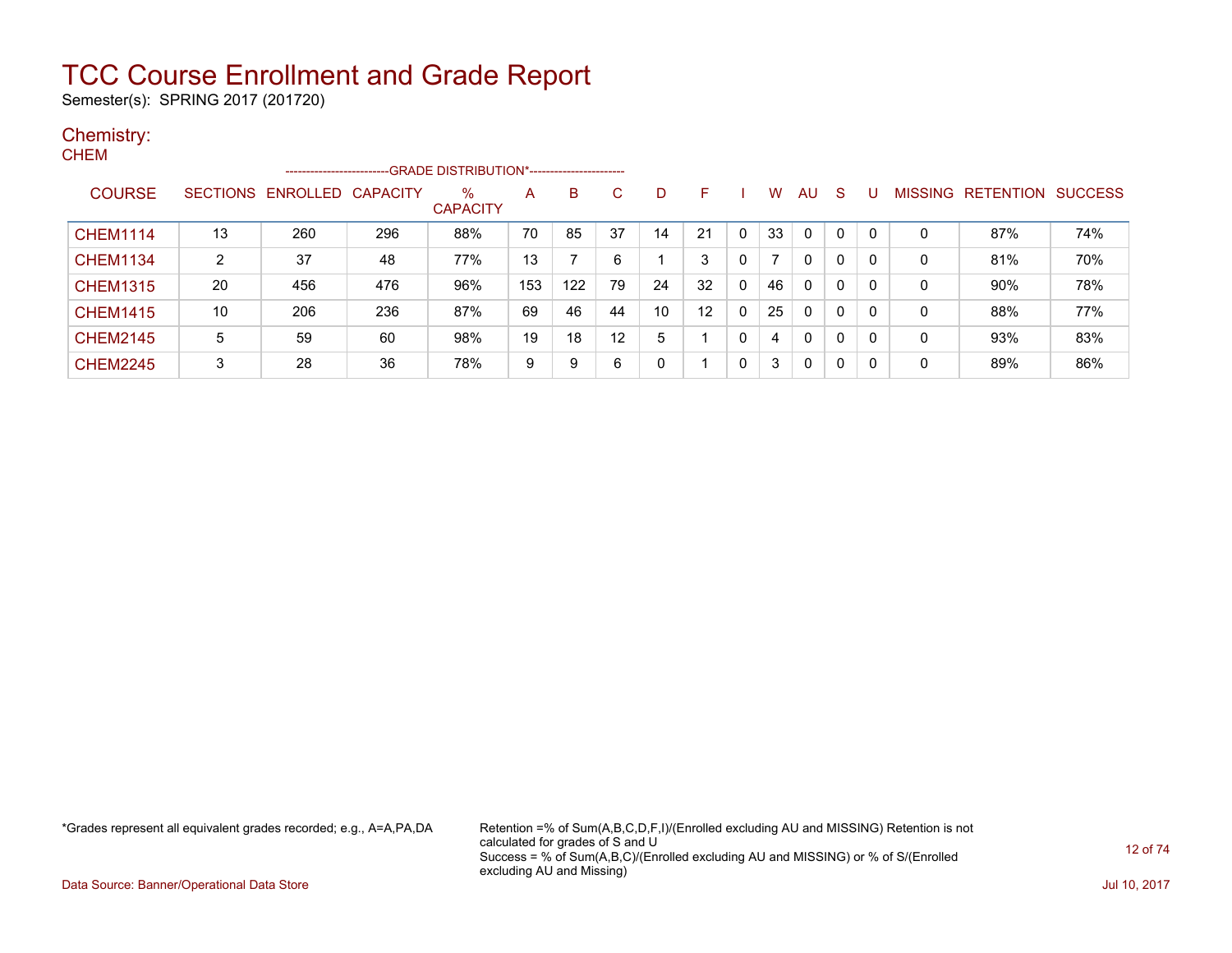Semester(s): SPRING 2017 (201720)

### Child Development:

**CHLD** 

|                 |                 |                   |    | -GRADE DISTRIBUTION*----------------------- |                |                |   |                |                |              |                |              |              |              |                |                          |      |
|-----------------|-----------------|-------------------|----|---------------------------------------------|----------------|----------------|---|----------------|----------------|--------------|----------------|--------------|--------------|--------------|----------------|--------------------------|------|
| <b>COURSE</b>   | <b>SECTIONS</b> | ENROLLED CAPACITY |    | $\%$<br><b>CAPACITY</b>                     | A              | B              | C | D              | F              |              | W              | AU           | S            | U            | <b>MISSING</b> | <b>RETENTION SUCCESS</b> |      |
| <b>CHLD1102</b> | $\mathbf{1}$    | 11                | 20 | 55%                                         | $\overline{7}$ | 3              |   | 0              | $\Omega$       | $\mathbf{0}$ | $\Omega$       | $\mathbf{0}$ | $\mathbf{0}$ | $\mathbf{0}$ | $\mathbf{0}$   | 100%                     | 100% |
| <b>CHLD1202</b> | 1               | 9                 | 20 | 45%                                         | $\overline{2}$ |                | 3 | 0              | $\overline{2}$ | 0            |                | $\mathbf{0}$ | 0            | 0            | $\mathbf{0}$   | 89%                      | 67%  |
| <b>CHLD1402</b> | $\mathbf{1}$    | 10                | 20 | 50%                                         | 8              |                |   | 0              | $\mathbf{0}$   | 0            | 0              | $\mathbf{0}$ | $\Omega$     | 0            | $\mathbf{0}$   | 100%                     | 100% |
| <b>CHLD2003</b> | 4               | 47                | 80 | 59%                                         | 21             | 11             | 8 | 1.             | 5              | 0            |                | $\mathbf{0}$ | 0            | 0            | $\mathbf{0}$   | 98%                      | 85%  |
| <b>CHLD2023</b> | 2               | 26                | 40 | 65%                                         | 12             | 6              | 3 | 0              | $\overline{2}$ | 0            | 3              | $\Omega$     | 0            | 0            | 0              | 88%                      | 81%  |
| <b>CHLD2032</b> | $\overline{2}$  | 24                | 30 | 80%                                         | 21             | $\overline{2}$ |   | 0              | $\mathbf{0}$   | 0            | 0              | 0            | 0            | 0            | 0              | 100%                     | 100% |
| <b>CHLD2042</b> | $\overline{2}$  | 23                | 30 | 77%                                         | 21             | 0              | 0 | 0              | $\overline{2}$ | 0            | $\mathbf{0}$   | 0            | 0            | 0            | 0              | 100%                     | 91%  |
| <b>CHLD2052</b> | $\mathbf{1}$    | 15                | 15 | 100%                                        | 11             | 0              | 0 | 0              | 3              | 0            |                | 0            | $\mathbf{0}$ | 0            | 0              | 93%                      | 73%  |
| <b>CHLD2103</b> | $\overline{2}$  | 38                | 40 | 95%                                         | 12             | 6              | 4 | 3              | $\overline{7}$ |              | 5              | $\mathbf{0}$ | $\Omega$     | $\Omega$     | $\mathbf{0}$   | 87%                      | 58%  |
| <b>CHLD2203</b> | $\mathbf{1}$    | 20                | 20 | 100%                                        | $\overline{7}$ | 5.             | 3 | $\overline{2}$ | 2              |              | 0              | $\mathbf{0}$ | $\Omega$     | 0            | $\mathbf{0}$   | 100%                     | 75%  |
| <b>CHLD2213</b> | $\overline{2}$  | 31                | 40 | 78%                                         | 14             | 9              | 0 | 4              |                | 0            | 3              | $\mathbf{0}$ | 0            | 0            | 0              | 90%                      | 74%  |
| <b>CHLD2233</b> | $\overline{2}$  | 25                | 40 | 62%                                         | 15             | 7              |   | 0              | $\mathbf{0}$   | 0            | $\overline{2}$ | $\mathbf{0}$ | 0            | 0            | $\mathbf{0}$   | 92%                      | 92%  |
| <b>CHLD2243</b> | 1               | 15                | 20 | 75%                                         | 8              | 7              | 0 | 0              | 0              | 0            | 0              | 0            | 0            | 0            | $\mathbf{0}$   | 100%                     | 100% |
| <b>CHLD2253</b> | 1               | 16                | 12 | 133%                                        | 10             | 5              | 0 | 0              | $\mathbf{0}$   |              | 0              | 0            | 0            | 0            | 0              | 100%                     | 94%  |
| <b>CHLD2413</b> | $\mathbf 1$     | 17                | 20 | 85%                                         | 6              | 3              | 3 | 0              | 4              | 0            |                | $\mathbf{0}$ | 0            | 0            | $\mathbf{0}$   | 94%                      | 71%  |
| <b>CHLD2513</b> | 3               | 33                | 36 | 92%                                         | 22             | 7              |   | 0              | 1              | 2            | 0              | $\mathbf{0}$ | 0            | 0            | $\mathbf{0}$   | 100%                     | 91%  |

\*Grades represent all equivalent grades recorded; e.g., A=A,PA,DA Retention =% of Sum(A,B,C,D,F,I)/(Enrolled excluding AU and MISSING) Retention is not calculated for grades of S and U Success = % of Sum(A,B,C)/(Enrolled excluding AU and MISSING) or % of S/(Enrolled excluding AU and Missing)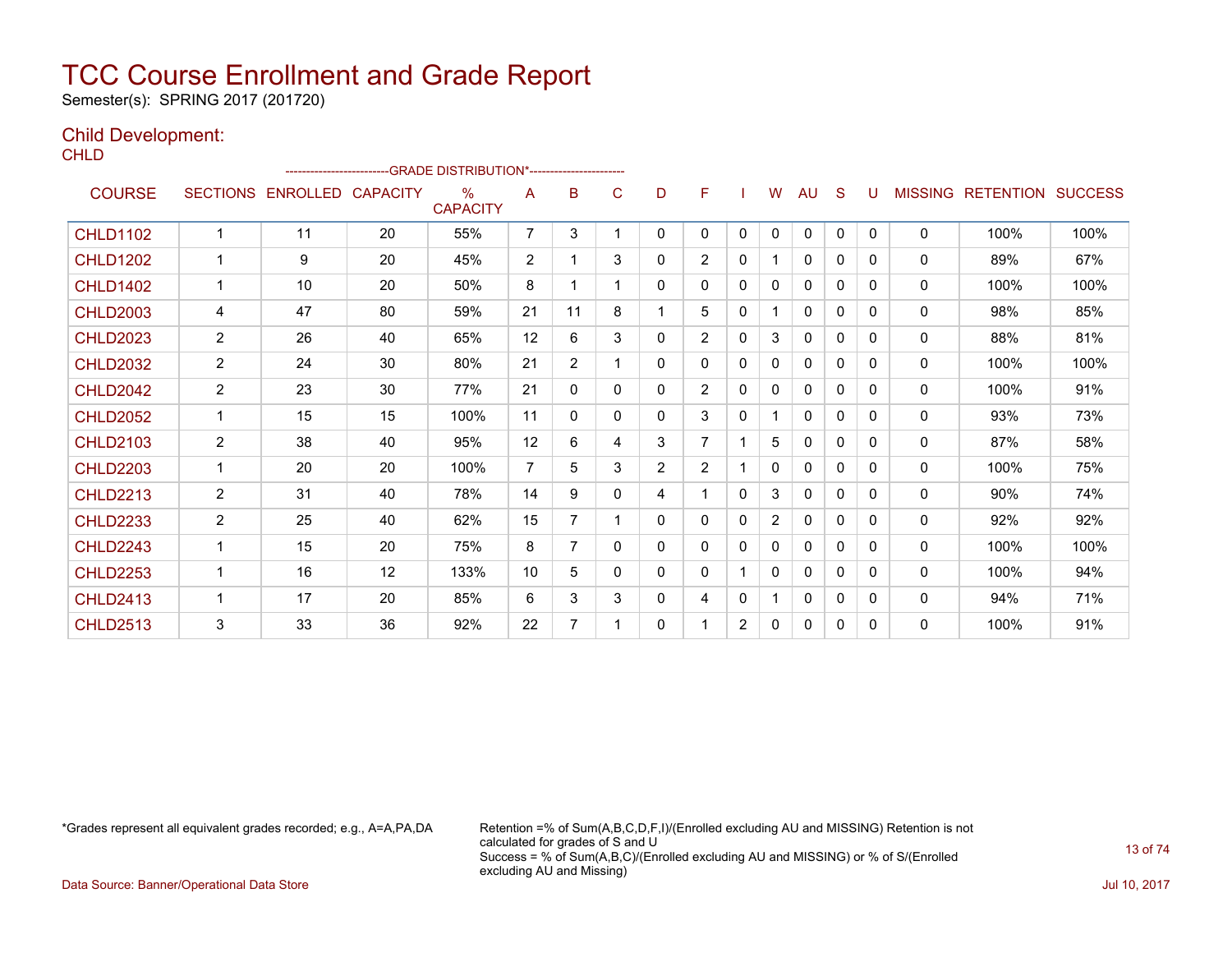Semester(s): SPRING 2017 (201720)

#### Communication: **COMM**

|                 |                 | ------------------------ |                 | -GRADE DISTRIBUTION*----------------------- |     |          |                |    |    |              |     |              |   |          |                |                  |                |
|-----------------|-----------------|--------------------------|-----------------|---------------------------------------------|-----|----------|----------------|----|----|--------------|-----|--------------|---|----------|----------------|------------------|----------------|
| <b>COURSE</b>   | <b>SECTIONS</b> | ENROLLED                 | <b>CAPACITY</b> | $\%$<br><b>CAPACITY</b>                     | A   | в        | C              | D  | F  |              | w   | AU           | S |          | <b>MISSING</b> | <b>RETENTION</b> | <b>SUCCESS</b> |
| <b>COMM1113</b> | 59              | 1.082                    | 1,164           | 93%                                         | 486 | 291      | 108            | 28 | 63 | 5            | 101 | $\mathbf{0}$ | 0 | $\Omega$ | $\mathbf 0$    | 91%              | 82%            |
| COMM2053        | 2               | 32                       | 40              | 80%                                         | 20  | 5        | 5              |    | 0  | 0            |     | 0            | 0 |          | 0              | 97%              | 94%            |
| <b>COMM2103</b> | $\overline{2}$  | 39                       | 40              | 98%                                         | 16  | 13       | 4              | 0  | 2  | $\mathbf{0}$ | 4   | $\Omega$     | 0 | 0        | $\mathbf 0$    | 90%              | 85%            |
| <b>COMM2243</b> |                 | 6                        | 20              | 30%                                         | 6   | $\Omega$ | $\mathbf 0$    | 0  | 0  | 0            |     | $\Omega$     | 0 |          | $\mathbf 0$    | 100%             | 100%           |
| COMM2333        | 2               | 6                        | 20              | 30%                                         | 4   |          | $\overline{2}$ | 0  | 0  | 0            |     | $\Omega$     | 0 |          | 0              | 100%             | 100%           |
| <b>COMM2343</b> | 2               | 2                        | 20              | 10%                                         | 2   | 0        | $\mathbf 0$    | 0  | 0  | $\mathbf{0}$ |     | $\Omega$     | 0 |          | $\mathbf 0$    | 100%             | 100%           |
| <b>COMM2353</b> |                 |                          | 10              | 10%                                         |     | 0        | 0              | 0  | 0  | 0            |     | $\Omega$     | 0 |          | 0              | 100%             | 100%           |
| <b>COMM2373</b> |                 |                          | 10              | 10%                                         |     | 0        | 0              | 0  | 0  | 0            |     | 0            | 0 | 0        | $\mathbf 0$    | 100%             | 100%           |

\*Grades represent all equivalent grades recorded; e.g., A=A,PA,DA Retention =% of Sum(A,B,C,D,F,I)/(Enrolled excluding AU and MISSING) Retention is not calculated for grades of S and U Success = % of Sum(A,B,C)/(Enrolled excluding AU and MISSING) or % of S/(Enrolled excluding AU and Missing)

Data Source: Banner/Operational Data Store Jul 10, 2017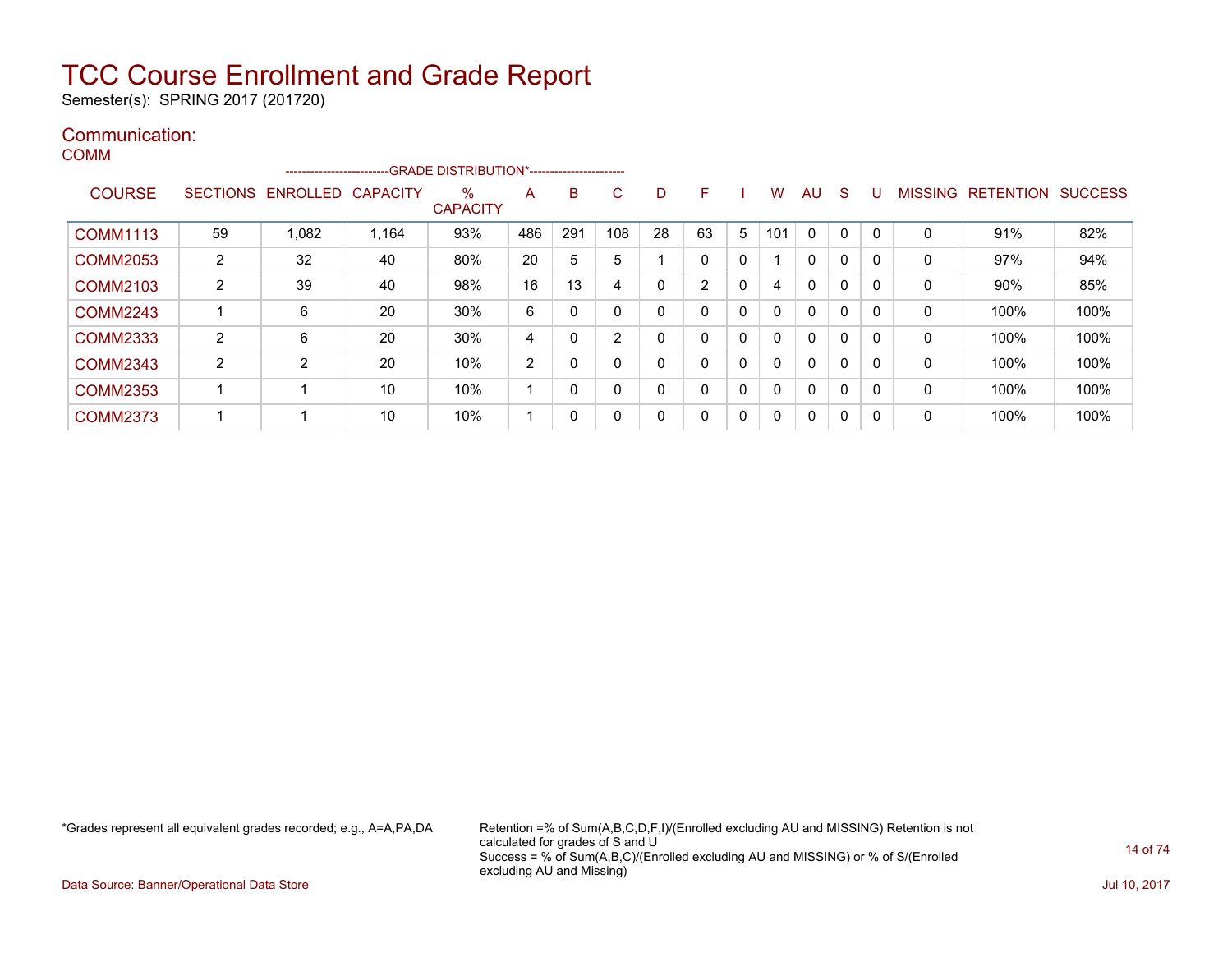Semester(s): SPRING 2017 (201720)

### Criminal Justice: CRIM

|                 |                 |                   | -------------------------GRADE DISTRIBUTION*----------------------- |                         |    |    |    |              |    |   |    |    |              |    |   |                   |                |
|-----------------|-----------------|-------------------|---------------------------------------------------------------------|-------------------------|----|----|----|--------------|----|---|----|----|--------------|----|---|-------------------|----------------|
| <b>COURSE</b>   | <b>SECTIONS</b> | ENROLLED CAPACITY |                                                                     | $\%$<br><b>CAPACITY</b> | A  | B  | C. | D            | F. |   | W  | AU | S.           | IJ |   | MISSING RETENTION | <b>SUCCESS</b> |
| <b>CRIM1013</b> | 4               | 73                | 80                                                                  | 91%                     | 35 | 19 | 2  |              |    | 0 | 17 | 0  |              | 0  | 0 | 77%               | 77%            |
| <b>CRIM2103</b> | 2               | 35                | 40                                                                  | 88%                     | 11 | 16 | 8  | 0            | 0  | 0 | 0  | 0  | $\mathbf{0}$ | 0  | 0 | 100%              | 100%           |
| <b>CRIM2113</b> |                 | 10                | 20                                                                  | 50%                     | 4  | 5  |    | $\mathbf{0}$ | 0  | 0 | 0  | 0  | $\mathbf{0}$ | 0  | 0 | 100%              | 100%           |
| <b>CRIM2123</b> | 3               | 38                | 60                                                                  | 63%                     | 6  | 16 | 10 | 0            |    |   | 5  | 0  | $\mathbf 0$  | 0  | 0 | 87%               | 84%            |
| <b>CRIM2133</b> |                 | 14                | 20                                                                  | 70%                     | 12 |    | 0  | 0            | 0  | 0 |    | 0  | $\Omega$     | 0  | 0 | 93%               | 93%            |
| <b>CRIM2143</b> |                 | 15                | 20                                                                  | 75%                     | 10 | 4  | 0  | 0            |    | 0 | 0  | 0  | $\Omega$     | 0  | 0 | 100%              | 93%            |
| <b>CRIM2223</b> |                 | 19                | 20                                                                  | 95%                     | 3  | 10 | 3  | $\mathbf{0}$ |    | 0 | 3  | 0  | $\mathbf{0}$ | 0  | 0 | 84%               | 84%            |
| <b>CRIM2333</b> |                 | 12                | 20                                                                  | 60%                     | 9  | 3  | 0  | 0            | 0  | 0 | 0  | 0  | $\mathbf{0}$ | 0  | 0 | 100%              | 100%           |

\*Grades represent all equivalent grades recorded; e.g., A=A,PA,DA Retention =% of Sum(A,B,C,D,F,I)/(Enrolled excluding AU and MISSING) Retention is not calculated for grades of S and U Success = % of Sum(A,B,C)/(Enrolled excluding AU and MISSING) or % of S/(Enrolled excluding AU and Missing)

Data Source: Banner/Operational Data Store Jul 10, 2017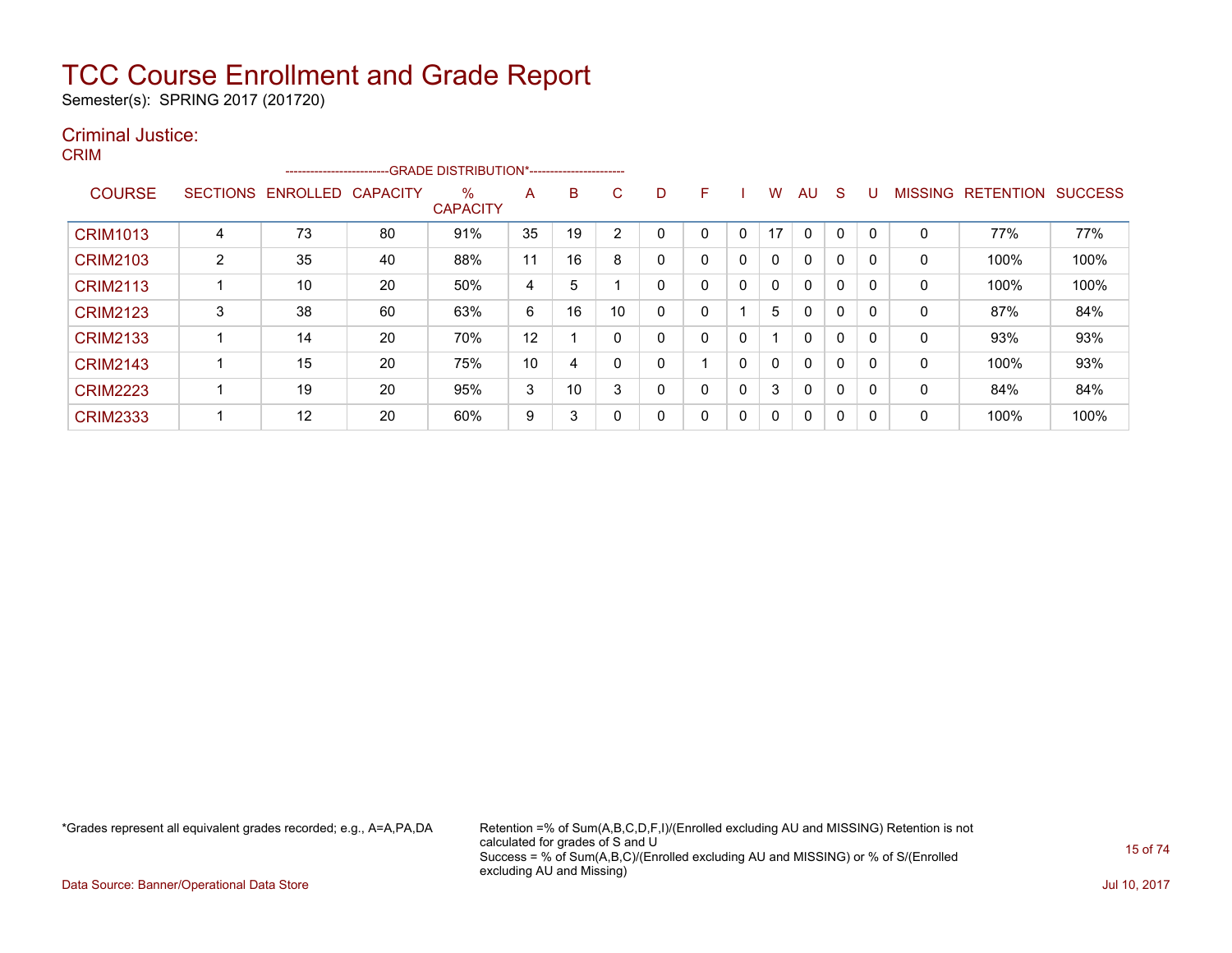Semester(s): SPRING 2017 (201720)

### CSCI Computer Info Systems:

**CSCI** 

|                 |                |                            | ------------------------GRADE                DISTRIBUTION*---------------------- |                         |                |                |                |              |              |                |                       |              |              |          |              |                           |      |
|-----------------|----------------|----------------------------|----------------------------------------------------------------------------------|-------------------------|----------------|----------------|----------------|--------------|--------------|----------------|-----------------------|--------------|--------------|----------|--------------|---------------------------|------|
| <b>COURSE</b>   |                | SECTIONS ENROLLED CAPACITY |                                                                                  | $\%$<br><b>CAPACITY</b> | A              | B              | $\mathsf{C}$   | D            | F            |                | W                     | <b>AU</b>    | <sub>S</sub> | U        |              | MISSING RETENTION SUCCESS |      |
| <b>CSCI1011</b> | $\mathbf{1}$   | 8                          | 14                                                                               | 57%                     | $\overline{2}$ | 3              | 0              | $\Omega$     | 0            | $\mathbf 0$    | 1                     | 2            | $\mathbf 0$  | 0        | 0            | 83%                       | 83%  |
| <b>CSCI1171</b> | $\mathbf{1}$   | 19                         | 20                                                                               | 95%                     | 14             | 1              | $\Omega$       | $\Omega$     |              | $\Omega$       | 3                     | $\mathbf{0}$ | $\Omega$     | 0        | $\mathbf{0}$ | 84%                       | 79%  |
| <b>CSCI1203</b> | 54             | 911                        | 1,073                                                                            | 85%                     | 380            | 159            | 82             | 33           | 122          | -1             | 133                   | $\mathbf{1}$ | $\mathbf{0}$ | 0        | 0            | 85%                       | 68%  |
| <b>CSCI1263</b> | 3              | 51                         | 55                                                                               | 93%                     | 25             | 8              | $\mathbf 1$    | 3            | 11           | $\overline{1}$ | 2                     | $\Omega$     | $\Omega$     | 0        | $\mathbf{0}$ | 96%                       | 67%  |
| <b>CSCI1273</b> |                | 20                         | 20                                                                               | 100%                    | 16             | $\overline{2}$ | 0              | 0            | $\mathbf{0}$ | $\mathbf{0}$   | $\overline{2}$        | 0            | $\Omega$     | 0        | 0            | 90%                       | 90%  |
| <b>CSCI1283</b> | $\mathbf{1}$   | 11                         | 14                                                                               | 79%                     | 4              | $\mathbf{1}$   | $\overline{2}$ | $\mathbf{0}$ | 1            | $\mathbf{0}$   | 3                     | $\mathbf 0$  | 0            | 0        | 0            | 73%                       | 64%  |
| <b>CSCI1293</b> | $\mathbf{1}$   | 5                          | 14                                                                               | 36%                     | $\overline{2}$ | $\overline{2}$ | $\mathbf 1$    | 0            | $\mathbf{0}$ | $\Omega$       | 0                     | $\mathbf{0}$ | $\Omega$     | 0        | $\mathbf{0}$ | 100%                      | 100% |
| <b>CSCI1483</b> | 3              | 46                         | 50                                                                               | 92%                     | 14             | 18             | $\overline{2}$ | 3            | 4            | $\mathbf{0}$   | 5                     | $\mathbf{0}$ | $\Omega$     | 0        | 0            | 89%                       | 74%  |
| <b>CSCI1901</b> | $\overline{2}$ | 18                         | 40                                                                               | 45%                     | 10             | 1              | 0              | 1            | 5            | $\mathbf{0}$   |                       | $\Omega$     | $\Omega$     | 0        | $\mathbf{0}$ | 94%                       | 61%  |
| <b>CSCI2013</b> | 3              | 56                         | 60                                                                               | 93%                     | 16             | 11             | 4              | $\Omega$     | 6            | $\mathbf{0}$   | 19                    | $\mathbf{0}$ | $\Omega$     | 0        | 0            | 66%                       | 55%  |
| <b>CSCI2033</b> | $\overline{7}$ | 122                        | 130                                                                              | 94%                     | 44             | 27             | 13             | 4            | 16           | $\mathbf{0}$   | 18                    | $\mathbf{0}$ | $\mathbf{0}$ | 0        | $\Omega$     | 85%                       | 69%  |
| <b>CSCI2133</b> | 3              | 43                         | 50                                                                               | 86%                     | 25             | 6              | 3              | $\Omega$     | 5            | $\mathbf{0}$   | 4                     | $\mathbf{0}$ | $\Omega$     | 0        | 0            | 91%                       | 79%  |
| <b>CSCI2143</b> | $\mathbf 1$    | 8                          | 15                                                                               | 53%                     | 7              | $\mathbf{0}$   | $\mathbf 1$    | 0            | $\Omega$     | $\mathbf{0}$   | 0                     | $\Omega$     | $\Omega$     | 0        | $\mathbf{0}$ | 100%                      | 100% |
| <b>CSCI2273</b> | $\mathbf{1}$   | 10                         | 10                                                                               | 100%                    | 8              | $\overline{2}$ | $\Omega$       | $\Omega$     | 0            | $\mathbf{0}$   | 0                     | $\mathbf{0}$ | $\Omega$     | 0        | $\mathbf{0}$ | 100%                      | 100% |
| <b>CSCI2283</b> | $\overline{2}$ | 26                         | 30                                                                               | 87%                     | 11             | 4              | 3              | 0            | 6            | $\overline{1}$ |                       | $\mathbf{0}$ | $\Omega$     | 0        | 0            | 96%                       | 69%  |
| <b>CSCI2473</b> | $\overline{7}$ | 102                        | 115                                                                              | 89%                     | 49             | 14             | 6              | 3            | 15           | $\overline{1}$ | 13                    | $\mathbf 1$  | $\Omega$     | 0        | 0            | 87%                       | 68%  |
| <b>CSCI2483</b> | $\mathbf{1}$   | 19                         | 20                                                                               | 95%                     | 7              | 3              | 2              | 1            | 4            | $\mathbf{0}$   | $\mathbf{2}^{\prime}$ | 0            | $\Omega$     | 0        | 0            | 89%                       | 63%  |
| <b>CSCI2683</b> | $\overline{2}$ | 30                         | 35                                                                               | 86%                     | 11             | 10             | 8              | $\Omega$     | $\Omega$     | $\mathbf{0}$   |                       | $\mathbf{0}$ | $\Omega$     | $\Omega$ | $\Omega$     | 97%                       | 97%  |
| <b>CSCI2843</b> | 4              | 60                         | 66                                                                               | 91%                     | 26             | 11             | 8              | 0            | 9            | $\mathbf{0}$   | 6                     | $\Omega$     | $\Omega$     | 0        | 0            | 90%                       | 75%  |
| <b>CSCI2972</b> | $\mathbf{1}$   | 6                          | 10                                                                               | 60%                     | 3              | $\mathbf{1}$   | $\mathbf 1$    | $\mathbf{0}$ | $\Omega$     | 0              |                       | $\mathbf{0}$ | $\Omega$     | 0        | 0            | 83%                       | 83%  |
| <b>CSCI2982</b> |                | 6                          | 10                                                                               | 60%                     | 5              | $\Omega$       | $\mathbf 1$    | 0            | $\Omega$     | $\mathbf{0}$   | 0                     | 0            | 0            | 0        | 0            | 100%                      | 100% |

\*Grades represent all equivalent grades recorded; e.g., A=A,PA,DA Retention =% of Sum(A,B,C,D,F,I)/(Enrolled excluding AU and MISSING) Retention is not calculated for grades of S and U Success = % of Sum(A,B,C)/(Enrolled excluding AU and MISSING) or % of S/(Enrolled excluding AU and Missing) Data Source: Banner/Operational Data Store Jul 10, 2017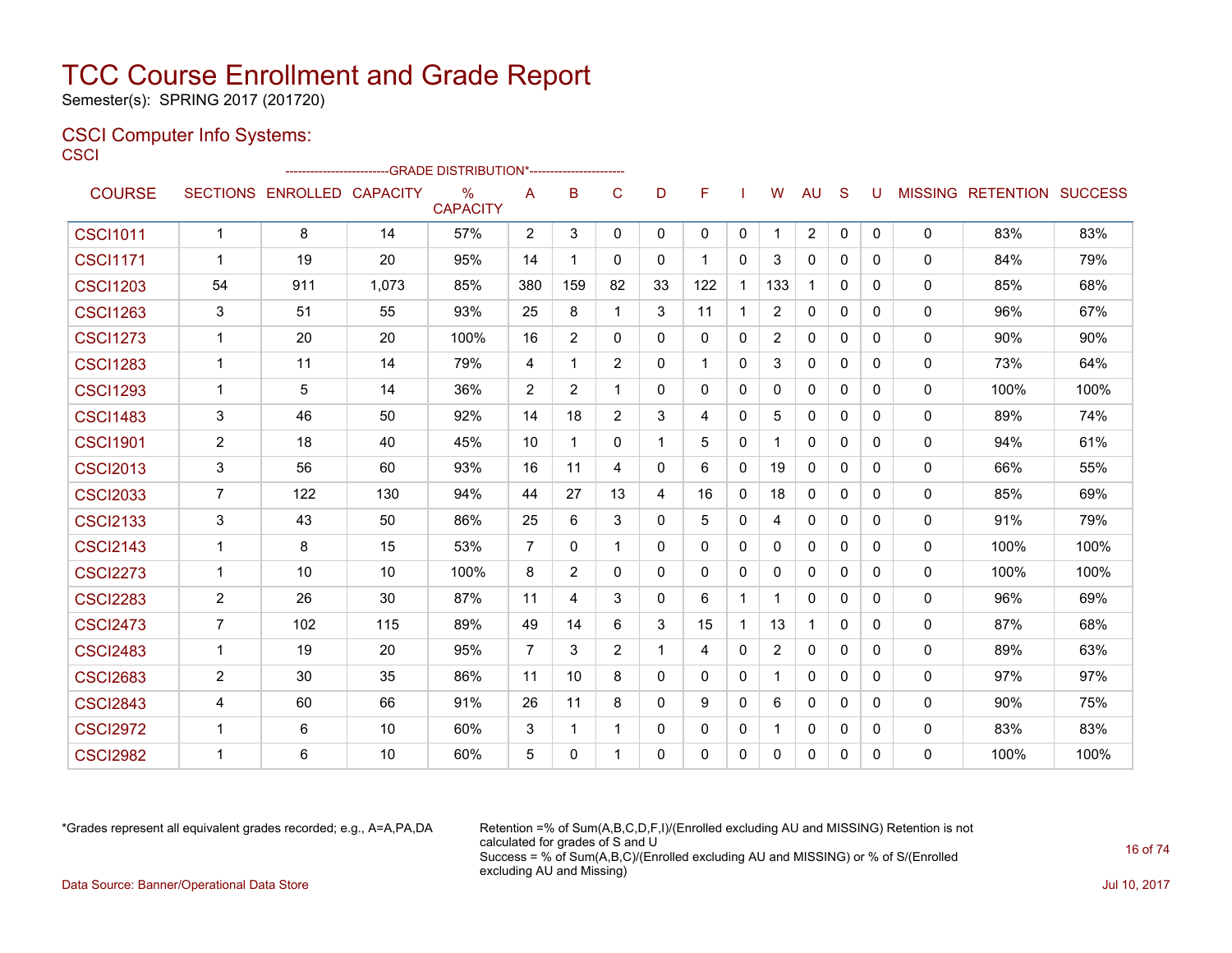Semester(s): SPRING 2017 (201720)

### CSYS Computer Info Systems:

**CSYS** 

|                 |                |                            |     | ------------------------GRADE                DISTRIBUTION*---------------------- |                |                |                |                |                |          |              |              |              |          |              |                           |      |
|-----------------|----------------|----------------------------|-----|----------------------------------------------------------------------------------|----------------|----------------|----------------|----------------|----------------|----------|--------------|--------------|--------------|----------|--------------|---------------------------|------|
| <b>COURSE</b>   |                | SECTIONS ENROLLED CAPACITY |     | $\%$<br><b>CAPACITY</b>                                                          | A              | B              | C              | D              | F              |          | W            | AU           | <sub>S</sub> | U        |              | MISSING RETENTION SUCCESS |      |
| <b>CSYS1013</b> | 6              | 89                         | 97  | 92%                                                                              | 42             | 13             | 9              | 5              | 6              | 0        | 14           | $\Omega$     | $\mathbf{0}$ | $\Omega$ | $\mathbf{0}$ | 84%                       | 72%  |
| <b>CSYS1033</b> | 4              | 69                         | 68  | 101%                                                                             | 16             | 19             | 10             | 6              | 3              |          | 14           | $\mathbf{0}$ | 0            | 0        | $\mathbf{0}$ | 80%                       | 65%  |
| <b>CSYS1043</b> | $\overline{2}$ | 29                         | 34  | 85%                                                                              | 12             | 10             | $\overline{2}$ | 1              | 1              | 0        | 3            | $\mathbf{0}$ | $\Omega$     | 0        | $\mathbf{0}$ | $90\%$                    | 83%  |
| <b>CSYS1073</b> | $\mathbf{1}$   | 16                         | 14  | 114%                                                                             | 8              | 4              | 3              | 0              | $\Omega$       | 0        | $\mathbf{0}$ | 1            | $\Omega$     | 0        | $\mathbf{0}$ | 100%                      | 100% |
| <b>CSYS1153</b> | $\mathbf 1$    | 9                          | 14  | 64%                                                                              | 8              | 0              | $\Omega$       | 0              | $\Omega$       | 0        |              | $\mathbf{0}$ | $\Omega$     | 0        | 0            | 89%                       | 89%  |
| <b>CSYS1203</b> | 10             | 157                        | 166 | 95%                                                                              | 51             | 27             | 25             | 8              | 23             | 0        | 23           | $\mathbf{0}$ | $\Omega$     | 0        | $\mathbf{0}$ | 85%                       | 66%  |
| <b>CSYS1211</b> | $\mathbf{1}$   | 14                         | 14  | 100%                                                                             | 12             |                | 0              | 0              | 0              | 0        | 1            | $\Omega$     | $\Omega$     | 0        | 0            | 93%                       | 93%  |
| <b>CSYS1393</b> | 1              | 9                          | 20  | 45%                                                                              | 5              |                |                | $\mathbf{1}$   | $\mathbf{0}$   | $\Omega$ |              | $\mathbf{0}$ | $\Omega$     | 0        | $\mathbf{0}$ | 89%                       | 78%  |
| <b>CSYS2023</b> | $\mathbf{1}$   | 12                         | 18  | 67%                                                                              | 12             | 0              | $\Omega$       | 0              | $\mathbf{0}$   | 0        | 0            | $\mathbf{0}$ | 0            | 0        | $\mathbf{0}$ | 100%                      | 100% |
| <b>CSYS2033</b> | $\mathbf{1}$   | 9                          | 15  | 60%                                                                              | 3              | $\Omega$       | 3              | $\overline{2}$ | 1              | 0        | 0            | $\mathbf{0}$ | $\Omega$     | 0        | $\mathbf{0}$ | 100%                      | 67%  |
| <b>CSYS2073</b> | 10             | 149                        | 184 | 81%                                                                              | 54             | 20             | 25             | 1              | 15             | 0        | 33           | 1            | $\Omega$     | 0        | 0            | 78%                       | 67%  |
| <b>CSYS2463</b> | $\mathbf{1}$   | 17                         | 20  | 85%                                                                              | 4              | $\overline{2}$ |                | $\overline{2}$ | 4              | 0        | 4            | $\mathbf{0}$ | $\Omega$     | 0        | $\mathbf{0}$ | 76%                       | 41%  |
| <b>CSYS2493</b> | $\mathbf{1}$   | 19                         | 20  | 95%                                                                              | 6              | 6              | 1              | $\mathbf{1}$   | 4              | 0        | 1.           | $\mathbf{0}$ | $\Omega$     | 0        | $\mathbf{0}$ | 95%                       | 68%  |
| <b>CSYS2573</b> | $\mathbf 1$    | 6                          | 6   | 100%                                                                             | 4              |                | 0              | 0              | 0              | 0        | 1.           | $\Omega$     | 0            | 0        | $\mathbf{0}$ | 83%                       | 83%  |
| <b>CSYS2613</b> | $\overline{2}$ | 30                         | 30  | 100%                                                                             | 12             | $\overline{7}$ | 3              | 1              | 3              |          | 3            | $\mathbf{0}$ | $\Omega$     | 0        | $\mathbf{0}$ | 90%                       | 73%  |
| <b>CSYS2643</b> | $\mathbf{1}$   | 12                         | 15  | 80%                                                                              | $\overline{2}$ | 4              | 2              | $\mathbf 1$    | $\overline{2}$ | 0        | 1            | $\mathbf{0}$ | 0            | 0        | $\mathbf{0}$ | 92%                       | 67%  |
| <b>CSYS2673</b> | 1              | 12                         | 14  | 86%                                                                              | 7              | 0              |                | 0              | 0              | 0        | 4            | $\mathbf{0}$ | $\Omega$     | 0        | $\mathbf{0}$ | 67%                       | 67%  |
| <b>CSYS2763</b> | 1              | 13                         | 14  | 93%                                                                              | 6              | 3              | $\overline{2}$ | 0              | $\mathbf{0}$   | 0        | $\mathbf 1$  | $\mathbf{1}$ | $\Omega$     | 0        | 0            | 92%                       | 92%  |
| <b>CSYS2863</b> | 1              | 7                          | 15  | 47%                                                                              | 4              | 0              |                | 1              | $\mathbf{0}$   | 0        | 0            | 1            | 0            | $\Omega$ | $\mathbf{0}$ | 100%                      | 83%  |

\*Grades represent all equivalent grades recorded; e.g., A=A,PA,DA Retention =% of Sum(A,B,C,D,F,I)/(Enrolled excluding AU and MISSING) Retention is not calculated for grades of S and U Success = % of Sum(A,B,C)/(Enrolled excluding AU and MISSING) or % of S/(Enrolled excluding AU and Missing)

Data Source: Banner/Operational Data Store Jul 10, 2017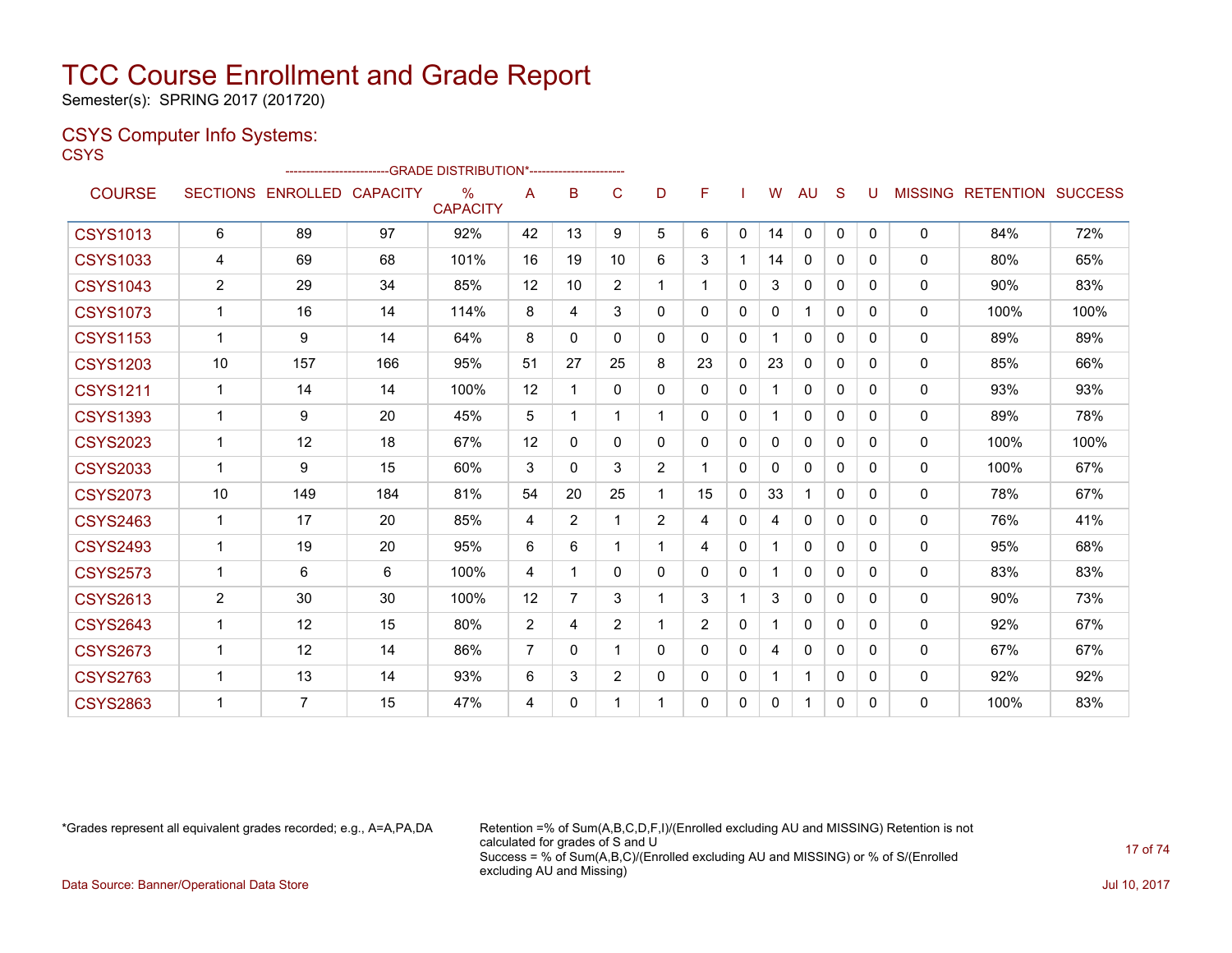Semester(s): SPRING 2017 (201720)

### Cardiovascular Technology:

**CVTC** 

|                 | -----------------------    |    | -- GRADE DISTRIBUTION*------------------------- |   |   |   |   |   |   |          |    |              |    |   |                           |      |
|-----------------|----------------------------|----|-------------------------------------------------|---|---|---|---|---|---|----------|----|--------------|----|---|---------------------------|------|
| <b>COURSE</b>   | SECTIONS ENROLLED CAPACITY |    | %<br><b>CAPACITY</b>                            | A | B | C | D | F |   | W        | AU | <sub>S</sub> |    |   | MISSING RETENTION SUCCESS |      |
| <b>CVTC1023</b> | 9                          | 13 | 69%                                             | 6 |   |   | 0 | 0 |   |          | 0  | 0            | 0  | 0 | 89%                       | 89%  |
| <b>CVTC1034</b> | 9                          | 12 | 75%                                             | 6 |   |   | 0 |   | 0 |          | 0  | 0            |    | 0 | 89%                       | 89%  |
| <b>CVTC1044</b> | 9                          | 13 | 69%                                             |   |   |   | 0 |   | 0 |          | 0  | 0            | -0 | 0 | 89%                       | 89%  |
| <b>CVTC2133</b> | 8                          | 12 | 67%                                             | 6 | າ |   | 0 | 0 | 0 | $\Omega$ | 0  | 0            | -0 | 0 | 100%                      | 100% |
| <b>CVTC2145</b> | 8                          | 12 | 67%                                             | 6 | 2 |   | 0 | 0 | 0 | $\Omega$ | 0  | 0            | -0 | 0 | 100%                      | 100% |

\*Grades represent all equivalent grades recorded; e.g., A=A,PA,DA Retention =% of Sum(A,B,C,D,F,I)/(Enrolled excluding AU and MISSING) Retention is not calculated for grades of S and U Success = % of Sum(A,B,C)/(Enrolled excluding AU and MISSING) or % of S/(Enrolled excluding AU and Missing)

Data Source: Banner/Operational Data Store Jul 10, 2017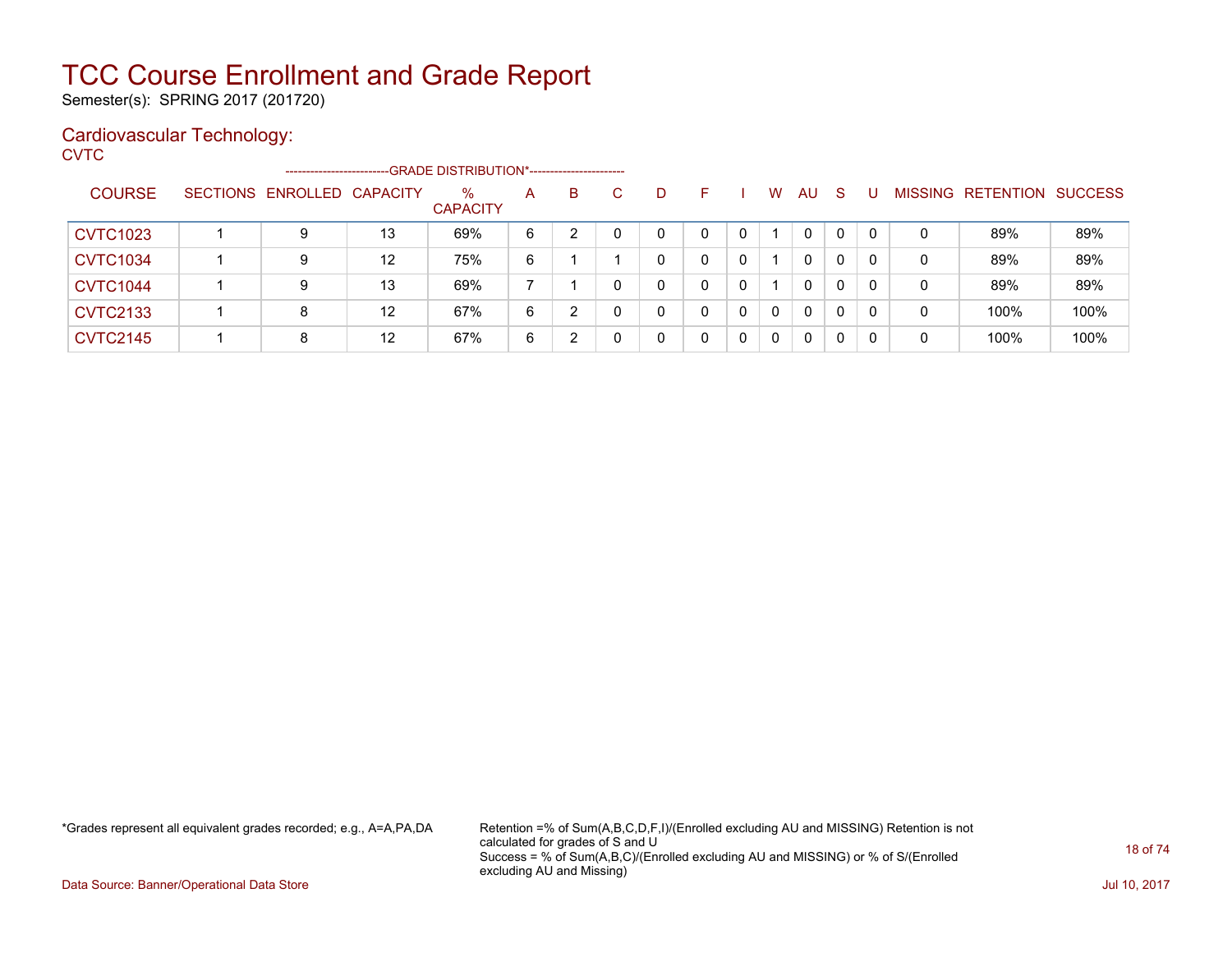Semester(s): SPRING 2017 (201720)

### Dental Hygiene:

| v |
|---|
|---|

|                 |                 | ------------------------ |                 | -GRADE DISTRIBUTION*----------------------- |                |          |   |   |   |              |              |              |              |          |                |                  |                |
|-----------------|-----------------|--------------------------|-----------------|---------------------------------------------|----------------|----------|---|---|---|--------------|--------------|--------------|--------------|----------|----------------|------------------|----------------|
| <b>COURSE</b>   | <b>SECTIONS</b> | <b>ENROLLED</b>          | <b>CAPACITY</b> | $\%$<br><b>CAPACITY</b>                     | A              | B        | С | D | F |              | W            | AU           | <sub>S</sub> |          | <b>MISSING</b> | <b>RETENTION</b> | <b>SUCCESS</b> |
| <b>DHYG1333</b> |                 | 13                       | 14              | 93%                                         | 11             | 2        |   |   | 0 | 0            | $\mathbf{0}$ | $\Omega$     | 0            |          | 0              | 100%             | 100%           |
| <b>DHYG1353</b> |                 | 13                       | 14              | 93%                                         | 6              |          |   | 0 | 0 | 0            | 0            | $\mathbf{0}$ | $\Omega$     | $\Omega$ | 0              | 100%             | 100%           |
| <b>DHYG1373</b> |                 | 13                       | 14              | 93%                                         | $\overline{2}$ | 11       |   | 0 | 0 | 0            | $\mathbf{0}$ | $\mathbf{0}$ | $\Omega$     |          | 0              | 100%             | 100%           |
| <b>DHYG1394</b> |                 | 13                       | 14              | 93%                                         | 13             | $\Omega$ |   | 0 | 0 | $\mathbf{0}$ | $\mathbf{0}$ | $\mathbf{0}$ | $\mathbf{0}$ | $\Omega$ | 0              | 100%             | 100%           |
| <b>DHYG1512</b> |                 | 13                       | 14              | 93%                                         | 6              | 7        |   | 0 | 0 | 0            | 0            | $\mathbf{0}$ | $\Omega$     | $\Omega$ | 0              | 100%             | 100%           |
| <b>DHYG1532</b> |                 | 13                       | 14              | 93%                                         | 4              | 9        |   | 0 | 0 | $\mathbf{0}$ | $\mathbf{0}$ | $\Omega$     | $\mathbf{0}$ | $\Omega$ | $\Omega$       | 100%             | 100%           |
| <b>DHYG2022</b> |                 | 14                       | 14              | 100%                                        | 14             | 0        |   | 0 | 0 | $\mathbf{0}$ | $\mathbf{0}$ | $\mathbf{0}$ | $\mathbf{0}$ |          | 0              | 100%             | 100%           |
| <b>DHYG2321</b> |                 | 14                       | 14              | 100%                                        | 14             | 0        |   | 0 | 0 | 0            | 0            | $\mathbf{0}$ | 0            | $\Omega$ | 0              | 100%             | 100%           |
| <b>DHYG2382</b> |                 | 14                       | 14              | 100%                                        | $\overline{7}$ |          |   | 0 | 0 | 0            | 0            | $\mathbf{0}$ | 0            |          | 0              | 100%             | 100%           |
| <b>DHYG2395</b> |                 | 14                       | 14              | 100%                                        | 14             | 0        |   | 0 | 0 | 0            | 0            | $\mathbf{0}$ | 0            | $\Omega$ | 0              | 100%             | 100%           |

\*Grades represent all equivalent grades recorded; e.g., A=A,PA,DA Retention =% of Sum(A,B,C,D,F,I)/(Enrolled excluding AU and MISSING) Retention is not calculated for grades of S and U Success = % of Sum(A,B,C)/(Enrolled excluding AU and MISSING) or % of S/(Enrolled excluding AU and Missing)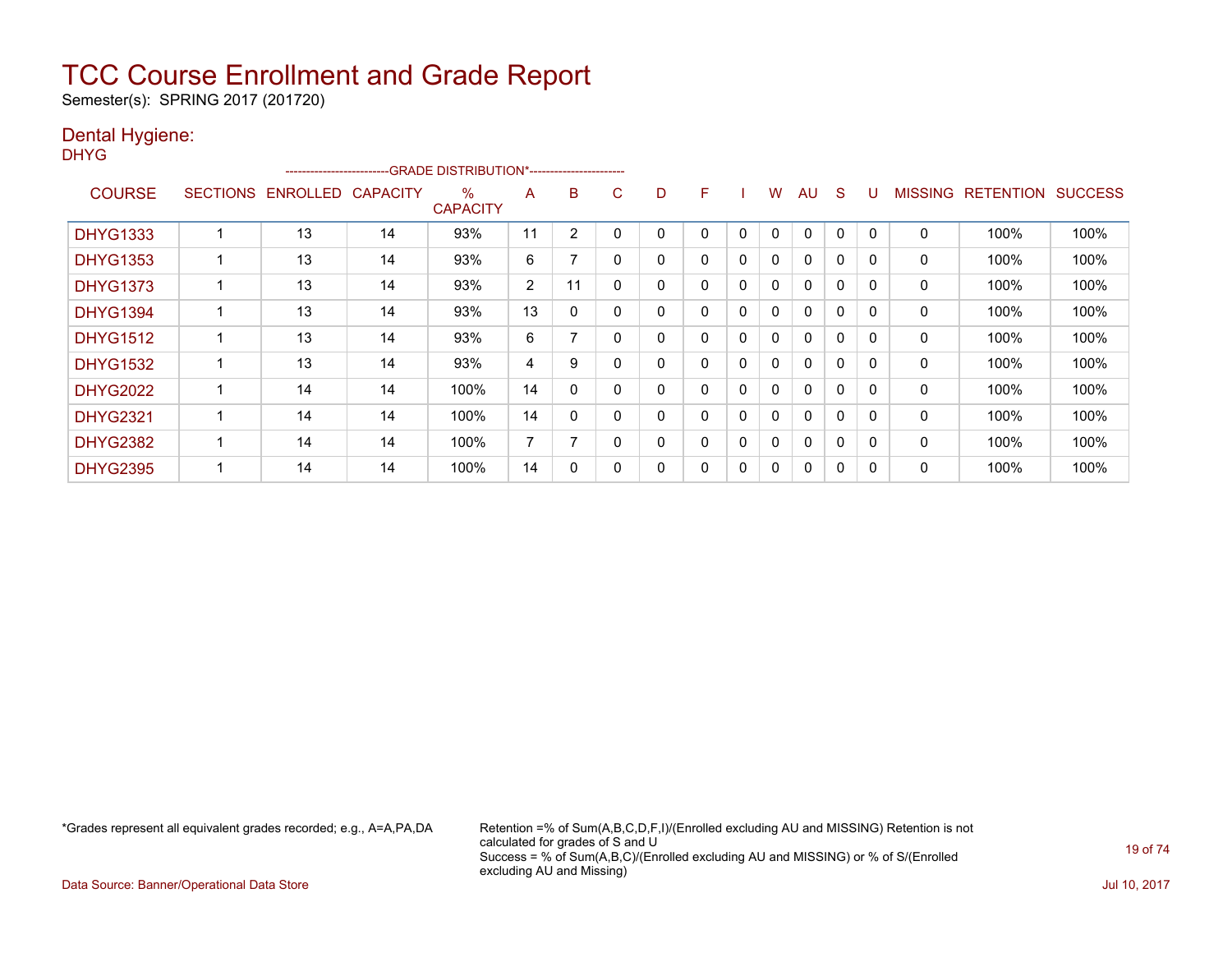Semester(s): SPRING 2017 (201720)

### Diagnostic Medical Sonography: DMS

|                |                 |          |                   | --------------------------GRADE DISTRIBUTION*----------------------- |    |   |    |   |   |   |              |              |   |          |                |                  |                |
|----------------|-----------------|----------|-------------------|----------------------------------------------------------------------|----|---|----|---|---|---|--------------|--------------|---|----------|----------------|------------------|----------------|
| <b>COURSE</b>  | <b>SECTIONS</b> | ENROLLED | <b>CAPACITY</b>   | $\frac{0}{0}$<br><b>CAPACITY</b>                                     | A  | B | C. | D | F |   | W            | AU.          | S | U        | <b>MISSING</b> | <b>RETENTION</b> | <b>SUCCESS</b> |
| <b>DMS1213</b> |                 | 11       | $12 \overline{ }$ | 92%                                                                  | 5  | 6 |    |   |   | 0 | $\mathbf{0}$ | $\mathbf{0}$ | 0 |          | 0              | 100%             | 100%           |
| <b>DMS1223</b> | $\overline{2}$  | 11       | 13                | 85%                                                                  | 6  | 4 |    |   | 0 | 0 | $\mathbf{0}$ | $\mathbf{0}$ | 0 |          | 0              | 100%             | 100%           |
| <b>DMS1233</b> | $\overline{2}$  | 11       | 19                | 58%                                                                  | 9  | 2 |    |   | 0 | 0 | 0            | $\mathbf{0}$ | 0 | $\Omega$ | 0              | 100%             | 100%           |
| <b>DMS1242</b> |                 | 11       | 12                | 92%                                                                  | 10 |   |    |   | 0 | 0 | 0            | $\mathbf{0}$ | 0 | $\Omega$ | 0              | 100%             | 100%           |
| <b>DMS2131</b> |                 | 11       | 11                | 100%                                                                 | 8  | 3 |    |   | 0 | 0 | 0            | $\mathbf{0}$ | 0 | $\Omega$ | 0              | 100%             | 100%           |
| <b>DMS2148</b> |                 | 11       | 11                | 100%                                                                 | 10 |   |    |   | 0 | 0 | $\Omega$     | $\mathbf{0}$ | 0 | $\Omega$ | $\mathbf 0$    | 100%             | 100%           |
| <b>DMS2153</b> | $\overline{2}$  | 11       | 14                | 79%                                                                  | 4  | 6 |    | ი | 0 | 0 | $\mathbf{0}$ | $\mathbf{0}$ | 0 | $\Omega$ | 0              | 100%             | 100%           |

\*Grades represent all equivalent grades recorded; e.g., A=A,PA,DA Retention =% of Sum(A,B,C,D,F,I)/(Enrolled excluding AU and MISSING) Retention is not calculated for grades of S and U Success = % of Sum(A,B,C)/(Enrolled excluding AU and MISSING) or % of S/(Enrolled excluding AU and Missing)

Data Source: Banner/Operational Data Store Jul 10, 2017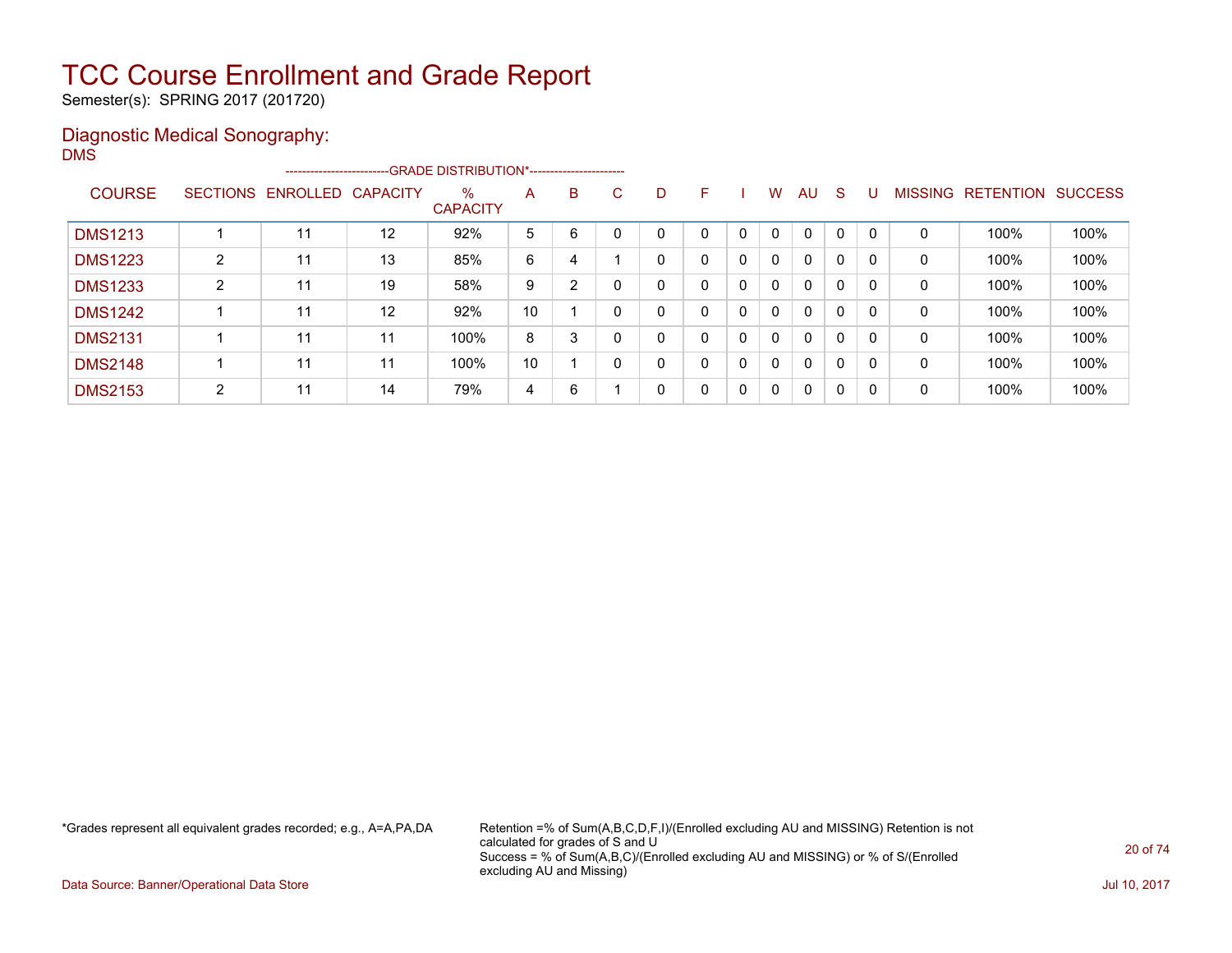Semester(s): SPRING 2017 (201720)

### Drafting Design Engr Tech:

DRFT

|                 |                 | ---------------------- |    | -- GRADE DISTRIBUTION*------------------------ |    |   |   |   |   |          |   |   |                          |                |
|-----------------|-----------------|------------------------|----|------------------------------------------------|----|---|---|---|---|----------|---|---|--------------------------|----------------|
| <b>COURSE</b>   | <b>SECTIONS</b> | ENROLLED CAPACITY      |    | %<br><b>CAPACITY</b>                           | A  | B | D |   | W | AU       | S |   | <b>MISSING RETENTION</b> | <b>SUCCESS</b> |
| <b>DRFT1324</b> |                 | 25                     | 34 | 74%                                            | 8  | 6 | 0 | 0 | 4 | 0        |   | 0 | 84%                      | 76%            |
| <b>DRFT2204</b> |                 | 10                     | 16 | 62%                                            | 8  |   |   |   | 0 | 0        |   | 0 | 100%                     | 100%           |
| <b>DRFT2233</b> |                 | 13                     | 19 | 68%                                            | 10 |   |   | 0 | 2 | $\Omega$ |   | 0 | 85%                      | 85%            |
| <b>DRFT2293</b> |                 | 13                     | 18 | 72%                                            | 6  | 4 |   |   | 2 | 0        |   | 0 | 85%                      | 85%            |

\*Grades represent all equivalent grades recorded; e.g., A=A,PA,DA Retention =% of Sum(A,B,C,D,F,I)/(Enrolled excluding AU and MISSING) Retention is not calculated for grades of S and U Success = % of Sum(A,B,C)/(Enrolled excluding AU and MISSING) or % of S/(Enrolled excluding AU and Missing)

Data Source: Banner/Operational Data Store Jul 10, 2017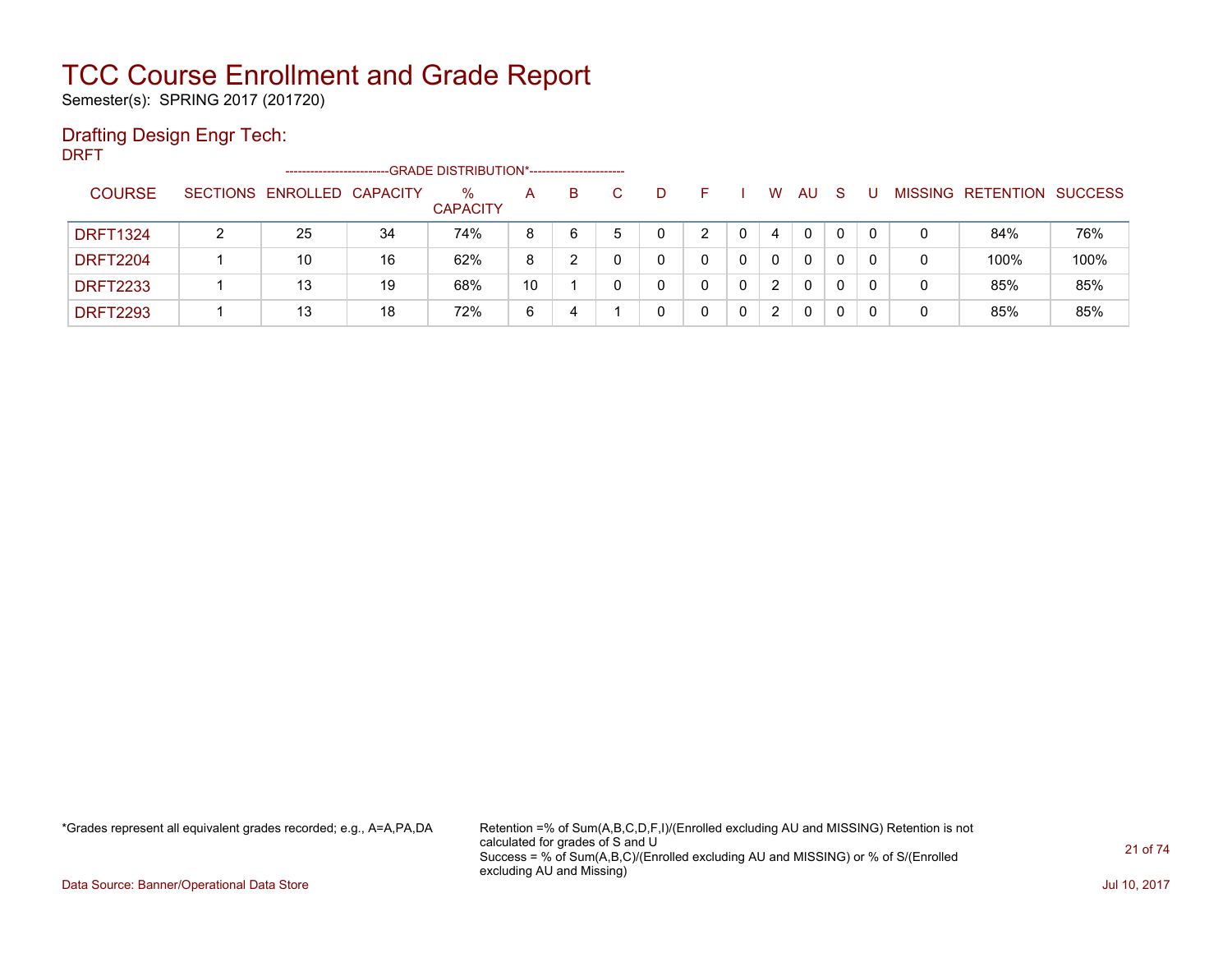Semester(s): SPRING 2017 (201720)

#### Economics: ECON

|                 |    | -----------------------    |     | -GRADE DISTRIBUTION*----------------------- |     |     |    |    |                   |                |    |              |              |          |                           |     |
|-----------------|----|----------------------------|-----|---------------------------------------------|-----|-----|----|----|-------------------|----------------|----|--------------|--------------|----------|---------------------------|-----|
| <b>COURSE</b>   |    | SECTIONS ENROLLED CAPACITY |     | ℅<br><b>CAPACITY</b>                        | A   | B.  |    | D  | E                 |                | W  | AU           | S            |          | MISSING RETENTION SUCCESS |     |
| <b>ECON1353</b> | 5  | 81                         | 110 | 74%                                         | 48  | 10  |    |    | $12 \overline{ }$ | 2              | 6  | $\mathbf{0}$ | $\mathbf{0}$ | $\Omega$ | 93%                       | 74% |
| <b>ECON2013</b> | 18 | 413                        | 468 | 88%                                         | 151 | 115 | 60 | 18 | 32                | $\overline{2}$ | 35 | 0            | 0            | 0        | 92%                       | 79% |
| <b>ECON2023</b> | 16 | 387                        | 419 | 92%                                         | 113 | 125 | 68 | 22 | 27                |                | 32 | 0            | 0            | 0        | 92%                       | 79% |
| <b>ECON2123</b> |    | 9                          | 20  | 45%                                         | 4   | 0   |    |    | າ                 |                | 3  | 0            | 0            | 0        | 67%                       | 44% |

\*Grades represent all equivalent grades recorded; e.g., A=A,PA,DA Retention =% of Sum(A,B,C,D,F,I)/(Enrolled excluding AU and MISSING) Retention is not calculated for grades of S and U Success = % of Sum(A,B,C)/(Enrolled excluding AU and MISSING) or % of S/(Enrolled excluding AU and Missing)

Data Source: Banner/Operational Data Store Jul 10, 2017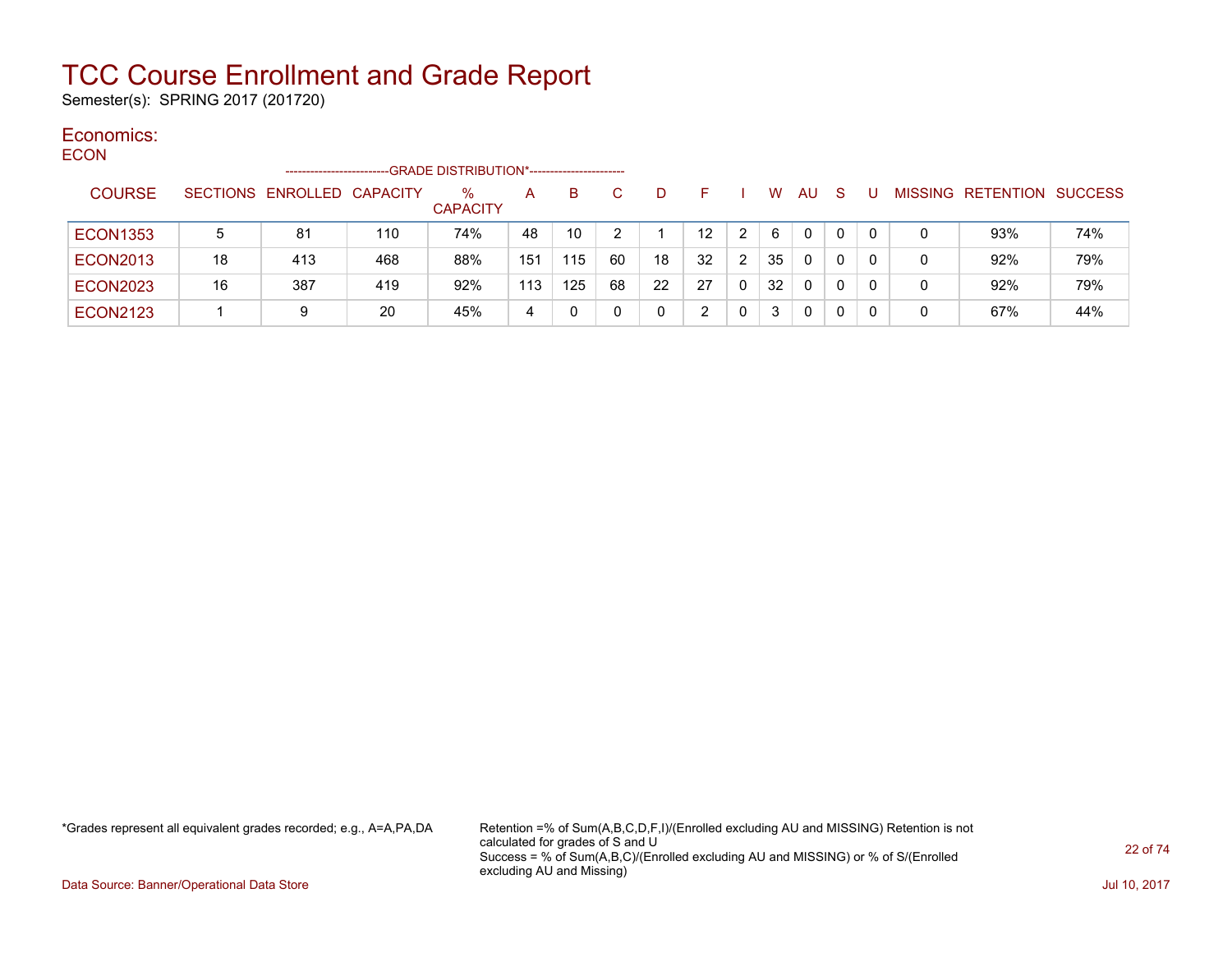Semester(s): SPRING 2017 (201720)

### Electronics Technology: ELET

|                 |   | ------------------------GRADE DISTRIBUTION*----------------------- |    |                      |   |                |             |              |              |              |   |                |              |   |              |                           |      |
|-----------------|---|--------------------------------------------------------------------|----|----------------------|---|----------------|-------------|--------------|--------------|--------------|---|----------------|--------------|---|--------------|---------------------------|------|
| <b>COURSE</b>   |   | SECTIONS ENROLLED CAPACITY                                         |    | ℅<br><b>CAPACITY</b> | A | в              | C           | D            | F.           |              | W | AU             | <sub>S</sub> | U |              | MISSING RETENTION SUCCESS |      |
| <b>ELET1212</b> | 2 | 20                                                                 | 30 | 67%                  | 5 | 5              | 5           | 0            | $\Omega$     | 0            | 5 | $\mathbf{0}$   | C            | 0 | 0            | 75%                       | 75%  |
| <b>ELET1232</b> |   | 8                                                                  | 12 | 67%                  | 5 | 2              | $\Omega$    | $\mathbf{0}$ | $\Omega$     | $\mathbf{0}$ |   | $\mathbf{0}$   | $\Omega$     | 0 | 0            | 88%                       | 88%  |
| <b>ELET1303</b> |   | 9                                                                  | 18 | 50%                  | 2 | 4              | $\mathbf 0$ | 0            | $\Omega$     | $\mathbf{0}$ | 3 | $\mathbf{0}$   | $\mathbf{0}$ | 0 | 0            | 67%                       | 67%  |
| <b>ELET1313</b> |   | 20                                                                 | 18 | 111%                 | 9 | 3              | 3           |              | $\Omega$     | 0            | 4 | $\mathbf{0}$   | $\mathbf{0}$ | 0 | 0            | 80%                       | 75%  |
| <b>ELET1503</b> |   | 10                                                                 | 12 | 83%                  | 5 | $\overline{2}$ | 0           |              | $\Omega$     | 0            | 0 | $\overline{2}$ | $\mathbf{0}$ | 0 | $\mathbf{0}$ | 100%                      | 88%  |
| <b>ELET2112</b> |   | 6                                                                  | 12 | 50%                  | 3 | 3              | $\mathbf 0$ | 0            | $\Omega$     | $\mathbf{0}$ | 0 | $\mathbf{0}$   | $\mathbf{0}$ | 0 | 0            | 100%                      | 100% |
| <b>ELET2333</b> |   | 8                                                                  | 16 | 50%                  | 4 | 4              | $\Omega$    | $\mathbf{0}$ |              | $\mathbf{0}$ | 0 | $\mathbf{0}$   | $\Omega$     | 0 | 0            | 100%                      | 100% |
| <b>ELET2993</b> |   |                                                                    | 3  | 33%                  |   | 0              | 0           | 0            | $\mathbf{0}$ | 0            | 0 | $\Omega$       | $\mathbf{0}$ | 0 | 0            | 100%                      | 100% |

\*Grades represent all equivalent grades recorded; e.g., A=A,PA,DA Retention =% of Sum(A,B,C,D,F,I)/(Enrolled excluding AU and MISSING) Retention is not calculated for grades of S and U Success = % of Sum(A,B,C)/(Enrolled excluding AU and MISSING) or % of S/(Enrolled excluding AU and Missing)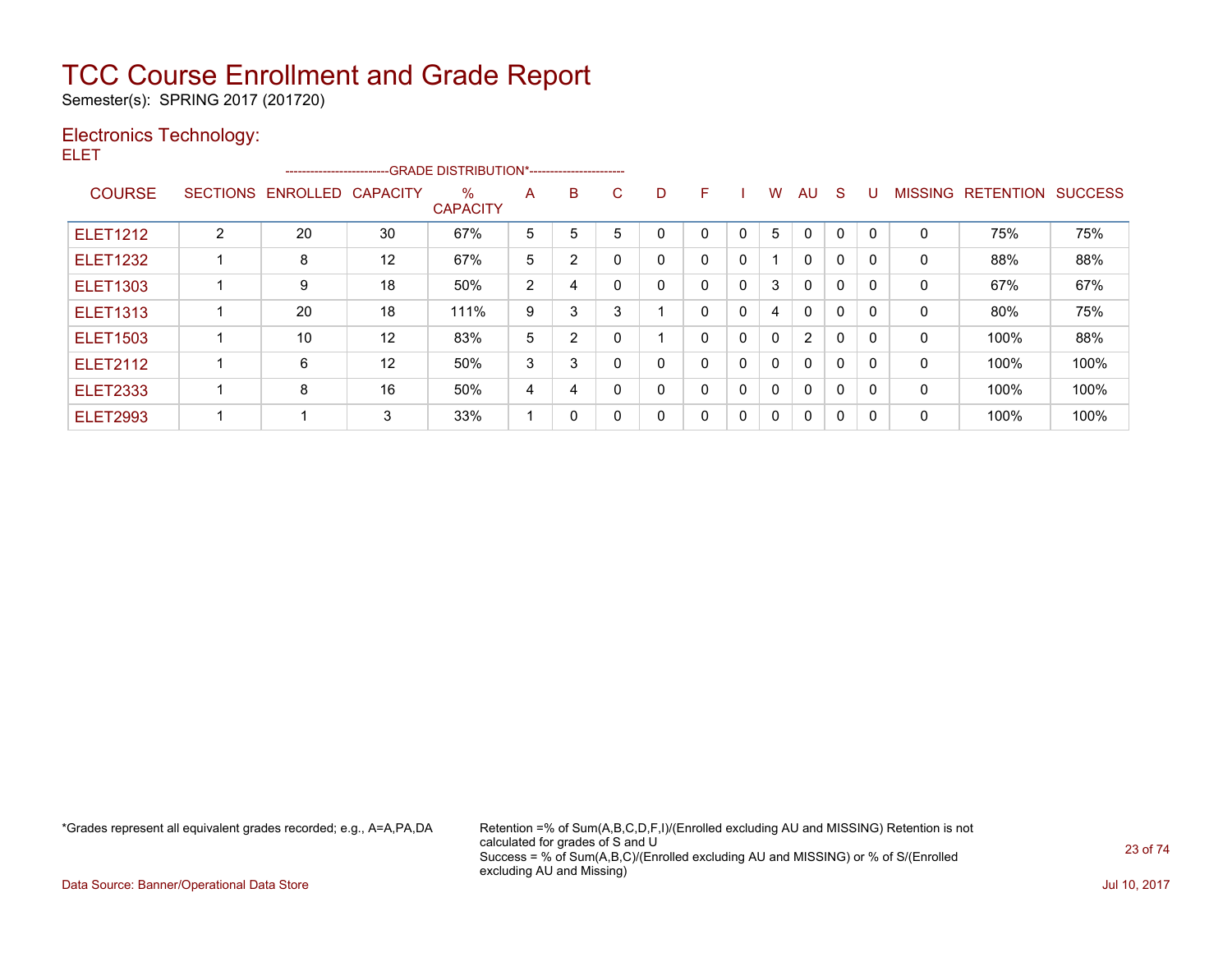Semester(s): SPRING 2017 (201720)

### Emergency Medical Services Pro:

EMSP

|                 | -------------------------- |    | --GRADE DISTRIBUTION*----------------------- |        |    |  |  |              |              |  |                           |      |
|-----------------|----------------------------|----|----------------------------------------------|--------|----|--|--|--------------|--------------|--|---------------------------|------|
| <b>COURSE</b>   | SECTIONS ENROLLED CAPACITY |    | $\%$<br><b>CAPACITY</b>                      | A      | B. |  |  | W.           | AU           |  | MISSING RETENTION SUCCESS |      |
| <b>EMSP2214</b> | 15                         | 20 | 75%                                          | 5      |    |  |  | $\mathbf{0}$ | $\mathbf{0}$ |  | 100%                      | 100% |
| <b>EMSP2229</b> | 15                         | 20 | 75%                                          | $\sim$ |    |  |  |              | $\Omega$     |  | 100%                      | 100% |

\*Grades represent all equivalent grades recorded; e.g., A=A,PA,DA Retention =% of Sum(A,B,C,D,F,I)/(Enrolled excluding AU and MISSING) Retention is not calculated for grades of S and U Success = % of Sum(A,B,C)/(Enrolled excluding AU and MISSING) or % of S/(Enrolled excluding AU and Missing)

Data Source: Banner/Operational Data Store Jul 10, 2017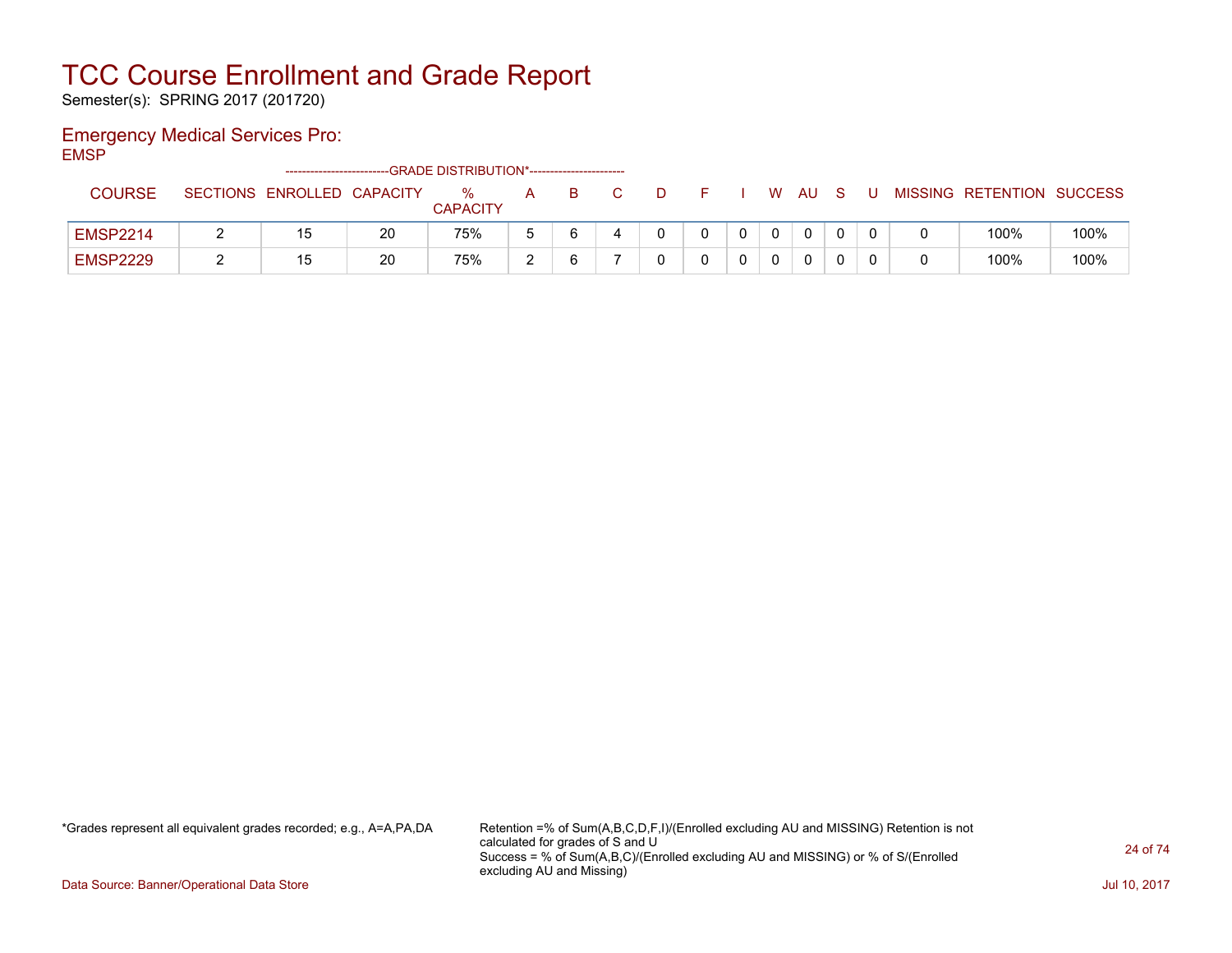Semester(s): SPRING 2017 (201720)

### English: **ENGL**

|                 |                |                            |       | -GRADE DISTRIBUTION*---------------------- |              |                |              |              |                |                |          |              |              |              |              |                           |      |
|-----------------|----------------|----------------------------|-------|--------------------------------------------|--------------|----------------|--------------|--------------|----------------|----------------|----------|--------------|--------------|--------------|--------------|---------------------------|------|
| <b>COURSE</b>   |                | SECTIONS ENROLLED CAPACITY |       | %<br><b>CAPACITY</b>                       | A            | B              | C            | D            | F              |                | W        | AU           | S            | U            |              | MISSING RETENTION SUCCESS |      |
| <b>ENGL0611</b> | $\overline{2}$ | $\overline{7}$             | 10    | 70%                                        | 4            | $\mathbf{1}$   | $\mathbf{1}$ | $\mathbf{0}$ | 0              | $\mathbf{0}$   | 1        | $\mathbf{0}$ | $\mathbf{0}$ | $\mathbf{0}$ | $\mathbf{0}$ | 86%                       | 86%  |
| <b>ENGL0621</b> | 1              | 4                          | 5     | 80%                                        | 2            | 1              | $\Omega$     | 0            | 0              | 0              |          | 0            | 0            | 0            | 0            | 75%                       | 75%  |
| <b>ENGL0903</b> | $\overline{7}$ | 133                        | 140   | 95%                                        | 34           | 40             | 18           | 11           | 18             | $\mathbf{0}$   | 12       | $\mathbf{0}$ | 0            | $\Omega$     | 0            | 91%                       | 69%  |
| <b>ENGL0913</b> | 15             | 264                        | 300   | 88%                                        | 63           | 60             | 50           | 15           | 35             | $\mathbf{0}$   | 41       | $\Omega$     | $\Omega$     | $\Omega$     | $\Omega$     | 84%                       | 66%  |
| <b>ENGL0923</b> | 10             | 178                        | 200   | 89%                                        | 42           | 38             | 35           | 6            | 27             | 0              | 30       | $\Omega$     | $\Omega$     | $\mathbf{0}$ | 0            | 83%                       | 65%  |
| <b>ENGL0933</b> | 21             | 319                        | 360   | 89%                                        | 66           | 66             | 69           | 10           | 27             | $\mathbf{1}$   | 80       | $\Omega$     | $\mathbf{0}$ | $\Omega$     | 0            | 75%                       | 63%  |
| <b>ENGL1003</b> | 44             | 829                        | 880   | 94%                                        | 329          | 143            | 85           | 39           | 85             | $\mathbf{0}$   | 148      | $\Omega$     | $\mathbf{0}$ | $\Omega$     | 0            | 82%                       | 67%  |
| <b>ENGL1071</b> | $\mathbf{1}$   | $\overline{2}$             | 5     | 40%                                        | $\mathbf{1}$ | $\mathbf{0}$   | $\mathbf{0}$ | $\Omega$     | $\Omega$       | $\mathbf{0}$   |          | $\Omega$     | $\Omega$     | $\Omega$     | $\Omega$     | 50%                       | 50%  |
| <b>ENGL1083</b> | $\mathbf{1}$   | 20                         | 20    | 100%                                       | 4            | $\overline{7}$ | 4            | 1            | $\mathbf 1$    | 0              | 3        | $\Omega$     | $\mathbf{0}$ | $\Omega$     | 0            | 85%                       | 75%  |
| <b>ENGL1113</b> | 86             | 1,489                      | 1,580 | 94%                                        | 343          | 384            | 229          | 71           | 189            | 6              | 266      | 1            | $\Omega$     | $\Omega$     | 0            | 82%                       | 64%  |
| <b>ENGL1213</b> | 124            | 2,222                      | 2,358 | 94%                                        | 755          | 687            | 336          | 82           | 125            | $\overline{7}$ | 230      | $\mathbf{0}$ | $\mathbf{0}$ | $\Omega$     | 0            | 90%                       | 80%  |
| <b>ENGL2333</b> | 3              | 53                         | 60    | 88%                                        | 20           | 14             | 10           | 1            | $\Omega$       | $\mathbf{0}$   | 8        | $\mathbf{0}$ | $\mathbf{0}$ | $\Omega$     | $\mathbf{0}$ | 85%                       | 83%  |
| <b>ENGL2343</b> | 1              | 18                         | 20    | 90%                                        | 2            | 6              | 5            | $\mathbf{0}$ | 3              | $\mathbf{0}$   | 2        | 0            | $\mathbf{0}$ | $\mathbf{0}$ | 0            | 89%                       | 72%  |
| <b>ENGL2383</b> | $\mathbf{1}$   | 17                         | 20    | 85%                                        | 10           | 4              | $\Omega$     | 0            | 0              | 0              | 3        | 0            | 0            | 0            | 0            | 82%                       | 82%  |
| <b>ENGL2413</b> | 6              | 100                        | 120   | 83%                                        | 25           | 32             | 20           | 2            | 4              | $\mathbf{1}$   | 16       | $\Omega$     | $\Omega$     | $\Omega$     | $\mathbf{0}$ | 84%                       | 77%  |
| <b>ENGL2443</b> | $\mathbf{1}$   | 19                         | 20    | 95%                                        | 5            | $\overline{7}$ | 3            | 2            | $\mathbf{1}$   | $\mathbf{0}$   | 1        | $\mathbf{0}$ | $\mathbf{0}$ | $\Omega$     | $\mathbf{0}$ | 95%                       | 79%  |
| <b>ENGL2453</b> | $\mathbf 1$    | $\overline{7}$             | 8     | 88%                                        | 5            | 2              | $\Omega$     | $\mathbf{0}$ | $\Omega$       | $\mathbf{0}$   | $\Omega$ | $\Omega$     | $\mathbf{0}$ | $\Omega$     | 0            | 100%                      | 100% |
| <b>ENGL2473</b> | $\mathbf 1$    | 17                         | 20    | 85%                                        | 4            | 5              | 3            | 0            | $\mathbf{0}$   | $\mathbf{0}$   | 5        | $\mathbf{0}$ | $\mathbf{0}$ | $\Omega$     | 0            | 71%                       | 71%  |
| <b>ENGL2493</b> | $\mathbf 1$    | 21                         | 20    | 105%                                       | 12           | $\Omega$       | 3            | $\Omega$     | $\Omega$       | $\mathbf{0}$   | 4        | 2            | $\Omega$     | $\Omega$     | 0            | 79%                       | 79%  |
| <b>ENGL2543</b> | $\mathbf{1}$   | 19                         | 20    | 95%                                        | 11           | 6              | $\mathbf 0$  | 0            | 2              | 0              | $\Omega$ | $\Omega$     | $\mathbf{0}$ | $\Omega$     | 0            | 100%                      | 89%  |
| <b>ENGL2653</b> | $\mathbf{1}$   | 14                         | 20    | 70%                                        | 2            | 4              | $\mathbf{1}$ | 1            | 5              | 0              |          | $\mathbf{0}$ | $\mathbf{0}$ | 0            | 0            | 93%                       | 50%  |
| <b>ENGL2773</b> | 1              | 20                         | 20    | 100%                                       | 9            | 1              | 4            | 1            | $\overline{2}$ | $\mathbf{0}$   | 3        | $\Omega$     | $\Omega$     | $\Omega$     | 0            | 85%                       | 70%  |

\*Grades represent all equivalent grades recorded; e.g., A=A,PA,DA Retention =% of Sum(A,B,C,D,F,I)/(Enrolled excluding AU and MISSING) Retention is not calculated for grades of S and U Success = % of Sum(A,B,C)/(Enrolled excluding AU and MISSING) or % of S/(Enrolled excluding AU and Missing)

Data Source: Banner/Operational Data Store Jul 10, 2017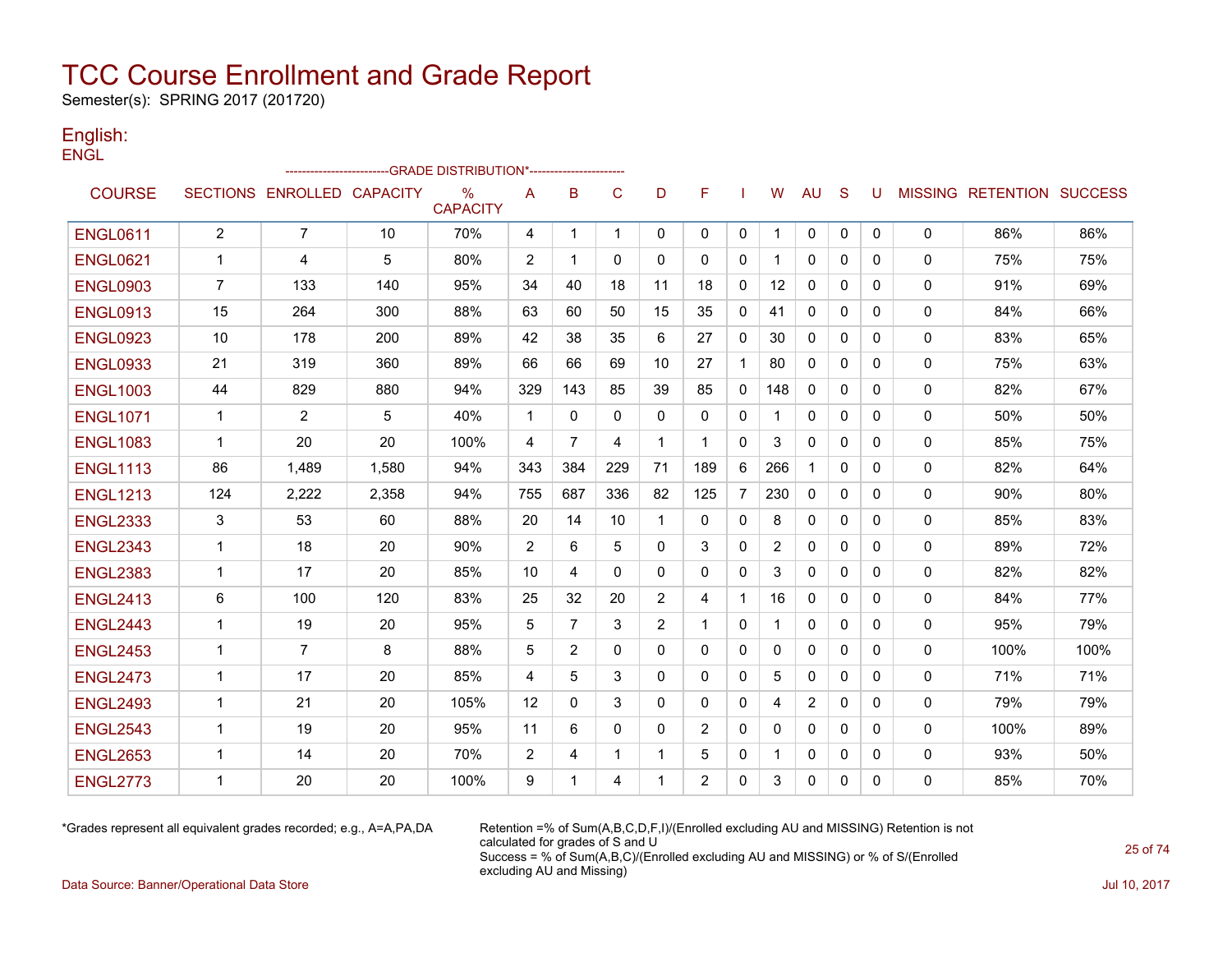Semester(s): SPRING 2017 (201720)

#### English: ENGL

| ----            |  | ------------------------   |    | -GRADE DISTRIBUTION*----------------------- |   |    |   |   |   |              |    |  |                           |      |
|-----------------|--|----------------------------|----|---------------------------------------------|---|----|---|---|---|--------------|----|--|---------------------------|------|
| <b>COURSE</b>   |  | SECTIONS ENROLLED CAPACITY |    | $\%$<br><b>CAPACITY</b>                     | A | B. | D |   | W | AU.          | -S |  | MISSING RETENTION SUCCESS |      |
| <b>ENGL2883</b> |  | 15                         | 20 | 75%                                         | 8 |    |   |   |   | 0            |    |  | 93%                       | 73%  |
| <b>ENGL2991</b> |  | 21                         | 50 | 42%                                         | 5 |    |   | 6 |   | $\mathbf{0}$ |    |  | 100%                      | 52%  |
| <b>ENGL2993</b> |  |                            | 10 | 20%                                         | ◠ |    |   |   |   | 0            |    |  | 100%                      | 100% |

\*Grades represent all equivalent grades recorded; e.g., A=A,PA,DA Retention =% of Sum(A,B,C,D,F,I)/(Enrolled excluding AU and MISSING) Retention is not calculated for grades of S and U Success = % of Sum(A,B,C)/(Enrolled excluding AU and MISSING) or % of S/(Enrolled excluding AU and Missing)

Data Source: Banner/Operational Data Store Jul 10, 2017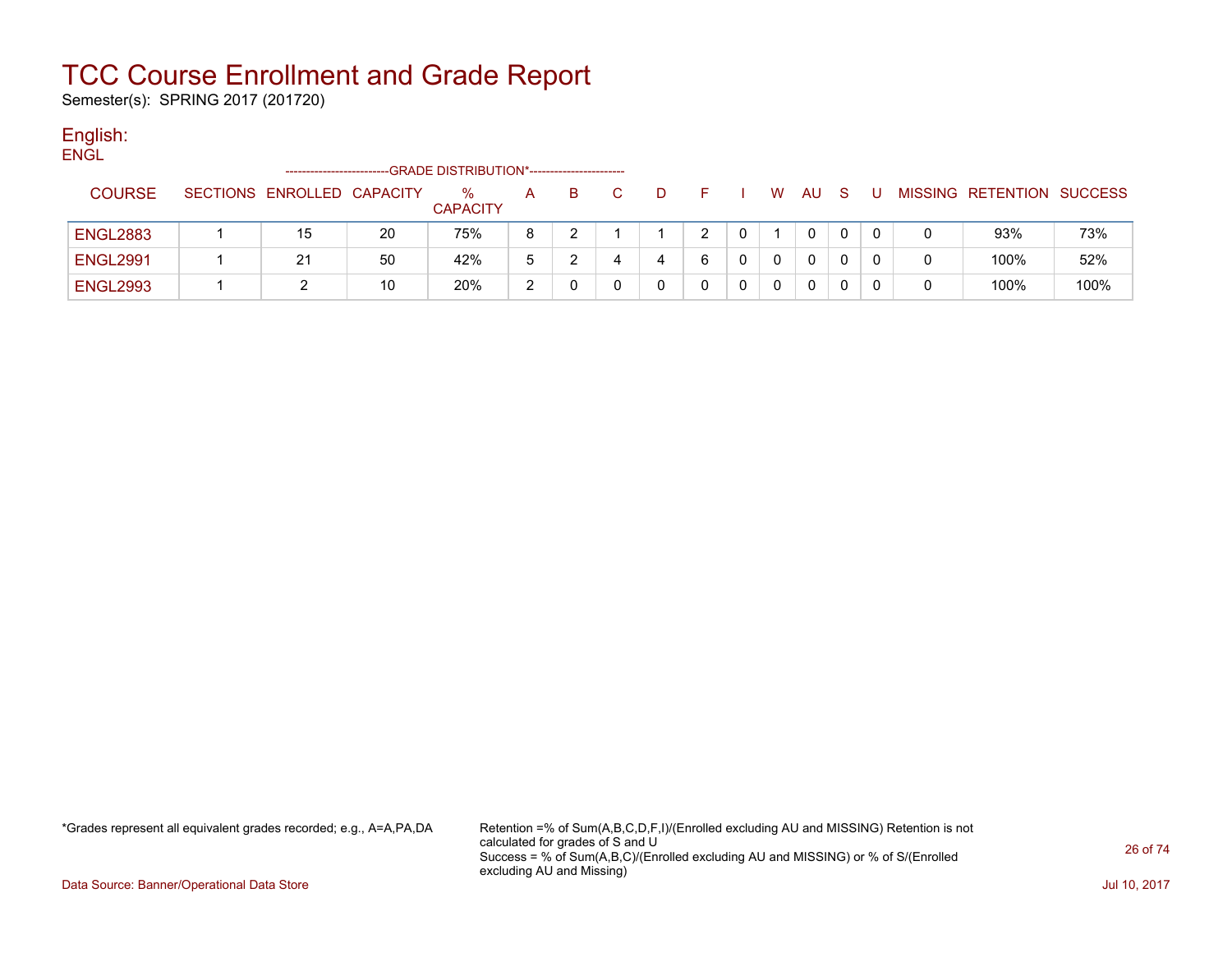Semester(s): SPRING 2017 (201720)

### Engineering: **ENGR**

|                 |                 |                 |                 | ------------------------GRADE DISTRIBUTION*----------------------- |     |    |        |                |   |              |                |              |   |              |                |                            |                |
|-----------------|-----------------|-----------------|-----------------|--------------------------------------------------------------------|-----|----|--------|----------------|---|--------------|----------------|--------------|---|--------------|----------------|----------------------------|----------------|
| <b>COURSE</b>   | <b>SECTIONS</b> | <b>ENROLLED</b> | <b>CAPACITY</b> | %<br><b>CAPACITY</b>                                               | A   | B  | C.     | D              | F |              | w              | AU           | S |              | <b>MISSING</b> | RE <sub>1</sub><br>TENTION | <b>SUCCESS</b> |
| <b>ENGR1111</b> | 6               | 136             | 172             | 79%                                                                | 105 | 9  | $\sim$ | $\overline{2}$ | 6 |              | 11             | $\Omega$     | 0 |              | 0              | 92%                        | 85%            |
| <b>ENGR1132</b> | 3               | 69              | 66              | 105%                                                               | 37  | 22 |        |                | 0 | 0            |                | $\mathbf{0}$ | 0 |              | 0              | 90%                        | 88%            |
| <b>ENGR1242</b> | 3               | 64              | 61              | 105%                                                               | 25  | 25 |        |                | 0 | 3            | 4              | $\Omega$     | 0 |              | 0              | 94%                        | 89%            |
| <b>ENGR2103</b> | 3               | 74              | 80              | 92%                                                                | 20  | 19 | 9      | ⇁              | 6 |              | 12             | 0            | 0 | $\Omega$     | 0              | 84%                        | 65%            |
| <b>ENGR2143</b> | 2               | 54              | 52              | 104%                                                               | 14  | 13 | 14     | 3              | 0 | $\mathbf{0}$ | 10             | $\Omega$     | 0 |              | 0              | 81%                        | 76%            |
| <b>ENGR2213</b> | 2               | 56              | 60              | 93%                                                                | 32  | 11 | 8      | 2              | 0 | 0            | 3              | $\mathbf{0}$ | 0 |              | 0              | 95%                        | 91%            |
| <b>ENGR2523</b> | 2               | 45              | 60              | 75%                                                                | 21  | 5  | 14     | 2              |   | 0            | 3              | $\Omega$     | 0 |              | 0              | 93%                        | 89%            |
| <b>ENGR2613</b> | 3               | 54              | 60              | 90%                                                                | 24  | 22 | 6      |                | 0 | 0            | $\overline{2}$ | $\Omega$     | 0 | $\mathbf{0}$ | 0              | 96%                        | 96%            |

\*Grades represent all equivalent grades recorded; e.g., A=A,PA,DA Retention =% of Sum(A,B,C,D,F,I)/(Enrolled excluding AU and MISSING) Retention is not calculated for grades of S and U Success = % of Sum(A,B,C)/(Enrolled excluding AU and MISSING) or % of S/(Enrolled excluding AU and Missing)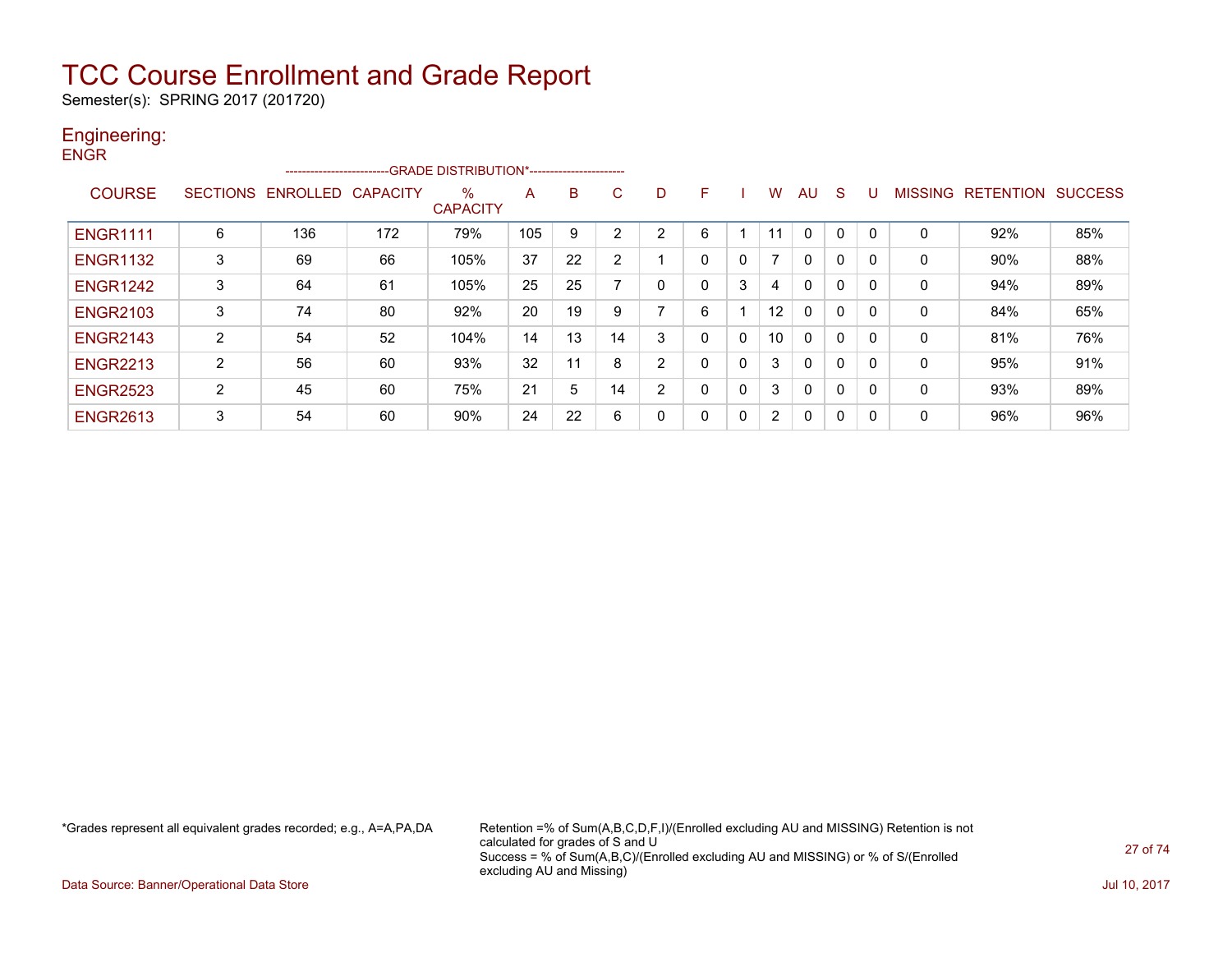Semester(s): SPRING 2017 (201720)

### Engineering Technology: **ENGT**

|                 |                |                            | --------------------------GRADE DISTRIBUTION*----------------------- |                      |    |   |    |   |    |              |                |    |              |          |   |                   |                |
|-----------------|----------------|----------------------------|----------------------------------------------------------------------|----------------------|----|---|----|---|----|--------------|----------------|----|--------------|----------|---|-------------------|----------------|
| <b>COURSE</b>   |                | SECTIONS ENROLLED CAPACITY |                                                                      | %<br><b>CAPACITY</b> | A  | B | C. | D | F. |              | W              | AU | <sub>S</sub> | U        |   | MISSING RETENTION | <b>SUCCESS</b> |
| <b>ENGT1212</b> | $\overline{2}$ | 13                         | 29                                                                   | 45%                  | 11 |   |    |   |    |              |                | 0  | 0            | $\Omega$ |   | 92%               | 92%            |
| <b>ENGT1313</b> |                | 11                         | 14                                                                   | 79%                  | 11 | 0 | 0  |   |    | $\mathbf 0$  | $\mathbf{0}$   | 0  | 0            | 0        | 0 | 100%              | 100%           |
| <b>ENGT1443</b> |                | 13                         | 10                                                                   | 130%                 | 7  |   | 2  |   | 0  | $\Omega$     | $\overline{2}$ | 0  | 0            | 0        | 0 | 85%               | 77%            |
| <b>ENGT1463</b> |                | 8                          | 10                                                                   | 80%                  | 5  | 0 | 0  |   | 0  | $\mathbf{0}$ | $\overline{2}$ | 0  | 0            | 0        | 0 | 75%               | 62%            |
| <b>ENGT1513</b> | $\overline{2}$ | $\overline{2}$             | 2                                                                    | 100%                 | 2  | 0 | 0  |   | 0  | $\mathbf{0}$ | $\Omega$       | 0  | 0            | 0        | 0 | 100%              | 100%           |
| <b>ENGT1543</b> |                | $\overline{2}$             | 2                                                                    | 100%                 | 2  | 0 | 0  | 0 |    | $\mathbf{0}$ | $\Omega$       | 0  | 0            | 0        | 0 | 100%              | 100%           |
| <b>ENGT2462</b> |                | 10                         | 10                                                                   | 100%                 | 10 | 0 | 0  | 0 | 0  | $\Omega$     | 0              | 0  | 0            | 0        | 0 | 100%              | 100%           |

\*Grades represent all equivalent grades recorded; e.g., A=A,PA,DA Retention =% of Sum(A,B,C,D,F,I)/(Enrolled excluding AU and MISSING) Retention is not calculated for grades of S and U Success = % of Sum(A,B,C)/(Enrolled excluding AU and MISSING) or % of S/(Enrolled excluding AU and Missing)

Data Source: Banner/Operational Data Store Jul 10, 2017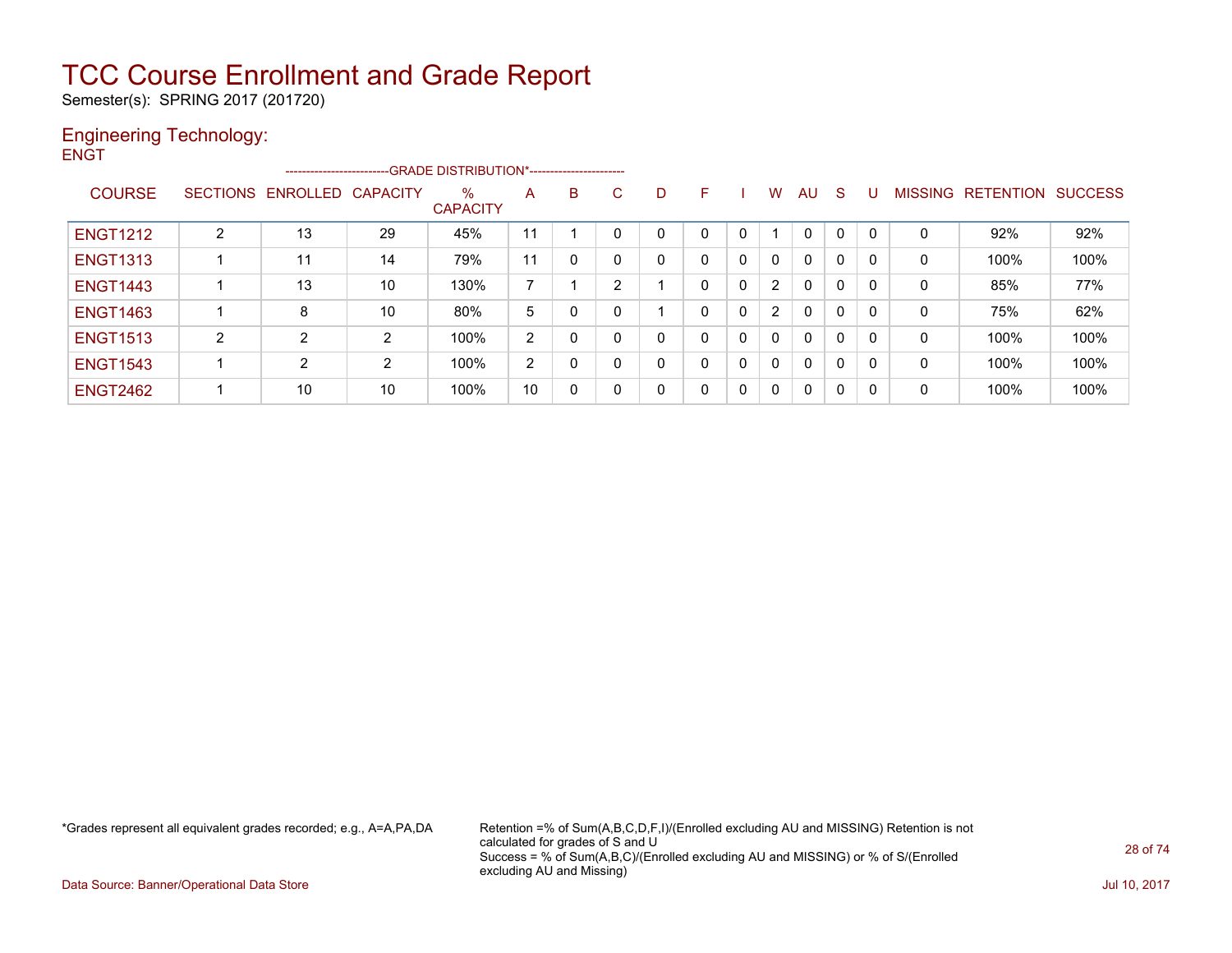Semester(s): SPRING 2017 (201720)

### English as a Second Language: **ESLG**

|                 |                 |                 |                 | ------------------------GRADE                DISTRIBUTION*---------------------- |                |                |                |                |                |              |                |              |              |          |                |                  |                |
|-----------------|-----------------|-----------------|-----------------|----------------------------------------------------------------------------------|----------------|----------------|----------------|----------------|----------------|--------------|----------------|--------------|--------------|----------|----------------|------------------|----------------|
| <b>COURSE</b>   | <b>SECTIONS</b> | <b>ENROLLED</b> | <b>CAPACITY</b> | $\frac{0}{0}$<br><b>CAPACITY</b>                                                 | A              | B              | C              | D              | F              |              | W              | AU           | S            | U        | <b>MISSING</b> | <b>RETENTION</b> | <b>SUCCESS</b> |
| <b>ESLG0513</b> | 1               | 1               | 10              | 10%                                                                              | -1             | $\Omega$       | $\mathbf{0}$   | $\mathbf{0}$   | 0              | $\mathbf{0}$ | $\mathbf{0}$   | $\mathbf{0}$ | $\Omega$     | $\Omega$ | $\mathbf{0}$   | 100%             | 100%           |
| <b>ESLG0523</b> | $\mathbf{1}$    | 4               | 10              | 40%                                                                              | 3              |                | $\Omega$       | $\Omega$       | 0              | $\Omega$     | 0              | $\Omega$     | $\Omega$     | 0        | $\mathbf{0}$   | 100%             | 100%           |
| <b>ESLG0533</b> | $\mathbf{1}$    | 7               | 10              | 70%                                                                              | 3              | $\overline{2}$ | 0              | $\mathbf{0}$   | 0              | $\mathbf{0}$ | $\overline{2}$ | 0            | $\mathbf{0}$ | 0        | $\mathbf{0}$   | 71%              | 71%            |
| <b>ESLG0543</b> | $\mathbf 1$     | 6               | 10              | 60%                                                                              | 5              | 0              | 0              | $\mathbf{0}$   | 0              | 0            | 1              | $\mathbf{0}$ | $\Omega$     | 0        | 0              | 83%              | 83%            |
| <b>ESLG0553</b> | $\mathbf 1$     | 4               | 10              | 40%                                                                              | $\overline{2}$ |                | 0              | $\Omega$       | $\Omega$       | 0            | 1              | $\Omega$     | 0            | 0        | 0              | 75%              | 75%            |
| <b>ESLG0613</b> | $\mathbf 1$     | $\overline{7}$  | 10              | 70%                                                                              | 5              |                | $\Omega$       | 0              | $\Omega$       | 0            | 1              | $\Omega$     | 0            | 0        | 0              | 86%              | 86%            |
| <b>ESLG0623</b> | $\mathbf{1}$    | 9               | 10              | 90%                                                                              | $\mathbf{0}$   | 3              |                | 3              | $\overline{2}$ | $\Omega$     | 0              | $\mathbf{0}$ | 0            | 0        | $\mathbf{0}$   | 100%             | 44%            |
| <b>ESLG0633</b> | $\mathbf{1}$    | 13              | 10              | 130%                                                                             | 8              | 3              | $\overline{2}$ | 0              | 0              | $\Omega$     | 0              | $\mathbf{0}$ | 0            | $\Omega$ | 0              | 100%             | 100%           |
| <b>ESLG0643</b> | 2               | 20              | 20              | 100%                                                                             | 6              | 10             |                |                | $\overline{2}$ | $\Omega$     | 0              | $\mathbf{0}$ | $\Omega$     | 0        | $\mathbf{0}$   | 100%             | 85%            |
| <b>ESLG0653</b> | 1               | 9               | 10              | 90%                                                                              | $\overline{7}$ | $\overline{2}$ | $\Omega$       | 0              | 0              | $\Omega$     | 0              | 0            | 0            | 0        | $\mathbf{0}$   | 100%             | 100%           |
| <b>ESLG0713</b> | 1               | 8               | 10              | 80%                                                                              | 4              | $\overline{2}$ |                |                | 0              | 0            | 0              | $\mathbf{0}$ | 0            | 0        | $\mathbf{0}$   | 100%             | 88%            |
| <b>ESLG0723</b> | 1               | 13              | 10              | 130%                                                                             | 8              | 4              |                | 0              | 0              | 0            | 0              | $\mathbf{0}$ | $\Omega$     | 0        | $\mathbf{0}$   | 100%             | 100%           |
| <b>ESLG0733</b> | $\mathbf{1}$    | 9               | 10              | 90%                                                                              | 5              | $\overline{2}$ | 0              |                |                | $\Omega$     | 0              | 0            | 0            | 0        | 0              | 100%             | 78%            |
| <b>ESLG0743</b> | 2               | 15              | 20              | 75%                                                                              | 6              | 4              | 2              | $\overline{2}$ |                | 0            | 0              | $\mathbf{0}$ | 0            | 0        | $\mathbf{0}$   | 100%             | 80%            |
| <b>ESLG0753</b> | $\mathbf 1$     | 3               | 10              | 30%                                                                              | 3              | 0              | 0              | 0              | 0              | 0            | 0              | 0            | 0            | 0        | $\mathbf{0}$   | 100%             | 100%           |
| <b>ESLG0853</b> | 1               | 9               | 10              | 90%                                                                              | $\overline{7}$ | $\overline{2}$ | 0              | 0              | 0              | 0            | 0              | 0            | 0            | 0        | 0              | 100%             | 100%           |
| <b>ESLG0993</b> | 15              | 102             | 150             | 68%                                                                              | 48             | 38             | 11             | $\overline{2}$ | 0              | $\Omega$     | 3              | $\Omega$     | $\Omega$     | 0        | $\Omega$       | 97%              | 95%            |
|                 |                 |                 |                 |                                                                                  |                |                |                |                |                |              |                |              |              |          |                |                  |                |

\*Grades represent all equivalent grades recorded; e.g., A=A,PA,DA Retention =% of Sum(A,B,C,D,F,I)/(Enrolled excluding AU and MISSING) Retention is not calculated for grades of S and U Success = % of Sum(A,B,C)/(Enrolled excluding AU and MISSING) or % of S/(Enrolled excluding AU and Missing)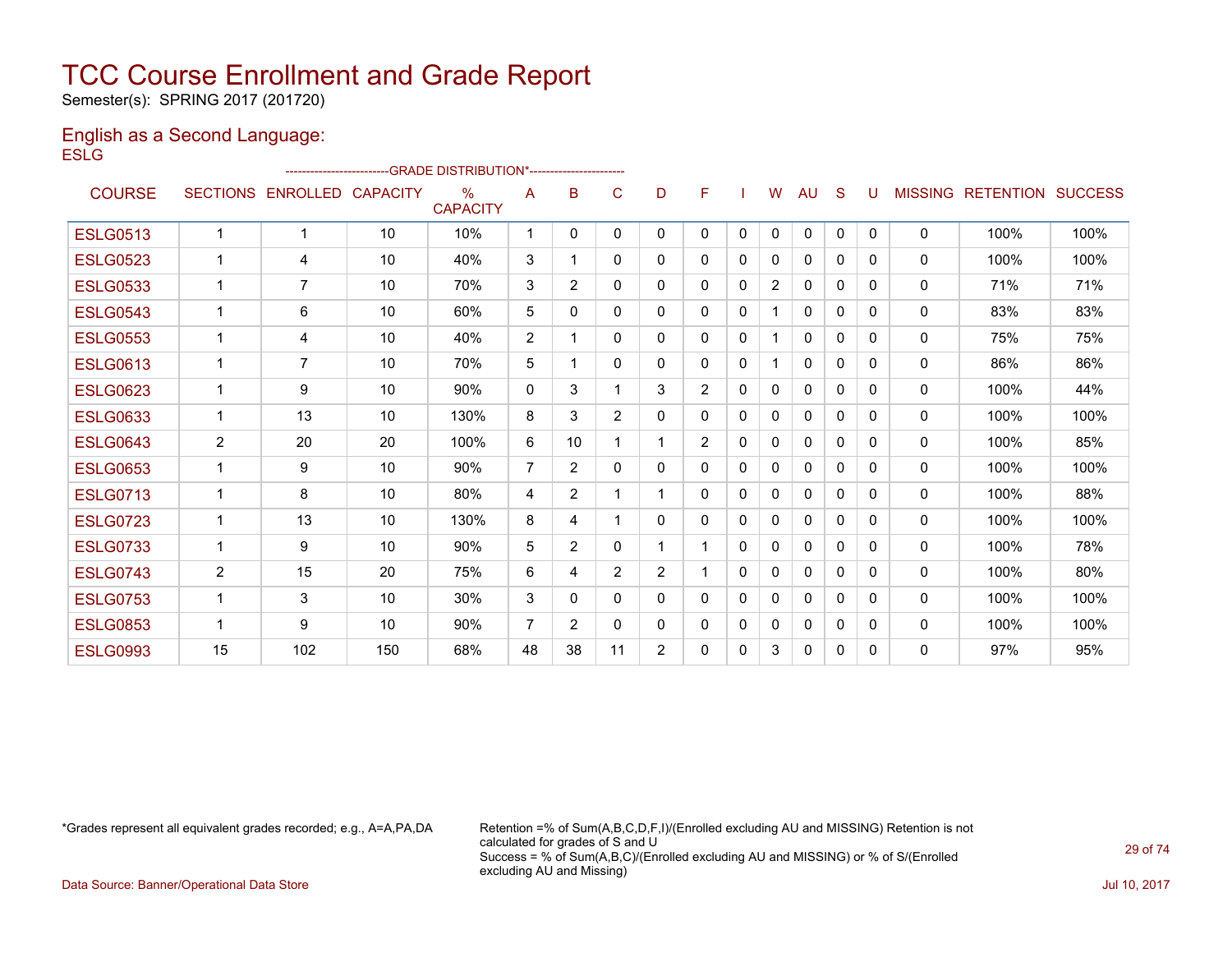Semester(s): SPRING 2017 (201720)

### Fire & Emergency Medical Svcs:

FEMS

|                 |                 | ------------------------ |                 | -- GRADE DISTRIBUTION*------------------------ |    |   |              |   |   |              |                       |              |              |              |                |                  |                |
|-----------------|-----------------|--------------------------|-----------------|------------------------------------------------|----|---|--------------|---|---|--------------|-----------------------|--------------|--------------|--------------|----------------|------------------|----------------|
| <b>COURSE</b>   | <b>SECTIONS</b> | ENROLLED                 | <b>CAPACITY</b> | %<br><b>CAPACITY</b>                           | A  | B | C.           | D | F |              | w                     | AU           | S            |              | <b>MISSING</b> | <b>RETENTION</b> | <b>SUCCESS</b> |
| <b>FEMS1214</b> | 4               | 59                       | 65              | 91%                                            | 49 |   |              |   | 0 | 0            | 10                    | $\mathbf{0}$ | 0            | 0            | $\Omega$       | 83%              | 83%            |
| <b>FEMS1224</b> | 3               | 36                       | 45              | 80%                                            | 31 |   |              | 0 | 0 | 0            | 4                     | 0            | 0            |              | 0              | 89%              | 89%            |
| <b>FEMS1233</b> |                 | 17                       | 15              | 113%                                           | 15 |   |              |   | 0 | 0            |                       | $\mathbf 0$  | $\mathbf{0}$ | $\mathbf{0}$ | 0              | 94%              | 94%            |
| <b>FEMS1243</b> |                 | 15                       | 15              | 100%                                           | 14 |   |              |   | 0 | 0            | $\mathbf{0}$          | 0            | 0            | 0            | 0              | 100%             | 100%           |
| <b>FEMS1253</b> |                 | 15                       | 15              | 100%                                           | 15 | 0 | $\mathbf{0}$ | 0 | 0 | 0            | 0                     | $\mathbf{0}$ | 0            | $\Omega$     | $\mathbf{0}$   | 100%             | 100%           |
| <b>FEMS1263</b> |                 | 14                       | 15              | 93%                                            | 12 | 0 |              |   | 0 | $\mathbf 0$  | $\mathbf{2}^{\prime}$ | 0            | $\mathbf{0}$ | 0            | 0              | 86%              | 86%            |
| <b>FEMS2319</b> | 4               | 40                       | 40              | 100%                                           | 8  | 5 | 16           |   | 5 | C            | 5                     | 0            | 0            |              | 0              | 88%              | 72%            |
| <b>FEMS2993</b> | 4               | 20                       | 20              | 100%                                           | 20 | 0 | $\Omega$     |   | 0 | $\mathbf{0}$ | 0                     | 0            | 0            |              | $\mathbf{0}$   | 100%             | 100%           |

\*Grades represent all equivalent grades recorded; e.g., A=A,PA,DA Retention =% of Sum(A,B,C,D,F,I)/(Enrolled excluding AU and MISSING) Retention is not calculated for grades of S and U Success = % of Sum(A,B,C)/(Enrolled excluding AU and MISSING) or % of S/(Enrolled excluding AU and Missing)

Data Source: Banner/Operational Data Store Jul 10, 2017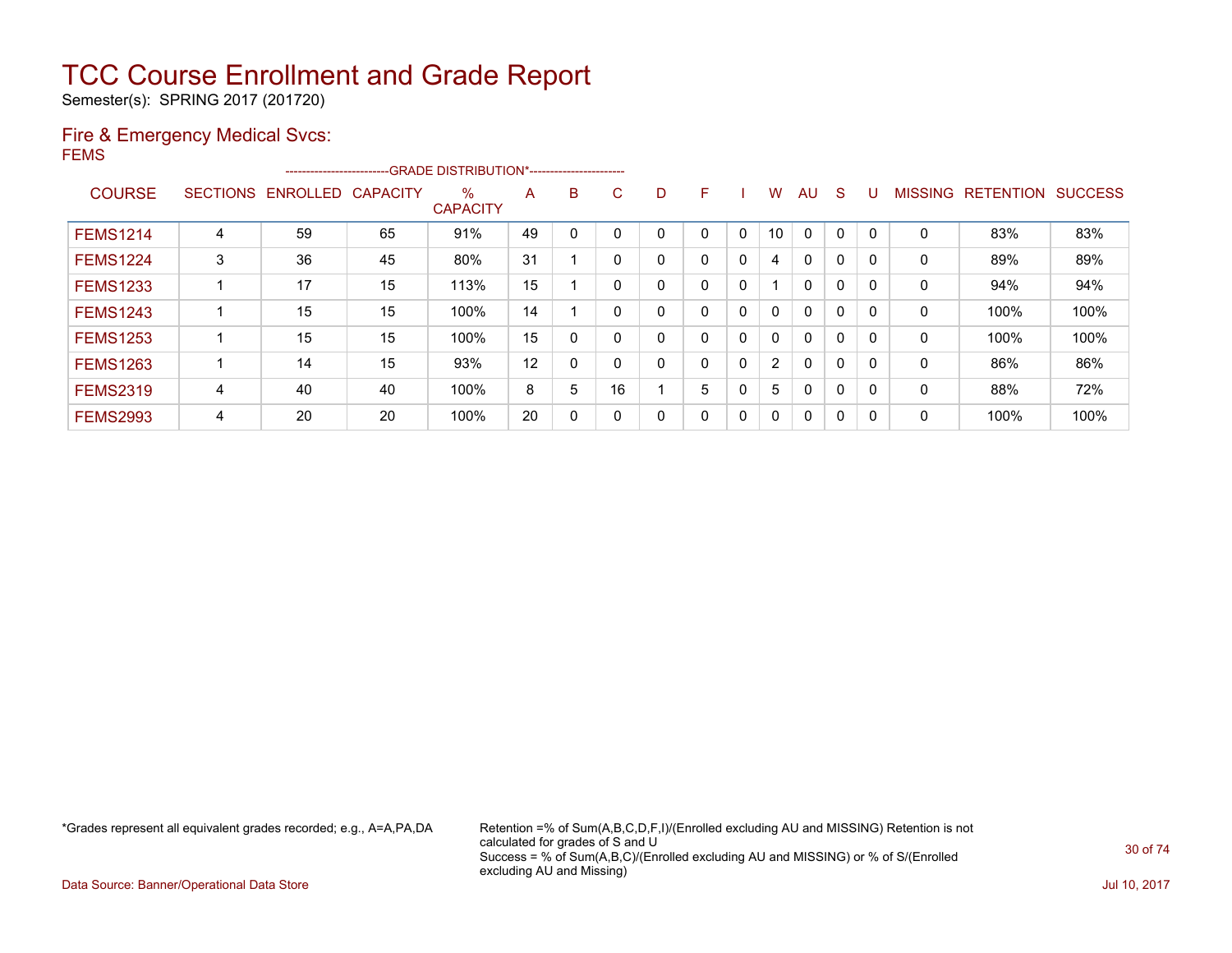Semester(s): SPRING 2017 (201720)

#### French: **EDEN**

| . <b>.</b>      |                | -----------------------    |    | -GRADE DISTRIBUTION*----------------------- |   |    |    |    |    |              |              |              |              |   |             |                   |                |
|-----------------|----------------|----------------------------|----|---------------------------------------------|---|----|----|----|----|--------------|--------------|--------------|--------------|---|-------------|-------------------|----------------|
| <b>COURSE</b>   |                | SECTIONS ENROLLED CAPACITY |    | $\%$<br><b>CAPACITY</b>                     | A | B  | C. | D. | F. |              | W            | AU.          | -S           |   |             | MISSING RETENTION | <b>SUCCESS</b> |
| <b>FREN1031</b> |                | 15                         | 15 | 100%                                        |   | 0  |    |    |    | 0            | $\mathbf{0}$ | 6            | 0            | 0 | 0           | 100%              | 100%           |
| <b>FREN1103</b> | 4              | 68                         | 75 | 91%                                         | 8 | 13 |    |    | 0  |              | 33           | 5            | $\mathbf{0}$ |   | 0           | 48%               | 44%            |
| <b>FREN1213</b> | $\overline{2}$ | 24                         | 40 | 60%                                         | 5 | 10 |    | 2  |    | 0            | 3            |              | $\mathbf{0}$ |   | 0           | 87%               | 78%            |
| <b>FREN1313</b> |                | 6                          | 20 | 30%                                         | 2 | 0  |    |    | 0  | 0            |              | $\mathbf{0}$ | $\mathbf{0}$ |   | $\mathbf 0$ | 83%               | 67%            |
| <b>FREN1413</b> |                | 9                          | 20 | 45%                                         | 5 | 3  |    | ი  | 0  | 0            |              | $\mathbf{0}$ | $\mathbf{0}$ |   | 0           | 89%               | 89%            |
| <b>FREN2213</b> |                | 13                         | 20 | 65%                                         |   | 3  |    | 2  | 0  | $\mathbf{0}$ | 0            | 6            | $\mathbf{0}$ |   | 0           | 100%              | 71%            |

\*Grades represent all equivalent grades recorded; e.g., A=A,PA,DA Retention =% of Sum(A,B,C,D,F,I)/(Enrolled excluding AU and MISSING) Retention is not calculated for grades of S and U Success = % of Sum(A,B,C)/(Enrolled excluding AU and MISSING) or % of S/(Enrolled excluding AU and Missing)

Data Source: Banner/Operational Data Store Jul 10, 2017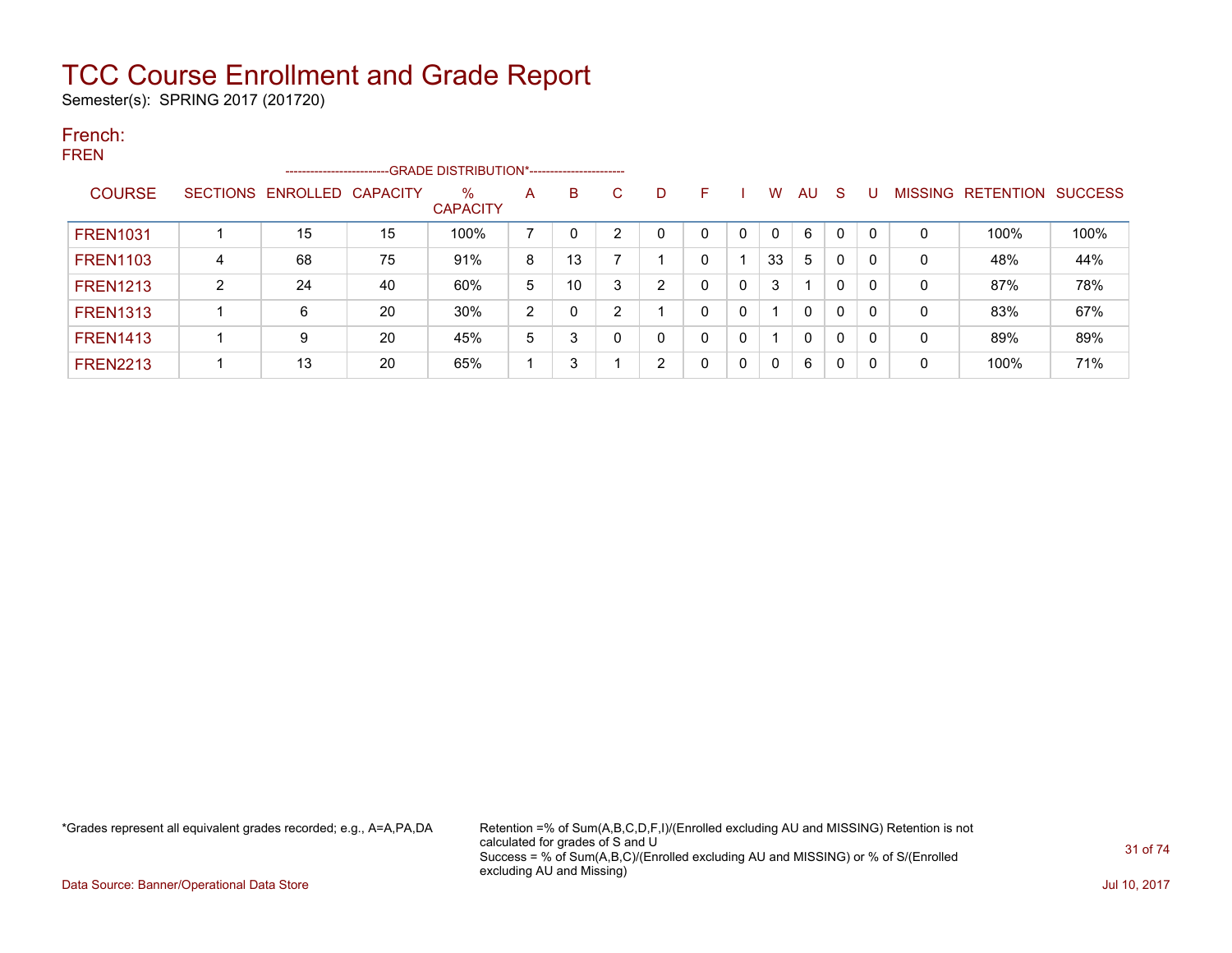Semester(s): SPRING 2017 (201720)

### Geography:

| <b>GEOG</b>     |   |                            |     |                                             |    |    |    |    |   |   |                |              |              |    |   |                                  |     |
|-----------------|---|----------------------------|-----|---------------------------------------------|----|----|----|----|---|---|----------------|--------------|--------------|----|---|----------------------------------|-----|
|                 |   | -------------------        |     | -GRADE DISTRIBUTION*----------------------- |    |    |    |    |   |   |                |              |              |    |   |                                  |     |
| <b>COURSE</b>   |   | SECTIONS ENROLLED CAPACITY |     | $\%$<br><b>CAPACITY</b>                     | A  | B  | C. | D  | F |   | W              | <b>AU</b>    | <sub>S</sub> |    |   | <b>MISSING RETENTION SUCCESS</b> |     |
| GEOG1014        | າ | 28                         | 40  | 70%                                         | 4  | 9  |    | 0  |   |   | 4              | $\mathbf{0}$ | $\mathbf 0$  |    | 0 | 86%                              | 61% |
| GEOG1043        | 8 | 159                        | 166 | 96%                                         | 51 | 54 | 23 | 10 |   | 0 | 14             | $\mathbf{0}$ | 0            | 0  | 0 | 91%                              | 81% |
| GEOG2013        |   | 14                         | 20  | 70%                                         | 6  | 4  | ົ  | 0  | 0 | 0 | $\overline{2}$ | $\mathbf{0}$ | 0            | 0  | 0 | 86%                              | 86% |
| GEOG2033        | 2 | 39                         | 40  | 98%                                         | 16 | 13 | 6  | 0  | 3 | 0 |                | $\mathbf{0}$ | 0            | 0  | 0 | 97%                              | 90% |
| <b>GEOG2354</b> |   | 9                          | 12  | 75%                                         | 5  |    |    | 0  | 0 | 0 |                | $\mathbf{0}$ | 0            | -0 | 0 | 89%                              | 89% |

\*Grades represent all equivalent grades recorded; e.g., A=A,PA,DA Retention =% of Sum(A,B,C,D,F,I)/(Enrolled excluding AU and MISSING) Retention is not calculated for grades of S and U Success = % of Sum(A,B,C)/(Enrolled excluding AU and MISSING) or % of S/(Enrolled excluding AU and Missing)

Data Source: Banner/Operational Data Store Jul 10, 2017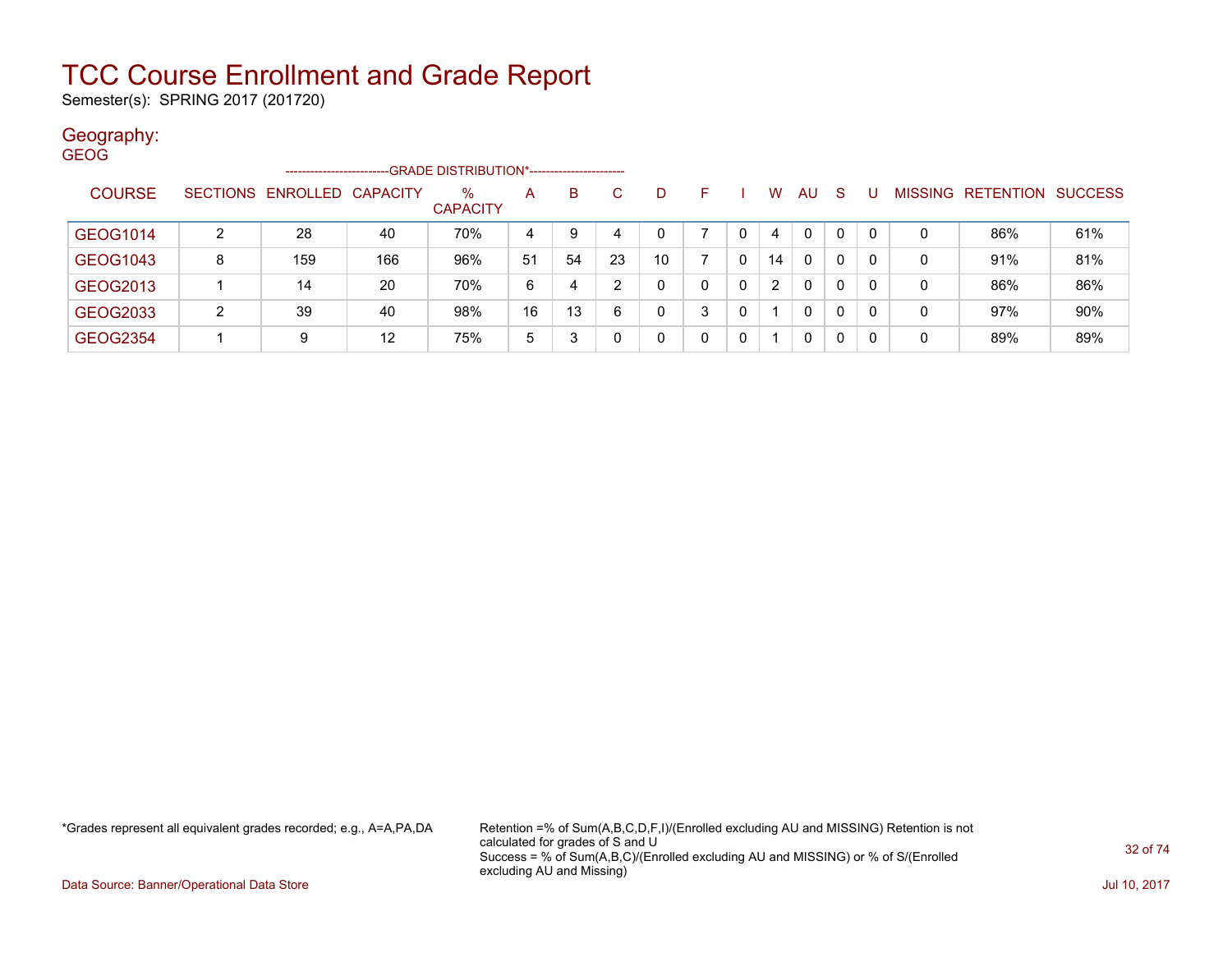Semester(s): SPRING 2017 (201720)

### Geology:

GEOL

|                 |   | ----------------------     |    | -GRADE DISTRIBUTION*----------------------- |    |    |   |  |               |              |   |   |   |                           |     |
|-----------------|---|----------------------------|----|---------------------------------------------|----|----|---|--|---------------|--------------|---|---|---|---------------------------|-----|
| <b>COURSE</b>   |   | SECTIONS ENROLLED CAPACITY |    | %<br><b>CAPACITY</b>                        | А  | в  |   |  | W             | AU           | S | U |   | MISSING RETENTION SUCCESS |     |
| <b>GEOL1014</b> | 4 | 82                         | 84 | 98%                                         | 37 | 23 |   |  | 9             | 0            |   |   | 0 | 89%                       | 82% |
| <b>GEOL1024</b> |   | 18                         | 20 | 90%                                         |    | 6  | 4 |  |               | 0            |   |   | 0 | 61%                       | 61% |
| <b>GEOL1113</b> |   | 18                         | 20 | 90%                                         | 8  |    |   |  | $\mathcal{P}$ | $\mathbf{0}$ |   |   | 0 | 89%                       | 83% |

\*Grades represent all equivalent grades recorded; e.g., A=A,PA,DA Retention =% of Sum(A,B,C,D,F,I)/(Enrolled excluding AU and MISSING) Retention is not calculated for grades of S and U Success = % of Sum(A,B,C)/(Enrolled excluding AU and MISSING) or % of S/(Enrolled excluding AU and Missing)

Data Source: Banner/Operational Data Store Jul 10, 2017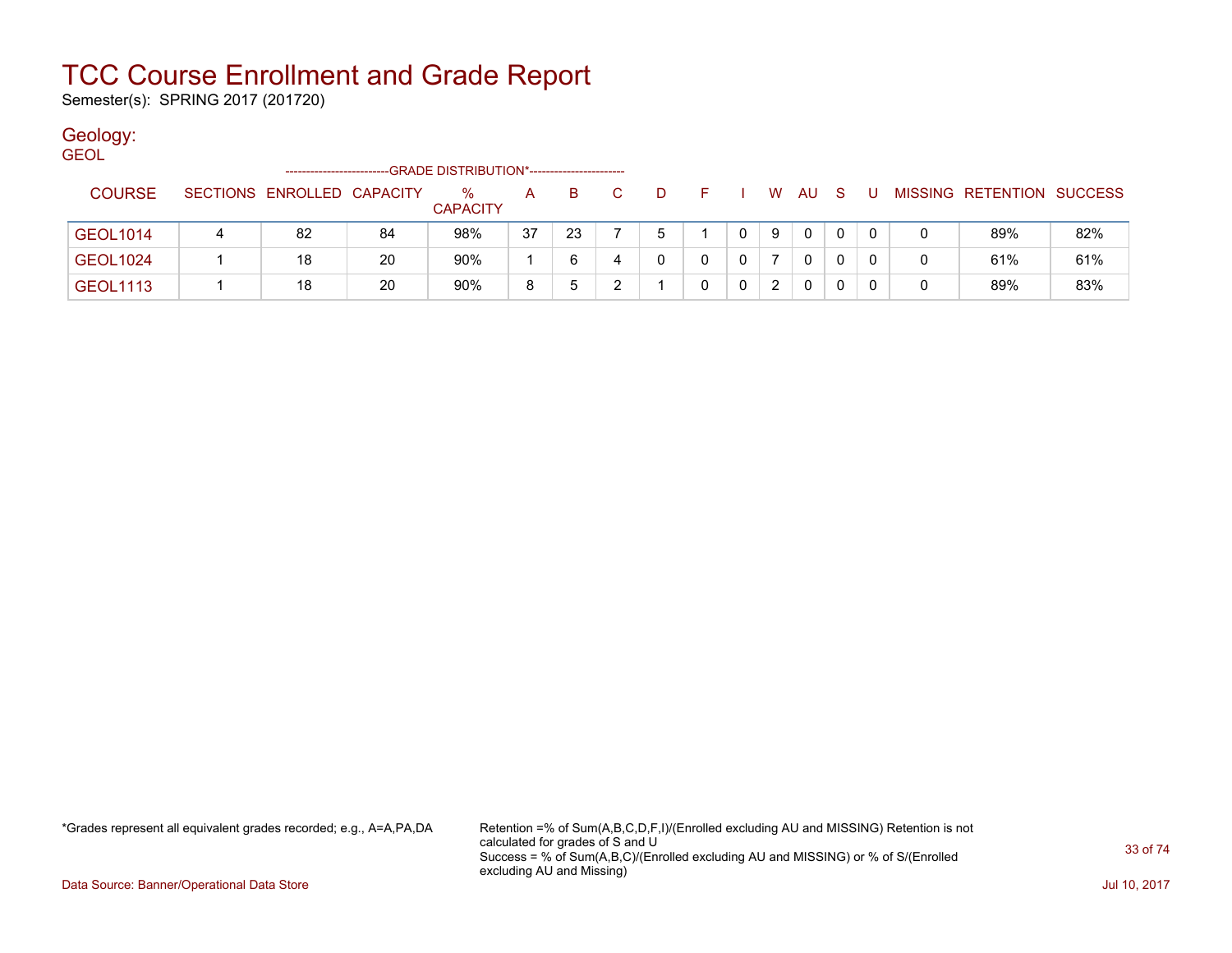Semester(s): SPRING 2017 (201720)

### German:

GRMN

| _ _ _ _ _ _     | -------------------------  |    | -GRADE DISTRIBUTION*----------------------- |    |     |     |       |  |        |  |                           |     |
|-----------------|----------------------------|----|---------------------------------------------|----|-----|-----|-------|--|--------|--|---------------------------|-----|
| <b>COURSE</b>   | SECTIONS ENROLLED CAPACITY |    | %<br><b>CAPACITY</b>                        | A  | - B | D D | - F - |  | . WAUS |  | MISSING RETENTION SUCCESS |     |
| <b>GRMN1103</b> |                            | 20 | 75%                                         | 12 |     |     |       |  |        |  | 100%                      | 93% |
| <b>GRMN1213</b> |                            | 20 | 55%                                         |    |     |     |       |  |        |  | 82%                       | 82% |

\*Grades represent all equivalent grades recorded; e.g., A=A,PA,DA Retention =% of Sum(A,B,C,D,F,I)/(Enrolled excluding AU and MISSING) Retention is not calculated for grades of S and U Success = % of Sum(A,B,C)/(Enrolled excluding AU and MISSING) or % of S/(Enrolled excluding AU and Missing)

Data Source: Banner/Operational Data Store **July 10, 2017 Contract Store July 10, 2017**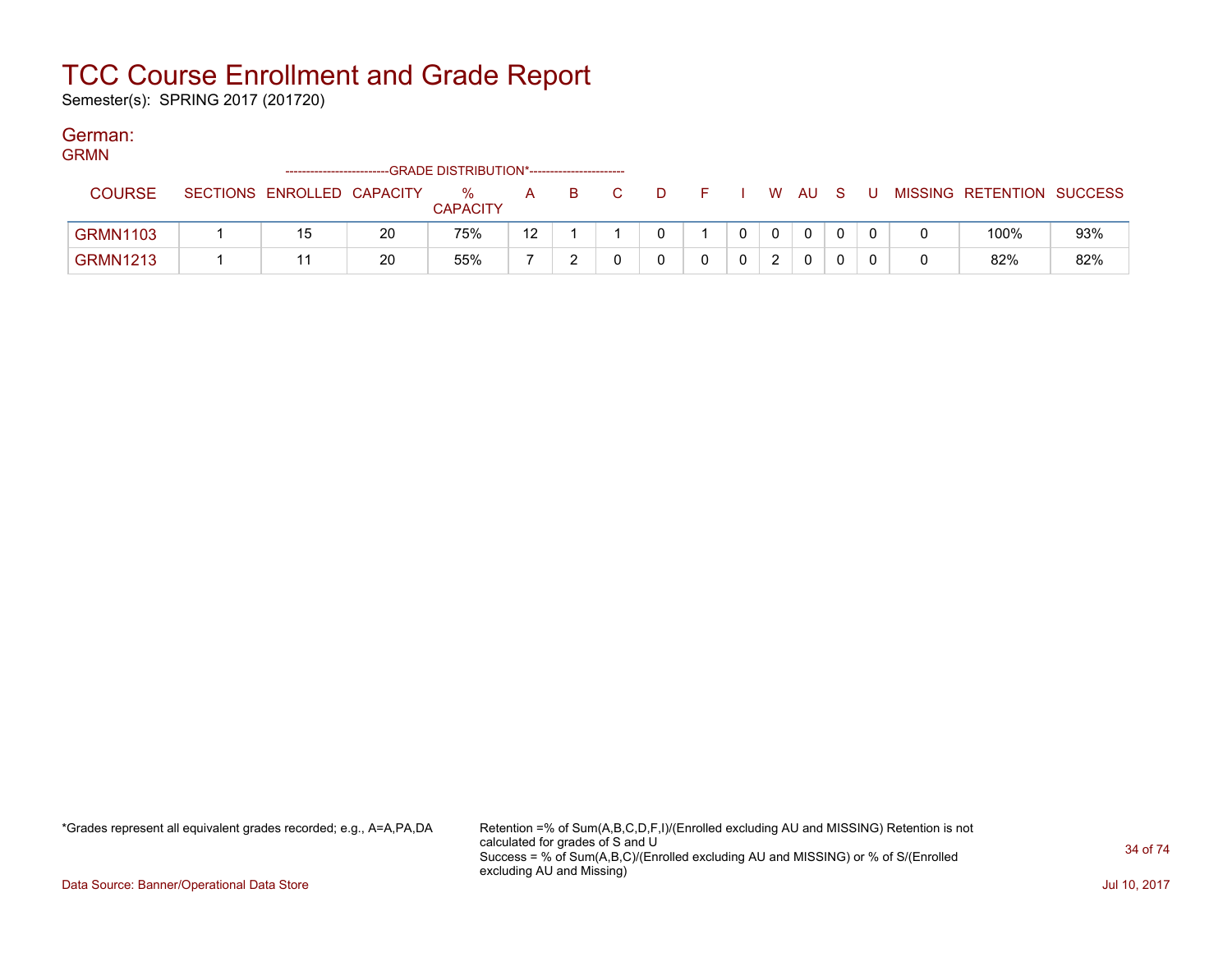Semester(s): SPRING 2017 (201720)

#### History: **HIST**

| .               |    | ----------------------- |                 | -GRADE DISTRIBUTION*----------------------- |     |     |              |    |     |              |                   |                |              |          |         |                  |                |
|-----------------|----|-------------------------|-----------------|---------------------------------------------|-----|-----|--------------|----|-----|--------------|-------------------|----------------|--------------|----------|---------|------------------|----------------|
| <b>COURSE</b>   |    | SECTIONS ENROLLED       | <b>CAPACITY</b> | %<br><b>CAPACITY</b>                        | Α   | B   | $\mathbf{C}$ | D  | F   |              | W                 | AU             | <sub>S</sub> |          | MISSING | <b>RETENTION</b> | <b>SUCCESS</b> |
| <b>HIST1053</b> | 6  | 111                     | 150             | 74%                                         | 36  | 17  | 17           | 8  | 20  | $\Omega$     | 13                | $\Omega$       | $\Omega$     | $\Omega$ | 0       | 88%              | 63%            |
| <b>HIST1063</b> | 3  | 66                      | 70              | 94%                                         | 20  | 19  | 10           | 4  | 6   | 0            | 5                 | $\overline{2}$ | 0            | $\Omega$ | 0       | 92%              | 77%            |
| <b>HIST1073</b> | 3  | 58                      | 72              | 81%                                         | 14  | 28  | 9            | 3  | ົ   | $\mathbf{0}$ | $\overline{2}$    | $\Omega$       | 0            | $\Omega$ | 0       | 97%              | 88%            |
| <b>HIST1483</b> | 30 | 677                     | 748             | 91%                                         | 210 | 163 | 84           | 33 | 74  | 2            | 110               |                | 0            | 0        | 0       | 84%              | 68%            |
| <b>HIST1493</b> | 66 | 1,423                   | 1,646           | 86%                                         | 418 | 275 | 206          | 93 | 175 | 4            | 251               | и              | 0            | $\Omega$ | 0       | 82%              | 63%            |
| <b>HIST2333</b> |    | 23                      | 30              | 77%                                         | 9   | 8   | 4            | 0  |     | $\mathbf{0}$ |                   | $\Omega$       | 0            | $\Omega$ | 0       | 96%              | 91%            |
| <b>HIST2523</b> | 3  | 52                      | 70              | 74%                                         | 11  | 10  | 2            | 3  | 14  | 0            | $12 \overline{ }$ | 0              | 0            | 0        | 0       | 77%              | 44%            |

\*Grades represent all equivalent grades recorded; e.g., A=A,PA,DA Retention =% of Sum(A,B,C,D,F,I)/(Enrolled excluding AU and MISSING) Retention is not calculated for grades of S and U Success = % of Sum(A,B,C)/(Enrolled excluding AU and MISSING) or % of S/(Enrolled excluding AU and Missing)

Data Source: Banner/Operational Data Store Jul 10, 2017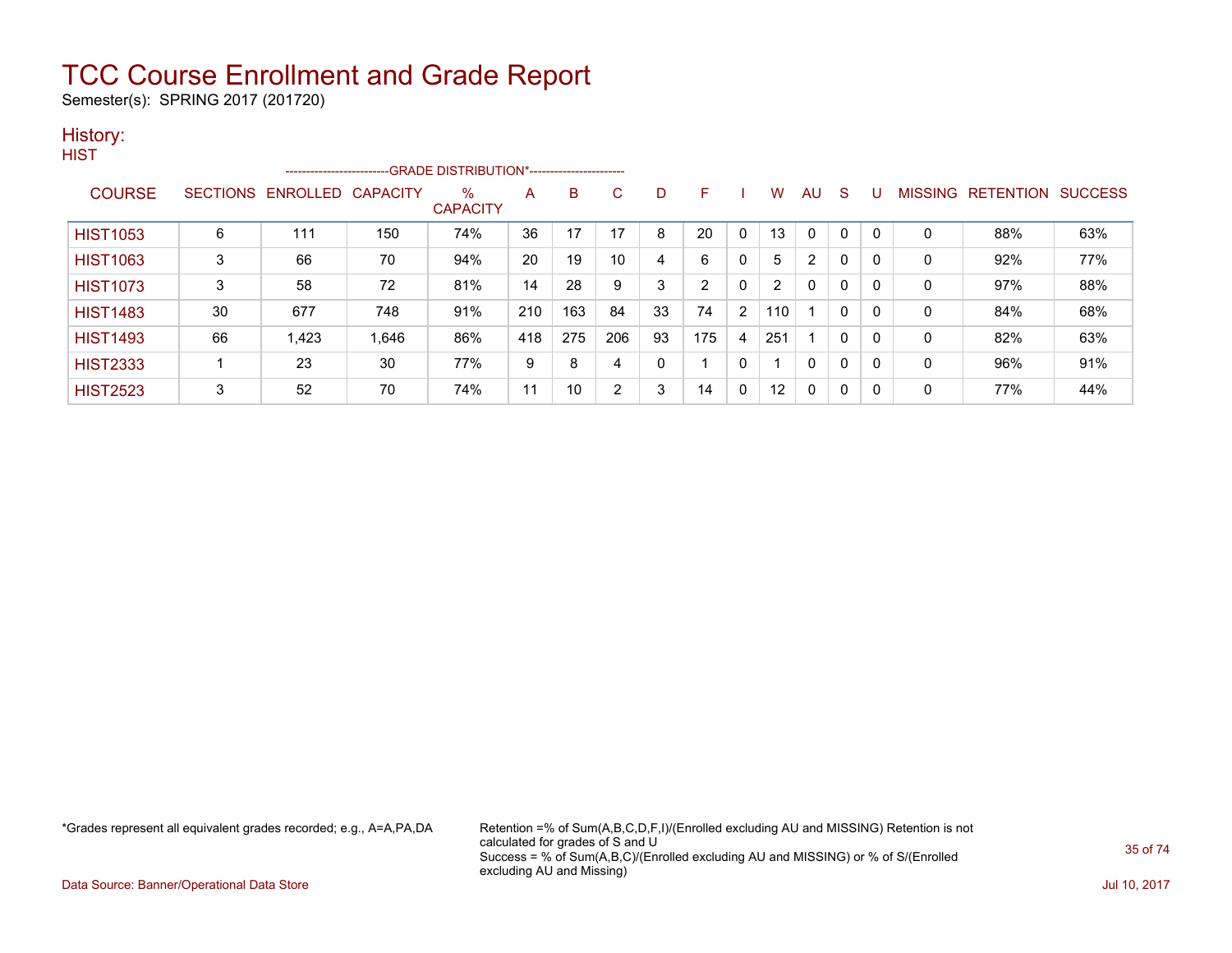Semester(s): SPRING 2017 (201720)

### Health Information Technology: **HITC**

| ------------------------GRADE                DISTRIBUTION*---------------------- |                 |                 |                 |                         |                |                |                |          |   |          |                |              |          |              |                |                  |                |
|----------------------------------------------------------------------------------|-----------------|-----------------|-----------------|-------------------------|----------------|----------------|----------------|----------|---|----------|----------------|--------------|----------|--------------|----------------|------------------|----------------|
| <b>COURSE</b>                                                                    | <b>SECTIONS</b> | <b>ENROLLED</b> | <b>CAPACITY</b> | $\%$<br><b>CAPACITY</b> | A              | B              | C              | D        | F |          | W              | AU           | S        |              | <b>MISSING</b> | <b>RETENTION</b> | <b>SUCCESS</b> |
| <b>HITC1131</b>                                                                  |                 | 8               | 18              | 44%                     | $\overline{2}$ | 2              |                | $\Omega$ | 0 | $\Omega$ | 3              | $\Omega$     | $\Omega$ | $\mathbf{0}$ | 0              | 62%              | 62%            |
| <b>HITC1213</b>                                                                  |                 | 9               | 18              | 50%                     | 5              | $\overline{2}$ |                | 0        | 0 | 0        |                | 0            | 0        | 0            | 0              | 89%              | 89%            |
| <b>HITC1223</b>                                                                  |                 | 11              | 18              | 61%                     | $\overline{ }$ |                | $\overline{2}$ | 0        | 0 | 0        |                | $\mathbf{0}$ | 0        | $\Omega$     | 0              | 91%              | 91%            |
| <b>HITC1333</b>                                                                  |                 | 15              | 18              | 83%                     | 0              | 10             | 5              | 0        | 0 | 0        | 0              | $\Omega$     | $\Omega$ | $\Omega$     | 0              | 100%             | 100%           |
| <b>HITC1353</b>                                                                  |                 | 11              | 18              | 61%                     | 4              | 3              | $\overline{2}$ | 0        |   | 0        |                | $\mathbf{0}$ | 0        | $\Omega$     | 0              | 91%              | 82%            |
| <b>HITC2053</b>                                                                  |                 | 14              | 18              | 78%                     | 3              | 5              | 3              |          | 0 | $\Omega$ | $\overline{2}$ | $\Omega$     | $\Omega$ | $\Omega$     | 0              | 86%              | 79%            |
| <b>HITC2121</b>                                                                  |                 | 15              | 25              | 60%                     | 3              | 12             | 0              | $\Omega$ | 0 | 0        | 0              | $\mathbf{0}$ | $\Omega$ | 0            | 0              | 100%             | 100%           |
| <b>HITC2133</b>                                                                  |                 | 14              | 18              | 78%                     | 2              | 8              | 4              | $\Omega$ | 0 | 0        | 0              | $\mathbf{0}$ | $\Omega$ | 0            | 0              | 100%             | 100%           |
| <b>HITC2403</b>                                                                  |                 | 15              | 18              | 83%                     |                | 6              |                | 0        | 0 |          | 0              | $\mathbf{0}$ | 0        | 0            | 0              | 100%             | 93%            |
| <b>HITC2412</b>                                                                  |                 | 15              | 18              | 83%                     | 12             | 0              | 3              | 0        | 0 | 0        | 0              | 0            | 0        | 0            | 0              | 100%             | 100%           |

\*Grades represent all equivalent grades recorded; e.g., A=A,PA,DA Retention =% of Sum(A,B,C,D,F,I)/(Enrolled excluding AU and MISSING) Retention is not calculated for grades of S and U Success = % of Sum(A,B,C)/(Enrolled excluding AU and MISSING) or % of S/(Enrolled excluding AU and Missing)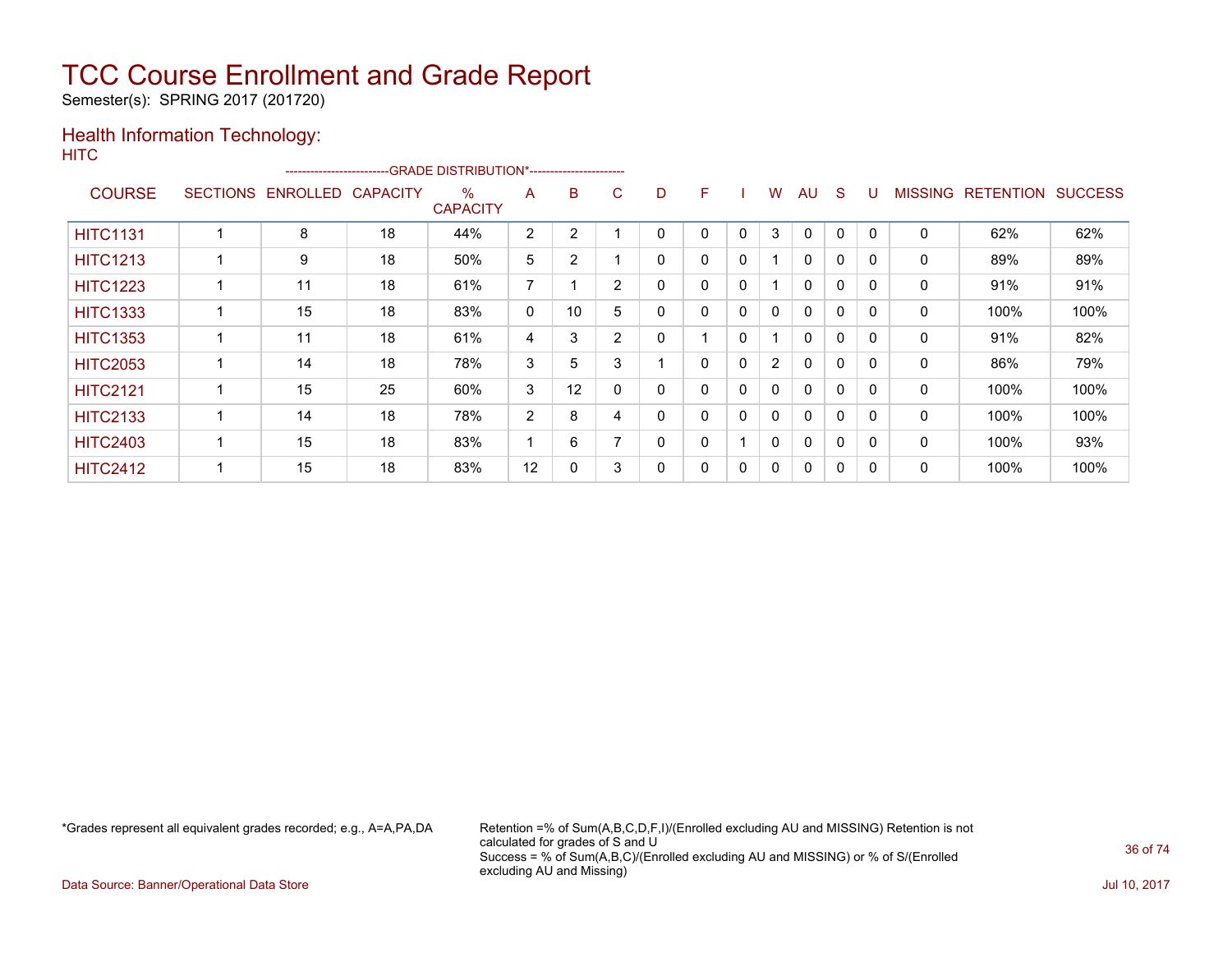Semester(s): SPRING 2017 (201720)

### Horticulture Technology:

| M.<br>۰. |  |
|----------|--|

|                 |   |                   |                 | -------------------------GRADE DISTRIBUTION*----------------------- |    |                |                |   |   |              |                |              |              |          |                |                  |                |
|-----------------|---|-------------------|-----------------|---------------------------------------------------------------------|----|----------------|----------------|---|---|--------------|----------------|--------------|--------------|----------|----------------|------------------|----------------|
| <b>COURSE</b>   |   | SECTIONS ENROLLED | <b>CAPACITY</b> | $\%$<br><b>CAPACITY</b>                                             | A  | B              | C              | D | F |              | w              | AU           | <sub>S</sub> | U        | <b>MISSING</b> | <b>RETENTION</b> | <b>SUCCESS</b> |
| <b>HORT1151</b> |   | 15                | 20              | 75%                                                                 | 12 | 2              |                | 0 | 0 | 0            | 0              | $\Omega$     | 0            |          | 0              | 100%             | 100%           |
| <b>HORT1233</b> | 2 | 18                | 40              | 45%                                                                 | 12 | 5              |                | 0 | 0 | 0            | 0              | $\mathbf{0}$ | $\mathbf{0}$ | $\Omega$ | 0              | 100%             | 100%           |
| <b>HORT1303</b> |   | 5                 | 20              | 25%                                                                 | 3  | $\Omega$       |                | 0 | 0 | 0            | $\overline{2}$ | $\mathbf{0}$ | $\mathbf{0}$ | $\Omega$ | $\mathbf{0}$   | 60%              | 60%            |
| <b>HORT1353</b> |   | 5                 | 20              | 25%                                                                 |    |                | $\overline{2}$ | 0 | 0 | 0            |                | $\mathbf{0}$ | $\mathbf{0}$ | $\Omega$ | 0              | 80%              | 80%            |
| <b>HORT1363</b> |   | 4                 | 20              | 20%                                                                 | 2  | 2              |                | 0 | 0 | 0            | 0              | $\mathbf{0}$ | $\mathbf{0}$ | $\Omega$ | 0              | 100%             | 100%           |
| <b>HORT1381</b> |   | 12                | 20              | 60%                                                                 | 12 | 0              |                | 0 | 0 | 0            | 0              | $\mathbf{0}$ | 0            |          | 0              | 100%             | 100%           |
| <b>HORT1413</b> |   | 5                 | 20              | 25%                                                                 | 4  | 0              |                | 0 |   | 0            | 0              | $\mathbf{0}$ | 0            | $\Omega$ | 0              | 100%             | 80%            |
| <b>HORT2251</b> | 2 | 15                | 16              | 94%                                                                 | 10 | $\overline{2}$ |                | 0 | 0 | 2            | 0              | $\mathbf{0}$ | $\Omega$     |          | $\Omega$       | 100%             | 87%            |
| <b>HORT2363</b> |   | 7                 | 14              | 50%                                                                 | 6  | 0              |                | 0 | 0 | $\mathbf{0}$ |                | $\mathbf{0}$ | $\mathbf{0}$ | $\Omega$ | 0              | 86%              | 86%            |
| <b>HORT2401</b> |   | 4                 | 10              | 40%                                                                 | 4  | $\Omega$       |                | 0 | 0 | 0            | $\mathbf{0}$   | $\mathbf{0}$ | $\mathbf{0}$ | $\Omega$ | $\mathbf{0}$   | 100%             | 100%           |
| <b>HORT2423</b> |   | 4                 | 3               | 133%                                                                | 4  | 0              |                | 0 | 0 | 0            | 0              | $\mathbf{0}$ | 0            |          | 0              | 100%             | 100%           |

\*Grades represent all equivalent grades recorded; e.g., A=A,PA,DA Retention =% of Sum(A,B,C,D,F,I)/(Enrolled excluding AU and MISSING) Retention is not calculated for grades of S and U Success = % of Sum(A,B,C)/(Enrolled excluding AU and MISSING) or % of S/(Enrolled excluding AU and Missing)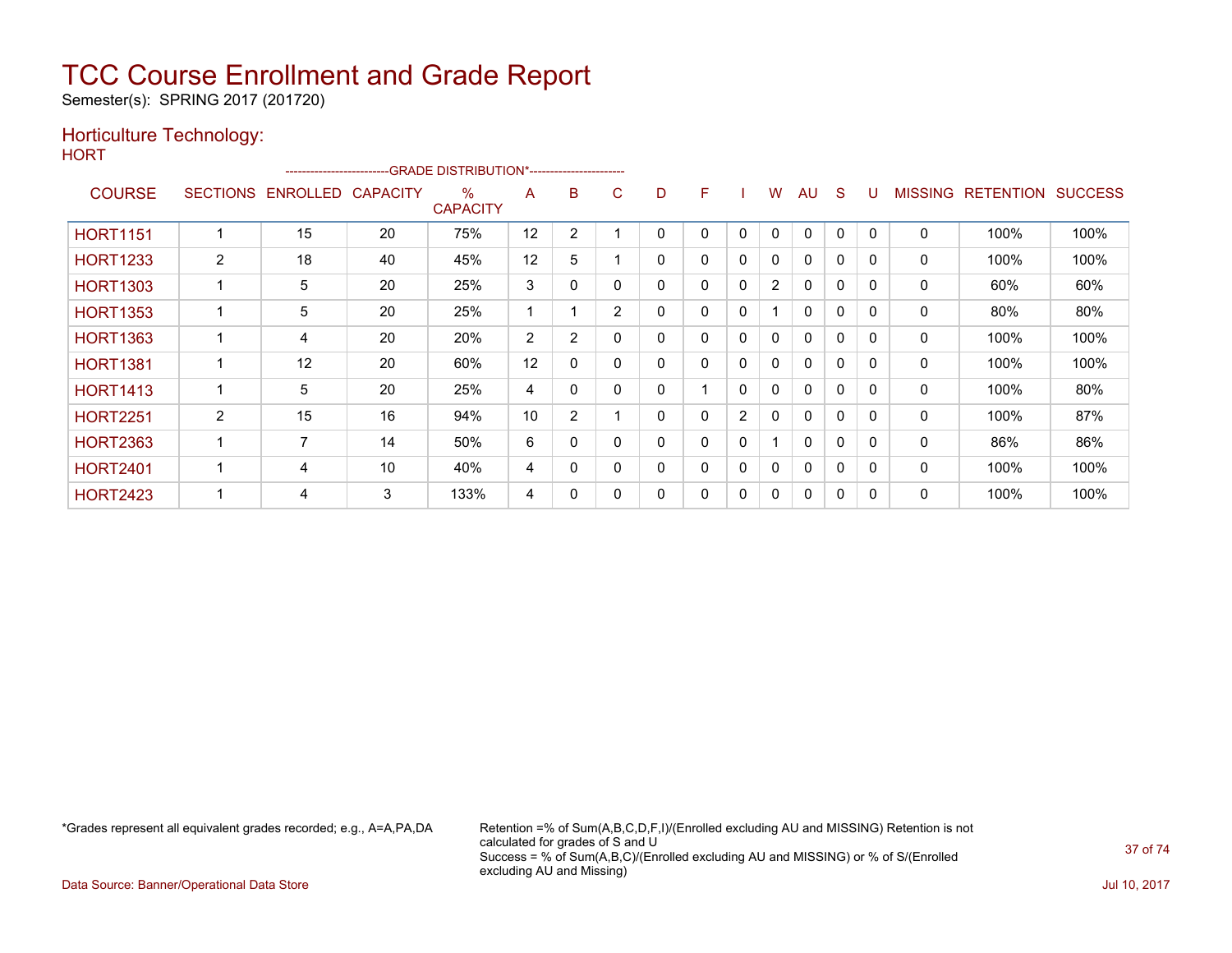Semester(s): SPRING 2017 (201720)

#### Human Resources: HRES

| סבאד            |   | -----------------------    |    | -GRADE DISTRIBUTION*----------------------- |                   |   |              |              |    |              |          |              |              |   |   |                           |     |
|-----------------|---|----------------------------|----|---------------------------------------------|-------------------|---|--------------|--------------|----|--------------|----------|--------------|--------------|---|---|---------------------------|-----|
| <b>COURSE</b>   |   | SECTIONS ENROLLED CAPACITY |    | %<br><b>CAPACITY</b>                        | A                 | B | $\mathbf{C}$ | D            | F. |              | W        | AU           | -S           | U |   | MISSING RETENTION SUCCESS |     |
| <b>HRES1313</b> | 2 | 33                         | 40 | 82%                                         | $12 \overline{ }$ | 8 | 6            | 0            | 6  | 0            |          | $\mathbf{0}$ | $\mathbf{0}$ | 0 | 0 | 97%                       | 79% |
| <b>HRES1343</b> |   | 10                         | 20 | 50%                                         | 7                 |   |              | 0            |    | $\mathbf{0}$ | $\Omega$ | $\mathbf{0}$ | $\Omega$     | 0 | 0 | 100%                      | 90% |
| <b>HRES2323</b> |   | 8                          | 20 | 40%                                         | 2                 | 5 | $\Omega$     | $\mathbf{0}$ |    | $\mathbf{0}$ |          | $\Omega$     | $\mathbf{0}$ | 0 | 0 | 88%                       | 88% |
| <b>HRES2333</b> |   | 4                          | 20 | 20%                                         | 2                 |   |              | 0            |    | $\mathbf{0}$ | $\Omega$ | $\mathbf{0}$ | $\Omega$     | 0 | 0 | 100%                      | 75% |
| <b>HRES2353</b> |   | 11                         | 36 | 31%                                         |                   | 3 | 0            | 0            |    | 0            |          | 0            | 0            | 0 | 0 | 91%                       | 91% |

\*Grades represent all equivalent grades recorded; e.g., A=A,PA,DA Retention =% of Sum(A,B,C,D,F,I)/(Enrolled excluding AU and MISSING) Retention is not calculated for grades of S and U Success = % of Sum(A,B,C)/(Enrolled excluding AU and MISSING) or % of S/(Enrolled excluding AU and Missing)

Data Source: Banner/Operational Data Store Jul 10, 2017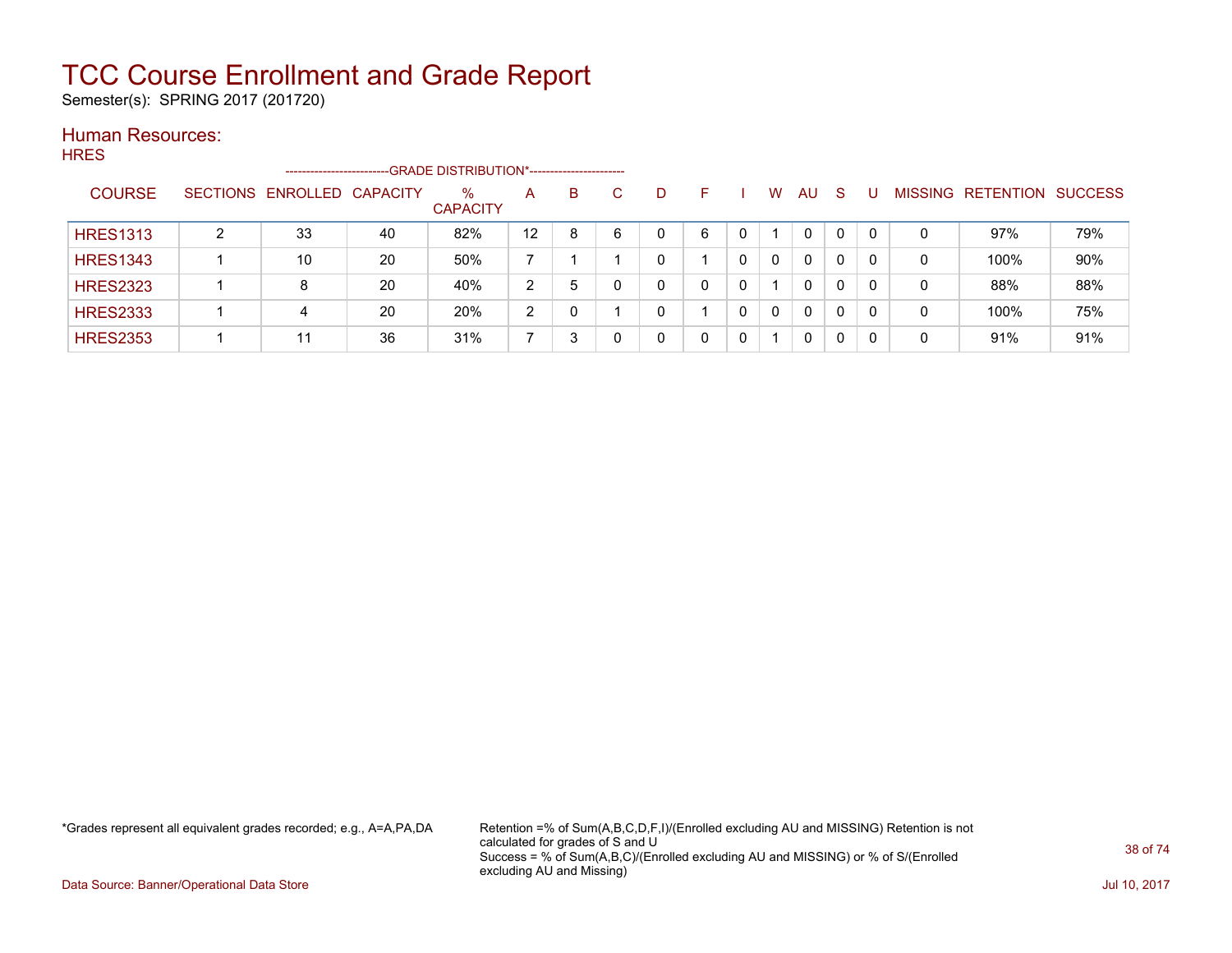Semester(s): SPRING 2017 (201720)

### Human Services:

| ×<br>٠<br>۰. |
|--------------|
|--------------|

|                 | -------------------------GRADE DISTRIBUTION*----------------------- |                       |                 |                      |                |                |          |                |   |              |                |              |              |          |                |                  |                |
|-----------------|---------------------------------------------------------------------|-----------------------|-----------------|----------------------|----------------|----------------|----------|----------------|---|--------------|----------------|--------------|--------------|----------|----------------|------------------|----------------|
| <b>COURSE</b>   |                                                                     | SECTIONS ENROLLED     | <b>CAPACITY</b> | %<br><b>CAPACITY</b> | A              | B              | C        | D              | F |              | W              | AU           | <sub>S</sub> | U        | <b>MISSING</b> | <b>RETENTION</b> | <b>SUCCESS</b> |
| <b>HSVC1113</b> | 2                                                                   | 50                    | 55              | 91%                  | 21             | 3              | 10       |                | 3 | 0            | 12             | $\mathbf{0}$ | $\mathbf{0}$ | $\Omega$ | $\mathbf 0$    | 76%              | 68%            |
| <b>HSVC1213</b> | $\overline{2}$                                                      | 38                    | 60              | 63%                  | 32             | $\mathbf{0}$   | 0        | 0              | 3 | 0            | 3              | $\mathbf{0}$ | 0            | $\Omega$ | 0              | 92%              | 84%            |
| <b>HSVC1313</b> | $\overline{2}$                                                      | 22                    | 40              | 55%                  | 18             |                |          | 0              |   | $\mathbf{0}$ |                | $\mathbf{0}$ | $\mathbf{0}$ | $\Omega$ | 0              | 95%              | 91%            |
| <b>HSVC1413</b> |                                                                     | 17                    | 20              | 85%                  | 4              | $\overline{2}$ |          | 0              | 0 | 2            | 8              | $\mathbf{0}$ | $\mathbf{0}$ | $\Omega$ | 0              | 53%              | 41%            |
| <b>HSVC1423</b> |                                                                     | 17                    | 20              | 85%                  | $\overline{2}$ | 3              | 2        | 0              | 0 |              | 9              | $\mathbf{0}$ | $\mathbf{0}$ | $\Omega$ | 0              | 47%              | 41%            |
| <b>HSVC1443</b> |                                                                     | $\mathbf{2}^{\prime}$ | 20              | 10%                  | 0              | 0              |          | 0              | 0 | 2            | 0              | $\mathbf{0}$ | $\mathbf{0}$ | $\Omega$ | 0              | 100%             | 0%             |
| <b>HSVC2023</b> | 3                                                                   | 54                    | 75              | 72%                  | 31             | 13             | 4        | 0              |   |              | 4              | $\mathbf{0}$ | $\mathbf{0}$ | $\Omega$ | $\mathbf 0$    | 93%              | 89%            |
| <b>HSVC2053</b> | $\overline{2}$                                                      | 36                    | 48              | 75%                  | 31             | $\mathbf{0}$   |          |                |   | $\mathbf{0}$ | $\overline{2}$ | $\mathbf{0}$ | $\mathbf{0}$ | $\Omega$ | 0              | 94%              | 89%            |
| <b>HSVC2113</b> | 4                                                                   | 46                    | 60              | 77%                  | 25             |                | $\Omega$ | 0              |   | 14           | 5              | $\mathbf{0}$ | $\mathbf{0}$ | $\Omega$ | $\mathbf 0$    | 89%              | 57%            |
| <b>HSVC2153</b> |                                                                     | 4                     | 5               | 80%                  | 4              | 0              |          | 0              | 0 | 0            | $\mathbf{0}$   | $\mathbf{0}$ | $\mathbf{0}$ | $\Omega$ | 0              | 100%             | 100%           |
| <b>HSVC2163</b> |                                                                     | 3                     | 5               | 60%                  | 3              | 0              | 0        | 0              | 0 | 0            | 0              | $\mathbf{0}$ | 0            | $\Omega$ | 0              | 100%             | 100%           |
| <b>HSVC2203</b> |                                                                     | 7                     | 20              | 35%                  | 3              | $\overline{2}$ |          | $\overline{2}$ | 0 | 0            | 0              | $\mathbf{0}$ | $\mathbf{0}$ | $\Omega$ | 0              | 100%             | 71%            |

\*Grades represent all equivalent grades recorded; e.g., A=A,PA,DA Retention =% of Sum(A,B,C,D,F,I)/(Enrolled excluding AU and MISSING) Retention is not calculated for grades of S and U Success = % of Sum(A,B,C)/(Enrolled excluding AU and MISSING) or % of S/(Enrolled excluding AU and Missing)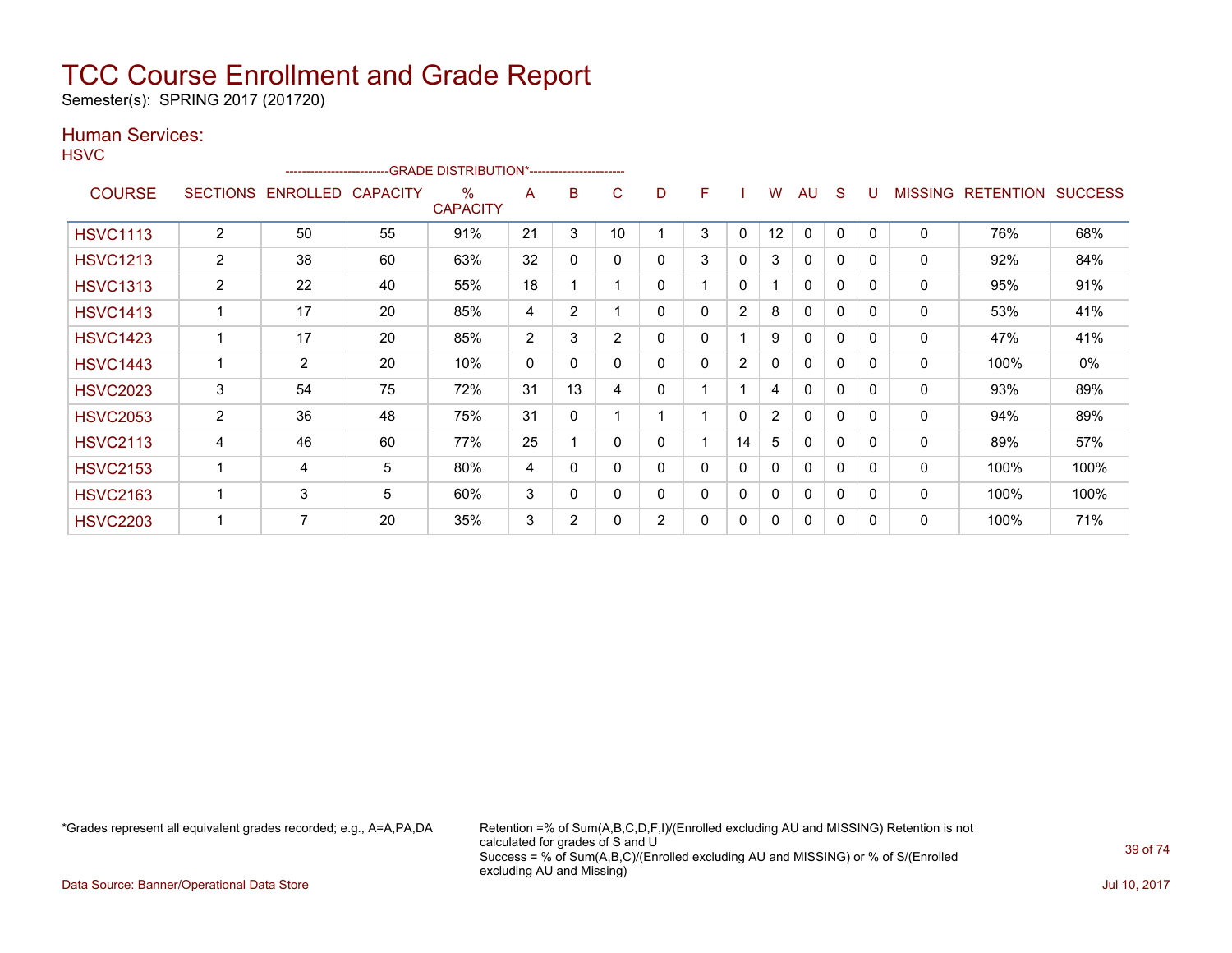Semester(s): SPRING 2017 (201720)

#### Humanities: **HUMN**

| .               |                 | ------------------------ |                 | -GRADE DISTRIBUTION*----------------------- |     |                |          |          |              |                |                |              |             |              |                |                  |                |
|-----------------|-----------------|--------------------------|-----------------|---------------------------------------------|-----|----------------|----------|----------|--------------|----------------|----------------|--------------|-------------|--------------|----------------|------------------|----------------|
| <b>COURSE</b>   | <b>SECTIONS</b> | ENROLLED                 | <b>CAPACITY</b> | $\%$<br><b>CAPACITY</b>                     | A   | B              | C        | D        | F            |                | W              | AU           | S           |              | <b>MISSING</b> | <b>RETENTION</b> | <b>SUCCESS</b> |
| <b>HUMN2113</b> | 40              | 859                      | 984             | 87%                                         | 308 | 201            | 110      | 47       | 69           | $\overline{2}$ | 122            | $\mathbf 0$  | $\mathbf 0$ | $\Omega$     | 0              | 86%              | 72%            |
| <b>HUMN2223</b> | 18              | 372                      | 425             | 88%                                         | 167 | 77             | 60       | 12       | 27           | $\mathbf{0}$   | 29             | 0            | 0           |              | 0              | 92%              | 82%            |
| <b>HUMN2323</b> | $\overline{2}$  | 47                       | 48              | 98%                                         | 36  | 4              | 3        | 0        |              | 0              | $\overline{2}$ |              | $\mathbf 0$ | $\Omega$     | 0              | 96%              | 93%            |
| <b>HUMN2333</b> |                 | 26                       | 30              | 87%                                         | 19  | $\overline{2}$ |          | $\Omega$ | $\Omega$     | 2              | 2              | $\Omega$     | $\Omega$    | $\Omega$     | $\mathbf{0}$   | 92%              | 85%            |
| <b>HUMN2443</b> | 3               | 63                       | 70              | 90%                                         | 29  | 16             |          | 5        | 4            | 0              | $\overline{2}$ | 0            | 0           |              | 0              | 97%              | 83%            |
| <b>HUMN2553</b> |                 | 25                       | 25              | 100%                                        | 4   | 5              | 8        | 2        | 4            |                |                | $\mathbf{0}$ | 0           | $\Omega$     | 0              | 96%              | 68%            |
| <b>HUMN2613</b> |                 | 18                       | 20              | 90%                                         | 7   | 3              | $\Omega$ | 0        |              | 0              |                | $\Omega$     | $\mathbf 0$ | $\Omega$     | 0              | 61%              | 56%            |
| <b>HUMN2663</b> | 3               | 54                       | 60              | 90%                                         | 29  | 10             | 5        |          | 6            | $\mathbf{0}$   | 3              | 0            | $\Omega$    | <sup>0</sup> | 0              | 94%              | 81%            |
| <b>HUMN2773</b> |                 | 20                       | 20              | 100%                                        | 12  | 5              | 0        |          | $\mathbf{0}$ | 0              | $\overline{2}$ | $\Omega$     | 0           | $\Omega$     | 0              | 90%              | 85%            |

\*Grades represent all equivalent grades recorded; e.g., A=A,PA,DA Retention =% of Sum(A,B,C,D,F,I)/(Enrolled excluding AU and MISSING) Retention is not calculated for grades of S and U Success = % of Sum(A,B,C)/(Enrolled excluding AU and MISSING) or % of S/(Enrolled excluding AU and Missing)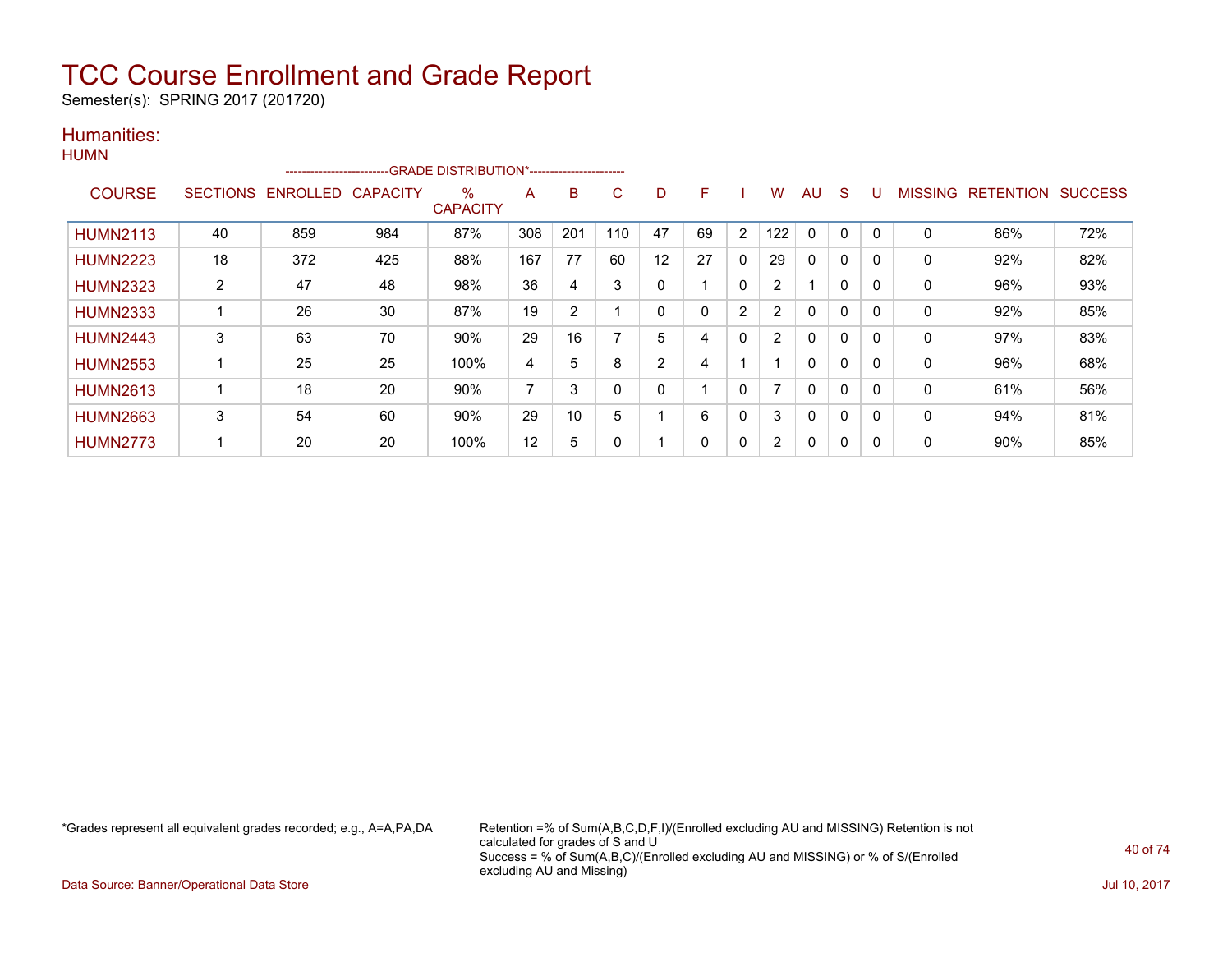Semester(s): SPRING 2017 (201720)

### Interpreter Education:

INED

|                 | ------------------------   |    |                         |   |   |    |  |   |    |              |   |                   |                |
|-----------------|----------------------------|----|-------------------------|---|---|----|--|---|----|--------------|---|-------------------|----------------|
| <b>COURSE</b>   | SECTIONS ENROLLED CAPACITY |    | $\%$<br><b>CAPACITY</b> | A | B | D. |  | W | AU | <sub>S</sub> |   | MISSING RETENTION | <b>SUCCESS</b> |
| <b>INED1423</b> | 19                         | 20 | 95%                     | 5 | 4 | 0  |  | b | 0  |              | 0 | 74%               | 68%            |
| <b>INED2233</b> |                            | 15 | 73%                     | 3 | 6 |    |  | 0 | 0  |              | 0 | 100%              | 100%           |
| <b>INED2403</b> | 10                         | 15 | 67%                     | 4 |   |    |  | 0 | 0  |              | 0 | 100%              | 100%           |
| <b>INED2443</b> | 10                         | 15 | 67%                     | 4 | 6 |    |  |   | 0  |              | 0 | 100%              | 100%           |

\*Grades represent all equivalent grades recorded; e.g., A=A,PA,DA Retention =% of Sum(A,B,C,D,F,I)/(Enrolled excluding AU and MISSING) Retention is not calculated for grades of S and U Success = % of Sum(A,B,C)/(Enrolled excluding AU and MISSING) or % of S/(Enrolled excluding AU and Missing)

Data Source: Banner/Operational Data Store Jul 10, 2017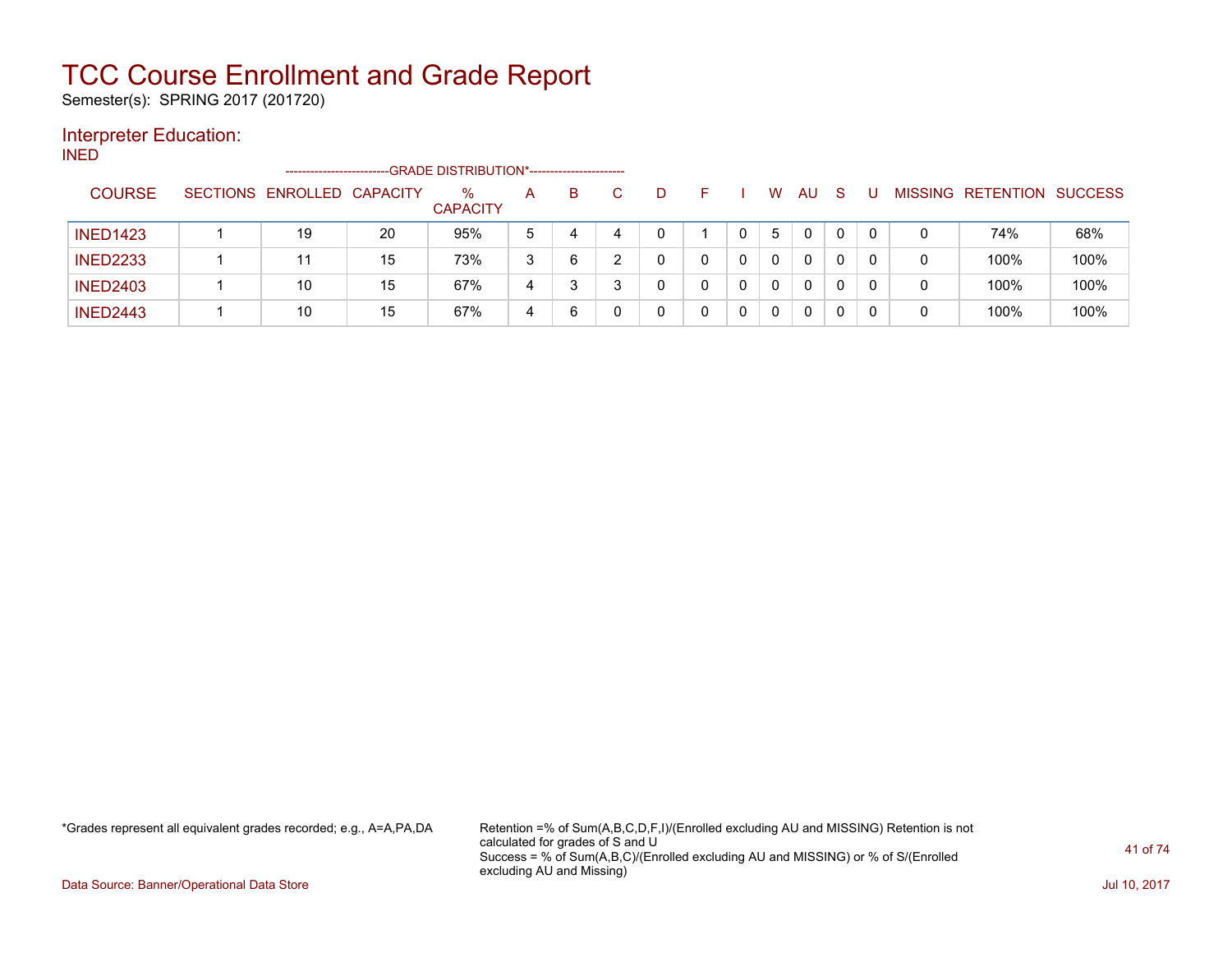Semester(s): SPRING 2017 (201720)

#### Interior Design: INTD

|                 | -GRADE DISTRIBUTION*----------------------- |                   |    |                         |    |              |                |              |   |              |              |              |              |              |                |                  |                |
|-----------------|---------------------------------------------|-------------------|----|-------------------------|----|--------------|----------------|--------------|---|--------------|--------------|--------------|--------------|--------------|----------------|------------------|----------------|
| <b>COURSE</b>   | <b>SECTIONS</b>                             | ENROLLED CAPACITY |    | $\%$<br><b>CAPACITY</b> | A  | B            | C              | D            | F |              | W            | AU           | S            | U            | <b>MISSING</b> | <b>RETENTION</b> | <b>SUCCESS</b> |
| <b>INTD1303</b> |                                             | 6                 | 20 | 30%                     | 6  | 0            | 0              | $\Omega$     | 0 | 0            | $\mathbf{0}$ | $\mathbf{0}$ | $\mathbf{0}$ | $\mathbf{0}$ | $\mathbf 0$    | 100%             | 100%           |
| <b>INTD1443</b> |                                             | 20                | 20 | 100%                    | 9  | 9            |                | $\Omega$     | 0 | 0            |              | 0            | $\mathbf{0}$ | 0            | $\mathbf{0}$   | 95%              | 95%            |
| <b>INTD1483</b> | $\overline{2}$                              | 18                | 19 | 95%                     | 12 | 3            | $\overline{2}$ | 0            | 0 | 0            |              | 0            | 0            | 0            | 0              | 94%              | 94%            |
| <b>INTD1493</b> | $\overline{2}$                              | 17                | 18 | 94%                     | 15 |              | $\mathbf{0}$   | $\mathbf{0}$ |   | $\mathbf{0}$ | 0            | $\mathbf 0$  | 0            | 0            | $\mathbf 0$    | 100%             | 94%            |
| <b>INTD2343</b> |                                             | 2                 | 3  | 67%                     | 2  | 0            | 0              | 0            | 0 | 0            | 0            | 0            | 0            | 0            | 0              | 100%             | 100%           |
| <b>INTD2353</b> | 4                                           |                   | 1  | 100%                    |    | $\mathbf{0}$ | $\mathbf{0}$   | $\Omega$     | 0 | $\Omega$     | 0            | $\mathbf 0$  | $\mathbf{0}$ | $\Omega$     | 0              | 100%             | 100%           |
| <b>INTD2433</b> |                                             | 11                | 15 | 73%                     | 9  |              | $\mathbf{0}$   | 0            | 0 | $\mathbf{0}$ |              | 0            | 0            | 0            | 0              | 91%              | 91%            |
| <b>INTD2443</b> |                                             | 11                | 20 | 55%                     | 6  |              | $\overline{2}$ |              | 0 | 0            |              | 0            | 0            | 0            | 0              | 91%              | 82%            |
| <b>INTD2463</b> |                                             | 11                | 15 | 73%                     | 4  | 5            |                | 0            | 0 | 0            |              | $\mathbf{0}$ | $\mathbf{0}$ | 0            | 0              | 91%              | 91%            |
| <b>INTD2513</b> |                                             | 9                 | 15 | 60%                     | 9  | 0            | $\Omega$       | 0            | 0 | 0            | 0            | 0            | $\mathbf{0}$ | 0            | 0              | 100%             | 100%           |
| <b>INTD2533</b> |                                             | 10                | 15 | 67%                     | 7  | 3            | $\Omega$       | $\Omega$     | 0 | 0            | 0            | $\mathbf{0}$ | $\mathbf{0}$ | 0            | $\mathbf{0}$   | 100%             | 100%           |
| <b>INTD2993</b> |                                             | 14                | 15 | 93%                     | 8  | 4            | 0              |              | 0 | 0            |              | 0            | 0            | 0            | 0              | 93%              | 86%            |

\*Grades represent all equivalent grades recorded; e.g., A=A,PA,DA Retention =% of Sum(A,B,C,D,F,I)/(Enrolled excluding AU and MISSING) Retention is not calculated for grades of S and U Success = % of Sum(A,B,C)/(Enrolled excluding AU and MISSING) or % of S/(Enrolled excluding AU and Missing)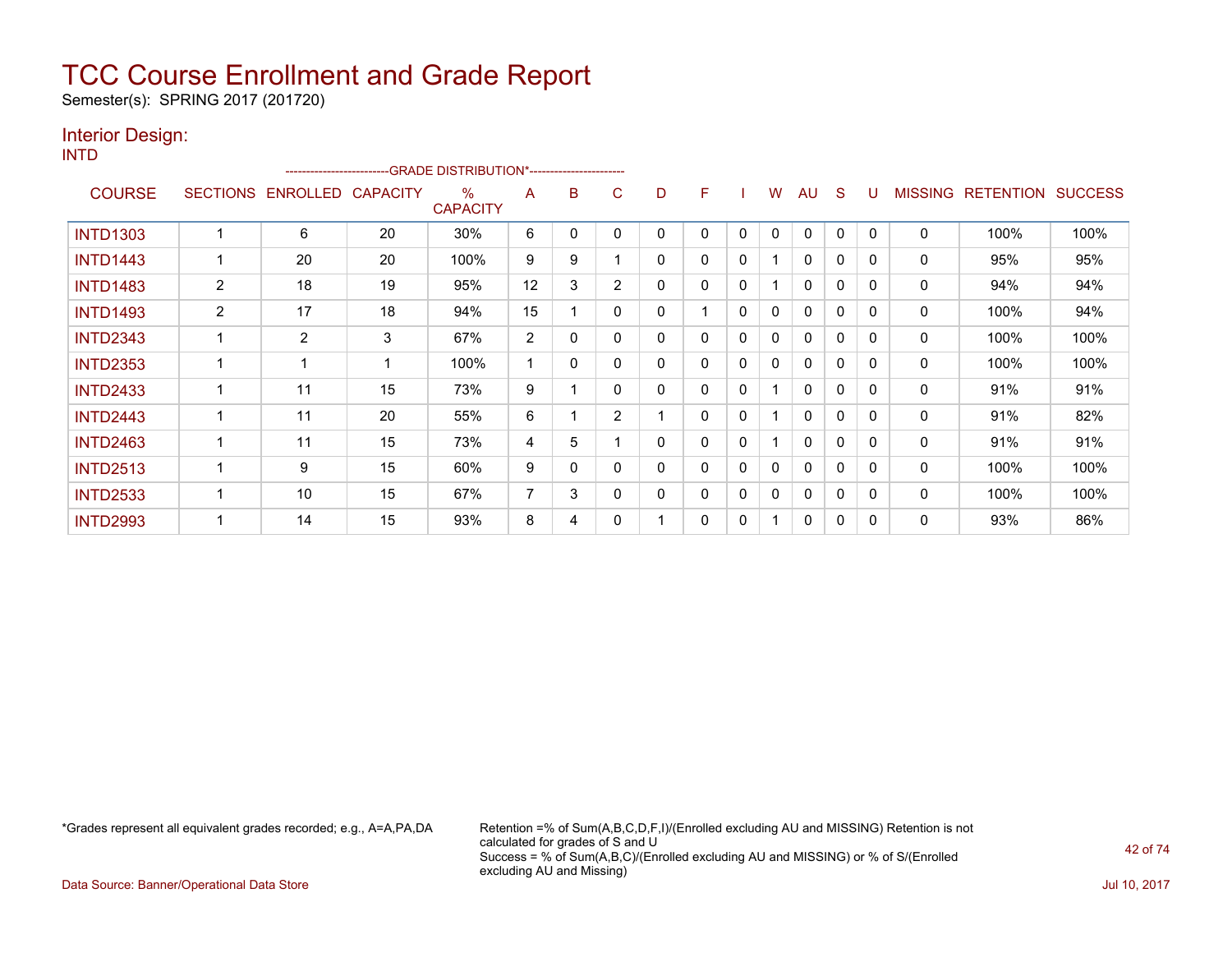Semester(s): SPRING 2017 (201720)

### Information Tech Convergence:

**ITCV** 

|                 | --------------------       |    |                      |   |   |   |   |   |          |    |              |   |                          |                |
|-----------------|----------------------------|----|----------------------|---|---|---|---|---|----------|----|--------------|---|--------------------------|----------------|
| <b>COURSE</b>   | SECTIONS ENROLLED CAPACITY |    | %<br><b>CAPACITY</b> | A | в | D |   | W | AU       | -S |              |   | <b>MISSING RETENTION</b> | <b>SUCCESS</b> |
| <b>ITCV1033</b> | 16                         | 16 | 100%                 | 5 |   | ົ | 0 |   | $\Omega$ |    | $\mathbf{0}$ | 0 | 94%                      | 75%            |
| <b>ITCV2023</b> | 11                         | 16 | 69%                  | 5 |   |   | 0 | 2 | 0        |    | 0            | 0 | 82%                      | 73%            |
| <b>ITCV2033</b> | 15                         | 16 | 94%                  | າ |   |   | 0 |   | 0        |    | 0            | 0 | 93%                      | 87%            |
| <b>ITCV2203</b> | 12                         | 20 | 60%                  | 8 |   | 0 | 0 | 0 | $\Omega$ |    |              | 0 | 100%                     | 92%            |

\*Grades represent all equivalent grades recorded; e.g., A=A,PA,DA Retention =% of Sum(A,B,C,D,F,I)/(Enrolled excluding AU and MISSING) Retention is not calculated for grades of S and U Success = % of Sum(A,B,C)/(Enrolled excluding AU and MISSING) or % of S/(Enrolled excluding AU and Missing)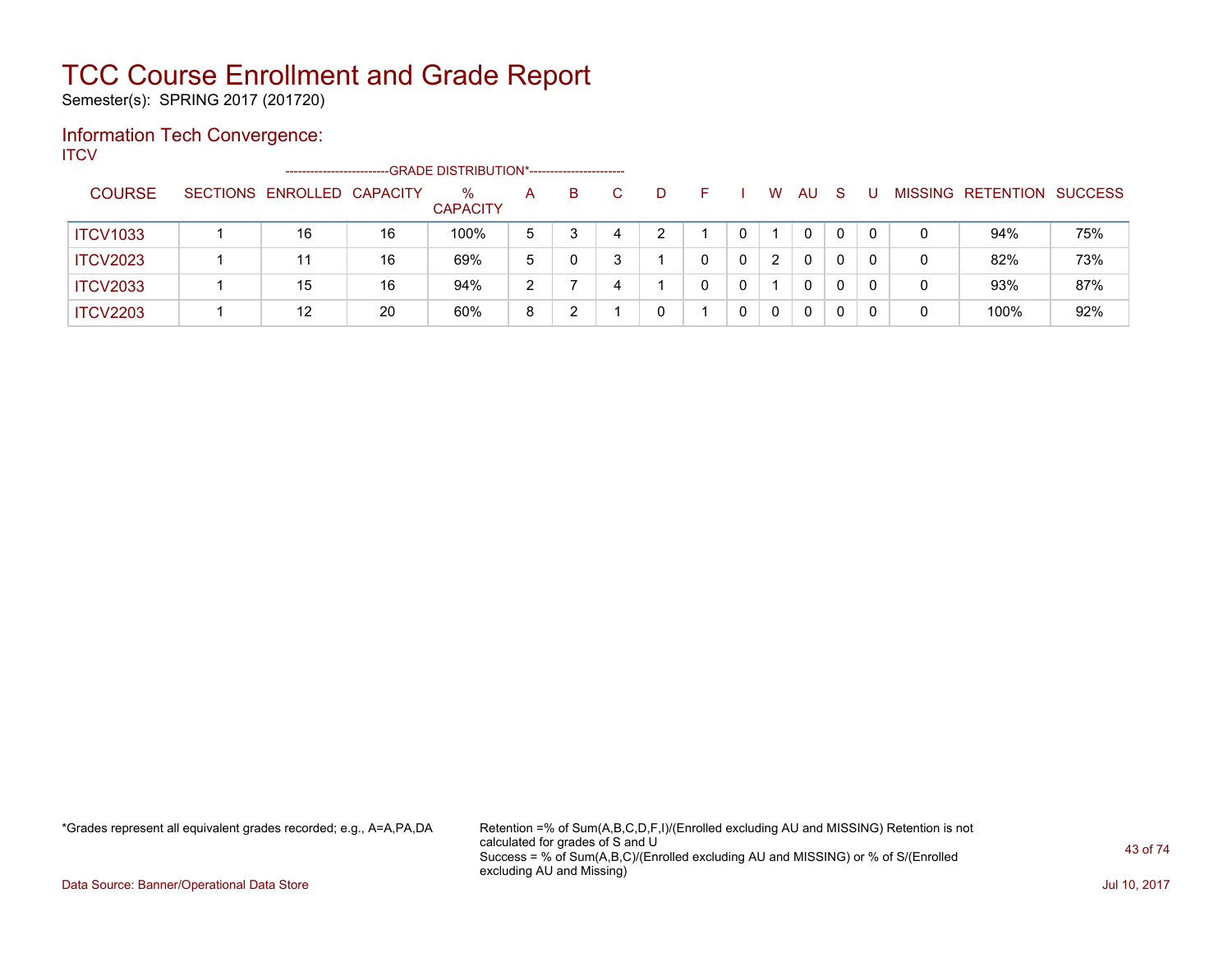Semester(s): SPRING 2017 (201720)

### Japanese:

| JAPN |                 |   |                            |    |                                            |    |   |   |    |   |              |              |   |   |                           |      |
|------|-----------------|---|----------------------------|----|--------------------------------------------|----|---|---|----|---|--------------|--------------|---|---|---------------------------|------|
|      |                 |   | --------------------       |    | -GRADE DISTRIBUTION*---------------------- |    |   |   |    |   |              |              |   |   |                           |      |
|      | <b>COURSE</b>   |   | SECTIONS ENROLLED CAPACITY |    | $\%$<br><b>CAPACITY</b>                    | A  | B | D | F. | W | AU.          | <sub>S</sub> |   |   | MISSING RETENTION SUCCESS |      |
|      | <b>JAPN1103</b> |   | 40                         | 60 | 67%                                        | 16 | 5 |   | 3  | 9 |              | 0            | 0 |   | 77%                       | 62%  |
|      | <b>JAPN1213</b> | າ | 25                         | 40 | 62%                                        | 11 | 9 |   |    | 2 | $\mathbf{0}$ | 0            | 0 | 0 | 92%                       | 92%  |
|      | <b>JAPN1313</b> |   | 5                          | 20 | 25%                                        | 5  | 0 |   | 0  | 0 | $\mathbf{0}$ | 0            | 0 | 0 | 100%                      | 100% |
|      | <b>JAPN1413</b> |   | 11                         | 20 | 55%                                        | 2  |   |   |    | 0 | 0            | 0            |   | 0 | 100%                      | 100% |

\*Grades represent all equivalent grades recorded; e.g., A=A,PA,DA Retention =% of Sum(A,B,C,D,F,I)/(Enrolled excluding AU and MISSING) Retention is not calculated for grades of S and U Success = % of Sum(A,B,C)/(Enrolled excluding AU and MISSING) or % of S/(Enrolled excluding AU and Missing)

Data Source: Banner/Operational Data Store Jul 10, 2017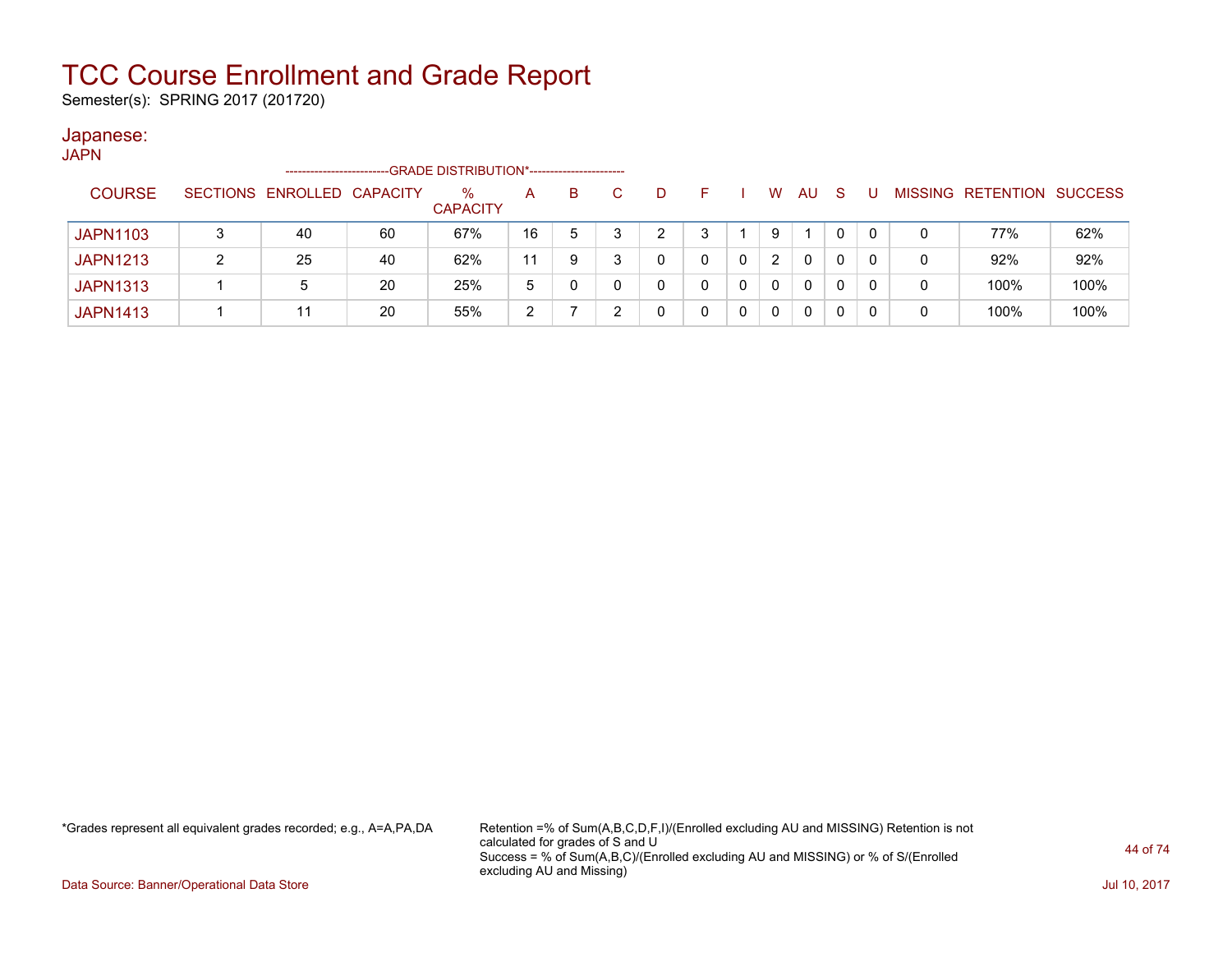Semester(s): SPRING 2017 (201720)

### Journalism Mass Communications:

JRMC

|                 |   | ------------------------- |                 |                      |                |                |   |   |                |              |                |              |              |          |                |                  |                |
|-----------------|---|---------------------------|-----------------|----------------------|----------------|----------------|---|---|----------------|--------------|----------------|--------------|--------------|----------|----------------|------------------|----------------|
| <b>COURSE</b>   |   | SECTIONS ENROLLED         | <b>CAPACITY</b> | %<br><b>CAPACITY</b> | A              | B              | C | D | F              |              | w              | <b>AU</b>    | <sub>S</sub> |          | <b>MISSING</b> | <b>RETENTION</b> | <b>SUCCESS</b> |
| <b>JRMC1013</b> | 2 | 33                        | 40              | 82%                  | 23             | 3              |   |   | 6              | 0            |                | 0            | 0            |          | 0              | 97%              | 79%            |
| <b>JRMC1103</b> |   | 16                        | 15              | 107%                 | 12             | 0              |   | 0 | $\overline{2}$ | $\mathbf{0}$ | $\overline{2}$ | $\mathbf{0}$ | $\mathbf{0}$ | $\Omega$ | 0              | 88%              | 75%            |
| <b>JRMC1113</b> |   | 13                        | 15              | 87%                  | 11             | $\overline{2}$ |   | 0 | 0              | $\mathbf{0}$ | $\mathbf{0}$   | $\mathbf{0}$ | $\mathbf{0}$ | $\Omega$ | $\mathbf{0}$   | 100%             | 100%           |
| <b>JRMC1123</b> |   | 10                        | 15              | 67%                  | 9              |                |   |   | 0              | 0            | 0              | $\mathbf{0}$ | 0            |          | 0              | 100%             | 100%           |
| <b>JRMC2173</b> |   | 11                        | 15              | 73%                  | 10             |                |   | 0 | 0              | 0            | 0              | $\mathbf{0}$ | 0            | $\Omega$ | 0              | 100%             | 100%           |
| <b>JRMC2183</b> |   | 18                        | 20              | 90%                  | 3              | 8              | 3 | 3 |                | 0            | 0              | $\mathbf{0}$ | 0            | $\Omega$ | 0              | 100%             | 78%            |
| <b>JRMC2273</b> |   | 5                         | 5               | 100%                 | $\overline{2}$ | 3              |   | 0 | 0              | 0            | 0              | $\mathbf{0}$ | 0            |          | 0              | 100%             | 100%           |
| <b>JRMC2513</b> |   | 11                        | 20              | 55%                  | 10             | 0              |   | 0 | 0              | 0            |                | 0            | 0            |          | 0              | 91%              | 91%            |
| <b>JRMC2573</b> |   | 9                         | 9               | 100%                 | 4              | 4              |   | 0 |                | 0            | 0              | $\mathbf{0}$ | 0            |          | 0              | 100%             | 89%            |
| <b>JRMC2973</b> |   | 3                         | 10              | 30%                  | 2              | 0              |   | 0 | 0              | 0            |                | $\mathbf{0}$ | 0            |          | 0              | 67%              | 67%            |

\*Grades represent all equivalent grades recorded; e.g., A=A,PA,DA Retention =% of Sum(A,B,C,D,F,I)/(Enrolled excluding AU and MISSING) Retention is not calculated for grades of S and U Success = % of Sum(A,B,C)/(Enrolled excluding AU and MISSING) or % of S/(Enrolled excluding AU and Missing)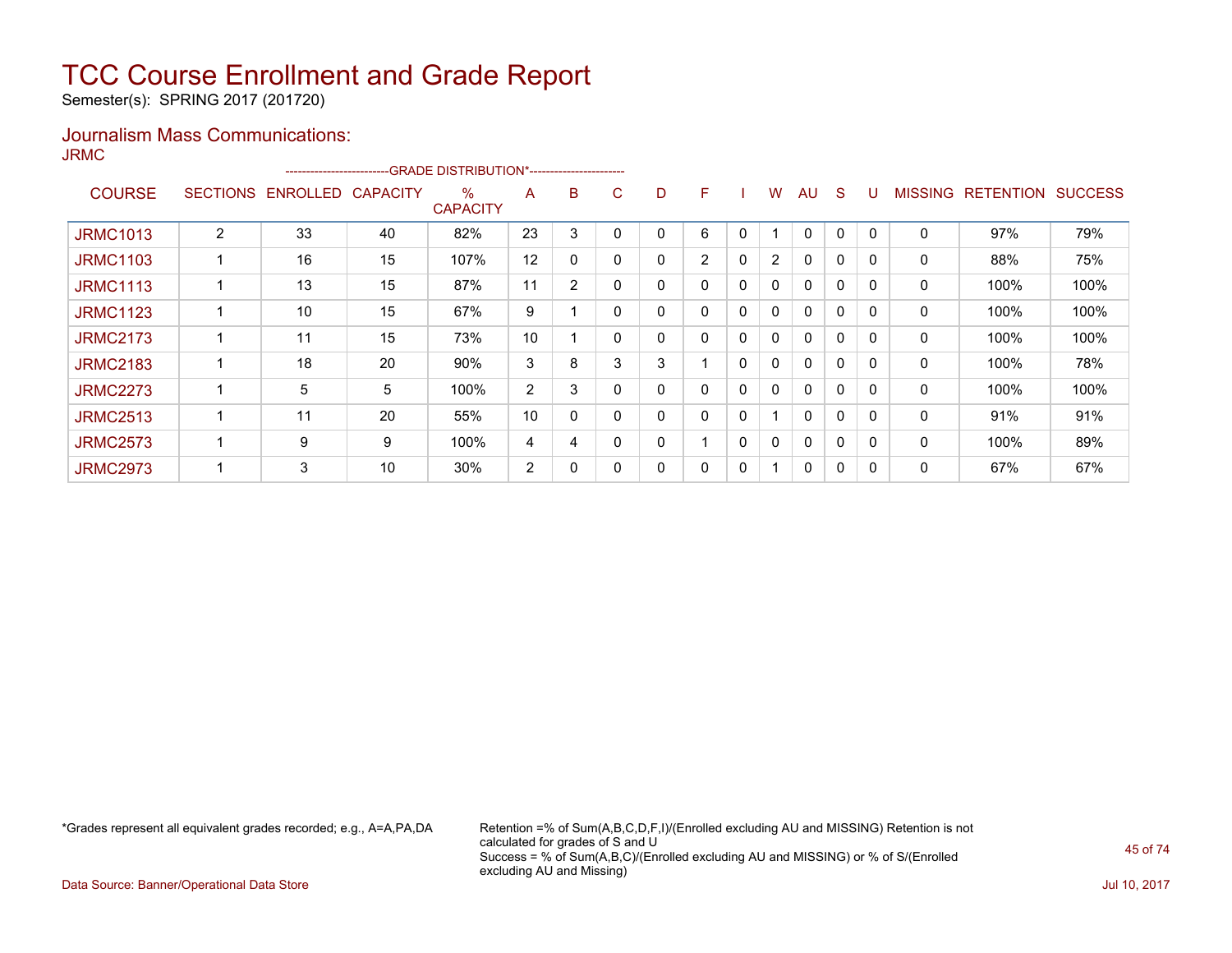Semester(s): SPRING 2017 (201720)

#### Mathematics: MATH

|                 |              |                            |       | -GRADE DISTRIBUTION*---------------------- |              |     |     |          |              |              |                 |              |              |   |              |                                  |     |
|-----------------|--------------|----------------------------|-------|--------------------------------------------|--------------|-----|-----|----------|--------------|--------------|-----------------|--------------|--------------|---|--------------|----------------------------------|-----|
| <b>COURSE</b>   |              | SECTIONS ENROLLED CAPACITY |       | %<br><b>CAPACITY</b>                       | Α            | B   | C   | D        | F            |              | W               | AU           | S            | U |              | <b>MISSING RETENTION SUCCESS</b> |     |
| <b>MATH0003</b> | 18           | 294                        | 360   | 82%                                        | 61           | 64  | 50  | 10       | 37           | $\mathbf{0}$ | 71              | $\mathbf 1$  | $\mathbf{0}$ | 0 | $\Omega$     | 76%                              | 60% |
| <b>MATH0013</b> | 34           | 619                        | 654   | 95%                                        | 101          | 125 | 118 | 35       | 143          | 0            | 97              | $\mathbf{0}$ | $\Omega$     | 0 | $\mathbf{0}$ | 84%                              | 56% |
| <b>MATH0055</b> | 8            | 141                        | 160   | 88%                                        | 16           | 19  | 28  | 17       | 27           | $\mathbf 1$  | 33              | 0            | 0            | 0 | 0            | 77%                              | 45% |
| <b>MATH0105</b> | 21           | 387                        | 420   | 92%                                        | 47           | 70  | 89  | 21       | 83           | $\mathbf{0}$ | 76              |              | $\Omega$     | 0 | 0            | 80%                              | 53% |
| <b>MATH0123</b> | 29           | 555                        | 580   | 96%                                        | 62           | 115 | 103 | 46       | 108          | 0            | 118             | 3            | $\Omega$     | 0 | 0            | 79%                              | 51% |
| <b>MATH0403</b> | 9            | 144                        | 180   | 80%                                        | 57           | 22  | 25  | 5        | 17           | 0            | 18              | $\mathbf{0}$ | $\Omega$     | 0 | 0            | 88%                              | 72% |
| <b>MATH1454</b> | $\mathbf{1}$ | 16                         | 20    | 80%                                        | 3            | 3   | 3   | 1        | 4            | 0            | $\overline{2}$  | $\mathbf{0}$ | $\mathbf{0}$ | 0 | 0            | 88%                              | 56% |
| <b>MATH1473</b> | 4            | 90                         | 100   | 90%                                        | 33           | 21  | 20  | 4        | 4            | 0            | 8               | $\Omega$     | $\Omega$     | 0 | 0            | 91%                              | 82% |
| <b>MATH1513</b> | 85           | 1.716                      | 2,017 | 85%                                        | 458          | 441 | 317 | 89       | 166          | $\mathbf{0}$ | 244             | 1            | $\Omega$     | 0 | 0            | 86%                              | 71% |
| <b>MATH1613</b> | 9            | 203                        | 279   | 73%                                        | 43           | 50  | 35  | 8        | 14           | 0            | 52              |              | $\mathbf{0}$ | 0 | 0            | 74%                              | 63% |
| <b>MATH1715</b> | 3            | 65                         | 82    | 79%                                        | 10           | 15  | 14  | 3        | 9            | $\Omega$     | 13              | 1            | $\Omega$     | 0 | $\Omega$     | 80%                              | 61% |
| <b>MATH2114</b> | 10           | 198                        | 230   | 86%                                        | 58           | 48  | 33  | 9        | 13           | $\Omega$     | 37              | 0            | $\Omega$     | 0 | 0            | 81%                              | 70% |
| <b>MATH2124</b> | 8            | 161                        | 186   | 87%                                        | 37           | 32  | 29  | 11       | 10           | 0            | 41              | $\mathbf{1}$ | $\Omega$     | 0 | 0            | 74%                              | 61% |
| <b>MATH2134</b> | 5            | 95                         | 116   | 82%                                        | 35           | 28  | 9   | 10       | 3            | $\mathbf{0}$ | 10 <sup>1</sup> | $\mathbf{0}$ | $\Omega$     | 0 | 0            | 89%                              | 76% |
| <b>MATH2193</b> | 20           | 452                        | 536   | 84%                                        | 160          | 110 | 69  | 27       | 31           | 0            | 55              | $\mathbf{0}$ | 0            | 0 | $\mathbf{0}$ | 88%                              | 75% |
| <b>MATH2513</b> | $\mathbf 1$  | 10                         | 20    | 50%                                        | $\mathbf{1}$ | 3   | 2   | 1        |              | 0            | 2               | 0            | 0            | 0 | $\mathbf{0}$ | 80%                              | 60% |
| <b>MATH2523</b> | 8            | 170                        | 252   | 67%                                        | 38           | 33  | 36  | 12       | 24           | 0            | 27              | $\mathbf{0}$ | $\Omega$     | 0 | 0            | 84%                              | 63% |
| <b>MATH2553</b> | 1            | 21                         | 24    | 88%                                        | $\mathbf{1}$ | 5   | 9   | 2        | $\mathbf{0}$ | $\mathbf{0}$ | 4               | 0            | 0            | 0 | 0            | 81%                              | 71% |
| <b>MATH2613</b> | 3            | 72                         | 72    | 100%                                       | 19           | 14  | 16  | $\Omega$ | 2            | 0            | 20              | 1            | 0            | 0 | 0            | 72%                              | 69% |

\*Grades represent all equivalent grades recorded; e.g., A=A,PA,DA Retention =% of Sum(A,B,C,D,F,I)/(Enrolled excluding AU and MISSING) Retention is not calculated for grades of S and U Success = % of Sum(A,B,C)/(Enrolled excluding AU and MISSING) or % of S/(Enrolled excluding AU and Missing)

Data Source: Banner/Operational Data Store Jul 10, 2017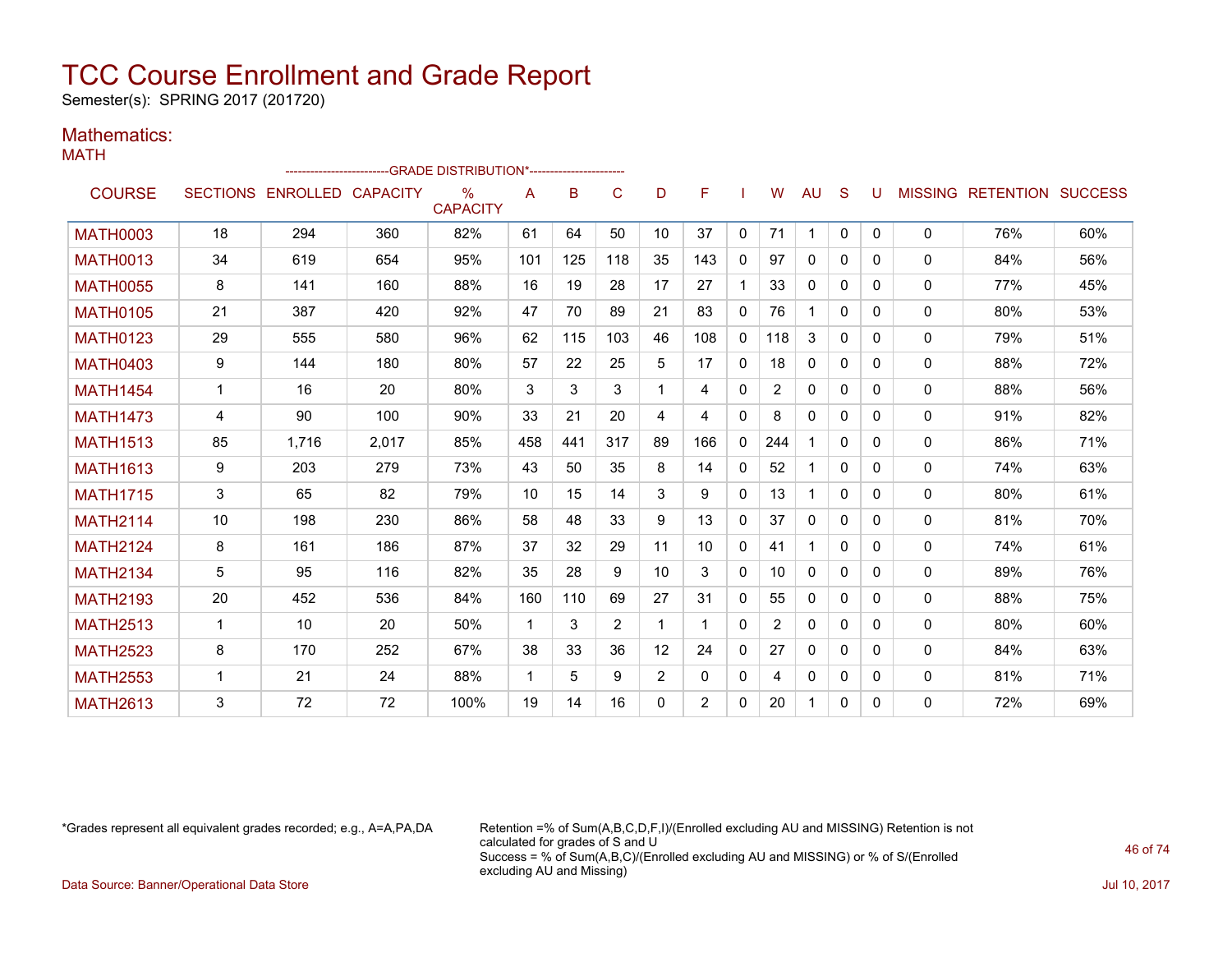Semester(s): SPRING 2017 (201720)

### Medical Laboratory Technology:

MDLT

|                 |                |                            | --------------------------GRADE DISTRIBUTION*---------------------- |                         |    |                |    |              |   |              |                |              |              |          |                |           |                |
|-----------------|----------------|----------------------------|---------------------------------------------------------------------|-------------------------|----|----------------|----|--------------|---|--------------|----------------|--------------|--------------|----------|----------------|-----------|----------------|
| <b>COURSE</b>   |                | SECTIONS ENROLLED CAPACITY |                                                                     | $\%$<br><b>CAPACITY</b> | A  | B              | C. | D            | F |              | W              | AU           | <sub>S</sub> | U        | <b>MISSING</b> | RETENTION | <b>SUCCESS</b> |
| <b>MDLT1203</b> | າ              | 21                         | 24                                                                  | 88%                     | 8  | 6              | 3  |              | 0 | $\Omega$     | 3              | 0            | $\mathbf 0$  |          | 0              | 86%       | 81%            |
| <b>MDLT1212</b> | $\overline{2}$ | 20                         | 24                                                                  | 83%                     | 5  |                | 3  |              | 2 | $\mathbf{0}$ | $\overline{2}$ | 0            | $\mathbf 0$  |          | 0              | 90%       | 75%            |
| <b>MDLT1222</b> | $\overline{2}$ | 18                         | 24                                                                  | 75%                     | 13 | $\mathbf{0}$   | 0  | 0            |   | 0            | 4              | $\mathbf{0}$ | 0            | 0        | 0              | 78%       | 72%            |
| <b>MDLT2392</b> |                | 13                         | 16                                                                  | 81%                     | 11 | $\overline{2}$ |    | $\mathbf{0}$ | 0 | $\Omega$     | $\Omega$       | $\mathbf{0}$ | 0            | $\Omega$ | 0              | 100%      | 100%           |
| <b>MDLT2422</b> |                | 13                         | 16                                                                  | 81%                     | 9  | 3              |    | 0            | 0 | 0            | $\Omega$       | $\mathbf{0}$ | 0            | $\Omega$ | 0              | 100%      | 100%           |
| <b>MDLT2424</b> |                | 13                         | 16                                                                  | 81%                     | 6  | 5              | ົ  | 0            | 0 | 0            | $\Omega$       | $\mathbf{0}$ | 0            | $\Omega$ | 0              | 100%      | 100%           |
| <b>MDLT2436</b> |                | 13                         | 16                                                                  | 81%                     | 13 | $\Omega$       |    | 0            | 0 | 0            | $\mathbf{0}$   | 0            | $\mathbf{0}$ | 0        | 0              | 100%      | 100%           |

\*Grades represent all equivalent grades recorded; e.g., A=A,PA,DA Retention =% of Sum(A,B,C,D,F,I)/(Enrolled excluding AU and MISSING) Retention is not calculated for grades of S and U Success = % of Sum(A,B,C)/(Enrolled excluding AU and MISSING) or % of S/(Enrolled excluding AU and Missing)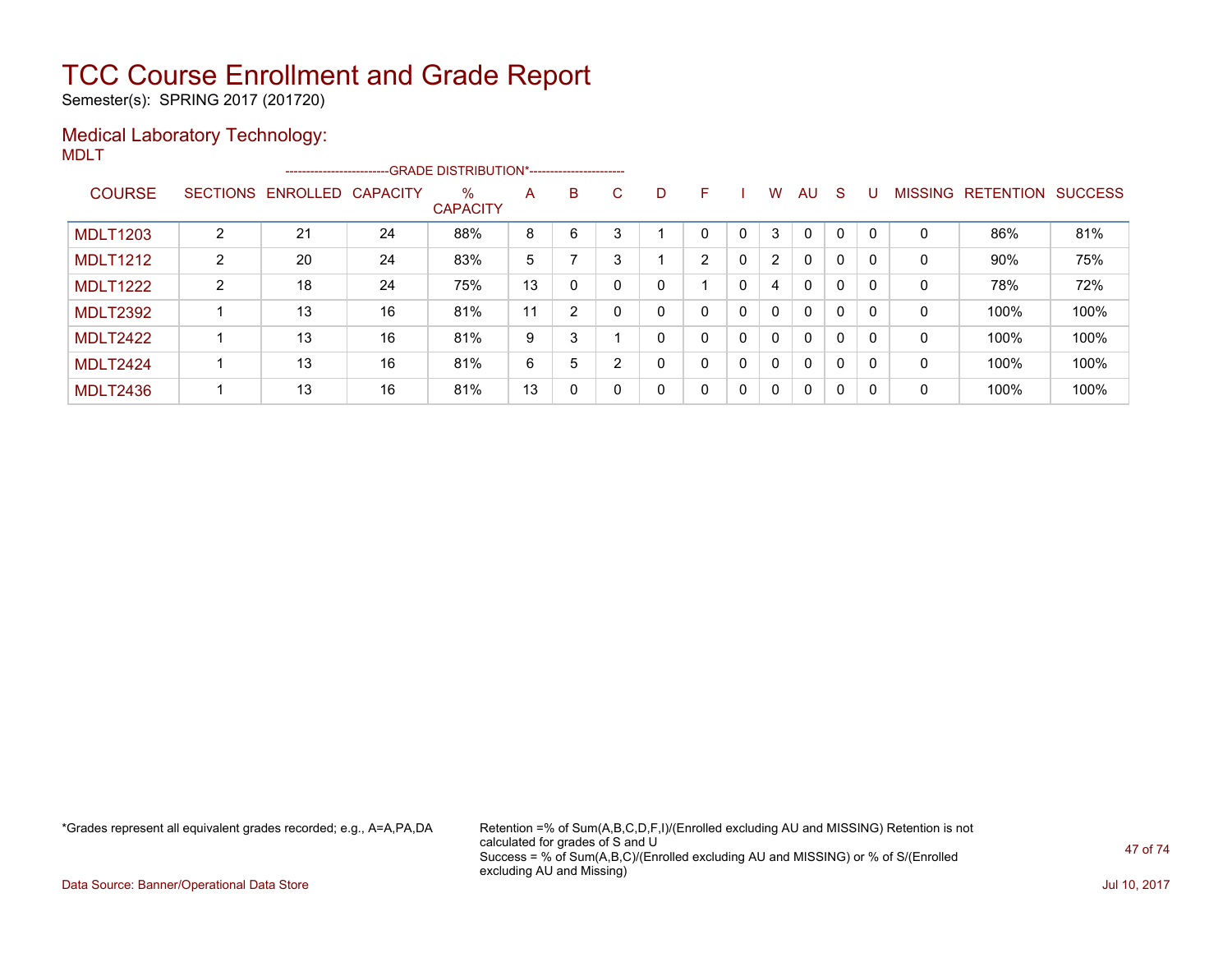Semester(s): SPRING 2017 (201720)

### Management:

| <b>MGMT</b>     |                 |                      |     |                                             |    |    |    |   |    |   |          |              |              |   |   |                           |     |
|-----------------|-----------------|----------------------|-----|---------------------------------------------|----|----|----|---|----|---|----------|--------------|--------------|---|---|---------------------------|-----|
|                 |                 | -------------------- |     | -GRADE DISTRIBUTION*----------------------- |    |    |    |   |    |   |          |              |              |   |   |                           |     |
| <b>COURSE</b>   | <b>SECTIONS</b> | ENROLLED CAPACITY    |     | $\%$<br><b>CAPACITY</b>                     | A  | B. | C. | D | F  |   | W        | AU.          | <sub>S</sub> |   |   | MISSING RETENTION SUCCESS |     |
| <b>MGMT1353</b> |                 | 17                   | 20  | 85%                                         | 3  | 8  | ົ  | 3 |    |   | $\Omega$ | 0            | 0            |   | 0 | 100%                      | 76% |
| <b>MGMT2123</b> | $\overline{2}$  | 37                   | 40  | 92%                                         | 19 | 11 | ົ  | 4 |    |   | $\Omega$ | $\mathbf{0}$ | 0            | 0 | 0 | 100%                      | 86% |
| <b>MGMT2323</b> |                 | 18                   | 20  | 90%                                         | 3  | 8  |    | 0 | ົ  |   |          | 0            | 0            | 0 | 0 | 94%                       | 83% |
| <b>MGMT2363</b> | 6               | 103                  | 120 | 86%                                         | 54 | 23 |    |   | 10 | 0 | 8        | 0            | 0            | 0 | 0 | 92%                       | 82% |
| <b>MGMT2453</b> |                 | 19                   | 20  | 95%                                         | 5  |    |    | ົ |    |   |          | 0            | 0            |   | 0 | 95%                       | 79% |

\*Grades represent all equivalent grades recorded; e.g., A=A,PA,DA Retention =% of Sum(A,B,C,D,F,I)/(Enrolled excluding AU and MISSING) Retention is not calculated for grades of S and U Success = % of Sum(A,B,C)/(Enrolled excluding AU and MISSING) or % of S/(Enrolled excluding AU and Missing)

Data Source: Banner/Operational Data Store Jul 10, 2017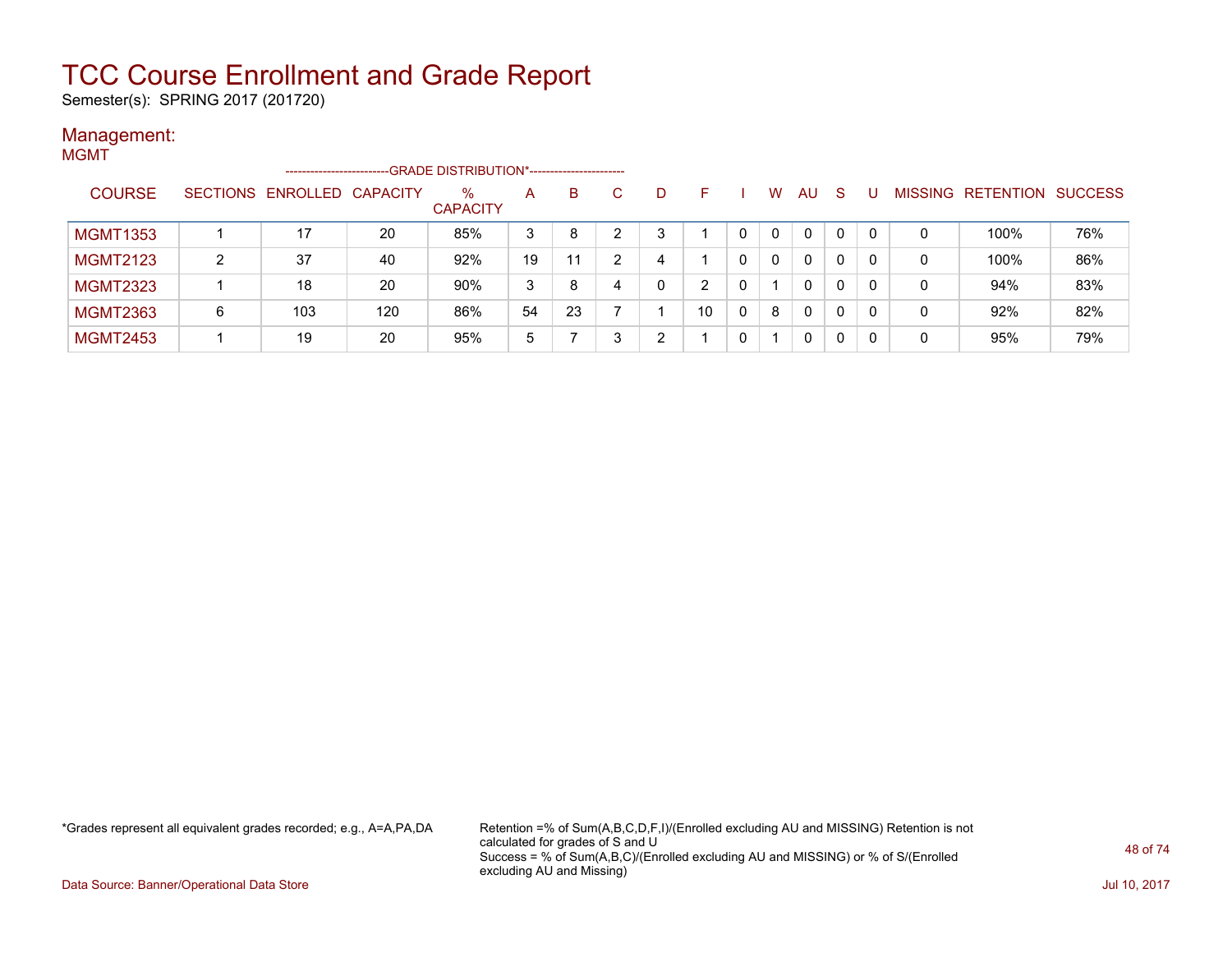Semester(s): SPRING 2017 (201720)

#### Marketing: **MKTG**

|                 |   |                   |                 | ------------------------GRADE DISTRIBUTION*----------------------- |    |    |                |          |   |              |                |          |              |   |              |                  |                |
|-----------------|---|-------------------|-----------------|--------------------------------------------------------------------|----|----|----------------|----------|---|--------------|----------------|----------|--------------|---|--------------|------------------|----------------|
| <b>COURSE</b>   |   | SECTIONS ENROLLED | <b>CAPACITY</b> | $\%$<br><b>CAPACITY</b>                                            | Α  | B  | C              | D        | F |              | w              | AU       | S            | U | MISSING      | <b>RETENTION</b> | <b>SUCCESS</b> |
| <b>MKTG1313</b> |   | 11                | 20              | 55%                                                                | 6  |    | 0              |          | ົ | $\Omega$     | $\overline{2}$ | $\Omega$ | $\Omega$     | 0 | $\Omega$     | 82%              | 64%            |
| <b>MKTG1393</b> |   | 11                | 20              | 55%                                                                | 5  |    | 0              | $\Omega$ | 3 | 0            | $\overline{2}$ | 0        | $\Omega$     | 0 | $\mathbf{0}$ | 82%              | 55%            |
| <b>MKTG1403</b> |   | 3                 | 3               | 100%                                                               | 3  | 0  |                |          |   | $\mathbf 0$  | $\Omega$       | 0        | 0            | 0 | 0            | 100%             | 100%           |
| <b>MKTG1423</b> |   | 3                 | 3               | 100%                                                               | 3  | 0  | 0              |          |   | 0            | 0              | 0        | $\Omega$     | 0 | $\Omega$     | 100%             | 100%           |
| <b>MKTG2343</b> |   | 20                | 20              | 100%                                                               | 12 | 4  | 3              |          |   | 0            | 0              | 0        | 0            | 0 | 0            | 100%             | 95%            |
| <b>MKTG2363</b> |   | 20                | 20              | 100%                                                               | 11 | 4  | $\overline{2}$ |          | 3 | 0            | 0              | 0        | 0            | 0 | 0            | 100%             | 85%            |
| <b>MKTG2393</b> |   | 20                | 20              | 100%                                                               | 14 | 4  |                | $\Omega$ | n | $\mathbf{0}$ |                | 0        | $\mathbf{0}$ | 0 | 0            | 95%              | 95%            |
| <b>MKTG2423</b> | 5 | 94                | 100             | 94%                                                                | 43 | 23 | 12             | 3        | 8 | 0            | 5              | 0        | 0            | 0 | 0            | 95%              | 83%            |

\*Grades represent all equivalent grades recorded; e.g., A=A,PA,DA Retention =% of Sum(A,B,C,D,F,I)/(Enrolled excluding AU and MISSING) Retention is not calculated for grades of S and U Success = % of Sum(A,B,C)/(Enrolled excluding AU and MISSING) or % of S/(Enrolled excluding AU and Missing)

Data Source: Banner/Operational Data Store Jul 10, 2017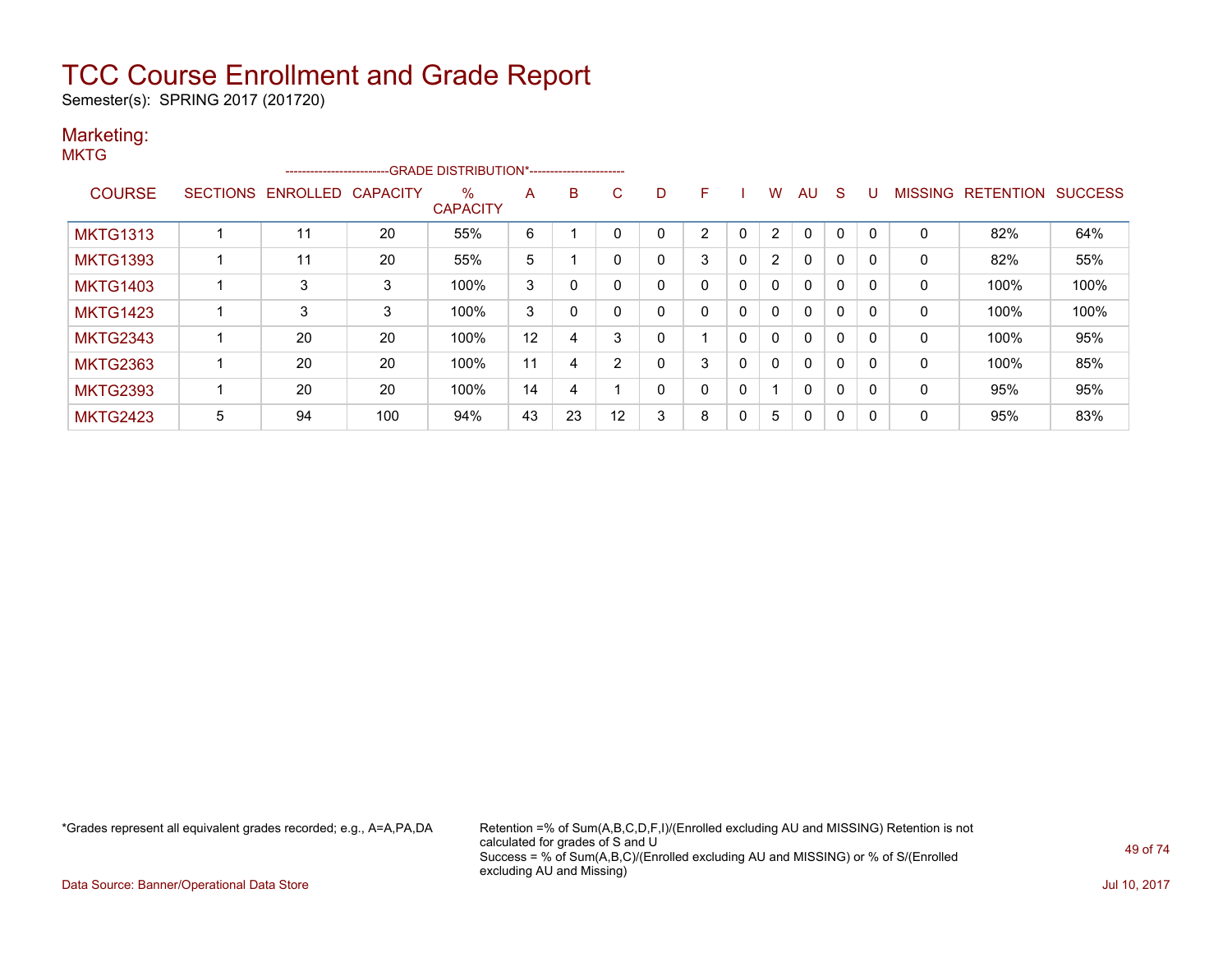Semester(s): SPRING 2017 (201720)

#### Music: **MUSC**

|                 |                |                            |     | -GRADE DISTRIBUTION*----------------------- |                |                |                |              |             |              |                |              |              |             |              |                   |                |
|-----------------|----------------|----------------------------|-----|---------------------------------------------|----------------|----------------|----------------|--------------|-------------|--------------|----------------|--------------|--------------|-------------|--------------|-------------------|----------------|
| <b>COURSE</b>   |                | SECTIONS ENROLLED CAPACITY |     | $\%$<br><b>CAPACITY</b>                     | A              | B              | C              | D            | F           |              | W              | AU           | S            | U           |              | MISSING RETENTION | <b>SUCCESS</b> |
| <b>MUSC1002</b> | $\mathbf{1}$   | 16                         | 20  | 80%                                         | 9              | 0              | 0              | $\mathbf{1}$ | 4           | $\mathbf{0}$ | $\overline{2}$ | $\mathbf 0$  | 0            | $\mathbf 0$ | $\mathbf{0}$ | 88%               | 56%            |
| <b>MUSC1013</b> | $\mathbf 1$    | 18                         | 24  | 75%                                         | 14             | 4              | 0              | $\mathbf{0}$ | $\Omega$    | $\mathbf{0}$ | 0              | 0            | 0            | 0           | $\mathbf{0}$ | 100%              | 100%           |
| <b>MUSC1023</b> | $\mathbf{1}$   | 19                         | 24  | 79%                                         | 9              | 3              | 3              | 4            | 0           | 0            | 0              | $\mathbf{0}$ | 0            | 0           | $\mathbf{0}$ | 100%              | 79%            |
| <b>MUSC1030</b> | $\mathbf{1}$   | 50                         | 50  | 100%                                        | $\mathbf{0}$   | 0              | $\Omega$       | $\mathbf{0}$ | $\Omega$    | $\Omega$     | 3              | $\mathbf{0}$ | 30           | 17          | $\mathbf{0}$ |                   | 60%            |
| <b>MUSC1062</b> | $\mathbf 1$    | 16                         | 16  | 100%                                        | 11             | 4              | $\mathbf{1}$   | $\mathbf{0}$ | 0           | $\Omega$     | 0              | $\Omega$     | $\Omega$     | $\Omega$    | $\mathbf{0}$ | 100%              | 100%           |
| <b>MUSC1072</b> | $\overline{2}$ | 21                         | 36  | 58%                                         | 13             | 6              | $\overline{2}$ | $\Omega$     | 0           | $\Omega$     | 0              | $\mathbf 0$  | $\Omega$     | $\Omega$    | $\mathbf 0$  | 100%              | 100%           |
| <b>MUSC1113</b> | 3              | 60                         | 66  | 91%                                         | 25             | 10             | 6              | 5            | 6           | 0            | 8              | 0            | 0            | 0           | 0            | 87%               | 68%            |
| <b>MUSC1171</b> | $\mathbf{1}$   | 12                         | 16  | 75%                                         | 3              | $\overline{2}$ | $\mathbf 1$    | $\mathbf{0}$ | 0           | $\Omega$     | 6              | $\mathbf{0}$ | $\Omega$     | $\Omega$    | $\mathbf{0}$ | 50%               | 50%            |
| <b>MUSC1191</b> | 10             | 20                         | 85  | 24%                                         | 14             | 4              | $\Omega$       | 1            | $\Omega$    |              | 0              | $\mathbf{0}$ | $\Omega$     | $\Omega$    | $\mathbf{0}$ | 100%              | 90%            |
| <b>MUSC1192</b> | 15             | 41                         | 145 | 28%                                         | 35             | 4              | 1              | $\mathbf{0}$ | 0           | 0            | 0              | 1            | 0            | 0           | 0            | 100%              | 100%           |
| <b>MUSC1201</b> | $\mathbf 1$    | $\overline{2}$             | 10  | 20%                                         | 2              | 0              | 0              | $\mathbf{0}$ | 0           | 0            | 0              | $\mathbf{0}$ | 0            | 0           | $\mathbf{0}$ | 100%              | 100%           |
| <b>MUSC1202</b> | $\overline{2}$ | 5                          | 20  | 25%                                         | $\overline{4}$ | 0              | 0              | $\mathbf{0}$ | 0           | 0            | $\mathbf 1$    | $\mathbf{0}$ | 0            | 0           | $\mathbf{0}$ | 80%               | 80%            |
| <b>MUSC1242</b> | 4              | 14                         | 42  | 33%                                         | 9              | 3              | $\Omega$       | $\Omega$     | $\mathbf 1$ | $\mathbf{0}$ | $\mathbf{1}$   | $\mathbf{0}$ | $\Omega$     | 0           | $\mathbf{0}$ | 93%               | 86%            |
| <b>MUSC1252</b> | 2              | 9                          | 20  | 45%                                         | 6              | 0              | 0              | 0            | 0           | $\mathbf{0}$ | 3              | $\mathbf{0}$ | 0            | 0           | $\mathbf{0}$ | 67%               | 67%            |
| <b>MUSC1312</b> | $\mathbf{1}$   | 1                          | 10  | 10%                                         | $\overline{1}$ | $\Omega$       | $\Omega$       | $\Omega$     | $\Omega$    | $\mathbf{0}$ | 0              | $\mathbf{0}$ | 0            | $\Omega$    | $\mathbf 0$  | 100%              | 100%           |
| <b>MUSC1321</b> | $\mathbf 1$    | 1                          | 10  | 10%                                         | $\mathbf{0}$   | 0              | $\mathbf 1$    | $\mathbf{0}$ | 0           | $\Omega$     | $\mathbf{0}$   | $\mathbf{0}$ | $\Omega$     | $\Omega$    | $\mathbf{0}$ | 100%              | 100%           |
| <b>MUSC1332</b> | $\mathbf{1}$   | 1                          | 10  | 10%                                         | $\mathbf{1}$   | 0              | $\Omega$       | $\Omega$     | 0           | $\mathbf{0}$ | 0              | 0            | $\mathbf{0}$ | $\Omega$    | $\mathbf 0$  | 100%              | 100%           |
| <b>MUSC1342</b> | $\mathbf 1$    | 2                          | 10  | 20%                                         | $\mathbf 1$    | 0              | 0              | $\mathbf{0}$ | 0           | 0            | $\mathbf 1$    | 0            | $\Omega$     | 0           | 0            | 50%               | 50%            |
| <b>MUSC1352</b> | $\mathbf{1}$   | $\overline{2}$             | 5   | 40%                                         | 2              | $\Omega$       | 0              | $\mathbf{0}$ | 0           | $\mathbf{0}$ | 0              | $\mathbf{0}$ | 0            | 0           | $\mathbf{0}$ | 100%              | 100%           |
| <b>MUSC1372</b> | $\mathbf{1}$   | $\overline{2}$             | 10  | 20%                                         | 2              | $\Omega$       | $\Omega$       | $\Omega$     | $\Omega$    | $\Omega$     | $\Omega$       | $\Omega$     | $\Omega$     | $\Omega$    | $\mathbf{0}$ | 100%              | 100%           |
| <b>MUSC1382</b> | $\mathbf{1}$   | 2                          | 10  | 20%                                         | 2              | 0              | 0              | 0            | 0           | 0            | 0              | 0            | 0            | 0           | 0            | 100%              | 100%           |
| <b>MUSC1392</b> | 1              | 3                          | 10  | 30%                                         | 3              | 0              | 0              | 0            | 0           | 0            | 0              | 0            | 0            | 0           | $\mathbf{0}$ | 100%              | 100%           |

\*Grades represent all equivalent grades recorded; e.g., A=A,PA,DA Retention =% of Sum(A,B,C,D,F,I)/(Enrolled excluding AU and MISSING) Retention is not calculated for grades of S and U Success = % of Sum(A,B,C)/(Enrolled excluding AU and MISSING) or % of S/(Enrolled excluding AU and Missing)

Data Source: Banner/Operational Data Store Jul 10, 2017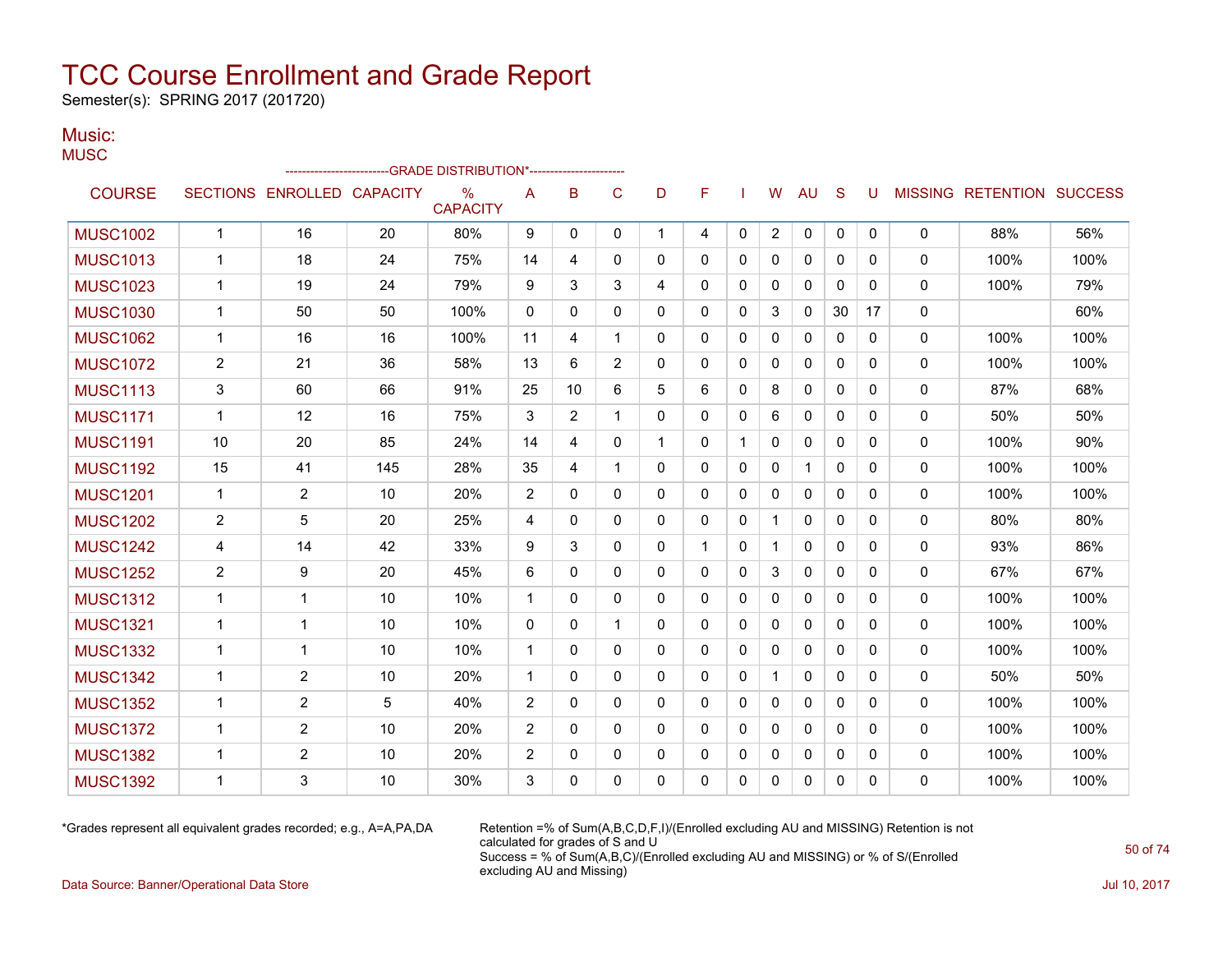Semester(s): SPRING 2017 (201720)

#### Music: **MUSC**

| $\cdots$        |                |                            |    | ------------------------GRADE                DISTRIBUTION*---------------------- |              |                |                |              |                |              |                |                |              |          |              |                          |                |
|-----------------|----------------|----------------------------|----|----------------------------------------------------------------------------------|--------------|----------------|----------------|--------------|----------------|--------------|----------------|----------------|--------------|----------|--------------|--------------------------|----------------|
| <b>COURSE</b>   |                | SECTIONS ENROLLED CAPACITY |    | $\frac{0}{0}$<br><b>CAPACITY</b>                                                 | A            | в              | C              | D            | F              |              | W              | <b>AU</b>      | S            | U        |              | <b>MISSING RETENTION</b> | <b>SUCCESS</b> |
| <b>MUSC1411</b> | $\mathbf{1}$   | $\mathbf{1}$               | 10 | 10%                                                                              | $\mathbf{1}$ | $\mathbf 0$    | 0              | 0            | 0              | $\mathbf 0$  | 0              | 0              | $\mathbf 0$  | 0        | $\mathbf 0$  | 100%                     | 100%           |
| <b>MUSC1412</b> | 1              | $\overline{2}$             | 10 | 20%                                                                              | 2            | $\Omega$       | $\Omega$       | $\Omega$     | $\Omega$       | $\mathbf{0}$ | $\mathbf{0}$   | $\Omega$       | $\Omega$     | $\Omega$ | $\mathbf{0}$ | 100%                     | 100%           |
| <b>MUSC1422</b> | 1              | $\mathbf{1}$               | 10 | 10%                                                                              | 0            | $\mathbf{0}$   | 0              | 0            | 0              | $\mathbf{0}$ | $\mathbf{1}$   | 0              | $\Omega$     | 0        | $\mathbf 0$  | $0\%$                    | 0%             |
| <b>MUSC1432</b> | 1              | 2                          | 10 | 20%                                                                              | 2            | $\Omega$       | $\Omega$       | $\Omega$     | $\Omega$       | $\Omega$     | $\Omega$       | $\mathbf{0}$   | $\Omega$     | $\Omega$ | $\mathbf{0}$ | 100%                     | 100%           |
| <b>MUSC1442</b> | 1              | $\mathbf 1$                | 10 | 10%                                                                              | $\mathbf{1}$ | $\mathbf{0}$   | $\Omega$       | 0            | 0              | $\mathbf{0}$ | $\Omega$       | $\mathbf{0}$   | $\Omega$     | 0        | $\mathbf 0$  | 100%                     | 100%           |
| <b>MUSC1472</b> | 1              | $\mathbf{1}$               | 2  | 50%                                                                              | $\mathbf 1$  | $\Omega$       | $\Omega$       | 0            | 0              | $\Omega$     | $\mathbf{0}$   | $\mathbf{0}$   | $\Omega$     | $\Omega$ | $\mathbf{0}$ | 100%                     | 100%           |
| <b>MUSC1492</b> | 1              | 3                          | 10 | 30%                                                                              | $\mathbf{1}$ | $\mathbf{0}$   | 1              | $\mathbf 1$  | 0              | $\mathbf{0}$ | 0              | 0              | $\Omega$     | 0        | 0            | 100%                     | 67%            |
| <b>MUSC1541</b> | $\mathbf 1$    | 14                         | 40 | 35%                                                                              | 13           | $\Omega$       | 1              | $\Omega$     | $\Omega$       | $\mathbf{0}$ | 0              | $\mathbf{0}$   | $\Omega$     | $\Omega$ | $\mathbf{0}$ | 100%                     | 100%           |
| <b>MUSC1551</b> | 1              | 40                         | 41 | 98%                                                                              | 25           | 8              | $\overline{2}$ |              | $\overline{2}$ | $\mathbf{0}$ | 0              | $\overline{2}$ | $\Omega$     | 0        | $\mathbf 0$  | 100%                     | 92%            |
| <b>MUSC1612</b> | 3              | 20                         | 21 | 95%                                                                              | 13           | 1              | 1              | 0            | 0              | 0            | 5              | 0              | 0            | 0        | $\mathbf{0}$ | 75%                      | 75%            |
| <b>MUSC1622</b> | 4              | 15                         | 15 | 100%                                                                             | 12           | 1              | $\overline{2}$ | 0            | 0              | $\mathbf{0}$ | $\mathbf{0}$   | 0              | $\mathbf{0}$ | 0        | 0            | 100%                     | 100%           |
| <b>MUSC1632</b> | $\overline{2}$ | $\overline{2}$             | 3  | 67%                                                                              | 2            | $\mathbf{0}$   | 0              | 0            | 0              | $\mathbf{0}$ | $\Omega$       | 0              | $\Omega$     | 0        | $\mathbf{0}$ | 100%                     | 100%           |
| <b>MUSC1642</b> | $\overline{2}$ | $\overline{7}$             | 9  | 78%                                                                              | 5            | $\mathbf{0}$   | $\mathbf{0}$   | $\mathbf{1}$ | $\mathbf{1}$   | $\mathbf{0}$ | $\mathbf{0}$   | $\mathbf{0}$   | $\Omega$     | 0        | $\mathbf{0}$ | 100%                     | 71%            |
| <b>MUSC1651</b> | $\mathbf{1}$   | 45                         | 46 | 98%                                                                              | 41           | 2              | $\mathbf{0}$   | $\mathbf 1$  | $\mathbf{1}$   | 0            | $\Omega$       | $\mathbf{0}$   | $\Omega$     | 0        | $\mathbf{0}$ | 100%                     | 96%            |
| <b>MUSC1661</b> | $\mathbf{1}$   | 22                         | 25 | 88%                                                                              | 20           | $\overline{2}$ | $\Omega$       | $\Omega$     | $\Omega$       | $\Omega$     | $\mathbf{0}$   | $\Omega$       | $\Omega$     | $\Omega$ | $\mathbf{0}$ | 100%                     | 100%           |
| <b>MUSC1781</b> | 1              | 2                          | 5  | 40%                                                                              | $\mathbf 1$  | 0              | $\mathbf{0}$   | 0            | 0              | 0            | $\mathbf 1$    | 0              | $\mathbf{0}$ | 0        | 0            | 50%                      | 50%            |
| <b>MUSC1791</b> | 2              | 9                          | 20 | 45%                                                                              | 8            | 1              | $\Omega$       | 0            | $\Omega$       | $\mathbf{0}$ | $\mathbf{0}$   | 0              | $\Omega$     | 0        | $\mathbf 0$  | 100%                     | 100%           |
| <b>MUSC1852</b> | 1              | 4                          | 6  | 67%                                                                              | 3            | $\Omega$       | $\mathbf{0}$   | 0            | 0              | $\mathbf{0}$ | $\mathbf 1$    | $\mathbf{0}$   | $\Omega$     | 0        | $\mathbf{0}$ | 75%                      | 75%            |
| <b>MUSC2023</b> | $\mathbf 1$    | 12                         | 24 | 50%                                                                              | 6            | 3              | $\mathbf{0}$   | $\Omega$     | $\overline{2}$ | $\Omega$     | $\mathbf{1}$   | $\mathbf{0}$   | $\Omega$     | 0        | $\mathbf{0}$ | 92%                      | 75%            |
| <b>MUSC2072</b> | 1              | 12                         | 25 | 48%                                                                              | 9            | 1              | $\mathbf{0}$   | $\mathbf 1$  | 0              | $\mathbf{0}$ | $\mathbf 1$    | $\mathbf{0}$   | $\Omega$     | 0        | $\mathbf{0}$ | 92%                      | 83%            |
| <b>MUSC2133</b> | $\mathbf 1$    | 14                         | 24 | 58%                                                                              | $\mathbf 1$  | 1              | 6              | 3            | $\mathbf{1}$   | $\mathbf{0}$ | $\overline{2}$ | $\mathbf{0}$   | $\Omega$     | 0        | $\mathbf{0}$ | 86%                      | 57%            |
| <b>MUSC2181</b> | 1              | 12                         | 16 | 75%                                                                              | 11           | 1              | $\mathbf{0}$   | 0            | 0              | $\Omega$     | 0              | $\Omega$       | $\mathbf{0}$ | $\Omega$ | $\mathbf{0}$ | 100%                     | 100%           |

\*Grades represent all equivalent grades recorded; e.g., A=A,PA,DA Retention =% of Sum(A,B,C,D,F,I)/(Enrolled excluding AU and MISSING) Retention is not calculated for grades of S and U Success = % of Sum(A,B,C)/(Enrolled excluding AU and MISSING) or % of S/(Enrolled excluding AU and Missing)

Data Source: Banner/Operational Data Store Jul 10, 2017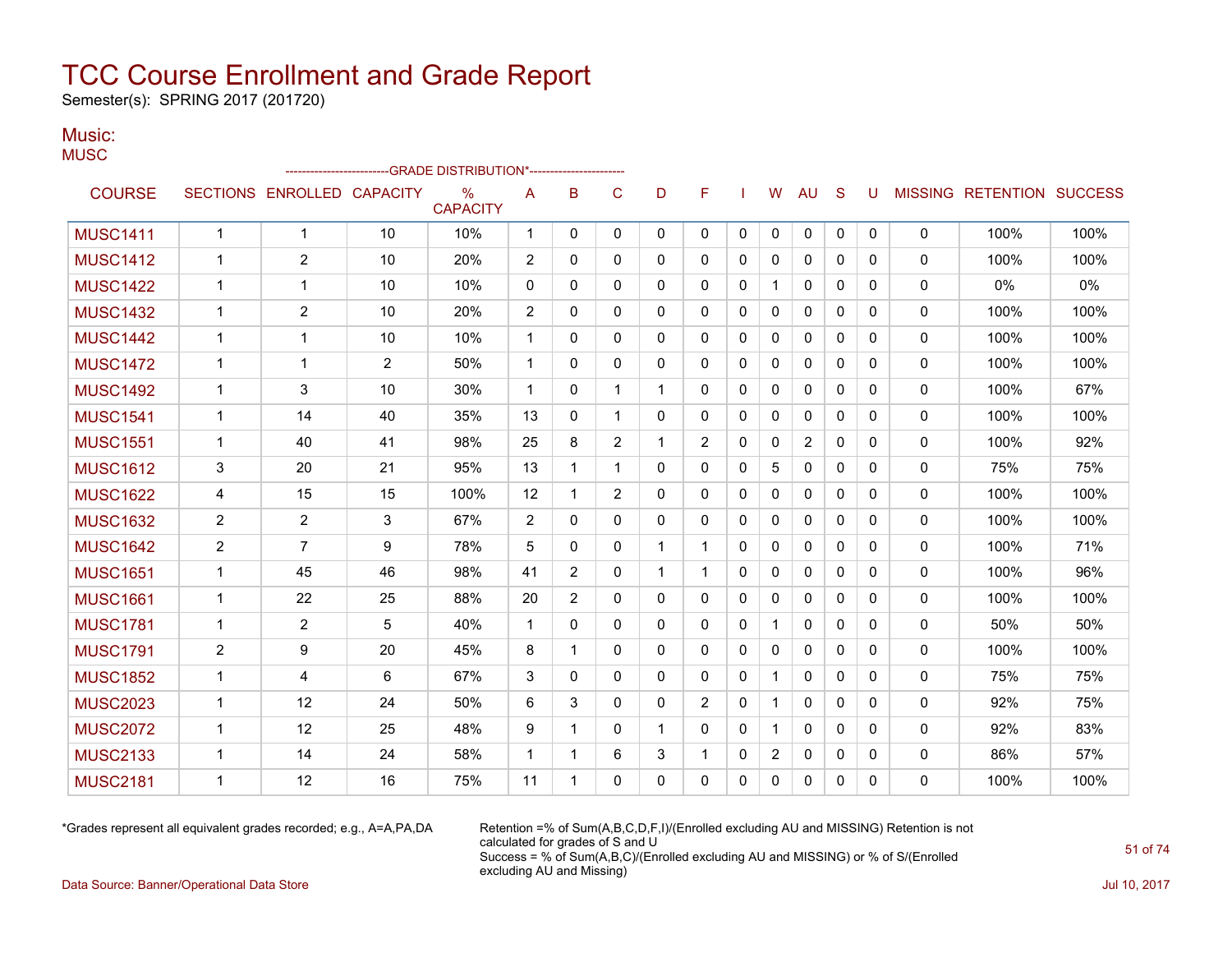Semester(s): SPRING 2017 (201720)

#### Music: MUSC

| wooc            |   | -----------------------    |    | -GRADE DISTRIBUTION*---------------------- |   |    |    |   |   |   |          |              |              |          |   |                           |      |
|-----------------|---|----------------------------|----|--------------------------------------------|---|----|----|---|---|---|----------|--------------|--------------|----------|---|---------------------------|------|
| <b>COURSE</b>   |   | SECTIONS ENROLLED CAPACITY |    | $\%$<br><b>CAPACITY</b>                    | A | B. | C. | D |   |   | W.       | AU           | <sub>S</sub> | U        |   | MISSING RETENTION SUCCESS |      |
| <b>MUSC2202</b> |   |                            | 10 | 10%                                        |   |    |    | 0 | 0 | 0 | $\Omega$ | $\mathbf{0}$ | $\Omega$     | $\Omega$ | 0 | 100%                      | 100% |
| <b>MUSC2242</b> | 4 |                            | 40 | 20%                                        | 5 |    |    | 0 |   |   | 0        | 0            | 0            |          | 0 | 100%                      | 100% |
| <b>MUSC2333</b> |   |                            |    | 100%                                       |   |    |    | 0 |   |   | 0        | $\mathbf{0}$ | 0            |          | 0 | 100%                      | 100% |
| <b>MUSC2992</b> |   |                            | 8  | 100%                                       | 6 |    |    |   |   |   | 2        | $\mathbf{0}$ | 0            |          | 0 | 75%                       | 75%  |

\*Grades represent all equivalent grades recorded; e.g., A=A,PA,DA Retention =% of Sum(A,B,C,D,F,I)/(Enrolled excluding AU and MISSING) Retention is not calculated for grades of S and U Success = % of Sum(A,B,C)/(Enrolled excluding AU and MISSING) or % of S/(Enrolled excluding AU and Missing)

Data Source: Banner/Operational Data Store Jul 10, 2017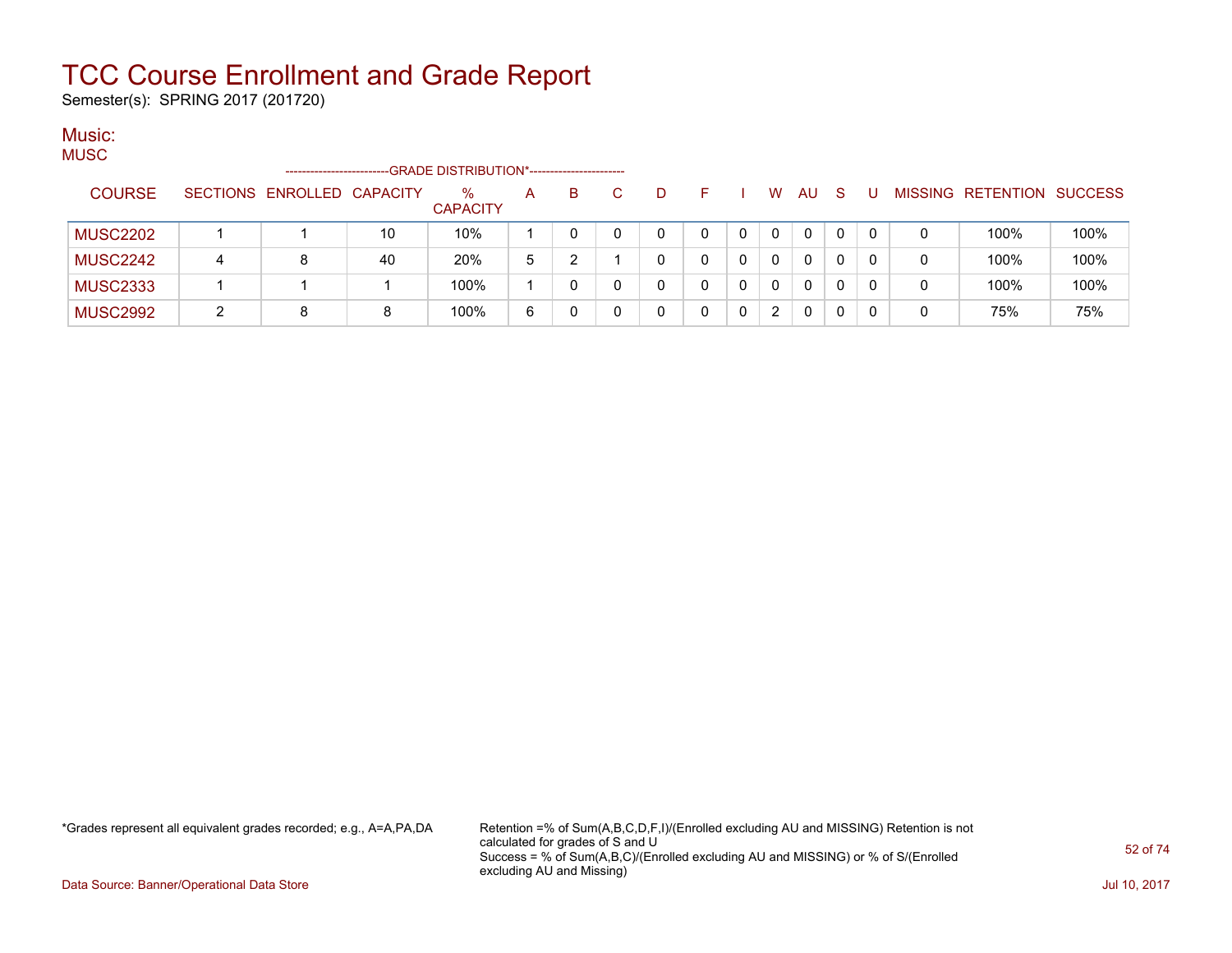Semester(s): SPRING 2017 (201720)

### Native American Studies:

NAMS

|                 |                            |    | -GRADE DISTRIBUTION*----------------------- |    |  |  |   |             |   |   |                           |     |
|-----------------|----------------------------|----|---------------------------------------------|----|--|--|---|-------------|---|---|---------------------------|-----|
| <b>COURSE</b>   | SECTIONS ENROLLED CAPACITY |    | ℅<br><b>CAPACITY</b>                        | А  |  |  | W | AU          | S | U | MISSING RETENTION SUCCESS |     |
| <b>NAMS2113</b> | 24                         | 25 | 96%                                         | 13 |  |  |   | $\mathbf 0$ |   |   | 88%                       | 88% |
| <b>NAMS2513</b> |                            | 15 | 27%                                         |    |  |  |   | 0           |   |   | 100%                      | 50% |

\*Grades represent all equivalent grades recorded; e.g., A=A,PA,DA Retention =% of Sum(A,B,C,D,F,I)/(Enrolled excluding AU and MISSING) Retention is not calculated for grades of S and U Success = % of Sum(A,B,C)/(Enrolled excluding AU and MISSING) or % of S/(Enrolled excluding AU and Missing)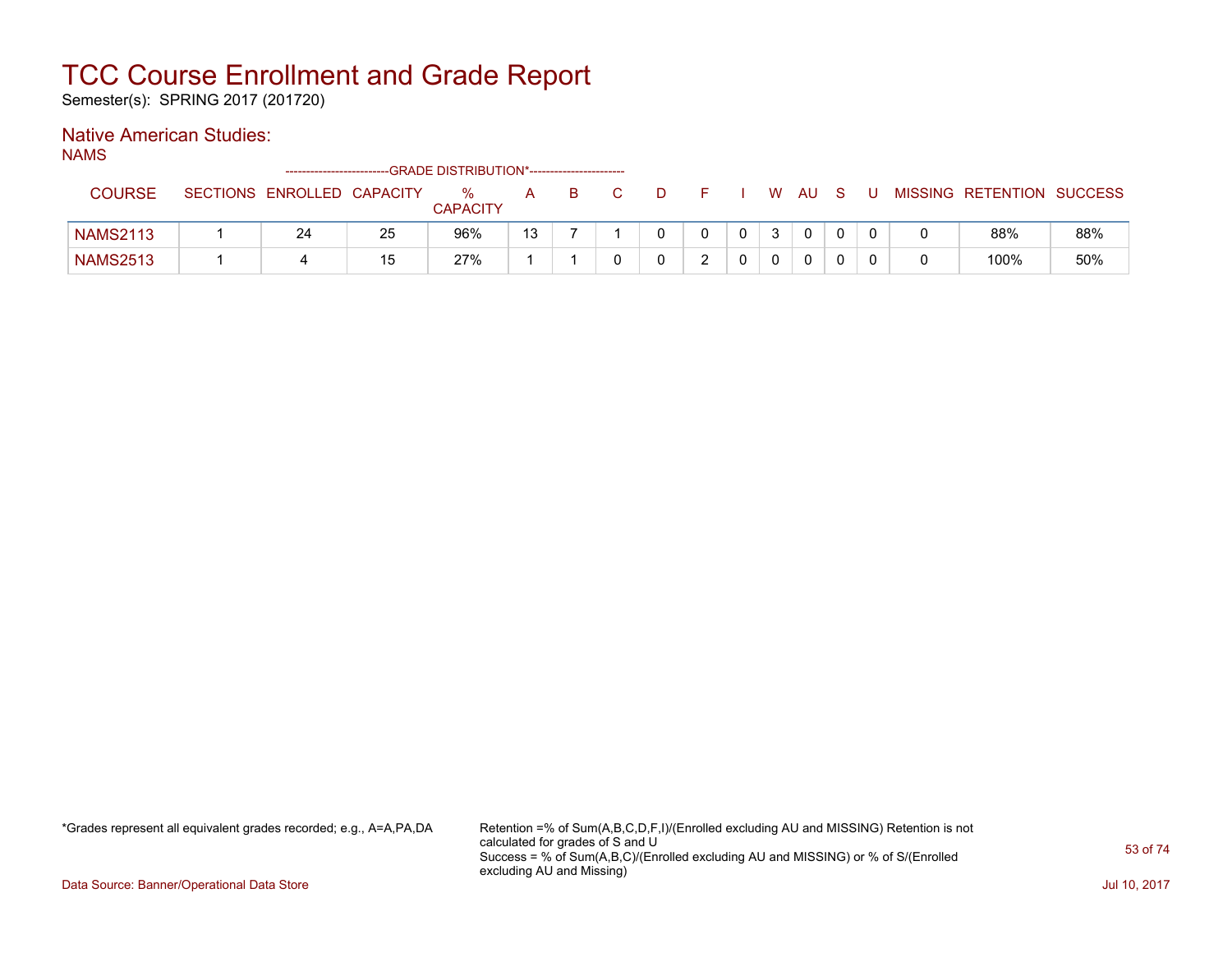Semester(s): SPRING 2017 (201720)

#### Nursing: **NURS**

|                 |                |                            |     | -GRADE DISTRIBUTION*---------------------- |              |              |                |                |                |              |             |              |                |                       |              |                                  |      |
|-----------------|----------------|----------------------------|-----|--------------------------------------------|--------------|--------------|----------------|----------------|----------------|--------------|-------------|--------------|----------------|-----------------------|--------------|----------------------------------|------|
| <b>COURSE</b>   |                | SECTIONS ENROLLED CAPACITY |     | $\%$<br><b>CAPACITY</b>                    | Α            | B            | C              | D              | F              |              | w           | AU           | S              | U                     |              | <b>MISSING RETENTION SUCCESS</b> |      |
| <b>NURS1111</b> | 3              | 144                        | 150 | 96%                                        | 0            | $\mathbf{0}$ | 0              | 0              | 0              | $\mathbf{1}$ | 4           | $\mathbf{0}$ | 138            | $\mathbf 1$           | 0            |                                  | 96%  |
| <b>NURS1113</b> | 6              | 144                        | 150 | 96%                                        | 13           | 106          | 18             | 1              | $\overline{2}$ | 0            | 4           | $\mathbf{0}$ | 0              | 0                     | $\mathbf{0}$ | 97%                              | 95%  |
| <b>NURS1143</b> | $\overline{2}$ | 144                        | 150 | 96%                                        | 116          | 19           | 3              | $\overline{2}$ | 0              | 0            | 4           | 0            | 0              | 0                     | 0            | 97%                              | 96%  |
| <b>NURS1163</b> | 6              | 149                        | 151 | 99%                                        | 14           | 96           | 28             | 5              | 1              | $\mathbf{0}$ | 5           | $\mathbf{0}$ | $\mathbf{0}$   | 0                     | $\mathbf{0}$ | 97%                              | 93%  |
| <b>NURS1211</b> | $\mathbf 1$    | 43                         | 50  | 86%                                        | 0            | $\Omega$     | $\Omega$       | $\Omega$       | $\mathbf{0}$   | $\mathbf{0}$ | 2           | $\mathbf{0}$ | 40             | 1                     | 0            |                                  | 93%  |
| <b>NURS1212</b> | $\mathbf 1$    | 45                         | 50  | 90%                                        | $\mathbf{1}$ | 20           | 16             | 6              | $\mathbf{0}$   | $\mathbf{0}$ | 2           | $\mathbf{0}$ | $\mathbf{0}$   | 0                     | 0            | 96%                              | 82%  |
| <b>NURS1363</b> | $\mathbf{1}$   | 41                         | 50  | 82%                                        | 38           | 1            | $\mathbf 1$    | $\mathbf{0}$   | $\mathbf{0}$   | $\mathbf{0}$ | -1          | $\mathbf{0}$ | $\mathbf{0}$   | 0                     | 0            | 98%                              | 98%  |
| <b>NURS1471</b> | $\mathbf 1$    | $\overline{7}$             | 10  | 70%                                        | 0            | 0            | $\mathbf 0$    | $\Omega$       | $\Omega$       | $\mathbf 0$  | $\Omega$    | $\mathbf{0}$ | $\overline{7}$ | 0                     | 0            |                                  | 100% |
| <b>NURS2212</b> | 1              | 64                         | 75  | 85%                                        | 0            | 0            | $\Omega$       | $\mathbf{0}$   | 0              | 0            | $\Omega$    | 0            | 62             | $\mathbf{2}^{\prime}$ | 0            |                                  | 97%  |
| <b>NURS2213</b> | $\mathbf 1$    | 66                         | 75  | 88%                                        | 5            | 38           | 18             | 5              | $\Omega$       | $\Omega$     | $\Omega$    | $\Omega$     | $\Omega$       | 0                     | $\mathbf{0}$ | 100%                             | 92%  |
| <b>NURS2221</b> | $\overline{2}$ | 86                         | 125 | 69%                                        | 0            | 0            | $\Omega$       | $\mathbf{0}$   | 0              | 0            | $\mathbf 0$ | 0            | 86             | 0                     | 0            |                                  | 100% |
| <b>NURS2222</b> | $\overline{2}$ | 89                         | 125 | 71%                                        | 11           | 67           | 11             | $\Omega$       | 0              | 0            | 0           | 0            | 0              | 0                     | 0            | 100%                             | 100% |
| <b>NURS2231</b> | $\overline{2}$ | 78                         | 125 | 62%                                        | 0            | 0            | 0              | $\Omega$       | $\mathbf{0}$   | $\mathbf 0$  | $\Omega$    | $\mathbf{0}$ | 78             | 0                     | 0            |                                  | 100% |
| <b>NURS2232</b> | 2              | 79                         | 125 | 63%                                        | 9            | 62           | 8              | $\mathbf{0}$   | 0              | $\mathbf{0}$ | 0           | 0            | 0              | 0                     | $\mathbf{0}$ | 100%                             | 100% |
| <b>NURS2242</b> | $\mathbf 1$    | 53                         | 75  | 71%                                        | $\Omega$     | $\Omega$     | $\Omega$       | $\Omega$       | $\Omega$       | $\mathbf 0$  | $\Omega$    | $\mathbf{0}$ | 52             | 1                     | 0            |                                  | 98%  |
| <b>NURS2243</b> | $\mathbf 1$    | 53                         | 75  | 71%                                        | 8            | 40           | 5              | $\Omega$       | $\mathbf{0}$   | 0            | $\Omega$    | $\mathbf{0}$ | $\mathbf{0}$   | 0                     | 0            | 100%                             | 100% |
| <b>NURS2303</b> | $\mathbf{1}$   | 15                         | 20  | 75%                                        | 4            | 3            | $\overline{2}$ | $\mathbf 1$    | 4              | $\Omega$     |             | $\Omega$     | $\Omega$       | 0                     | $\Omega$     | 93%                              | 60%  |
| <b>NURS2351</b> | $\mathbf 1$    | 26                         | 50  | 52%                                        | 0            | $\mathbf{0}$ | $\mathbf 0$    | 0              | 0              | $\mathbf 0$  | $\mathbf 0$ | 0            | 26             | 0                     | 0            |                                  | 100% |
| <b>NURS2352</b> | $\mathbf 1$    | 29                         | 50  | 58%                                        | $\Omega$     | 15           | 10             | 4              | $\Omega$       | $\mathbf{0}$ | $\Omega$    | $\mathbf{0}$ | $\mathbf{0}$   | 0                     | $\mathbf{0}$ | 100%                             | 86%  |
| <b>NURS2431</b> | $\mathbf 1$    | 43                         | 50  | 86%                                        | 0            | $\mathbf{0}$ | $\mathbf{0}$   | $\mathbf{0}$   | $\mathbf{0}$   | $\mathbf{0}$ | 2           | $\Omega$     | 40             | 1                     | $\Omega$     |                                  | 93%  |
| <b>NURS2432</b> | $\mathbf 1$    | 43                         | 50  | 86%                                        | 0            | 24           | 14             | 3              | 0              | 0            | 2           | 0            | 0              | 0                     | 0            | 95%                              | 88%  |
| <b>NURS2442</b> | $\mathbf 1$    | 39                         | 50  | 78%                                        | $\Omega$     | $\mathbf{0}$ | $\Omega$       | $\Omega$       | $\Omega$       | $\Omega$     | $\Omega$    | $\Omega$     | 39             | 0                     | 0            |                                  | 100% |

\*Grades represent all equivalent grades recorded; e.g., A=A,PA,DA Retention =% of Sum(A,B,C,D,F,I)/(Enrolled excluding AU and MISSING) Retention is not calculated for grades of S and U Success = % of Sum(A,B,C)/(Enrolled excluding AU and MISSING) or % of S/(Enrolled excluding AU and Missing)

Data Source: Banner/Operational Data Store Jul 10, 2017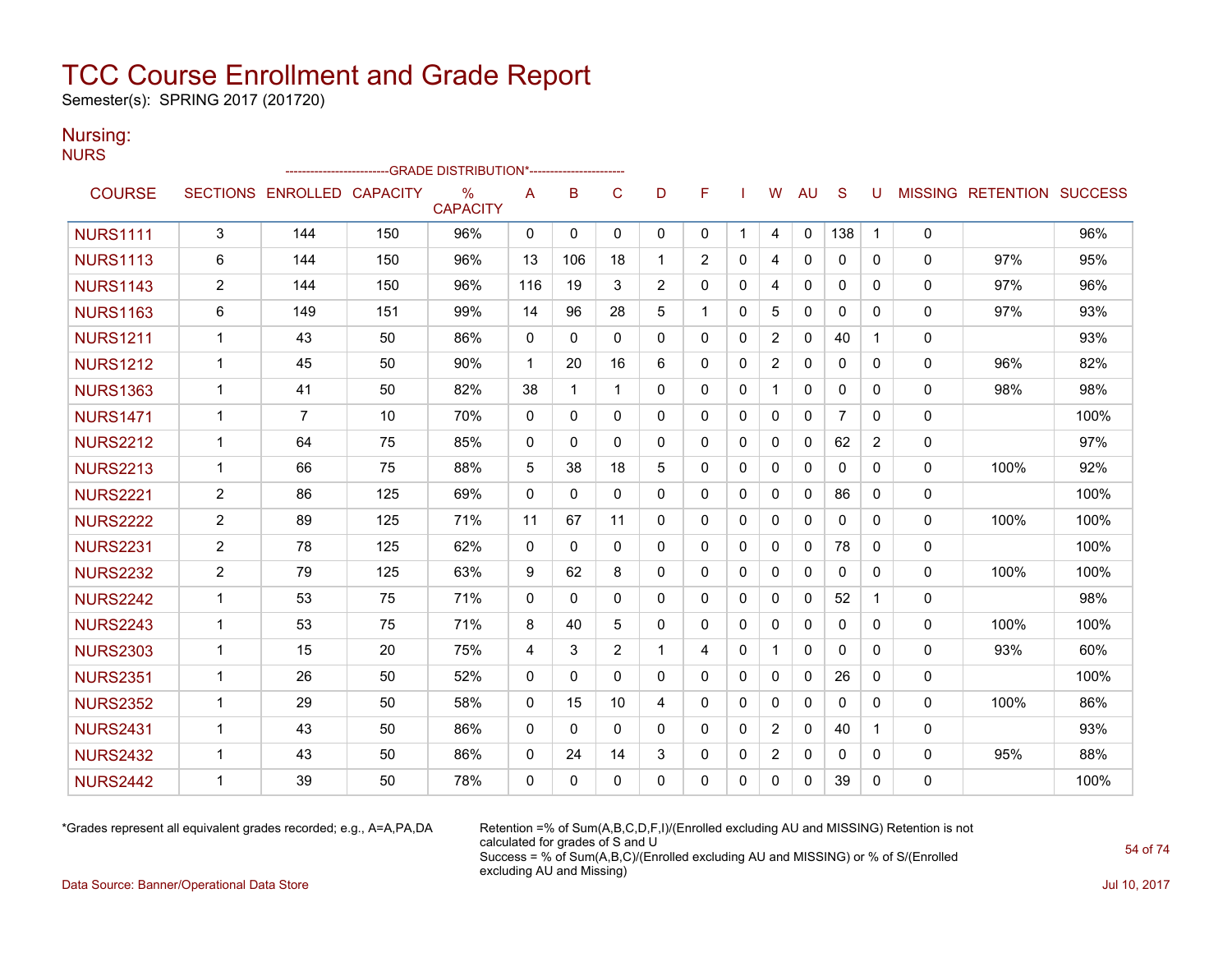Semester(s): SPRING 2017 (201720)

### Nursing:

| <b>NURS</b>     | ------------------------   |    | --GRADE DISTRIBUTION*---------------------- |    |       |          |  |                |  |                           |     |
|-----------------|----------------------------|----|---------------------------------------------|----|-------|----------|--|----------------|--|---------------------------|-----|
|                 |                            |    |                                             |    |       |          |  |                |  |                           |     |
| <b>COURSE</b>   | SECTIONS ENROLLED CAPACITY |    | $\%$<br><b>CAPACITY</b>                     |    | A B C | DFIWAUSU |  |                |  | MISSING RETENTION SUCCESS |     |
| <b>NURS2444</b> | 39                         | 45 | 87%                                         | 27 | 10    |          |  | $\overline{0}$ |  | 100%                      | 95% |

\*Grades represent all equivalent grades recorded; e.g., A=A,PA,DA Retention =% of Sum(A,B,C,D,F,I)/(Enrolled excluding AU and MISSING) Retention is not calculated for grades of S and U Success = % of Sum(A,B,C)/(Enrolled excluding AU and MISSING) or % of S/(Enrolled excluding AU and Missing)

Data Source: Banner/Operational Data Store Jul 10, 2017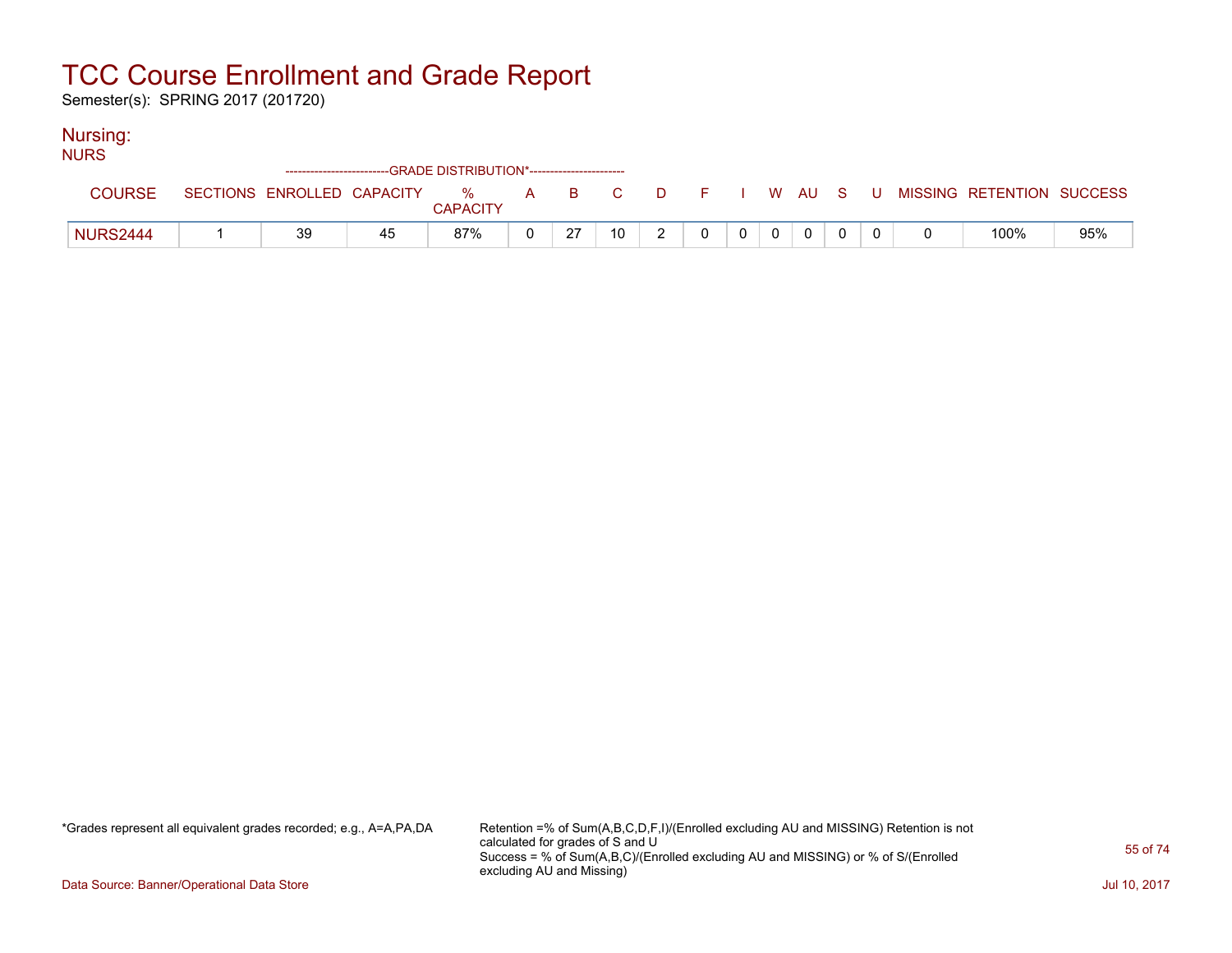Semester(s): SPRING 2017 (201720)

#### Occupational Therapy Assistant: OCTA<sup>'</sup>

|                 |   | ------------------------- |                 | --GRADE DISTRIBUTION*----------------------- |                |    |    |   |   |   |                      |              |              |          |                |                  |                |
|-----------------|---|---------------------------|-----------------|----------------------------------------------|----------------|----|----|---|---|---|----------------------|--------------|--------------|----------|----------------|------------------|----------------|
| <b>COURSE</b>   |   | SECTIONS ENROLLED         | <b>CAPACITY</b> | $\%$<br><b>CAPACITY</b>                      | A              | B  | C. | D | F |   | W                    | AU           | <sub>S</sub> |          | <b>MISSING</b> | <b>RETENTION</b> | <b>SUCCESS</b> |
| <b>OCTA1203</b> | 2 | 27                        | 50              | 54%                                          | 17             | 2  |    |   | 0 | 0 | 5                    | 0            | 0            |          | 0              | 81%              | 78%            |
| OCTA1293        |   | 19                        | 20              | 95%                                          | 6              |    | 4  |   |   | 0 |                      | $\mathbf{0}$ | $\Omega$     | $\Omega$ | 0              | 95%              | 89%            |
| <b>OCTA1403</b> |   | 14                        | 20              | 70%                                          | 8              | 6  |    | 0 | 0 | 0 | $\mathbf{0}$         | $\mathbf{0}$ | $\Omega$     |          | 0              | 100%             | 100%           |
| OCTA1443        |   | 19                        | 20              | 95%                                          | 10             |    |    | 0 | 0 | 0 | $\mathbf{2}^{\circ}$ | $\mathbf{0}$ | 0            |          | 0              | 89%              | 89%            |
| OCTA1483        |   | 14                        | 20              | 70%                                          | 2              | 6  | 5  |   | 0 | 0 | 0                    | $\mathbf{0}$ | $\Omega$     | $\Omega$ | 0              | 100%             | 93%            |
| <b>OCTA1511</b> |   | 18                        | 20              | 90%                                          | 16             |    |    | 0 |   | 0 | 0                    | $\mathbf{0}$ | 0            | $\Omega$ | 0              | 100%             | 94%            |
| OCTA2356        |   | 18                        | 20              | 90%                                          | $\overline{ }$ | 10 |    | 0 | 0 | 0 |                      | $\mathbf{0}$ | $\Omega$     |          | 0              | 94%              | 94%            |
| OCTA2376        |   | 17                        | 20              | 85%                                          | 6              | 11 |    | 0 | 0 | 0 | 0                    | $\mathbf{0}$ | 0            | $\Omega$ | 0              | 100%             | 100%           |

\*Grades represent all equivalent grades recorded; e.g., A=A,PA,DA Retention =% of Sum(A,B,C,D,F,I)/(Enrolled excluding AU and MISSING) Retention is not calculated for grades of S and U Success = % of Sum(A,B,C)/(Enrolled excluding AU and MISSING) or % of S/(Enrolled excluding AU and Missing)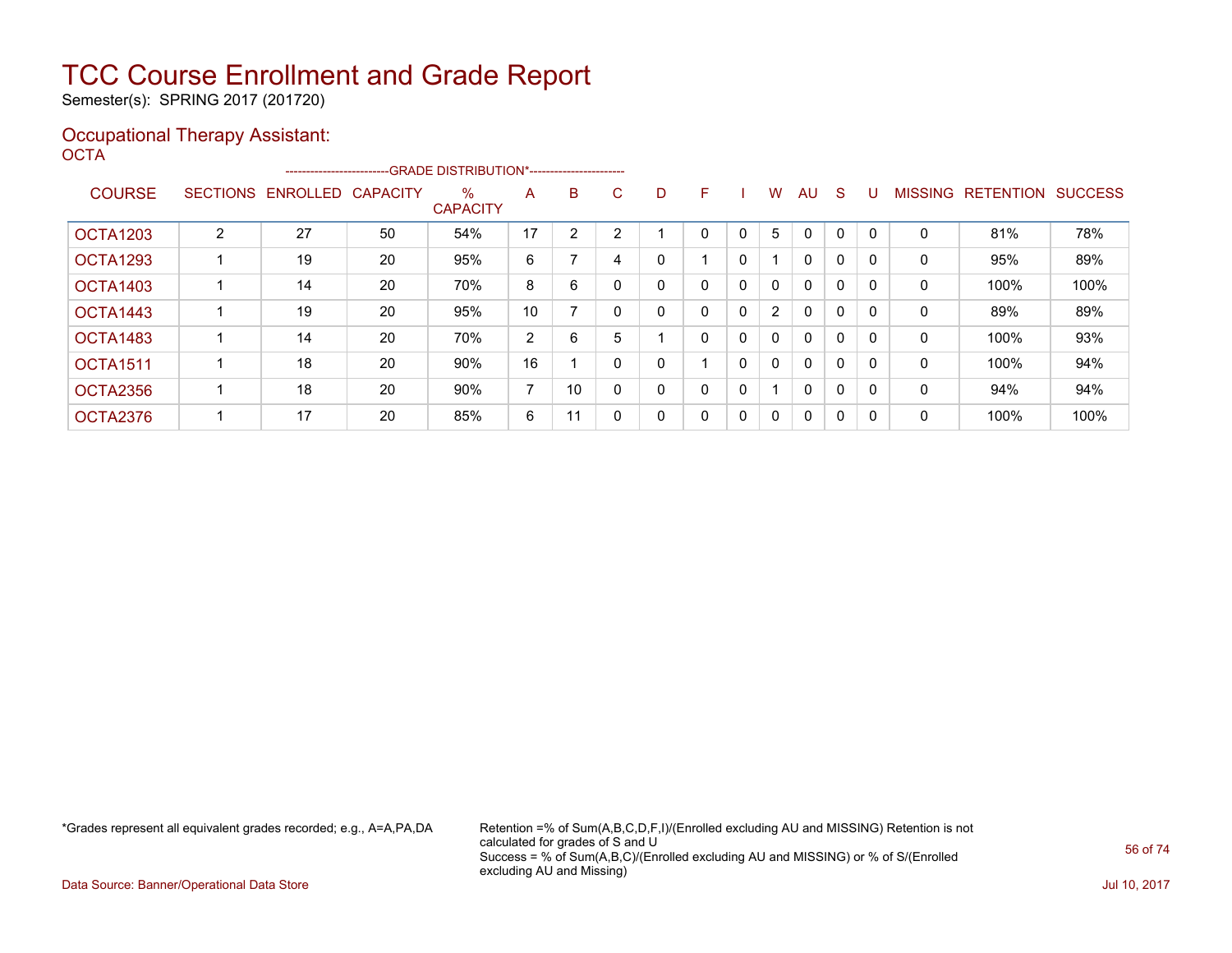Semester(s): SPRING 2017 (201720)

### Physical Education:

PHED

|                 |                 | ------------------------ |                 | --GRADE DISTRIBUTION*------------------------ |    |                |   |   |                |          |   |                |              |          |                |                  |                |
|-----------------|-----------------|--------------------------|-----------------|-----------------------------------------------|----|----------------|---|---|----------------|----------|---|----------------|--------------|----------|----------------|------------------|----------------|
| <b>COURSE</b>   | <b>SECTIONS</b> | <b>ENROLLED</b>          | <b>CAPACITY</b> | $\%$<br><b>CAPACITY</b>                       | A  | B              | C | D | F              |          | W | AU             | S            |          | <b>MISSING</b> | <b>RETENTION</b> | <b>SUCCESS</b> |
| <b>PHED1143</b> |                 | 14                       | 20              | 70%                                           |    | 3              |   |   | 3              | 0        | 5 |                | $\Omega$     | 0        | $\mathbf{0}$   | 64%              | 36%            |
| <b>PHED1252</b> |                 | 14                       | 16              | 88%                                           | 9  | $\overline{2}$ |   |   | $\overline{2}$ | $\Omega$ | 0 | $\Omega$       | $\Omega$     | $\Omega$ | 0              | 100%             | 79%            |
| <b>PHED1341</b> |                 | 14                       | 14              | 100%                                          | 8  | 0              |   | 0 | 0              | $\Omega$ | 3 | $\overline{2}$ | $\Omega$     | $\Omega$ | 0              | 75%              | 75%            |
| <b>PHED1412</b> |                 | 19                       | 20              | 95%                                           | 9  | 4              |   | 0 | $\overline{2}$ | 0        | 3 | $\mathbf{0}$   | $\Omega$     | $\Omega$ | 0              | 84%              | 74%            |
| <b>PHED2111</b> |                 | 19                       | 20              | 95%                                           | 10 | 4              |   | 0 | 0              | 0        | 5 | $\Omega$       | 0            | $\Omega$ | 0              | 74%              | 74%            |
| <b>PHED2212</b> | 4               | 71                       | 77              | 92%                                           | 54 | 4              | 4 |   |                |          | 6 | 0              | 0            | 0        | 0              | 92%              | 87%            |
| <b>PHED2263</b> | $\overline{2}$  | 35                       | 40              | 88%                                           | 11 | 9              | 5 | 3 | 4              | 0        | 3 | $\mathbf{0}$   | 0            | $\Omega$ | 0              | 91%              | 71%            |
| <b>PHED2322</b> |                 | 20                       | 20              | 100%                                          | 15 | $\overline{2}$ |   | 0 | 0              | 0        |   | $\overline{2}$ | $\Omega$     | $\Omega$ | $\mathbf 0$    | 94%              | 94%            |
| <b>PHED2422</b> |                 | 10                       | 15              | 67%                                           | 10 | $\mathbf{0}$   |   | 0 | 0              | 0        | 0 | $\mathbf{0}$   | $\Omega$     | $\Omega$ | 0              | 100%             | 100%           |
| <b>PHED2603</b> | 4               | 74                       | 80              | 92%                                           | 21 | 33             | 9 | 3 | 4              | $\Omega$ | 4 | $\Omega$       | $\Omega$     | $\Omega$ | $\mathbf{0}$   | 95%              | 85%            |
| <b>PHED2653</b> |                 | 15                       | 20              | 75%                                           | 6  | 7              |   | 0 | 0              | 0        |   | $\mathbf{0}$   | $\mathbf{0}$ | $\Omega$ | 0              | 93%              | 93%            |

\*Grades represent all equivalent grades recorded; e.g., A=A,PA,DA Retention =% of Sum(A,B,C,D,F,I)/(Enrolled excluding AU and MISSING) Retention is not calculated for grades of S and U Success = % of Sum(A,B,C)/(Enrolled excluding AU and MISSING) or % of S/(Enrolled excluding AU and Missing)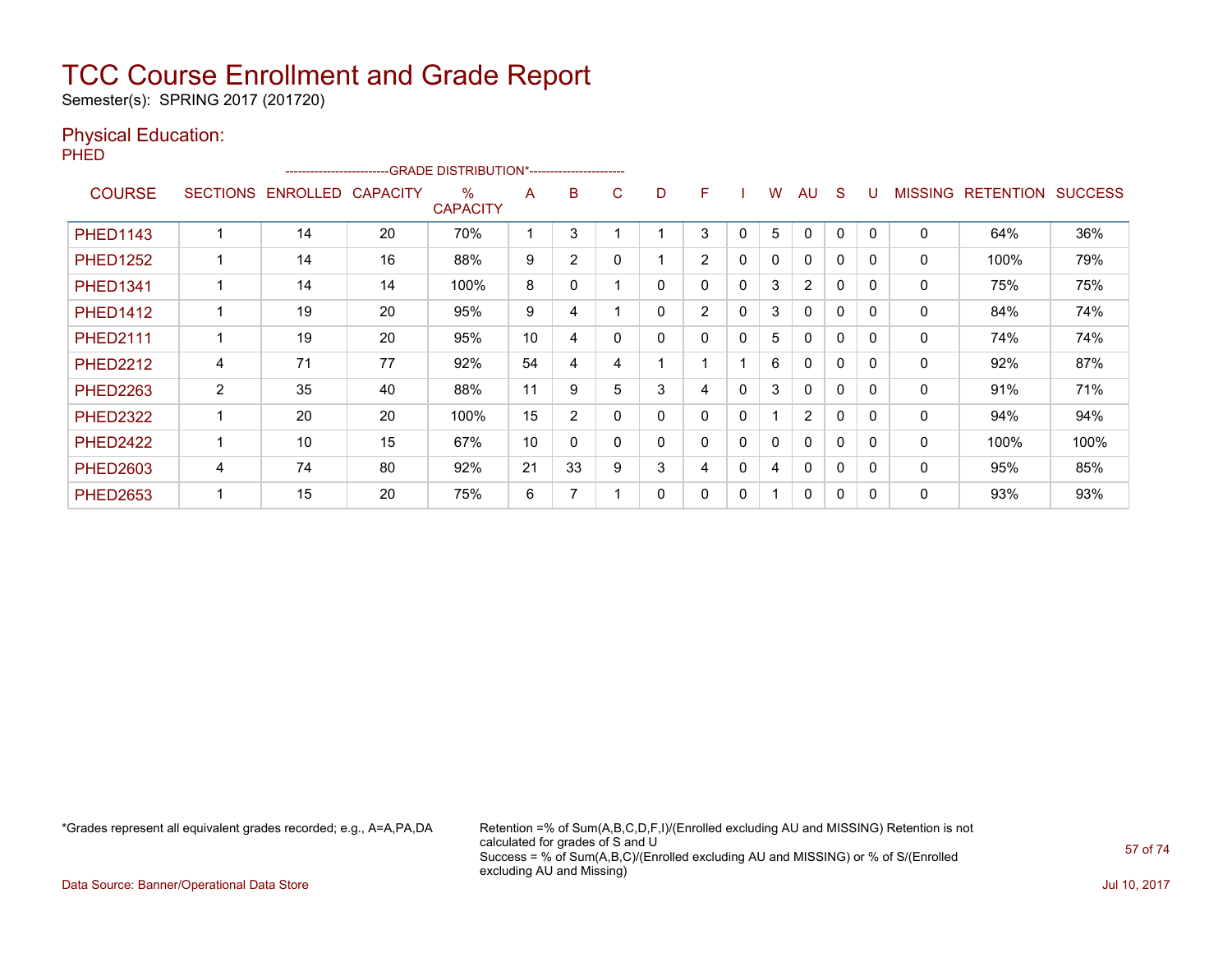Semester(s): SPRING 2017 (201720)

### Philosophy:

PHIL

|                 |   | ------------------------   |     | --GRADE DISTRIBUTION*----------------------- |    |    |    |   |    |   |                      |              |    |   |                |           |                |
|-----------------|---|----------------------------|-----|----------------------------------------------|----|----|----|---|----|---|----------------------|--------------|----|---|----------------|-----------|----------------|
| <b>COURSE</b>   |   | SECTIONS ENROLLED CAPACITY |     | $\%$<br><b>CAPACITY</b>                      | A  | B  | C  | D | н  |   | W                    | AU           | -S |   | <b>MISSING</b> | RETENTION | <b>SUCCESS</b> |
| <b>PHIL1113</b> | 6 | 134                        | 160 | 84%                                          | 57 | 24 | 22 | 5 | 20 | 0 | 6                    | $\mathbf{0}$ | 0  | 0 |                | 96%       | 77%            |
| <b>PHIL1143</b> | 5 | 51                         | 105 | 49%                                          | 31 |    |    |   | 3  |   | 5                    | $\mathbf{0}$ | 0  | 0 | 0              | 90%       | 82%            |
| <b>PHIL1213</b> |   | 12                         | 15  | 80%                                          | 9  |    |    |   |    |   |                      | 0            | 0  |   | 0              | 92%       | 83%            |
| <b>PHIL1223</b> | ົ | 23                         | 25  | 92%                                          | 10 | 6  | ົ  | ົ | 0  | 0 | 3                    | 0            | 0  | 0 | 0              | 87%       | 78%            |
| <b>PHIL2153</b> | ົ | 39                         | 40  | 98%                                          | 22 | 5  |    |   | 5  |   | $\mathbf{2}^{\circ}$ | 0            | 0  |   | 0              | 95%       | 82%            |

\*Grades represent all equivalent grades recorded; e.g., A=A,PA,DA Retention =% of Sum(A,B,C,D,F,I)/(Enrolled excluding AU and MISSING) Retention is not calculated for grades of S and U Success = % of Sum(A,B,C)/(Enrolled excluding AU and MISSING) or % of S/(Enrolled excluding AU and Missing)

Data Source: Banner/Operational Data Store Jul 10, 2017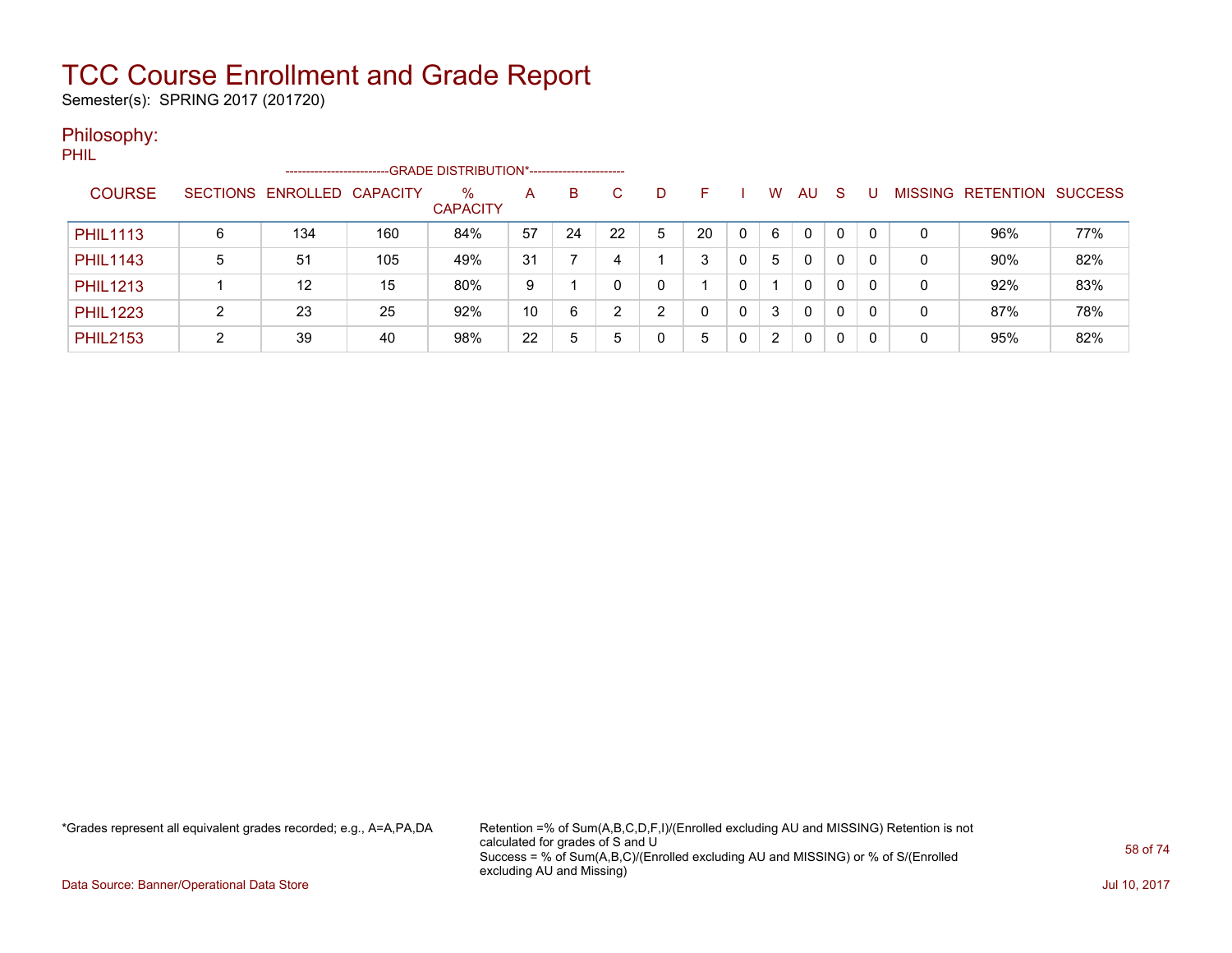Semester(s): SPRING 2017 (201720)

### Pharmacy Technology:

PHMT

|                 |   | ----------------------     |    | -GRADE DISTRIBUTION*----------------------- |   |    |   |   |   |     |    |   |                           |     |
|-----------------|---|----------------------------|----|---------------------------------------------|---|----|---|---|---|-----|----|---|---------------------------|-----|
| <b>COURSE</b>   |   | SECTIONS ENROLLED CAPACITY |    | %<br><b>CAPACITY</b>                        | A | B. | D | - | W | AU. | -S |   | MISSING RETENTION SUCCESS |     |
| <b>PHMT1324</b> |   |                            | 25 | 44%                                         | 4 | 6  |   |   |   | 0   | 0  |   | 91%                       | 91% |
| <b>PHMT1334</b> |   | 12                         | 25 | 48%                                         |   |    |   |   |   | 0   |    |   | 92%                       | 83% |
| <b>PHMT1414</b> | າ |                            | 30 | 37%                                         | 4 |    |   |   |   | 0   | 0  |   | 91%                       | 91% |
| <b>PHMT1524</b> |   | 12                         | 30 | 40%                                         | 9 |    |   |   |   | 0   |    | 0 | 92%                       | 83% |

\*Grades represent all equivalent grades recorded; e.g., A=A,PA,DA Retention =% of Sum(A,B,C,D,F,I)/(Enrolled excluding AU and MISSING) Retention is not calculated for grades of S and U Success = % of Sum(A,B,C)/(Enrolled excluding AU and MISSING) or % of S/(Enrolled excluding AU and Missing)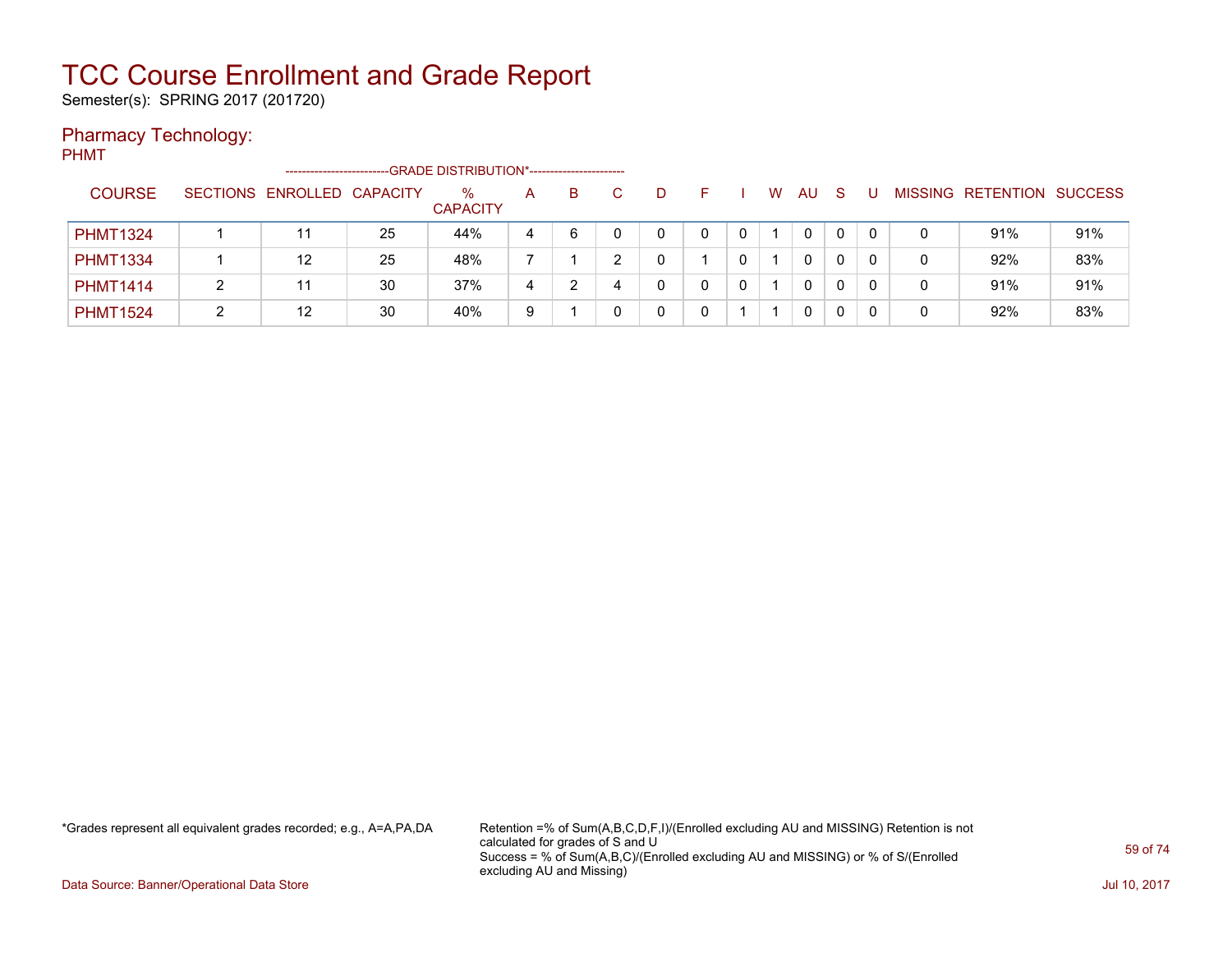Semester(s): SPRING 2017 (201720)

### Physical Science:

PHSC

| .               | -------------------------- |     | -GRADE DISTRIBUTION*---------------------- |    |       |    |     |                 |    |       |   |                           |     |
|-----------------|----------------------------|-----|--------------------------------------------|----|-------|----|-----|-----------------|----|-------|---|---------------------------|-----|
| <b>COURSE</b>   | SECTIONS ENROLLED CAPACITY |     | %<br><b>CAPACITY</b>                       |    | A B C |    | DF. |                 |    | WAUS. | U | MISSING RETENTION SUCCESS |     |
| <b>PHSC1114</b> | 130                        | 176 | 74%                                        | 39 | 36    | 19 |     | 10 <sup>1</sup> | 19 |       |   | 85%                       | 72% |

\*Grades represent all equivalent grades recorded; e.g., A=A,PA,DA Retention =% of Sum(A,B,C,D,F,I)/(Enrolled excluding AU and MISSING) Retention is not calculated for grades of S and U Success = % of Sum(A,B,C)/(Enrolled excluding AU and MISSING) or % of S/(Enrolled excluding AU and Missing)

Data Source: Banner/Operational Data Store Jul 10, 2017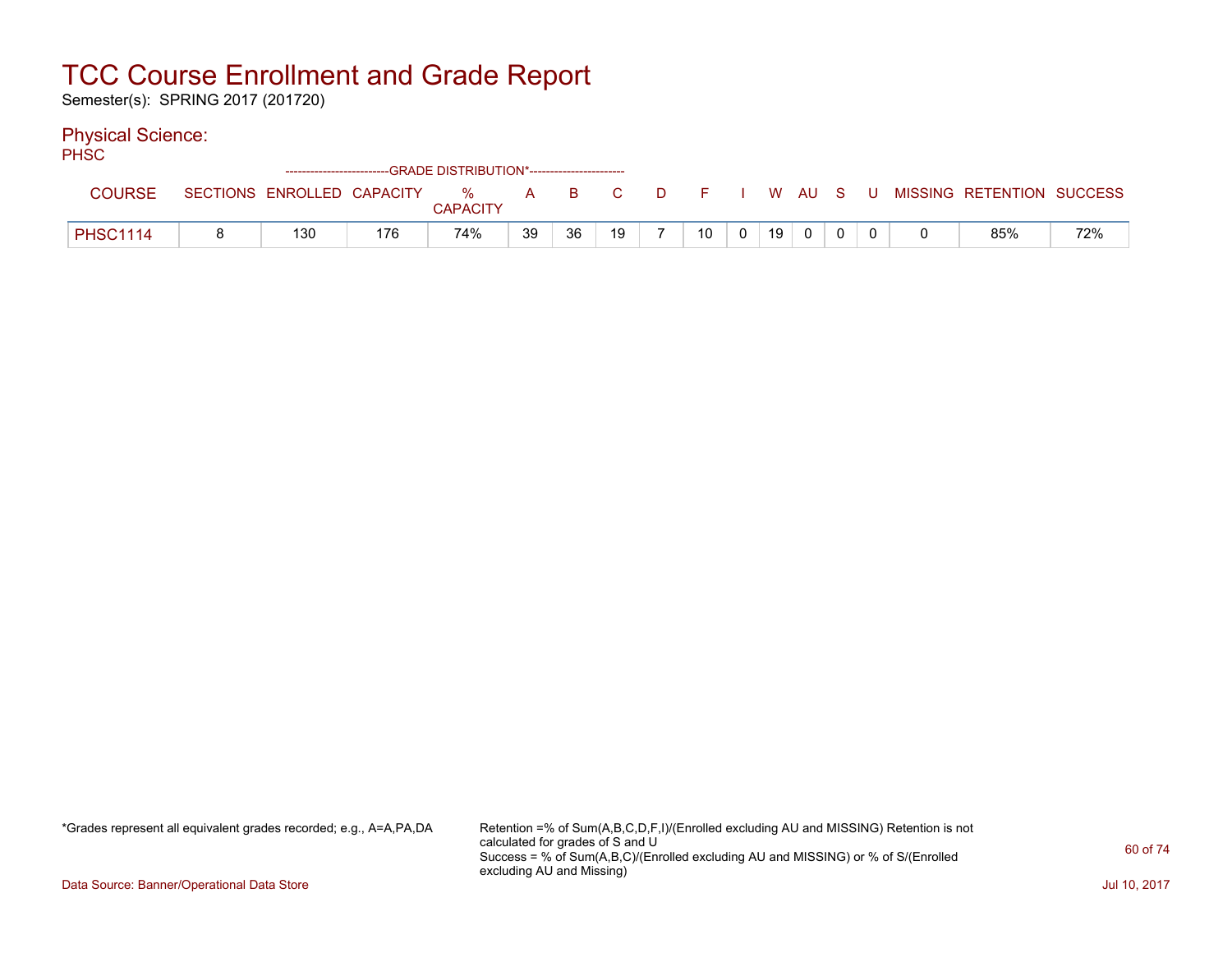Semester(s): SPRING 2017 (201720)

### Physical Therapist Assistant:

| <b>PHTA</b>     |                 |          |                 |                                                                                  |    |                |                |   |              |             |                |          |          |              |                |                          |     |
|-----------------|-----------------|----------|-----------------|----------------------------------------------------------------------------------|----|----------------|----------------|---|--------------|-------------|----------------|----------|----------|--------------|----------------|--------------------------|-----|
|                 |                 |          |                 | ------------------------GRADE                DISTRIBUTION*---------------------- |    |                |                |   |              |             |                |          |          |              |                |                          |     |
| <b>COURSE</b>   | <b>SECTIONS</b> | ENROLLED | <b>CAPACITY</b> | $\%$<br><b>CAPACITY</b>                                                          | A  | B              | C              | D | F            |             | W              | AU       | -S       | U            | <b>MISSING</b> | <b>RETENTION SUCCESS</b> |     |
| <b>PHTA1221</b> | 3               | 31       | 53              | 58%                                                                              | 22 | 6              | $\overline{2}$ | 0 | $\mathbf{0}$ | 0           |                | $\Omega$ | $\Omega$ | $\mathbf{0}$ | $\Omega$       | 97%                      | 97% |
| <b>PHTA1363</b> | $\overline{2}$  | 31       | 36              | 86%                                                                              | 11 | 14             | 4              | 0 | 0            | $\mathbf 0$ | $\overline{2}$ | $\Omega$ | $\Omega$ | $\mathbf{0}$ | $\mathbf{0}$   | 94%                      | 94% |
| <b>PHTA1383</b> |                 | 31       | 36              | 86%                                                                              | 8  | 17             | 4              | 0 | 0            | $\mathbf 0$ | $\overline{2}$ | $\Omega$ | $\Omega$ | $\mathbf{0}$ | 0              | 94%                      | 94% |
| <b>PHTA1392</b> | 2               | 31       | 36              | 86%                                                                              | 8  | 21             | 0              | 0 | $\mathbf{0}$ | 0           | $\overline{2}$ | $\Omega$ | $\Omega$ | $\Omega$     | $\mathbf{0}$   | 94%                      | 94% |
| <b>PHTA2113</b> | $\overline{2}$  | 26       | 34              | 76%                                                                              | 17 | 8              | 0              | 0 | $\Omega$     | 0           | 1              | $\Omega$ | $\Omega$ | $\Omega$     | $\mathbf{0}$   | 96%                      | 96% |
| <b>PHTA2383</b> | $\overline{2}$  | 26       | 33              | 79%                                                                              | 10 | 14             |                | 0 | $\mathbf{0}$ | $\mathbf 0$ | 1              | $\Omega$ | $\Omega$ | 0            | $\mathbf{0}$   | 96%                      | 96% |
| <b>PHTA2522</b> | 4               | 26       | 36              | 72%                                                                              | 25 | 0              | 0              | 0 | $\Omega$     | $\mathbf 0$ | 1              | $\Omega$ | $\Omega$ | $\Omega$     | $\mathbf{0}$   | 96%                      | 96% |
| <b>PHTA2551</b> |                 | 26       | 36              | 72%                                                                              | 23 | $\overline{2}$ | 0              | 0 | 0            | 0           | 1              | 0        | 0        | $\mathbf{0}$ | 0              | 96%                      | 96% |
|                 |                 |          |                 |                                                                                  |    |                |                |   |              |             |                |          |          |              |                |                          |     |

\*Grades represent all equivalent grades recorded; e.g., A=A,PA,DA Retention =% of Sum(A,B,C,D,F,I)/(Enrolled excluding AU and MISSING) Retention is not calculated for grades of S and U Success = % of Sum(A,B,C)/(Enrolled excluding AU and MISSING) or % of S/(Enrolled excluding AU and Missing)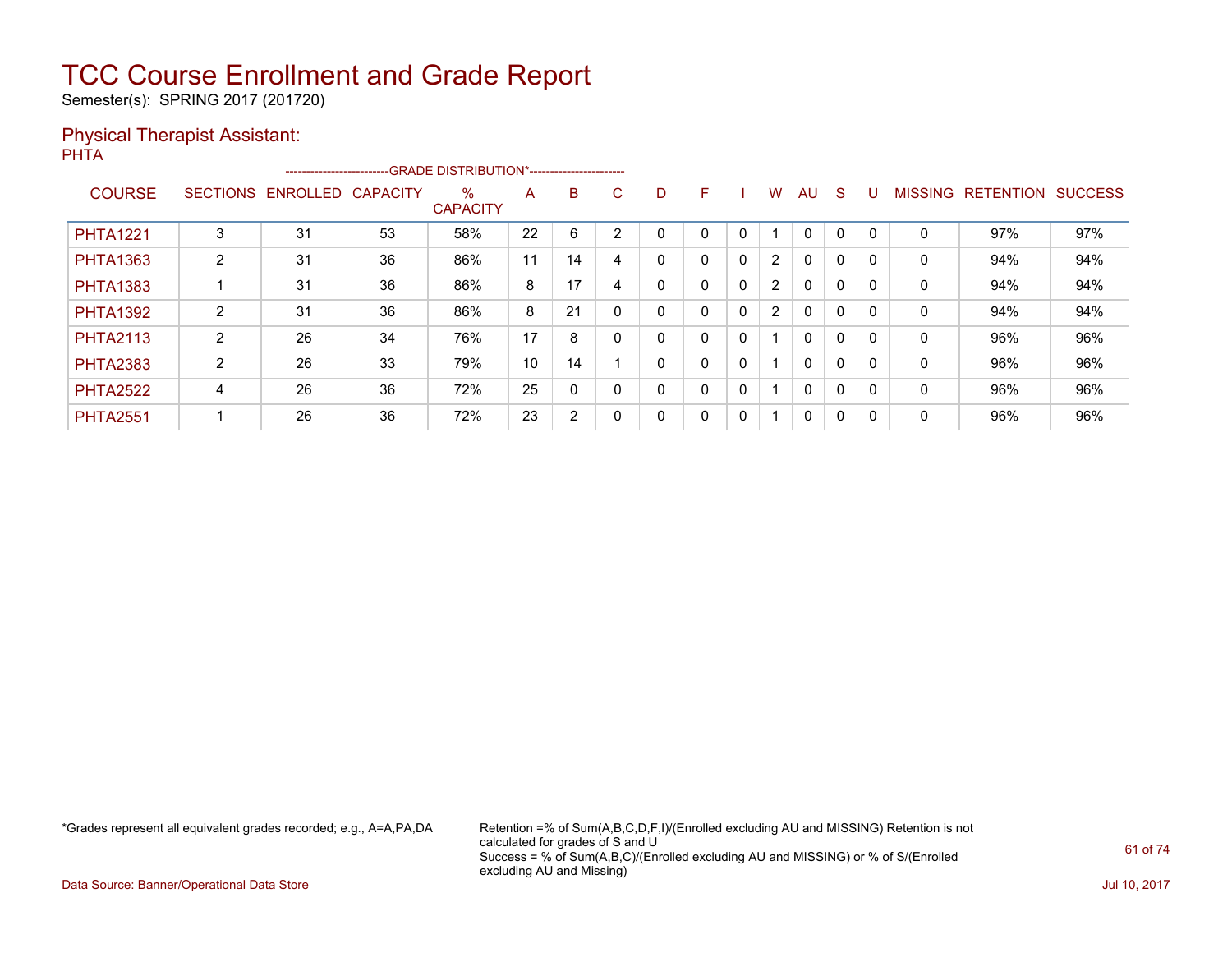Semester(s): SPRING 2017 (201720)

### Physics:

PHYS

|                 |                 | ------------------ |     |                      |    |                   |                   |                 |   |    |    |   |   |                   |                |
|-----------------|-----------------|--------------------|-----|----------------------|----|-------------------|-------------------|-----------------|---|----|----|---|---|-------------------|----------------|
| <b>COURSE</b>   | <b>SECTIONS</b> | ENROLLED CAPACITY  |     | %<br><b>CAPACITY</b> | A  | B                 |                   | D.              |   | w  | AU | S |   | MISSING RETENTION | <b>SUCCESS</b> |
| <b>PHYS1114</b> | 9               | 173                | 204 | 85%                  | 48 | 47                | 24                | 12 <sup>°</sup> | 9 | 33 | 0  | 0 | 0 | 81%               | 69%            |
| <b>PHYS1214</b> |                 | 59                 | 68  | 87%                  | 19 | 25                |                   |                 |   | 6  | 0  | 0 |   | 90%               | 88%            |
| <b>PHYS2034</b> | 4               | 85                 | 96  | 89%                  | 32 | $12 \overline{ }$ | $12 \overline{ }$ | 6               |   | 20 | 0  |   |   | 76%               | 66%            |
| <b>PHYS2124</b> |                 | 92                 | 96  | 96%                  | 25 | 33                | 17                | 6               |   | 9  | 0  |   |   | 90%               | 82%            |

\*Grades represent all equivalent grades recorded; e.g., A=A,PA,DA Retention =% of Sum(A,B,C,D,F,I)/(Enrolled excluding AU and MISSING) Retention is not calculated for grades of S and U Success = % of Sum(A,B,C)/(Enrolled excluding AU and MISSING) or % of S/(Enrolled excluding AU and Missing)

Data Source: Banner/Operational Data Store Jul 10, 2017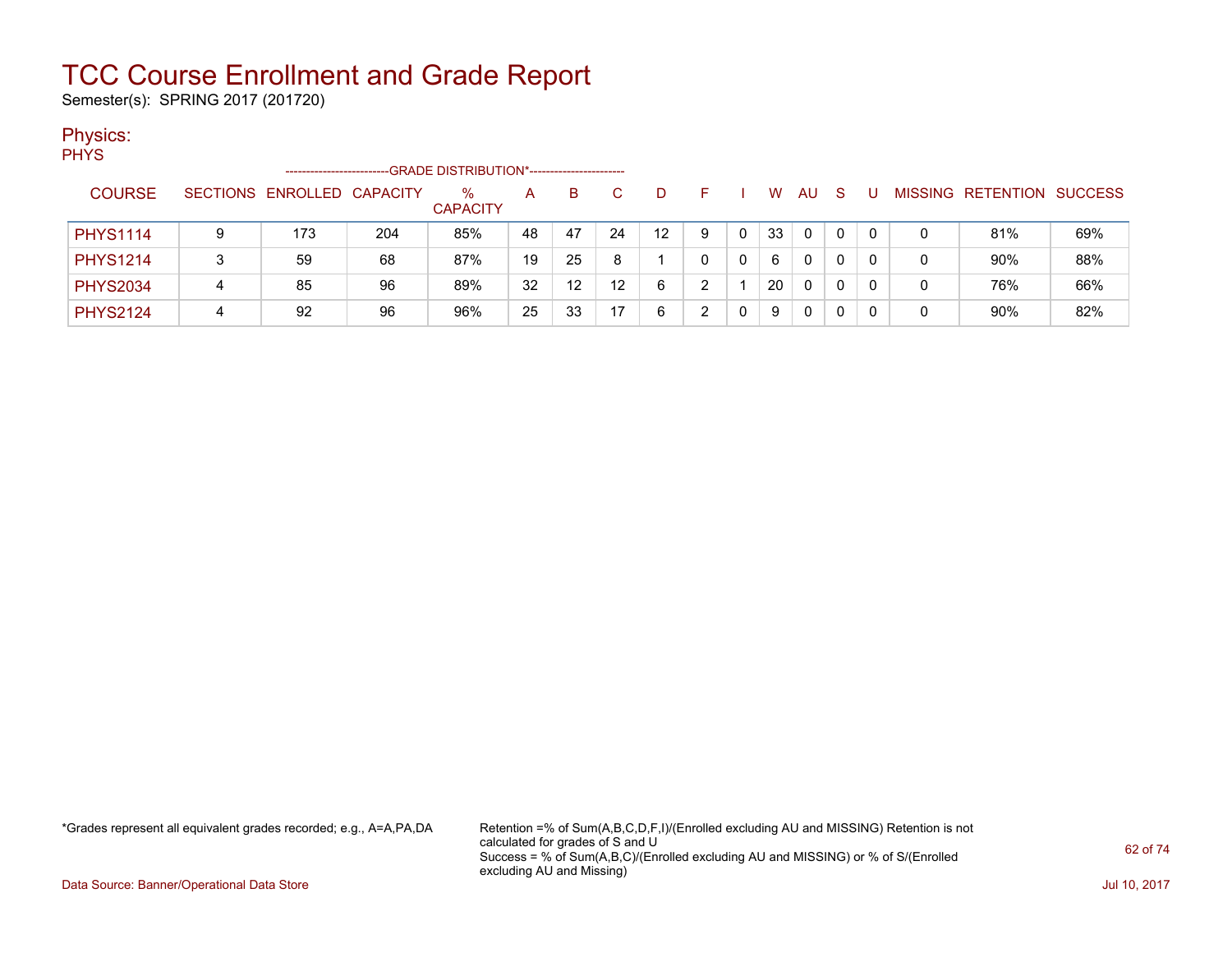Semester(s): SPRING 2017 (201720)

### Paralegal:

| <b>PLGL</b> |                 |   |                            |    |                         |   |          |   |          |   |   |              |              |              |          |                |           |                |
|-------------|-----------------|---|----------------------------|----|-------------------------|---|----------|---|----------|---|---|--------------|--------------|--------------|----------|----------------|-----------|----------------|
|             |                 |   | -----------------------    |    |                         |   |          |   |          |   |   |              |              |              |          |                |           |                |
|             | <b>COURSE</b>   |   | SECTIONS ENROLLED CAPACITY |    | $\%$<br><b>CAPACITY</b> | A | B        | C | D        | F |   | W            | <b>AU</b>    | -S           | U        | <b>MISSING</b> | RETENTION | <b>SUCCESS</b> |
|             | <b>PLGL1213</b> | ົ | 30                         | 40 | 75%                     | 5 | 8        | 5 |          | 6 | 0 | 5            | $\mathbf{0}$ | 0            | -0       | 0              | 83%       | 60%            |
|             | <b>PLGL2303</b> |   | $12 \overline{ }$          | 20 | 60%                     | 6 |          | 4 | 0        | 0 | 0 |              | $\mathbf{0}$ | $\mathbf{0}$ | 0        | 0              | 92%       | 92%            |
|             | <b>PLGL2343</b> |   | 12                         | 20 | 60%                     | ⇁ | 2        |   | 0        |   | 0 | -1           | $\mathbf{0}$ | $\mathbf{0}$ | $\Omega$ | 0              | 92%       | 83%            |
|             | <b>PLGL2363</b> |   | 18                         | 20 | 90%                     |   | 10       | 3 | $\Omega$ |   | 0 | 3            | $\mathbf{0}$ | $\mathbf{0}$ | $\Omega$ | 0              | 83%       | 78%            |
|             | <b>PLGL2483</b> |   |                            | 15 | 47%                     | 2 |          |   | 0        |   | 0 | 3            | $\mathbf{0}$ | 0            | $\Omega$ | 0              | 57%       | 43%            |
|             | <b>PLGL2813</b> |   |                            | 5  | 20%                     |   | $\Omega$ |   | $\Omega$ | 0 | 0 | $\mathbf{0}$ | $\mathbf{0}$ | $\mathbf{0}$ | 0        | 0              | 100%      | 100%           |

\*Grades represent all equivalent grades recorded; e.g., A=A,PA,DA Retention =% of Sum(A,B,C,D,F,I)/(Enrolled excluding AU and MISSING) Retention is not calculated for grades of S and U Success = % of Sum(A,B,C)/(Enrolled excluding AU and MISSING) or % of S/(Enrolled excluding AU and Missing)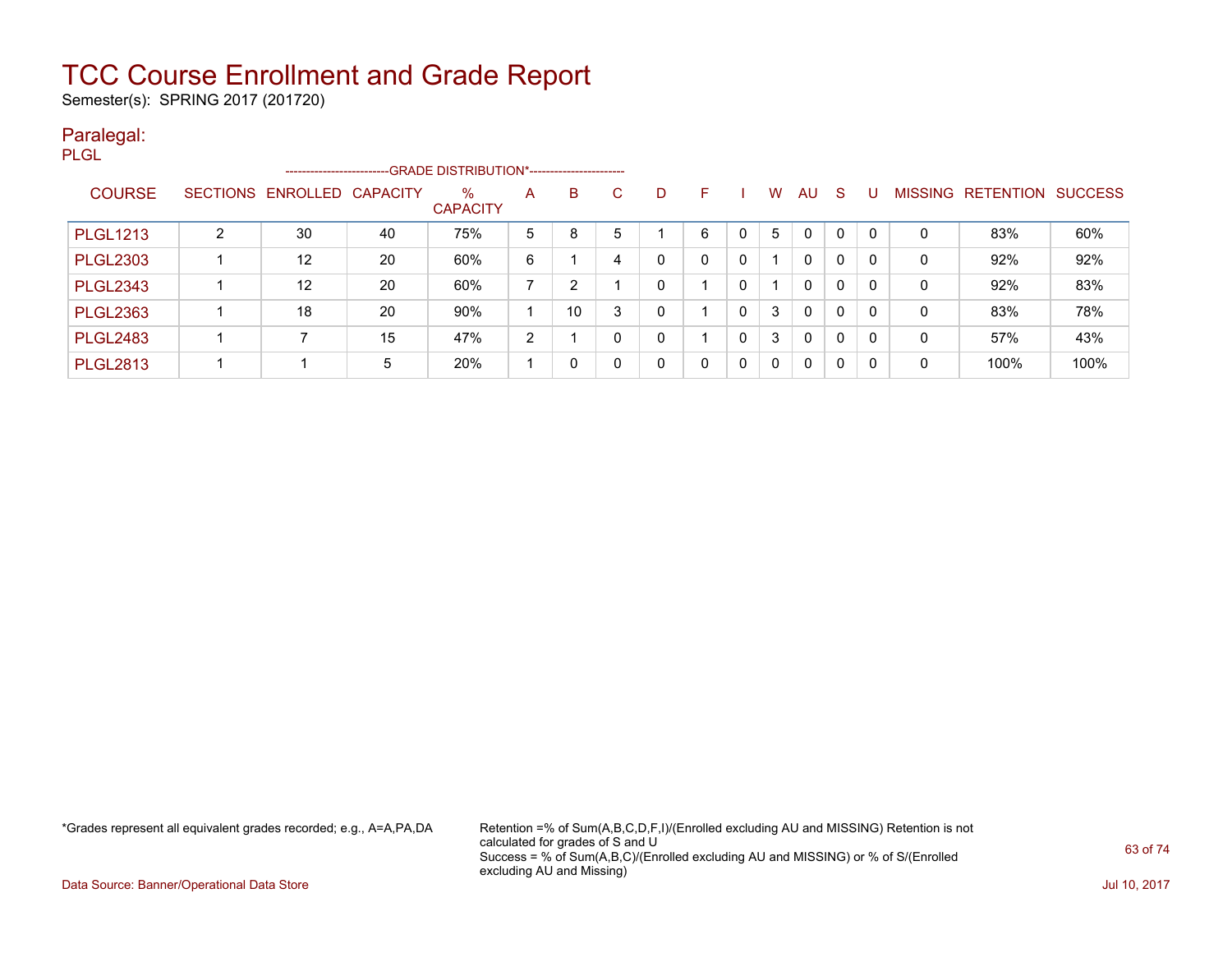Semester(s): SPRING 2017 (201720)

### Political Science:

POLS -------------------------GRADE DISTRIBUTION\*----------------------- COURSE SECTIONS ENROLLED CAPACITY % **CAPACITY** A B C D F I W AU S U MISSING RETENTION SUCCESS POLS1113 94 2,059 2,246 92% 790 495 288 107 194 2 182 1 0 0 0 91% 76% POLS2013 | 1 | 11 | 30 | 37% | 3 | 4 | 1 | 2 | 0 | 0 | 1 | 0 | 0 | 0 | 0 | 91% | 73% POLS2033 | 1 | 13 | 25 | 52% | 4 | 1 | 2 | 2 | 1 | 0 | 2 | 1 | 0 | 0 | 0 | 83% | 58% POLS2153 1 1 1 100% 0 0 0 0 0 1 0 0 0 0 0 100% 0%

\*Grades represent all equivalent grades recorded; e.g., A=A,PA,DA Retention =% of Sum(A,B,C,D,F,I)/(Enrolled excluding AU and MISSING) Retention is not calculated for grades of S and U Success = % of Sum(A,B,C)/(Enrolled excluding AU and MISSING) or % of S/(Enrolled excluding AU and Missing)

Data Source: Banner/Operational Data Store **July 10, 2017 Contract Store July 10, 2017**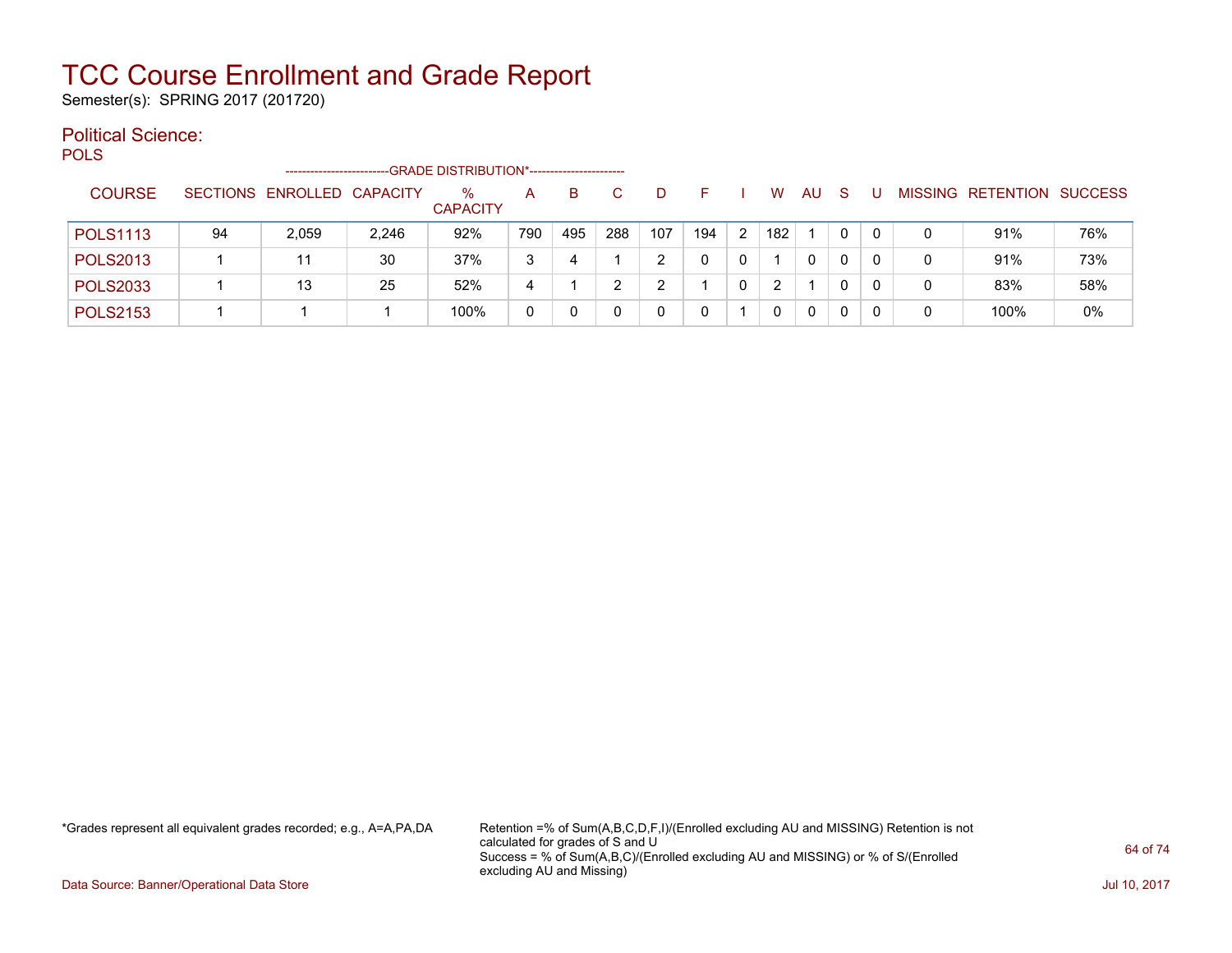Semester(s): SPRING 2017 (201720)

### Psychology:

|      | -- |  |
|------|----|--|
| PSYC |    |  |
|      |    |  |
|      |    |  |

|                 |                          |                            |       | -GRADE DISTRIBUTION*---------------------- |          |                |              |                |                |                |                |              |              |          |                |                          |     |
|-----------------|--------------------------|----------------------------|-------|--------------------------------------------|----------|----------------|--------------|----------------|----------------|----------------|----------------|--------------|--------------|----------|----------------|--------------------------|-----|
| <b>COURSE</b>   |                          | SECTIONS ENROLLED CAPACITY |       | $\%$<br><b>CAPACITY</b>                    | A        | B              | C            | D              | F              |                | W              | AU           | S            | U        | <b>MISSING</b> | <b>RETENTION SUCCESS</b> |     |
| <b>PSYC1113</b> | 62                       | 1,329                      | 1,513 | 88%                                        | 460      | 336            | 191          | 74             | 104            | $\overline{2}$ | 162            | $\mathbf 0$  | $\mathbf{0}$ | $\Omega$ | 0              | 88%                      | 74% |
| <b>PSYC1313</b> | 6                        | 100                        | 160   | 62%                                        | 53       | 20             | 12           | 4              | 3              | $\mathbf{0}$   | 8              | 0            | 0            | 0        | $\mathbf{0}$   | 92%                      | 85% |
| <b>PSYC2023</b> | 24                       | 490                        | 615   | 80%                                        | 226      | 125            | 52           | 26             | 25             | $\mathbf{0}$   | 36             | 0            | $\mathbf{0}$ | 0        | 0              | 93%                      | 82% |
| <b>PSYC2053</b> | 4                        | 48                         | 90    | 53%                                        | 16       | 15             | 8            |                |                | $\mathbf 0$    | 7              | $\mathbf 0$  | $\Omega$     | 0        | 0              | 85%                      | 81% |
| <b>PSYC2153</b> | $\mathbf 1$              | 6                          | 30    | 20%                                        | 4        | 0              | 1            | $\Omega$       |                | $\mathbf{0}$   | 0              | 0            | 0            | 0        | $\mathbf{0}$   | 100%                     | 83% |
| <b>PSYC2193</b> | 1                        | 20                         | 20    | 100%                                       | 11       | 3              |              | 3              |                | $\mathbf{0}$   |                | 0            | 0            | 0        | 0              | 95%                      | 75% |
| <b>PSYC2213</b> | $\mathbf 1$              | $\overline{7}$             | 20    | 35%                                        | $\Omega$ | 3              |              | $\Omega$       |                | $\Omega$       | $\overline{2}$ | $\mathbf{0}$ | $\Omega$     | 0        | 0              | 71%                      | 57% |
| <b>PSYC2223</b> | 1                        | 8                          | 20    | 40%                                        | 3        | 1              |              | 2              | $\mathbf{0}$   | $\mathbf{0}$   | 0              |              | $\mathbf{0}$ | $\Omega$ | 0              | 100%                     | 71% |
| <b>PSYC2323</b> | 1                        | 14                         | 30    | 47%                                        | 8        | $\overline{2}$ |              | $\overline{2}$ | $\mathbf{0}$   | $\mathbf{0}$   |                | 0            | $\Omega$     | 0        | 0              | 93%                      | 79% |
| <b>PSYC2423</b> | 5                        | 91                         | 134   | 68%                                        | 37       | 22             | 12           | 3              | 9              | $\mathbf{0}$   | 8              | $\mathbf{0}$ | 0            | $\Omega$ | $\mathbf{0}$   | 91%                      | 78% |
| <b>PSYC2523</b> | $\mathbf 1$              | 16                         | 20    | 80%                                        | 2        | 6              | 4            |                |                | $\Omega$       | $\overline{2}$ | 0            | $\Omega$     | 0        | $\mathbf{0}$   | 88%                      | 75% |
| <b>PSYC2533</b> | $\overline{\phantom{a}}$ | 13                         | 30    | 43%                                        | 9        |                | $\mathbf{0}$ |                |                | $\mathbf{0}$   |                | 0            | $\Omega$     | 0        | $\Omega$       | 92%                      | 77% |
| <b>PSYC2633</b> | 1                        | 17                         | 30    | 57%                                        | 7        | 4              | 2            | 0              | $\overline{2}$ |                |                | $\mathbf 0$  | $\mathbf{0}$ | 0        | 0              | 94%                      | 76% |
| <b>PSYC2813</b> | 1                        | 25                         | 30    | 83%                                        | 11       | 3              | 6            |                | $\overline{2}$ | 0              | $\overline{2}$ | 0            | 0            | 0        | 0              | 92%                      | 80% |

\*Grades represent all equivalent grades recorded; e.g., A=A,PA,DA Retention =% of Sum(A,B,C,D,F,I)/(Enrolled excluding AU and MISSING) Retention is not calculated for grades of S and U Success = % of Sum(A,B,C)/(Enrolled excluding AU and MISSING) or % of S/(Enrolled excluding AU and Missing)

Data Source: Banner/Operational Data Store Jul 10, 2017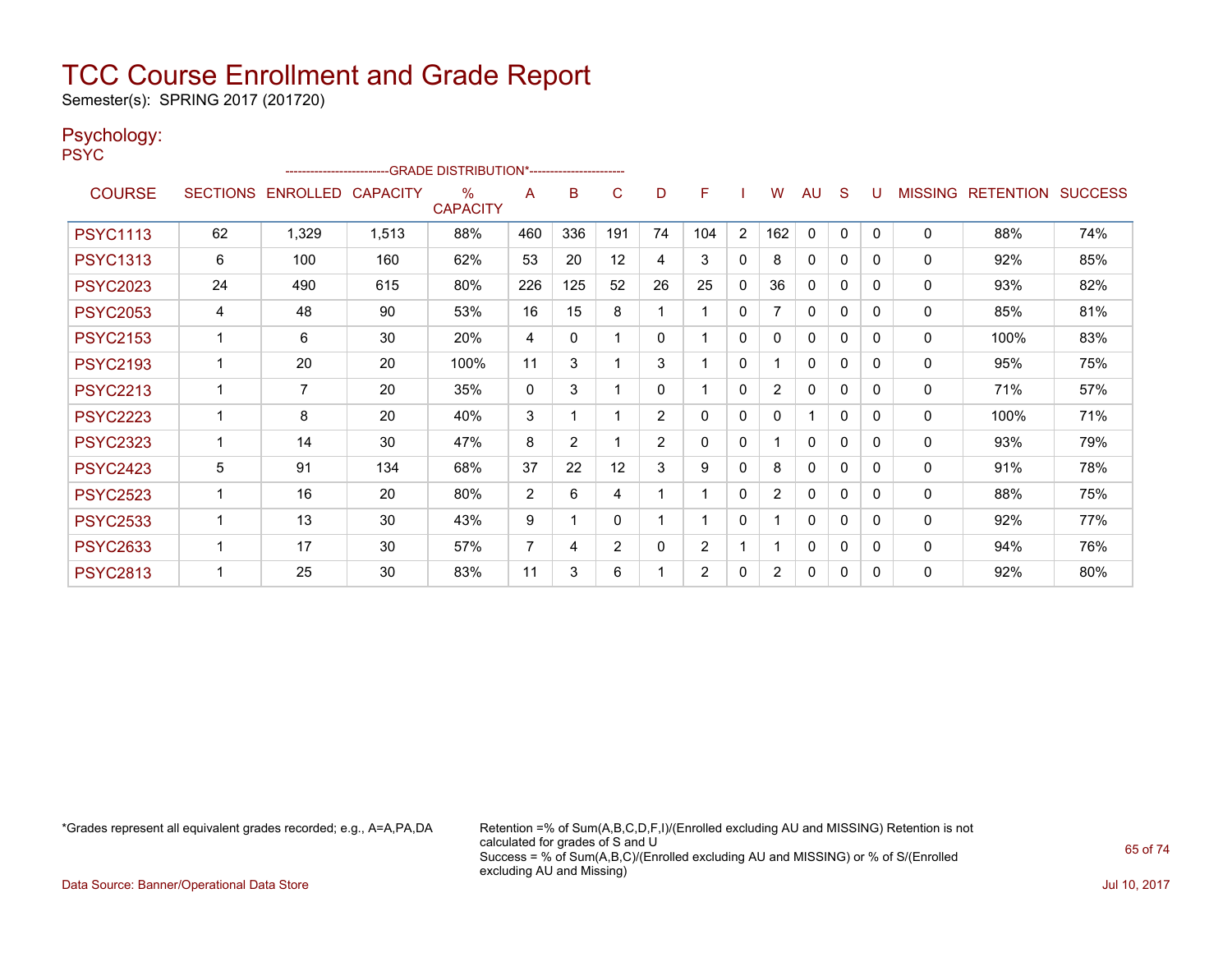Semester(s): SPRING 2017 (201720)

### Quality Control Technology:

**QCTT** 

|               |                            |    | ------------------------GRADE DISTRIBUTION*----------------------- |    |          |    |          |   |   |   |              |              |          |   |                                  |      |
|---------------|----------------------------|----|--------------------------------------------------------------------|----|----------|----|----------|---|---|---|--------------|--------------|----------|---|----------------------------------|------|
| <b>COURSE</b> | SECTIONS ENROLLED CAPACITY |    | $\%$<br><b>CAPACITY</b>                                            | A  | B.       | C. | D        |   |   | W | <b>AU</b>    | <sub>S</sub> |          |   | <b>MISSING RETENTION SUCCESS</b> |      |
| QCTT1223      | 8                          | 18 | 44%                                                                | 5  |          |    | $\Omega$ | 0 | 0 | 2 | $\mathbf{0}$ | 0            | $\Omega$ | 0 | 75%                              | 75%  |
| QCTT1313      | 13                         | 20 | 65%                                                                | 10 | $\Omega$ |    | 0        |   |   | 2 | $\mathbf{0}$ | $\Omega$     | 0        | 0 | 85%                              | 77%  |
| QCTT1443      | 4                          | 10 | 40%                                                                | 2  |          |    | 0        | 0 | 0 |   | $\mathbf{0}$ | 0            | 0        | 0 | 75%                              | 75%  |
| QCTT2333      | 11                         | 15 | 73%                                                                | 10 | $\Omega$ |    | 0        | 0 | 0 |   | $\mathbf{0}$ | 0            | $\Omega$ | 0 | 91%                              | 91%  |
| QCTT2423      | 9                          | 15 | 60%                                                                | 9  |          |    | 0        | 0 | 0 | 0 | 0            | 0            | 0        | 0 | 100%                             | 100% |

\*Grades represent all equivalent grades recorded; e.g., A=A,PA,DA Retention =% of Sum(A,B,C,D,F,I)/(Enrolled excluding AU and MISSING) Retention is not calculated for grades of S and U Success = % of Sum(A,B,C)/(Enrolled excluding AU and MISSING) or % of S/(Enrolled excluding AU and Missing)

Data Source: Banner/Operational Data Store Jul 10, 2017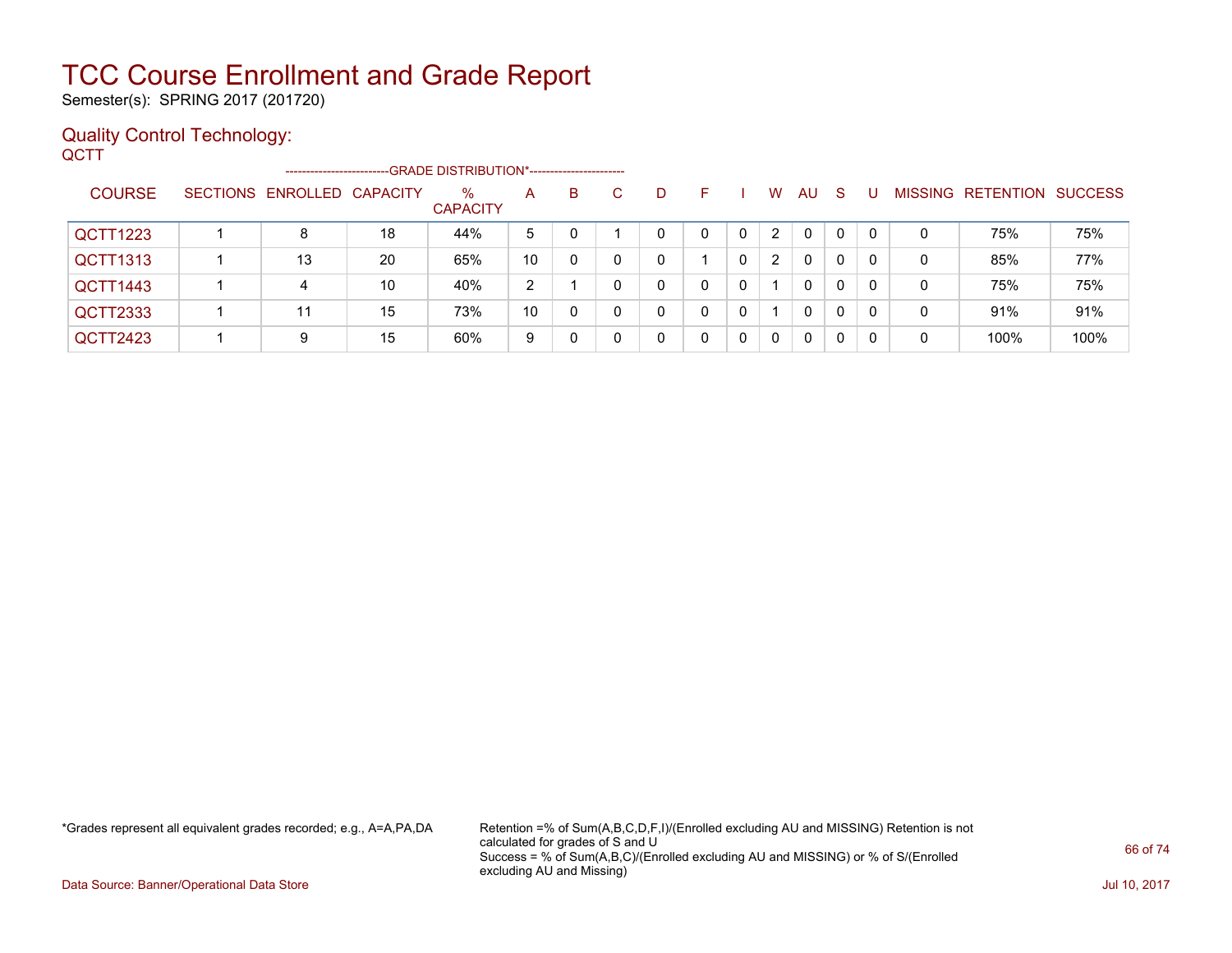Semester(s): SPRING 2017 (201720)

### Radiography:

| <b>RADT</b>     |               |                 | ------------------------ |    | --GRADE DISTRIBUTION*----------------------- |    |    |    |   |   |              |              |              |              |          |                |           |                |
|-----------------|---------------|-----------------|--------------------------|----|----------------------------------------------|----|----|----|---|---|--------------|--------------|--------------|--------------|----------|----------------|-----------|----------------|
|                 | <b>COURSE</b> | <b>SECTIONS</b> | ENROLLED CAPACITY        |    | $\%$<br><b>CAPACITY</b>                      | A  | B. | C  | D | F |              | W            | <b>AU</b>    | <sub>S</sub> |          | <b>MISSING</b> | RETENTION | <b>SUCCESS</b> |
| <b>RADT1212</b> |               | 3               | 55                       | 90 | 61%                                          | 4  | 13 | 20 | 0 |   |              | 17           | $\mathbf{0}$ | 0            |          | 0              | 69%       | 67%            |
| <b>RADT1333</b> |               | 2               | 21                       | 30 | 70%                                          | 11 | 8  | ົ  | 0 | 0 | $\mathbf{0}$ | $\Omega$     | $\mathbf{0}$ | 0            | - 0      | 0              | 100%      | 100%           |
| <b>RADT1344</b> |               | 2               | 21                       | 32 | 66%                                          | 14 | 5  | ົ  | 0 | 0 | $\mathbf{0}$ | $\mathbf{0}$ | $\mathbf{0}$ | 0            | $\Omega$ | 0              | 100%      | 100%           |
| <b>RADT1383</b> |               | 2               | 22                       | 26 | 85%                                          | 11 | 8  | 3  | 0 | 0 | $\mathbf{0}$ | $\Omega$     | $\mathbf{0}$ | $\mathbf{0}$ | - 0      | 0              | 100%      | 100%           |
| <b>RADT2323</b> |               | 2               | 26                       | 30 | 87%                                          | 17 |    |    | 0 | 0 | $\mathbf{0}$ |              | $\mathbf{0}$ | $\mathbf{0}$ | 0        | 0              | 96%       | 96%            |
| <b>RADT2356</b> |               | 2               | 26                       | 30 | 87%                                          | 17 |    |    | 0 | 0 | 0            |              | $\mathbf{0}$ | $\mathbf{0}$ | -0       | 0              | 96%       | 96%            |

\*Grades represent all equivalent grades recorded; e.g., A=A,PA,DA Retention =% of Sum(A,B,C,D,F,I)/(Enrolled excluding AU and MISSING) Retention is not calculated for grades of S and U Success = % of Sum(A,B,C)/(Enrolled excluding AU and MISSING) or % of S/(Enrolled excluding AU and Missing)

Data Source: Banner/Operational Data Store Jul 10, 2017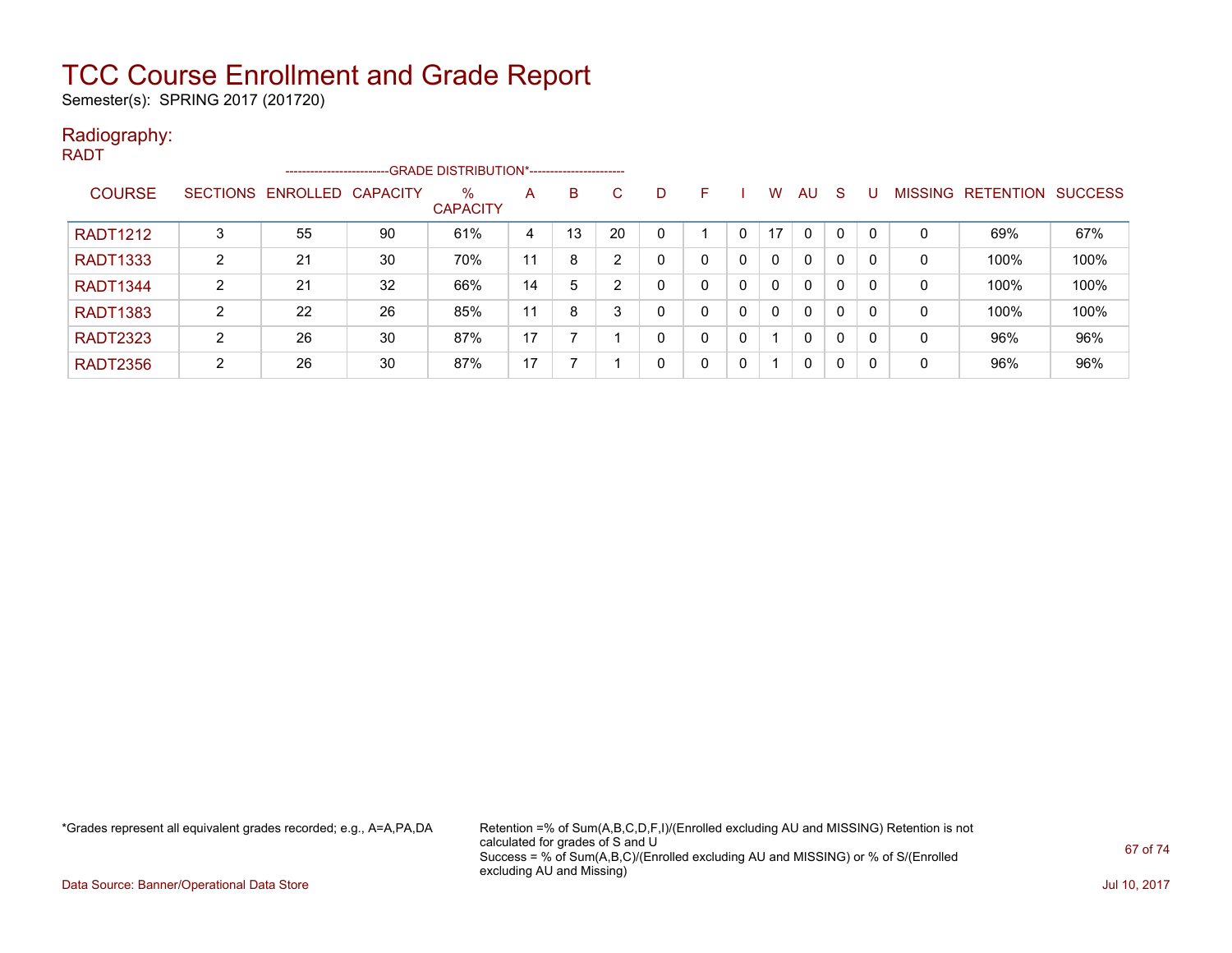Semester(s): SPRING 2017 (201720)

### Religious Studies:

RELG

|                 |   | ------------------------   |    |                         |    |    |   |   |   |   |                |              |              |              |                |                  |                |
|-----------------|---|----------------------------|----|-------------------------|----|----|---|---|---|---|----------------|--------------|--------------|--------------|----------------|------------------|----------------|
| <b>COURSE</b>   |   | SECTIONS ENROLLED CAPACITY |    | $\%$<br><b>CAPACITY</b> | A  | B  | C | D | F |   | W              | AU           | <sub>S</sub> |              | <b>MISSING</b> | <b>RETENTION</b> | <b>SUCCESS</b> |
| <b>RELG1113</b> | C | 27                         | 45 | 60%                     | 11 |    | 3 | 0 | 3 |   | 3              | $\mathbf{0}$ | 0            |              | 0              | 89%              | 78%            |
| <b>RELG1213</b> |   | 12                         | 15 | 80%                     | 9  |    | റ | 0 | 0 | 0 | $\Omega$       | $\mathbf{0}$ | 0            | 0            | 0              | 100%             | 100%           |
| <b>RELG1223</b> | 3 | 18                         | 30 | 60%                     | 15 |    | ົ | 0 |   | 0 | $\mathbf{0}$   | $\mathbf{0}$ | 0            | C            | 0              | 100%             | 94%            |
| <b>RELG2113</b> |   | 18                         | 20 | 90%                     | 5  |    |   |   |   | 0 | 3              | $\mathbf{0}$ | $\mathbf{0}$ | $\mathbf{C}$ | 0              | 83%              | 72%            |
| <b>RELG2123</b> | 3 | 42                         | 60 | 70%                     | 2  | 14 | 9 | 3 | ົ | 0 | 12             | $\mathbf{0}$ | 0            | -0           | $\Omega$       | 71%              | 60%            |
| <b>RELG2173</b> |   | 16                         | 30 | 53%                     | 5  | 3  | ົ |   |   | 0 | $\overline{2}$ | 2            | 0            | C            | 0              | 86%              | 71%            |

\*Grades represent all equivalent grades recorded; e.g., A=A,PA,DA Retention =% of Sum(A,B,C,D,F,I)/(Enrolled excluding AU and MISSING) Retention is not calculated for grades of S and U Success = % of Sum(A,B,C)/(Enrolled excluding AU and MISSING) or % of S/(Enrolled excluding AU and Missing)

Data Source: Banner/Operational Data Store Jul 10, 2017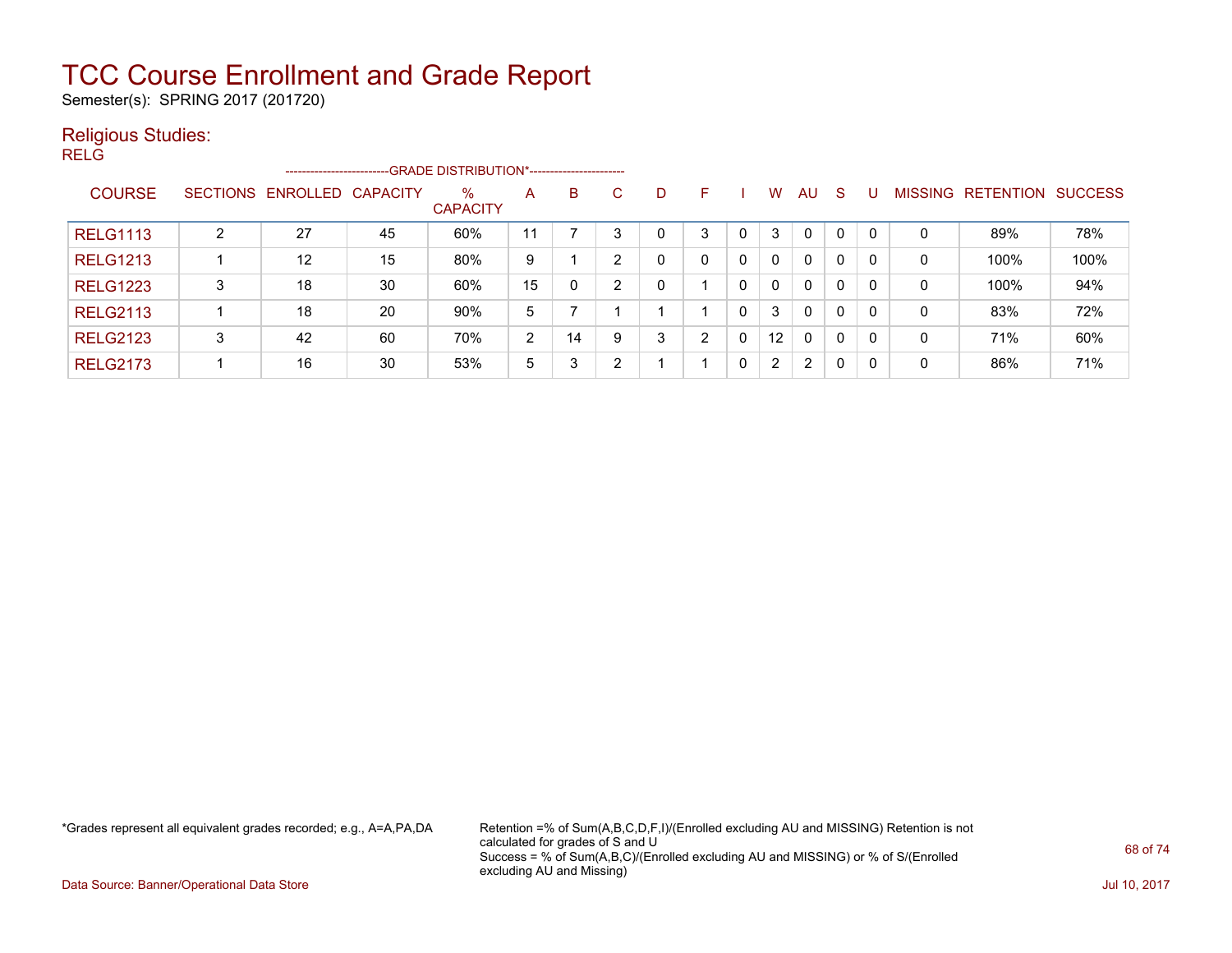Semester(s): SPRING 2017 (201720)

### Respiratory Care:

| --<br>. .<br>۰. |
|-----------------|
|-----------------|

|                 |                 | ------------------------ |                 | --GRADE DISTRIBUTION*------------------------ |    |                |   |   |   |              |              |              |    |          |                |           |                |
|-----------------|-----------------|--------------------------|-----------------|-----------------------------------------------|----|----------------|---|---|---|--------------|--------------|--------------|----|----------|----------------|-----------|----------------|
| <b>COURSE</b>   | <b>SECTIONS</b> | ENROLLED                 | <b>CAPACITY</b> | $\%$<br><b>CAPACITY</b>                       | A  | B              | C | D | F |              | W            | AU           | -S |          | <b>MISSING</b> | RETENTION | <b>SUCCESS</b> |
| <b>RESP1403</b> |                 | 26                       | 26              | 100%                                          | 9  | 14             |   |   | 0 |              | 0            |              | 0  |          | 0              | 100%      | 100%           |
| <b>RESP1414</b> | $\overline{2}$  | 26                       | 27              | 96%                                           | 14 | 11             |   | 0 | 0 | $\mathbf{0}$ | 0            | $\mathbf{0}$ | 0  | $\Omega$ | 0              | 100%      | 100%           |
| <b>RESP1443</b> |                 | 26                       | 26              | 100%                                          | 24 | $\overline{2}$ |   | 0 | 0 | 0            | $\mathbf{0}$ | $\mathbf{0}$ | 0  |          | 0              | 100%      | 100%           |
| <b>RESP2352</b> |                 | 24                       | 26              | 92%                                           | 22 | $\overline{2}$ |   | 0 | 0 | 0            | $\mathbf{0}$ | $\mathbf{0}$ | 0  |          | 0              | 100%      | 100%           |
| <b>RESP2414</b> | 2               | 15                       | 20              | 75%                                           | 12 | 3              |   | 0 | 0 | $\mathbf{0}$ | 0            | $\mathbf{0}$ | 0  |          | 0              | 100%      | 100%           |
| <b>RESP2452</b> |                 | 15                       | 20              | 75%                                           | 15 | 0              |   | 0 | 0 | 0            | 0            | $\mathbf{0}$ | 0  |          | 0              | 100%      | 100%           |
| <b>RESP2493</b> |                 | 15                       | 17              | 88%                                           | 15 | 0              |   | 0 | 0 | 0            | $\Omega$     | $\mathbf{0}$ | 0  |          | 0              | 100%      | 100%           |
| <b>RESP2562</b> |                 | 15                       | 25              | 60%                                           | 5  | 9              |   | 0 | 0 | 0            | 0            | $\mathbf{0}$ | 0  |          | 0              | 100%      | 100%           |

\*Grades represent all equivalent grades recorded; e.g., A=A,PA,DA Retention =% of Sum(A,B,C,D,F,I)/(Enrolled excluding AU and MISSING) Retention is not calculated for grades of S and U Success = % of Sum(A,B,C)/(Enrolled excluding AU and MISSING) or % of S/(Enrolled excluding AU and Missing)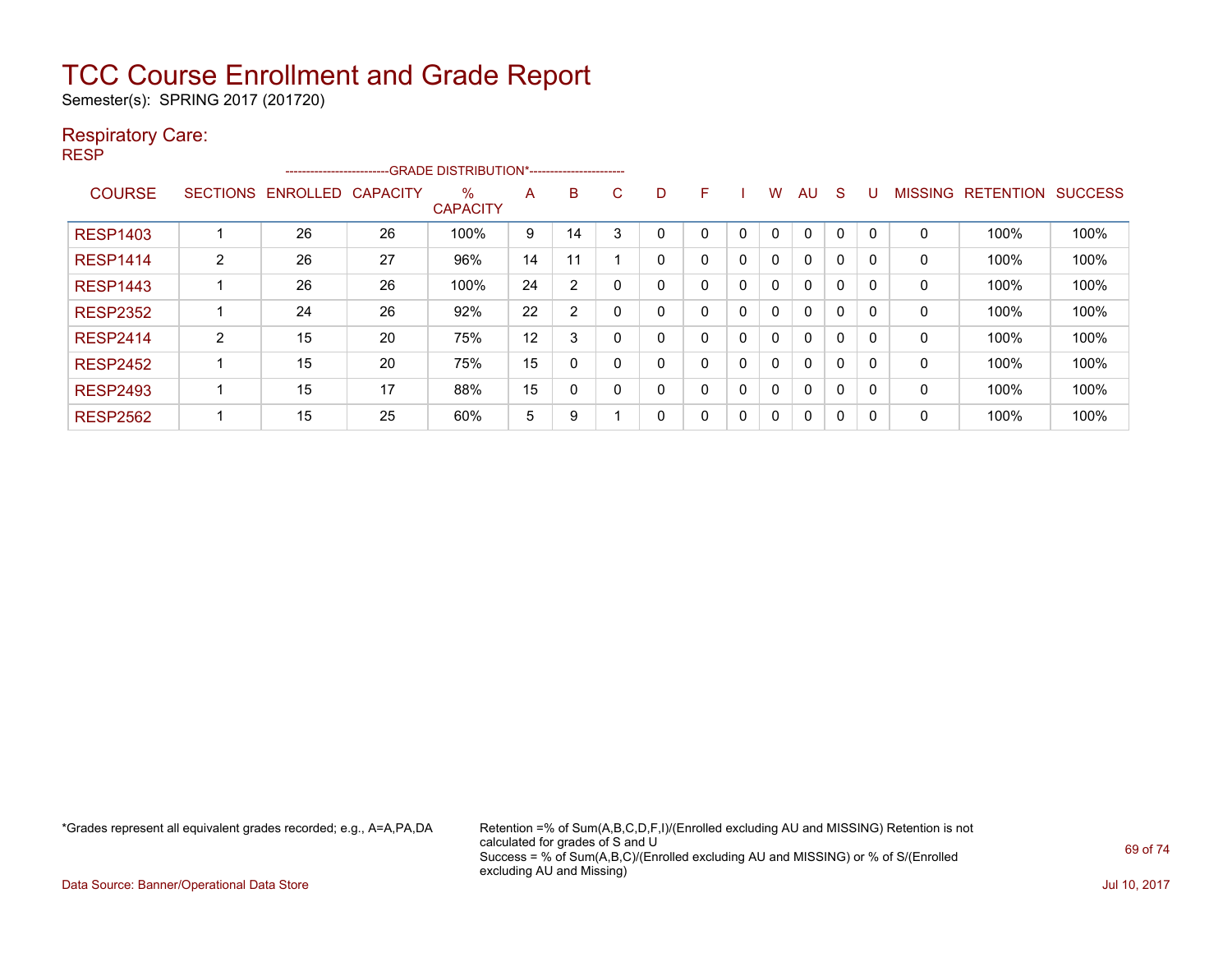Semester(s): SPRING 2017 (201720)

### Russian:

| M<br>×<br>۰.<br>۰.<br>۰. |
|--------------------------|
|--------------------------|

| $\sim$          | ------------------------GRADE DISTRIBUTION*----------------------- |                            |    |                      |     |  |      |  |  |                |  |  |  |  |  |                                          |     |
|-----------------|--------------------------------------------------------------------|----------------------------|----|----------------------|-----|--|------|--|--|----------------|--|--|--|--|--|------------------------------------------|-----|
|                 |                                                                    | SECTIONS ENROLLED CAPACITY |    | %<br><b>CAPACITY</b> | A a |  | BC C |  |  |                |  |  |  |  |  | D F I W AU S U MISSING RETENTION SUCCESS |     |
| <b>RUSS1103</b> |                                                                    |                            | 20 | 80%                  |     |  |      |  |  | $\overline{0}$ |  |  |  |  |  | 73%                                      | 73% |

\*Grades represent all equivalent grades recorded; e.g., A=A,PA,DA Retention =% of Sum(A,B,C,D,F,I)/(Enrolled excluding AU and MISSING) Retention is not calculated for grades of S and U Success = % of Sum(A,B,C)/(Enrolled excluding AU and MISSING) or % of S/(Enrolled excluding AU and Missing)

Data Source: Banner/Operational Data Store Jul 10, 2017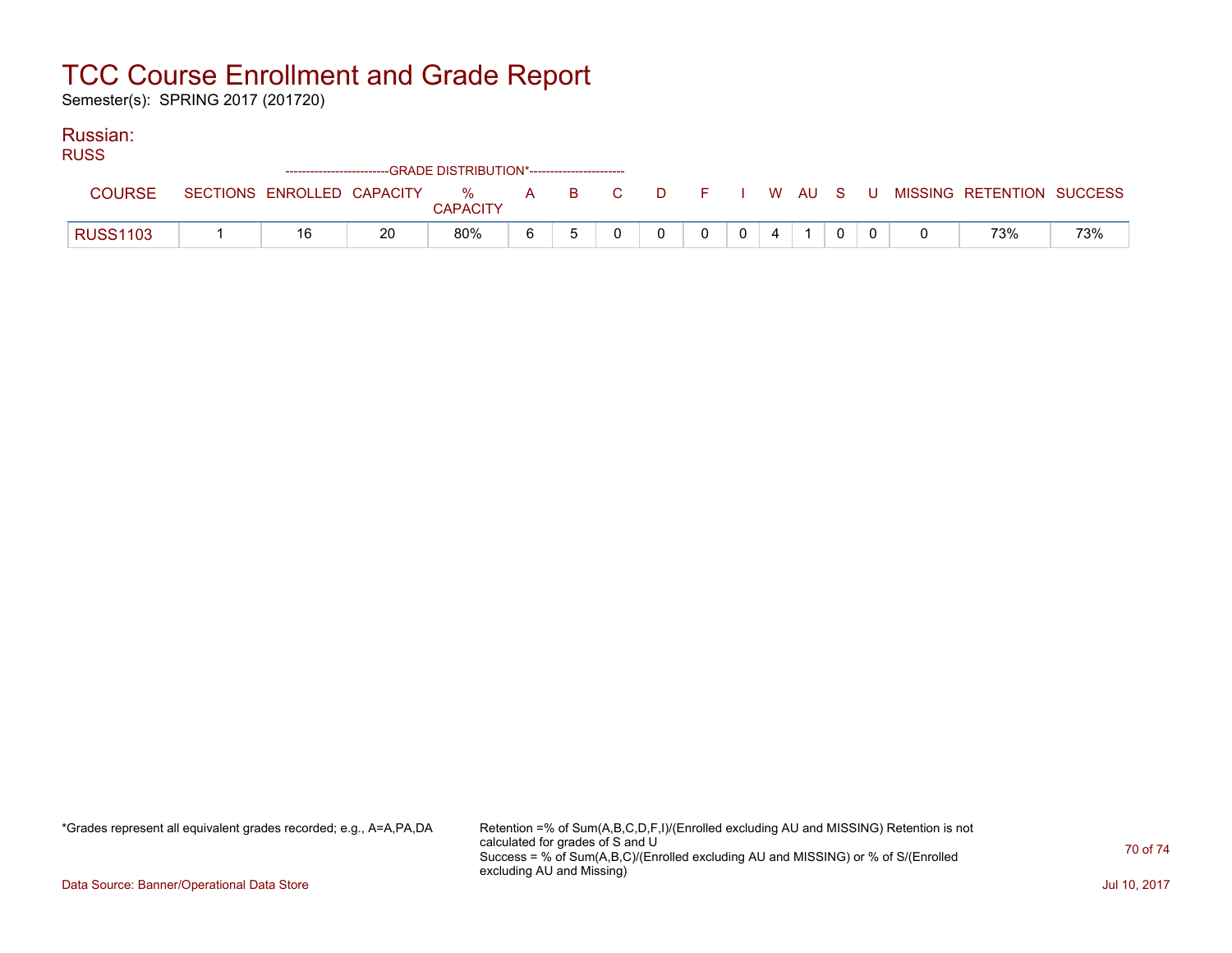Semester(s): SPRING 2017 (201720)

#### Sociology: **SOCI**

| ------------------------GRADE                DISTRIBUTION*---------------------- |                 |                   |     |                         |                |                |                |              |                |              |                       |              |              |             |                |                          |      |
|----------------------------------------------------------------------------------|-----------------|-------------------|-----|-------------------------|----------------|----------------|----------------|--------------|----------------|--------------|-----------------------|--------------|--------------|-------------|----------------|--------------------------|------|
| <b>COURSE</b>                                                                    | <b>SECTIONS</b> | ENROLLED CAPACITY |     | $\%$<br><b>CAPACITY</b> | A              | B              | C              | D            | F              |              | W                     | <b>AU</b>    | S            | U           | <b>MISSING</b> | <b>RETENTION SUCCESS</b> |      |
| <b>SOCI1113</b>                                                                  | 30              | 561               | 690 | 81%                     | 238            | 151            | 68             | 24           | 24             | 0            | 56                    | $\mathbf{0}$ | $\mathbf{0}$ | $\mathbf 0$ | $\mathbf{0}$   | 90%                      | 81%  |
| <b>SOCI2013</b>                                                                  | 2               | 38                | 40  | 95%                     | 11             | 8              | 3              | 2            | 9              | 1            | 4                     | 0            | 0            | 0           | 0              | 89%                      | 58%  |
| <b>SOCI2043</b>                                                                  | 1               | 17                | 20  | 85%                     | 4              | 1              | $\overline{2}$ | 0            | $\overline{2}$ | $\mathbf{0}$ | 8                     | 0            | 0            | 0           | 0              | 53%                      | 41%  |
| <b>SOCI2053</b>                                                                  | 4               | 17                | 90  | 19%                     | 7              | 7              | 0              | $\mathbf{0}$ |                | 0            | $\overline{2}$        | 0            | 0            | $\mathbf 0$ | 0              | 88%                      | 82%  |
| <b>SOCI2063</b>                                                                  | 1               | 19                | 20  | 95%                     | 6              | $\overline{2}$ | $\Omega$       | 4            | $\overline{2}$ | $\mathbf{0}$ | 5                     | $\mathbf{0}$ | $\mathbf 0$  | $\mathbf 0$ | 0              | 74%                      | 42%  |
| <b>SOCI2113</b>                                                                  | $\overline{c}$  | 9                 | 29  | 31%                     | 2              | 1              |                | $\mathbf{0}$ | 3              | $\mathbf{0}$ | $\overline{2}$        | 0            | 0            | $\mathbf 0$ | 0              | 78%                      | 44%  |
| <b>SOCI2123</b>                                                                  | 1               | 18                | 20  | 90%                     | 5              | 5              | 3              | $\mathbf{0}$ | $\mathbf{0}$   | $\mathbf{0}$ | 5                     | 0            | 0            | 0           | 0              | 72%                      | 72%  |
| <b>SOCI2143</b>                                                                  | 1               | 6                 | 30  | 20%                     |                | 3              | $\Omega$       | 0            |                | 1            | 0                     | 0            | $\mathbf{0}$ | 0           | 0              | 100%                     | 67%  |
| <b>SOCI2153</b>                                                                  | 1               | $\mathbf 1$       | 30  | 3%                      | 1              | $\Omega$       | $\Omega$       | 0            | $\mathbf{0}$   | $\mathbf{0}$ | 0                     | $\mathbf{0}$ | $\mathbf{0}$ | $\mathbf 0$ | 0              | 100%                     | 100% |
| <b>SOCI2173</b>                                                                  | $\overline{1}$  | 5                 | 30  | 17%                     | $\overline{2}$ | 1              |                | 0            | $\mathbf{0}$   | $\mathbf{0}$ |                       | 0            | $\mathbf{0}$ | 0           | 0              | 80%                      | 80%  |
| <b>SOCI2223</b>                                                                  | 1               | 6                 | 20  | 30%                     | 1              | 0              |                | 0            | $\overline{2}$ | $\mathbf{0}$ | $\overline{2}$        | 0            | 0            | 0           | $\mathbf 0$    | 67%                      | 33%  |
| <b>SOCI2713</b>                                                                  | 1               | $\overline{2}$    | 2   | 100%                    | 1              | 0              | 0              | 0            | 0              | 0            |                       | 0            | 0            | 0           | 0              | 50%                      | 50%  |
| <b>SOCI2813</b>                                                                  | 1               | 3                 | 30  | 10%                     | 0              | 0              |                | 0            | 0              | 0            | $\mathbf{2}^{\prime}$ | 0            | 0            | 0           | 0              | 33%                      | 33%  |

\*Grades represent all equivalent grades recorded; e.g., A=A,PA,DA Retention =% of Sum(A,B,C,D,F,I)/(Enrolled excluding AU and MISSING) Retention is not calculated for grades of S and U Success = % of Sum(A,B,C)/(Enrolled excluding AU and MISSING) or % of S/(Enrolled excluding AU and Missing)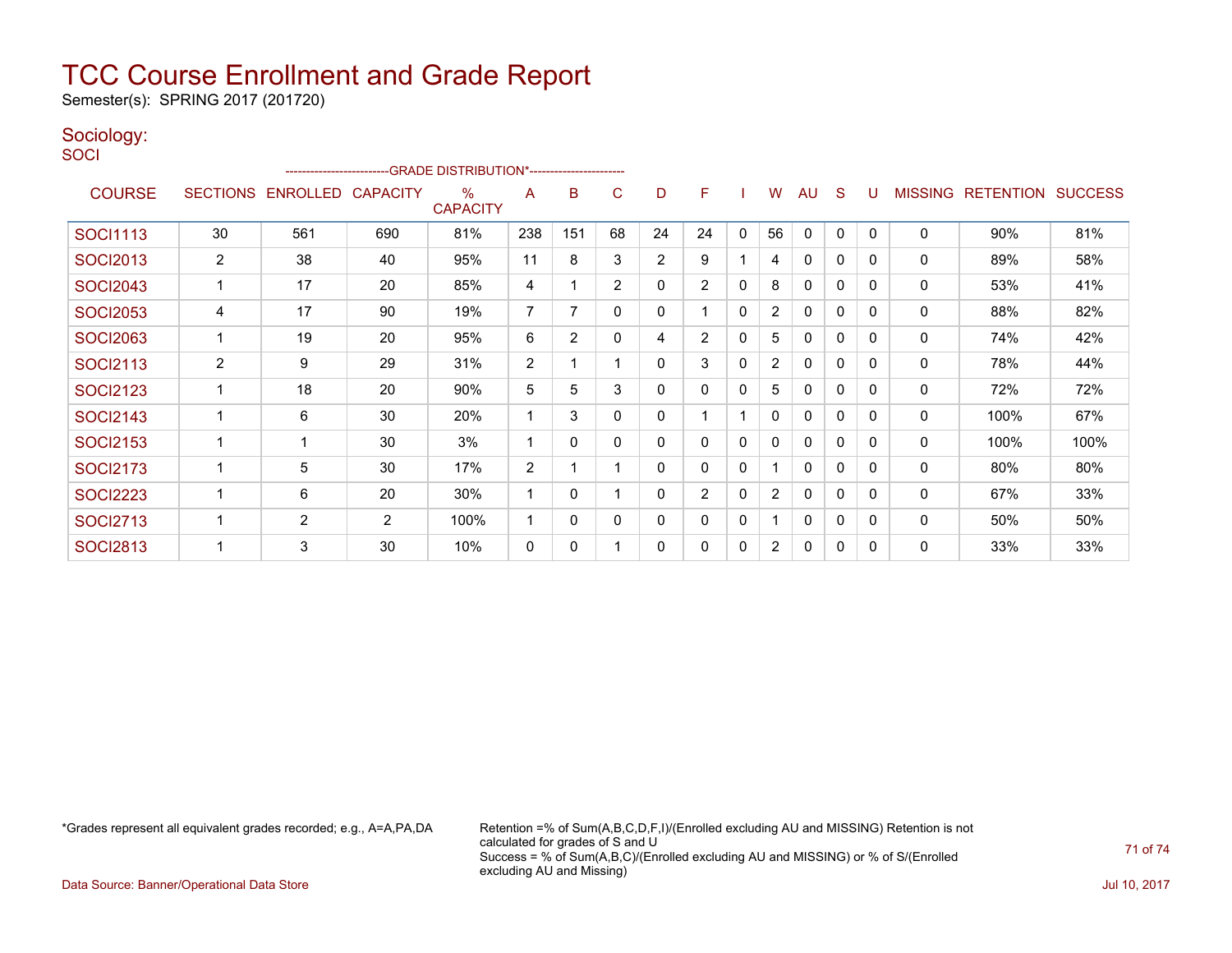Semester(s): SPRING 2017 (201720)

### Spanish:

| <b>SPAN</b>     |                 |          |                 | ------------------------GRADE            DISTRIBUTION*------------------------- |                |                |          |                |   |              |                |              |              |              |                |                  |                |
|-----------------|-----------------|----------|-----------------|---------------------------------------------------------------------------------|----------------|----------------|----------|----------------|---|--------------|----------------|--------------|--------------|--------------|----------------|------------------|----------------|
| <b>COURSE</b>   | <b>SECTIONS</b> | ENROLLED | <b>CAPACITY</b> | $\%$<br><b>CAPACITY</b>                                                         | A              | B              | C        | D              | F |              | w              | <b>AU</b>    | S            | U            | <b>MISSING</b> | <b>RETENTION</b> | <b>SUCCESS</b> |
| <b>SPAN1001</b> |                 | 9        | 15              | 60%                                                                             | $\overline{7}$ | 0              | -0       |                | 0 | $\mathbf{0}$ |                |              | 0            | $\mathbf{0}$ | 0              | 88%              | 88%            |
| <b>SPAN1103</b> | 12              | 227      | 240             | 95%                                                                             | 109            | 61             | 14       | $\overline{2}$ | 7 | $\mathbf{0}$ | 28             | 6            | 0            | $\Omega$     | 0              | 87%              | 83%            |
| <b>SPAN1213</b> | 6               | 104      | 120             | 87%                                                                             | 44             | 26             | 12       |                |   | $\mathbf 0$  | 17             | 3            | $\mathbf{0}$ | $\mathbf{0}$ | 0              | 83%              | 81%            |
| <b>SPAN1313</b> | $\overline{2}$  | 31       | 40              | 78%                                                                             | 14             | 4              | 5        | 0              |   | $\mathbf{0}$ | 6              |              | $\mathbf{0}$ | $\mathbf{0}$ | 0              | 80%              | 77%            |
| <b>SPAN1413</b> | $\overline{2}$  | 25       | 40              | 62%                                                                             | 8              | 8              | 4        |                |   | $\mathbf 0$  | 3              | $\mathbf{0}$ | $\mathbf{0}$ | 0            | 0              | 88%              | 80%            |
| <b>SPAN2213</b> |                 | 12       | 20              | 60%                                                                             | 4              | 4              |          | 0              | 0 | $\mathbf{0}$ | $\overline{2}$ |              | $\mathbf{0}$ | 0            | 0              | 82%              | 82%            |
| <b>SPAN2443</b> |                 | 13       | 15              | 87%                                                                             | 12             |                | $\Omega$ | 0              | 0 | 0            | 0              | $\mathbf{0}$ | $\mathbf{0}$ | $\mathbf{0}$ | 0              | 100%             | 100%           |
| <b>SPAN2453</b> |                 | 12       | 15              | 80%                                                                             | 9              |                | 0        | 0              | 0 |              |                | 0            | 0            | 0            | 0              | 92%              | 83%            |
| <b>SPAN2473</b> |                 | 11       | 15              | 73%                                                                             | 9              | $\overline{2}$ | 0        | 0              | 0 | 0            | 0              | $\mathbf 0$  | 0            | 0            | 0              | 100%             | 100%           |
| <b>SPAN2543</b> |                 | 12       | 20              | 60%                                                                             | 8              | $\Omega$       | $\Omega$ | 0              | 0 |              | 3              | $\mathbf{0}$ | $\mathbf{0}$ | $\Omega$     | 0              | 75%              | 67%            |
| <b>SPAN2663</b> | 2               | 10       | 22              | 45%                                                                             | 9              |                | 0        | 0              | 0 | $\mathbf{0}$ | 0              | 0            | 0            | $\Omega$     | 0              | 100%             | 100%           |

\*Grades represent all equivalent grades recorded; e.g., A=A,PA,DA Retention =% of Sum(A,B,C,D,F,I)/(Enrolled excluding AU and MISSING) Retention is not calculated for grades of S and U Success = % of Sum(A,B,C)/(Enrolled excluding AU and MISSING) or % of S/(Enrolled excluding AU and Missing)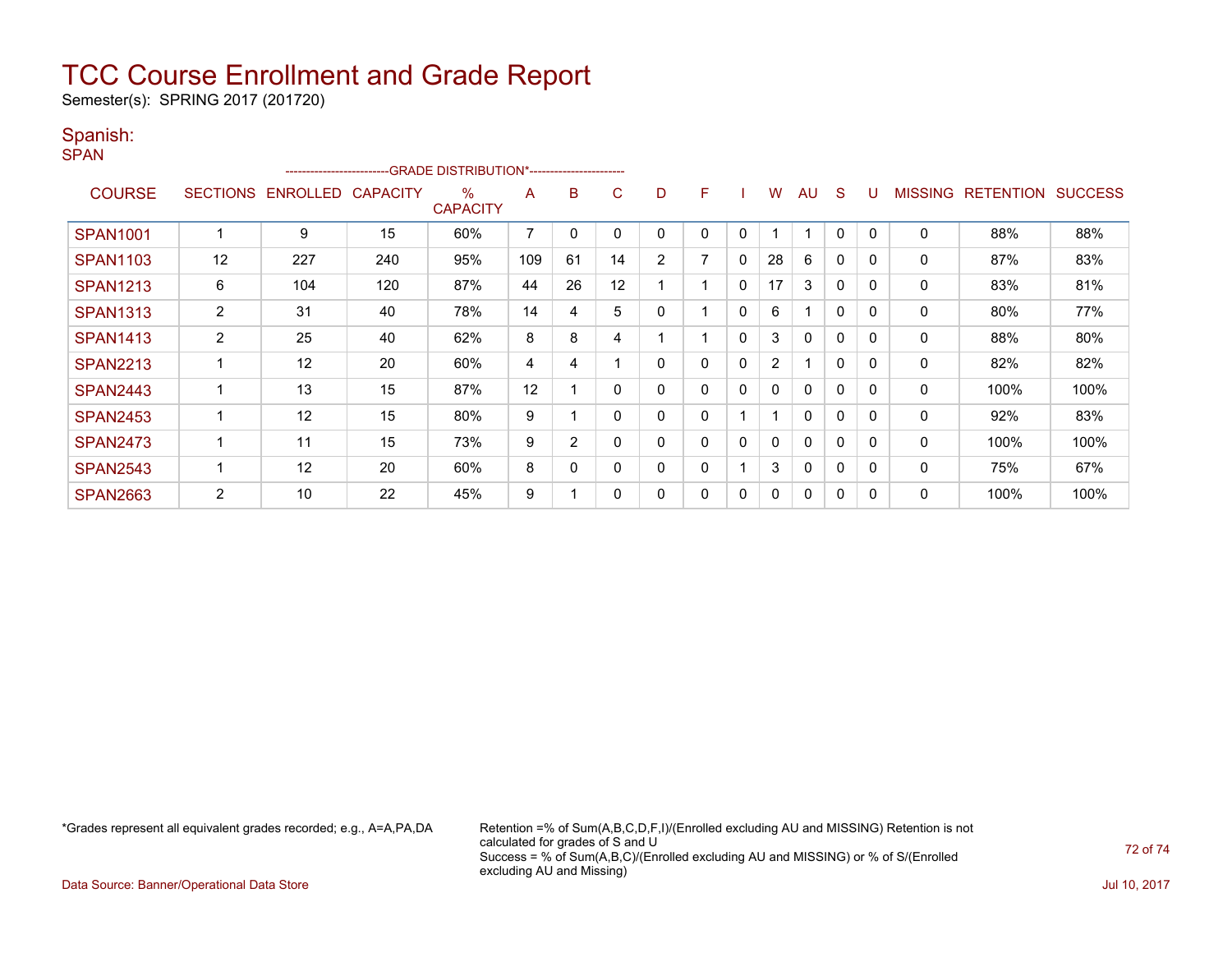## TCC Course Enrollment and Grade Report

Semester(s): SPRING 2017 (201720)

## Theatre:

THEA

|                 | ------------------------GRADE                DISTRIBUTION*---------------------- |                 |                 |                         |    |                |                |                |                |              |                |              |              |              |                |                  |                |
|-----------------|----------------------------------------------------------------------------------|-----------------|-----------------|-------------------------|----|----------------|----------------|----------------|----------------|--------------|----------------|--------------|--------------|--------------|----------------|------------------|----------------|
| <b>COURSE</b>   | <b>SECTIONS</b>                                                                  | <b>ENROLLED</b> | <b>CAPACITY</b> | $\%$<br><b>CAPACITY</b> | A  | B              | C              | D              | F              |              | w              | AU           | S            |              | <b>MISSING</b> | <b>RETENTION</b> | <b>SUCCESS</b> |
| <b>THEA1033</b> |                                                                                  | 12              | 14              | 86%                     | 3  | 3              |                | $\overline{2}$ | $\overline{2}$ | $\Omega$     |                | 0            | 0            | $\Omega$     | 0              | 92%              | 58%            |
| <b>THEA1053</b> |                                                                                  | 17              | 20              | 85%                     | 9  | $\overline{2}$ | $\overline{2}$ | 0              | $\overline{2}$ | 0            | $\overline{2}$ | 0            | 0            |              | $\mathbf 0$    | 88%              | 76%            |
| <b>THEA1081</b> |                                                                                  | 23              | 55              | 42%                     | 23 | 0              | 0              | 0              | 0              | 0            | 0              | $\mathbf{0}$ | $\mathbf{0}$ | $\Omega$     | 0              | 100%             | 100%           |
| <b>THEA1093</b> |                                                                                  | 18              | 20              | 90%                     | 5  | 5              | 4              |                |                | 0            | $\overline{2}$ | $\mathbf{0}$ | $\mathbf 0$  | $\Omega$     | 0              | 89%              | 78%            |
| <b>THEA1133</b> |                                                                                  | 13              | 13              | 100%                    | 9  | $\overline{2}$ |                | 0              | 0              | $\mathbf{0}$ |                | $\mathbf{0}$ | 0            | 0            | 0              | 92%              | 92%            |
| <b>THEA1242</b> |                                                                                  | 4               | 6               | 67%                     | 2  |                | 0              | 0              |                | 0            | 0              | $\mathbf{0}$ | $\mathbf{0}$ | $\mathbf{0}$ | 0              | 100%             | 75%            |
| <b>THEA2063</b> |                                                                                  | 12              | 12              | 100%                    | 7  |                | $\overline{2}$ | 0              |                | 0            |                | 0            | $\mathbf 0$  |              | 0              | 92%              | 83%            |
| <b>THEA2081</b> |                                                                                  | 15              | 55              | 27%                     | 15 | 0              |                | 0              | 0              | 0            | 0              | 0            | 0            | <sup>0</sup> | 0              | 100%             | 100%           |
| <b>THEA2351</b> |                                                                                  | 16              | 20              | 80%                     | 11 | 3              |                | 0              |                | 0            | 0              | $\mathbf{0}$ | $\mathbf{0}$ | $\Omega$     | 0              | 100%             | 94%            |
| <b>THEA2453</b> |                                                                                  | 15              | 15              | 100%                    | 9  | 3              |                | 0              | $\overline{2}$ | 0            | $\mathbf{0}$   | $\mathbf{0}$ | $\mathbf{0}$ | $\Omega$     | 0              | 100%             | 87%            |
| <b>THEA2463</b> |                                                                                  | ⇁               | 9               | 78%                     | 6  |                | 0              | 0              | 0              | $\mathbf{0}$ | 0              | 0            | 0            | $\Omega$     | 0              | 100%             | 100%           |

\*Grades represent all equivalent grades recorded; e.g., A=A,PA,DA Retention =% of Sum(A,B,C,D,F,I)/(Enrolled excluding AU and MISSING) Retention is not calculated for grades of S and U Success = % of Sum(A,B,C)/(Enrolled excluding AU and MISSING) or % of S/(Enrolled excluding AU and Missing)

73 of 74